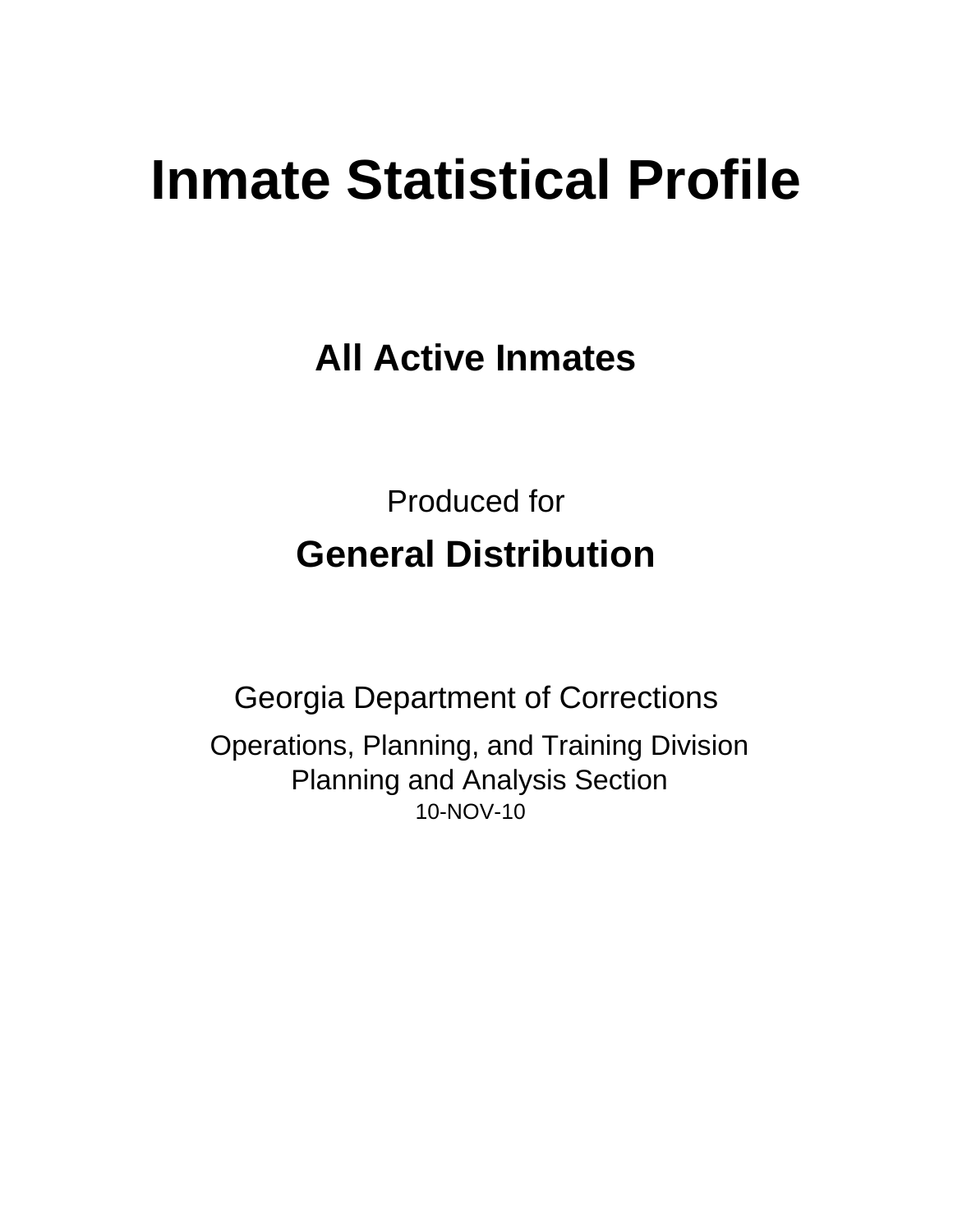**Inmate Statistical Profile 10-NOV-10** Contents

**All Active Inmates** 

Produced for General Distribution

# **Table of Contents**

| <b>Demographic information</b>                                       |
|----------------------------------------------------------------------|
| 5 Current age, broken out in ten year age groups                     |
| 6 Race group                                                         |
| 7 Hispanic Origin                                                    |
| 8 Marital status, self-reported at entry to prison                   |
| 9 Number of children, self-reported at entry to prison               |
| 10 Religious affiliation, self-reported at entry to prison           |
| 11 Home county - self-reported at entry to prison                    |
| 16 Socioeconomic class, self-reported at entry to prison             |
| 17 Environment to age 16, self-reported at entry to prison           |
| 18 Guardian status to age 16, self-reported at entry to prison       |
| 19 Employment status before prison, self-reported at entry to prison |
| 20 Age at admission                                                  |
| 22 Height, measured at entry to prison                               |
| 23 Weight, measured at entry to prison                               |
| 25 Military service                                                  |
| <b>Correctional information</b>                                      |
| 26 Type of admission to prison                                       |
| 27 Current / last security status                                    |
| 28 Current / last institution type                                   |
| 29 Institution type - transitional centers                           |
| 30 Institution type - mental hospitals                               |
| 31 Institution type - county prisons                                 |
| 32 Institution type - state prisons                                  |
| 33 Institution type - private prisons                                |
| 34 Institution type - prison annexes                                 |
| 35 Institution type - pre-release centers                            |
| 36 Institution type - inmate boot camp                               |
| 37 Number of disciplinary reports                                    |
| 38 Number of transfers                                               |
| 39 Number of escapes                                                 |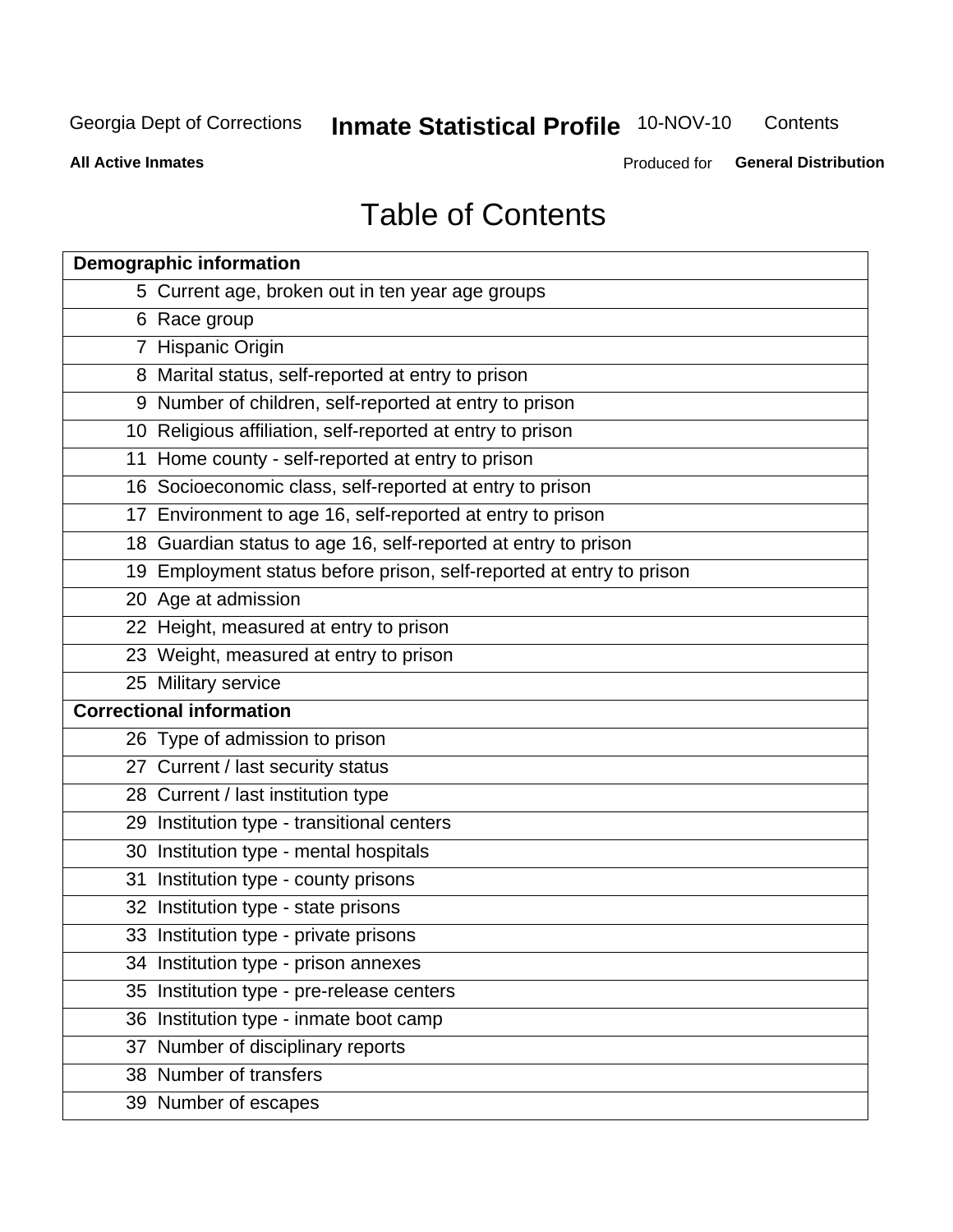# **Inmate Statistical Profile 10-NOV-10**

Contents

**All Active Inmates** 

Produced for General Distribution

# **Table of Contents**

| <b>Correctional information</b>                                  |
|------------------------------------------------------------------|
| 41 Probable future release type of still active inmates          |
| 42 Time served in current (or last) institution                  |
| Educational, psychological and physical information              |
| 40 Culture fair IQ scores                                        |
| 43 Highest grade level attained                                  |
| 44 Culture fair IQ scores                                        |
| 45 Wide Range Achievement Test (WRAT) reading score              |
| 46 Wide Range Achievement Test (WRAT) math score                 |
| 47 Wide Range Achievement Test (WRAT) spelling score             |
| 48 Scope of substance abuse - summary                            |
| 49 Scope of substance abuse - detail                             |
| 50 Current / last mental health treatment level                  |
| 51 PULHESDWIT medical scale - 'P' overall condition ('P'hysical) |
| 52 PULHESDWIT medical scale - 'U' upper body                     |
| 53 PULHESDWIT medical scale - 'L' lower body                     |
| 54 PULHESDWIT medical scale - 'H' hearing                        |
| 55 PULHESDWIT medical scale - 'E' vision                         |
| 56 PULHESDWIT medical scale -'S' psychiatric                     |
| 57 PULHESDWIT medical scale - 'D' dental                         |
| 58 PULHESDWIT medical scale - 'W' work ability                   |
| 59 PULHESDWIT medical scale - 'I' impairment                     |
| 60 PULHESDWIT medical scale - 'T' transportability               |
| 61 Criminality in family, self-reported                          |
| 62 Alcoholism in family, self-reported                           |
| 63 Drug abuse in family, self-reported                           |
| 64 Subjected to frequent beatings, self-reported                 |
| 65 Father absent during inmate's childhood                       |
| 66 Mother absent during inmate's childhood                       |
| 67 Inmate diagnosed as manipulative                              |
| 68 Inmate diagnosed as assaultive                                |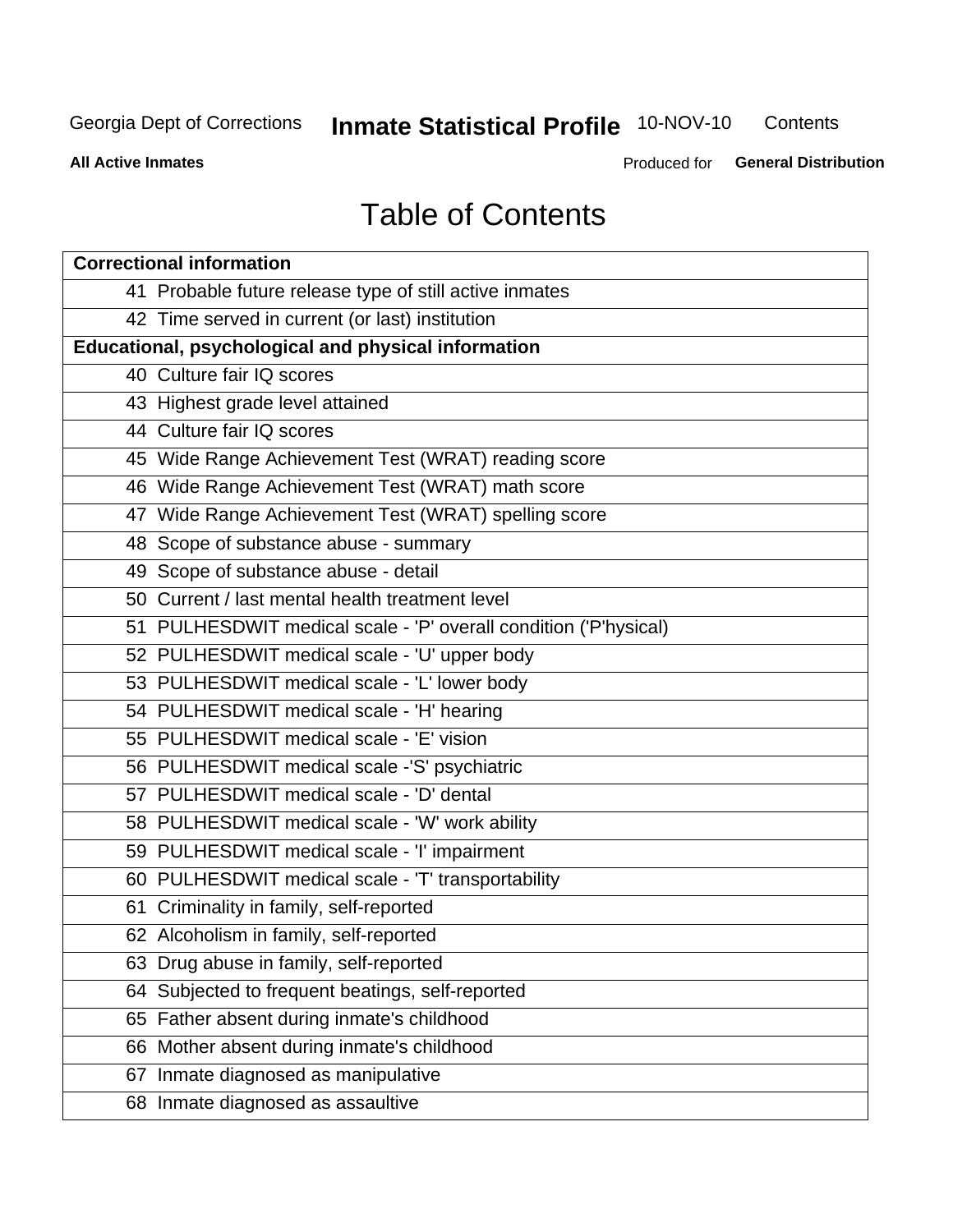# **Inmate Statistical Profile 10-NOV-10**

Contents

**All Active Inmates** 

Produced for General Distribution

# **Table of Contents**

| <b>Crimes and criminal history information</b>                 |
|----------------------------------------------------------------|
| 69 Number of prior Georgia incarcerations                      |
| 70 Prison sentence in years                                    |
| 71 Primary offense, broken out into felonies vs misdemeanors   |
| 72 Primary offense, broken out into six broad crime categories |
| 73 Primary offense, detailed offense code                      |
| 81 County of conviction of primary offense                     |
| 86 Circuit of conviction of primary offense                    |
| 87 Years served (jail + prison) in this incarceration          |
| <b>Medical information</b>                                     |
| 88 Results of most recent HIV test                             |
| 89 Results of most recent tuberculosis test                    |
| 90 Results of most recent syphilis test                        |
| 91 Results of most recent Hepatitis-C test                     |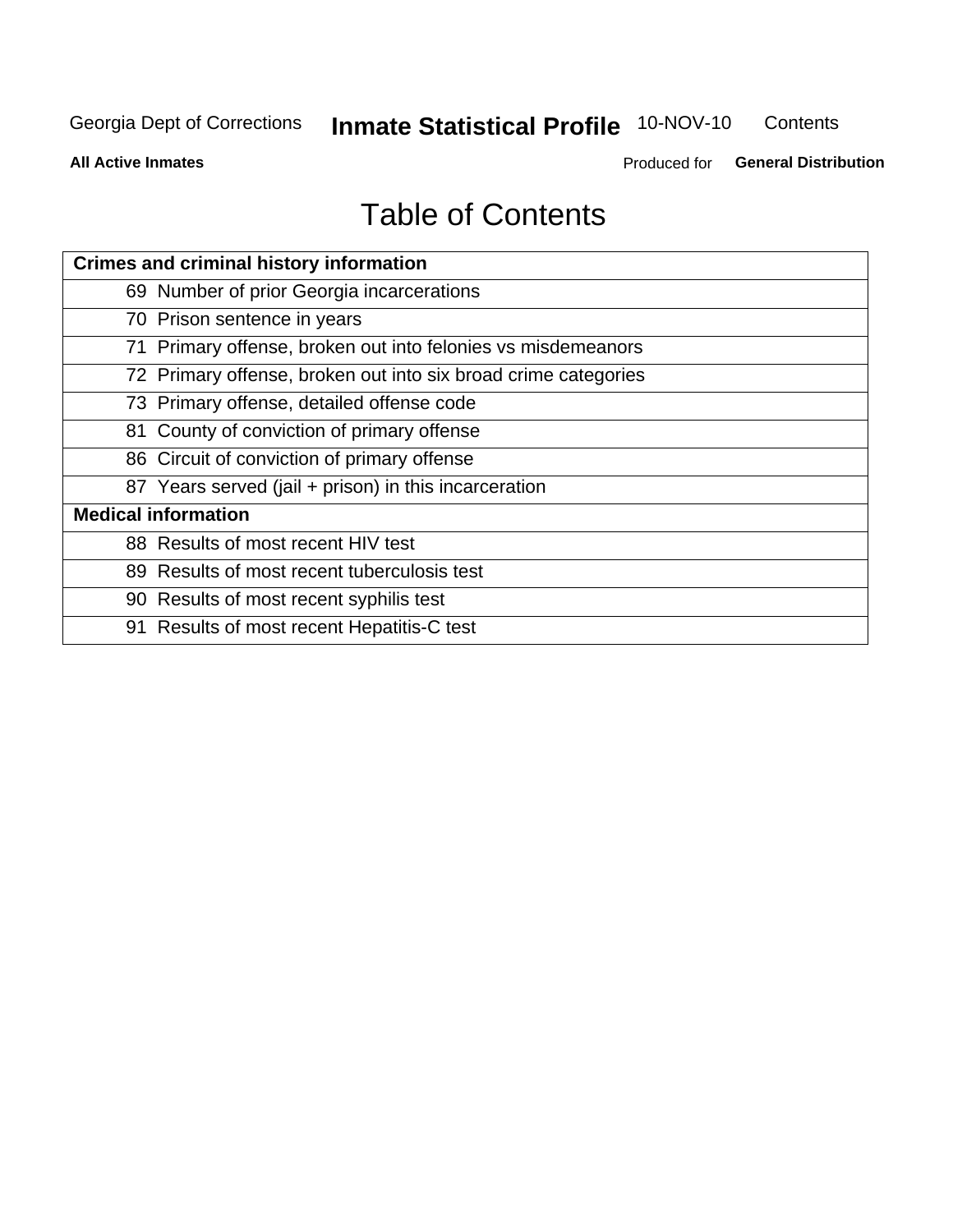### **All Active Inmates**

### Produced for General Distribution

### Current age, broken out in ten-year age groups

COL % - percent each COUNT is of its particular column

|                          |              | <b>Male</b> |        |                 | <b>Female</b> |       | <b>Total</b> |               |
|--------------------------|--------------|-------------|--------|-----------------|---------------|-------|--------------|---------------|
| <b>Current Age</b>       | <b>Count</b> | Col %       | Row %  | <b>Count</b>    | Col %         | Row % | <b>Total</b> | Col %         |
| <b>Teens (1-19)</b>      | 996          | 2.03%       | 96.89% | 32              | 0.85%         | 3.11% | 1,028        | 1.94%         |
| <b>Twenties (20-29)</b>  | 15,308       | 31.17%      | 93.49% | 1,066           | 28.33%        | 6.51% |              | 16,374 30.97% |
| <b>Thirties (30-39)</b>  | 14,449       | 29.42%      | 92.20% | 1,223           | 32.50%        | 7.80% |              | 15,672 29.64% |
| <b>Forties (40-49)</b>   | 11,056       | 22.51%      | 91.63% | 1,010           | 26.84%        | 8.37% |              | 12,066 22.82% |
| <b>Fifties (50-59)</b>   | 5,684        | 11.57%      | 94.06% | 359             | 9.54%         | 5.94% | 6,043        | 11.43%        |
| <b>Sixties (60-69)</b>   | 1,389        | 2.83%       | 95.86% | 60              | 1.59%         | 4.14% | 1,449        | 2.74%         |
| Seventy + (70 and above) | 233          | 0.47%       | 94.72% | 13 <sub>1</sub> | 0.35%         | 5.28% | 246          | 0.47%         |
| <b>Total Reported</b>    | 49,115       | 100%        | 92.88% | 3,763           | 100%          | 7.12% | 52,878       | 100.0%        |

| <b>Not Reported</b> |     |               |        |
|---------------------|-----|---------------|--------|
| Total               | AAE | י די פ<br>™ ∪ | 52,878 |

| <b>Mean</b><br>(average) | 36.47    | 36.63 | 36.48 |
|--------------------------|----------|-------|-------|
| Median (middle)          | つん<br>vu | 36    | 35    |
| Mode<br>(most frequent)  | 30       | 30    | 30    |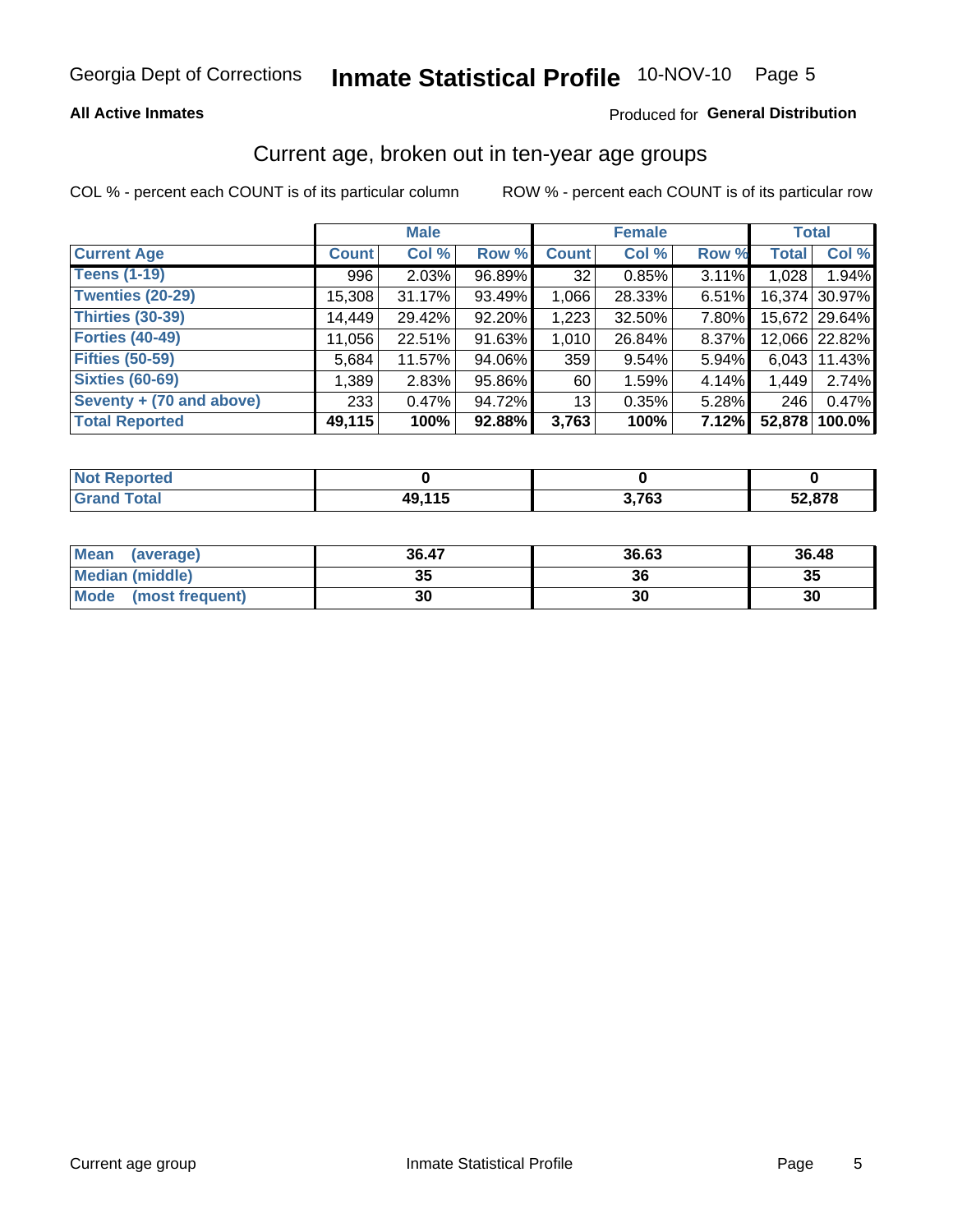# Inmate Statistical Profile 10-NOV-10 Page 6

#### **All Active Inmates**

### Produced for General Distribution

### Race group

COL % - percent each COUNT is of its particular column

|                                   |              | <b>Male</b> |         |             | <b>Female</b> |          |              | <b>Total</b> |
|-----------------------------------|--------------|-------------|---------|-------------|---------------|----------|--------------|--------------|
| <b>Race Group</b>                 | <b>Count</b> | Col %       |         | Row % Count | Col %         | Row %    | <b>Total</b> | Col %        |
| <b>White</b>                      | 15,462       | 31.48%      | 88.53%  | 2,003       | 53.23%        | 11.47%   | 17,465       | 33.03%       |
| <b>Black</b><br>2                 | 31,322       | 63.77%      | 94.87%  | .694        | 45.02%        | 5.13%    | 33,016       | 62.44%       |
| <b>Other</b><br>5                 | 54           | .11%        | 94.74%  | 3           | .08%          | 5.26%    | 57           | .11%         |
| <b>Asian</b><br>6                 | 113          | .23%        | 96.58%  | 4           | .11%          | 3.42%    | 117          | .22%         |
| <b>Unknown</b><br>9               |              | .01%        | 100.00% |             |               |          |              | .01%         |
| <b>Hispanic</b><br>10             | 2,132        | 4.34%       | 97.44%  | 56          | 1.49%         | 2.56%    | 2,188        | 4.14%        |
| <b>Native American</b><br>$12 \,$ | 31           | .06%        | 91.18%  | 3           | $.08\%$       | $8.82\%$ | 34           | .06%         |
| <b>Total Reported</b>             | 49,115       | 100%        | 92.88%  | 3,763       | 100%          | 7.12%    | 52,878       | 100%         |

| <b>Not</b><br><b>Reported</b> |        |       |        |
|-------------------------------|--------|-------|--------|
| <b>Total</b>                  | 49,115 | 3,763 | 52,878 |

| M.<br>____ | . | ------- |
|------------|---|---------|
|            |   |         |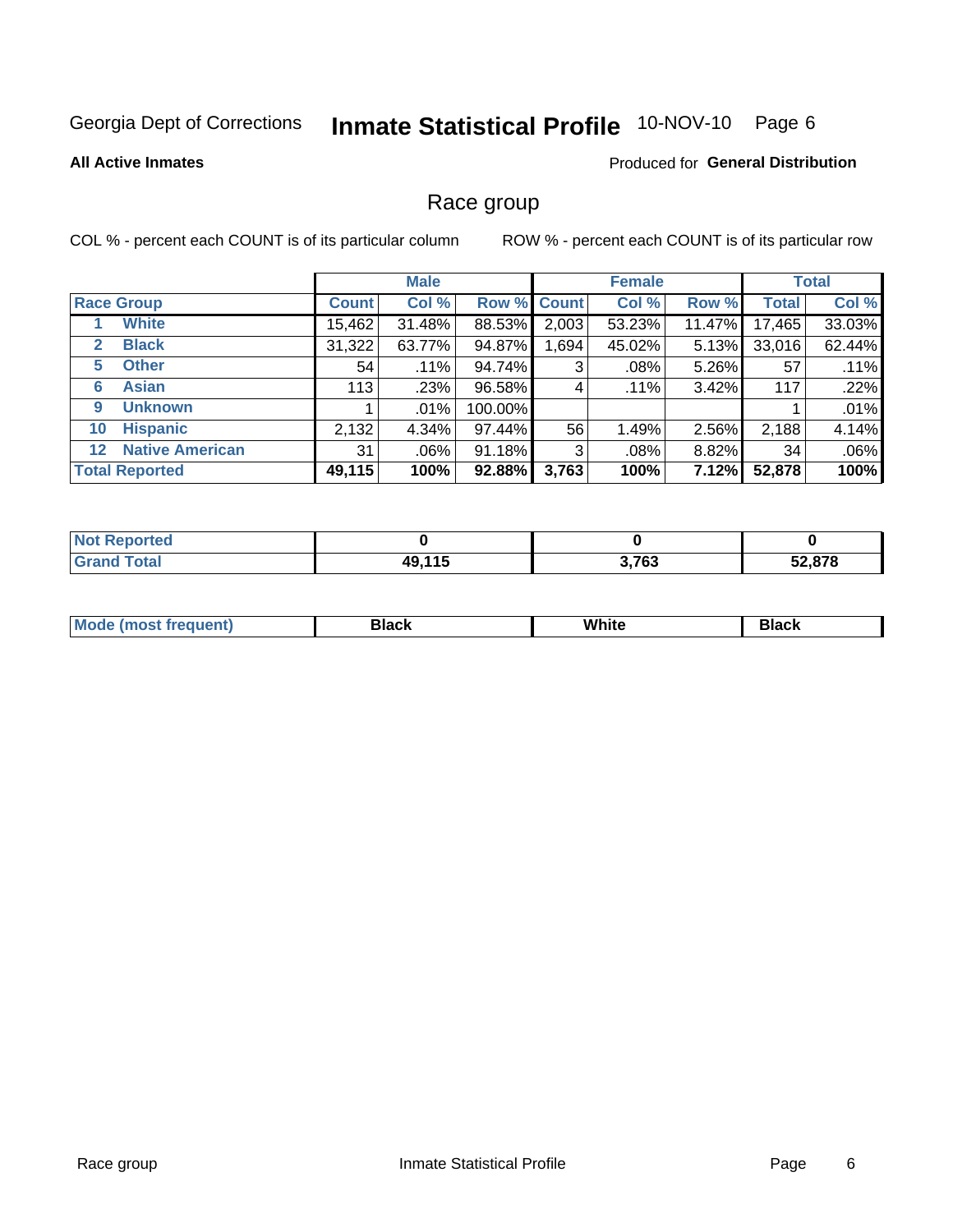# Inmate Statistical Profile 10-NOV-10 Page 7

**All Active Inmates** 

Produced for General Distribution

### **Hispanic Origin**

COL % - percent each COUNT is of its particular column

ROW % - percent each COUNT is of its particular row

|                        |              | <b>Male</b> |                    |    | <b>Female</b> |          |        | <b>Total</b> |
|------------------------|--------------|-------------|--------------------|----|---------------|----------|--------|--------------|
| <b>Hispanic Origin</b> | <b>Count</b> | Col %       | <b>Row % Count</b> |    | Col %         | Row %    | Totall | Col %        |
| <b>Non Hispanic</b>    | 46,983       | $95.66\%$   | 92.69% 3,707       |    | $98.51\%$     | 7.31%    | 50,690 | 95.86%       |
| <b>Hispanic</b>        | 2,132        | $4.34\%$    | $97.44\%$          | 56 | 1.49%         | $2.56\%$ | 2,188  | 4.14%        |
| <b>Total Reported</b>  | 49,115       | 100%        | $92.88\%$ 3,763    |    | 100%          | $7.12\%$ | 52,878 | 100%         |

An inmate is counted as Hispanic if

(a) he self-reported as Hispanic during the diagnostic process, or

(b) his primary language is Spanish, or

(c) he claimed birth or citizenship in Spain or a Latin American country, or

(d) he had a common Spanish surname such as Lopez or Garcia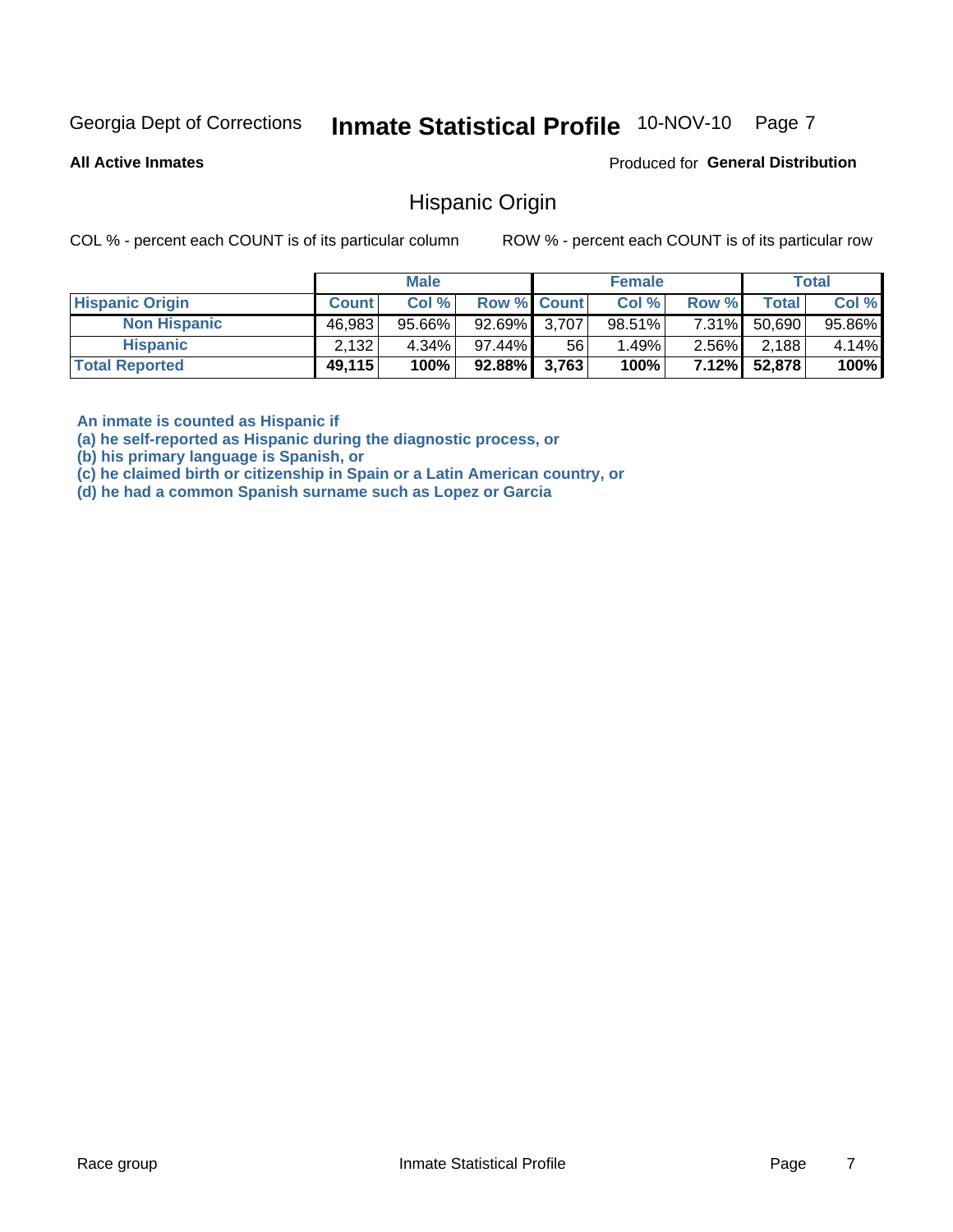# Inmate Statistical Profile 10-NOV-10 Page 8

**All Active Inmates** 

#### Produced for General Distribution

### Marital status, self-reported at entry to prison

COL % - percent each COUNT is of its particular column

|                            | <b>Male</b>  |         |        | <b>Female</b> |        |        | <b>Total</b> |        |
|----------------------------|--------------|---------|--------|---------------|--------|--------|--------------|--------|
| <b>Marital Status</b>      | <b>Count</b> | Col %   | Row %  | <b>Count</b>  | Col %  | Row %  | <b>Total</b> | Col %  |
| <b>Unknown</b><br>$\bf{0}$ | 226          | $.46\%$ | 84.64% | 41            | 1.09%  | 15.36% | 267          | .50%   |
| <b>Divorced</b><br>D       | 4,759        | 9.69%   | 88.21% | 636           | 16.90% | 11.79% | 5,395        | 10.20% |
| <b>Married</b><br>М        | 6,496        | 13.23%  | 91.07% | 637           | 16.93% | 8.93%  | 7,133        | 13.49% |
| <b>Separated</b><br>S.     | 1,773        | 3.61%   | 85.04% | 312           | 8.29%  | 14.96% | 2,085        | 3.94%  |
| <b>Unmarried</b><br>U      | 35,442       | 72.16%  | 94.65% | 2,005         | 53.28% | 5.35%  | 37,447       | 70.82% |
| <b>Widow</b><br>W          | 419          | $.85\%$ | 76.04% | 132           | 3.51%  | 23.96% | 551          | 1.04%  |
| <b>Total Reported</b>      | 49,115       | 100%    | 92.88% | 3,763         | 100%   | 7.12%  | 52,878       | 100%   |

| <b>Not Reported</b> |              |       |        |
|---------------------|--------------|-------|--------|
| Total<br>Grat       | $-11E$<br>49 | 3,763 | 52,878 |

|--|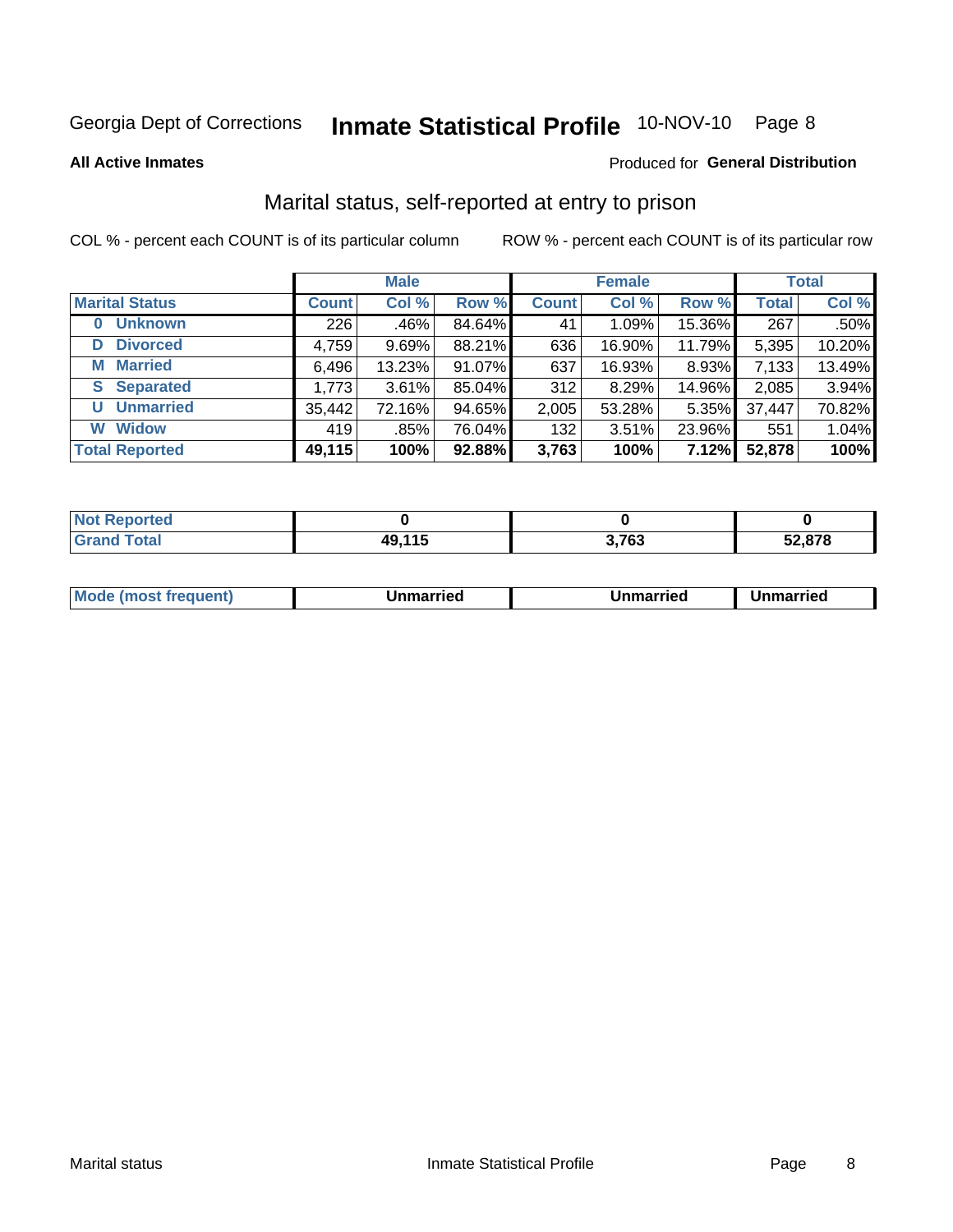# Inmate Statistical Profile 10-NOV-10 Page 9

#### **All Active Inmates**

### Produced for General Distribution

### Number of children, self reported at entry to prison

COL % - percent each COUNT is of its particular column

|                           |              | <b>Male</b> |        |              | <b>Female</b> |        | <b>Total</b> |        |
|---------------------------|--------------|-------------|--------|--------------|---------------|--------|--------------|--------|
| <b>Number of Children</b> | <b>Count</b> | Col %       | Row %  | <b>Count</b> | Col %         | Row %  | <b>Total</b> | Col %  |
| $\overline{0}$            | 20,356       | 41.69%      | 94.54% | 1,175        | 31.26%        | 5.46%  | 21,531       | 40.95% |
|                           | 11,075       | 22.68%      | 93.80% | 732          | 19.47%        | 6.20%  | 11,807       | 22.45% |
| $\overline{2}$            | 8,030        | 16.45%      | 90.68% | 825          | 21.95%        | 9.32%  | 8,855        | 16.84% |
| $\overline{\mathbf{3}}$   | 4,691        | 9.61%       | 89.44% | 554          | 14.74%        | 10.56% | 5,245        | 9.98%  |
| 4                         | 2,367        | 4.85%       | 89.63% | 274          | 7.29%         | 10.37% | 2,641        | 5.02%  |
| 5                         | 1,133        | 2.32%       | 91.59% | 104          | 2.77%         | 8.41%  | 1,237        | 2.35%  |
| 6                         | 580          | 1.19%       | 92.21% | 49           | 1.30%         | 7.79%  | 629          | 1.20%  |
| 7                         | 260          | 0.53%       | 91.87% | 23           | 0.61%         | 8.13%  | 283          | 0.54%  |
| 8                         | 129          | 0.26%       | 94.16% | 8            | 0.21%         | 5.84%  | 137          | 0.26%  |
| 9                         | 85           | 0.17%       | 92.39% | 7            | 0.19%         | 7.61%  | 92           | 0.17%  |
| 10                        | 49           | 0.10%       | 90.74% | 5            | 0.13%         | 9.26%  | 54           | 0.10%  |
| Over 10                   | 67           | 0.14%       | 95.71% | 3            | 0.08%         | 4.29%  | 70           | 0.13%  |
| <b>Total Reported</b>     | 48,822       | 100%        | 92.85% | 3,759        | 100%          | 7.15%  | 52,581       | 100%   |

| 292<br>$\sim$ $\sim$ |       | <b>nne</b><br>ZJU |
|----------------------|-------|-------------------|
| .<br>AC              | 3,763 | 50.077<br>، ≀ס.∠כ |

| <b>Mean</b><br>(average)       | ∣.33 | 1.68 | 1.35 |
|--------------------------------|------|------|------|
| <b>Median (middle)</b>         |      |      |      |
| <b>Mode</b><br>(most frequent) |      |      |      |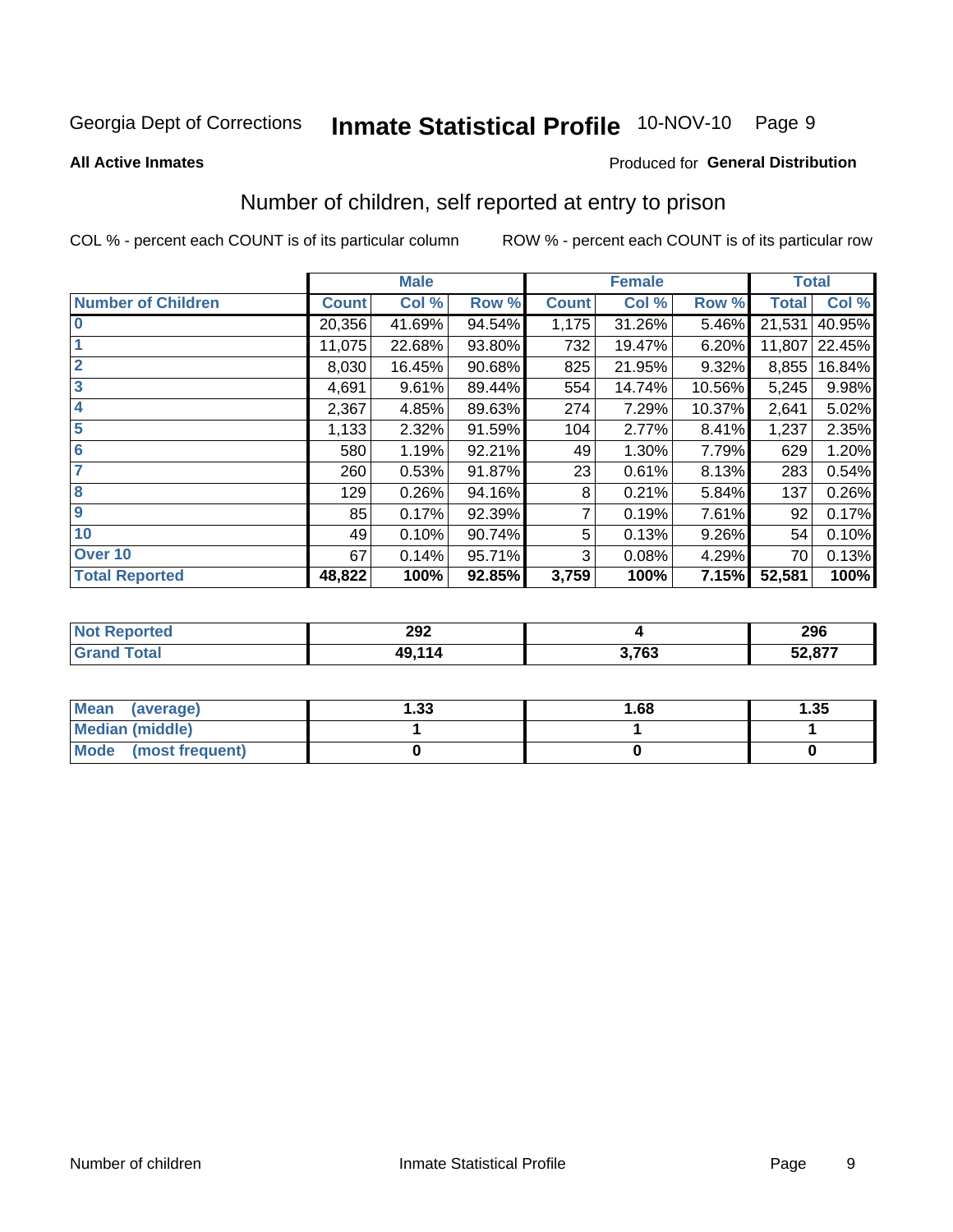# Inmate Statistical Profile 10-NOV-10 Page 10

#### **All Active Inmates**

### Produced for General Distribution

### Religious affiliation, self-reported at entry to prison

COL % - percent each COUNT is of its particular column

|                |                              |              | <b>Male</b> |         |                | <b>Female</b> |        |              | <b>Total</b> |
|----------------|------------------------------|--------------|-------------|---------|----------------|---------------|--------|--------------|--------------|
|                | <b>Religious Affiliation</b> | <b>Count</b> | Col %       | Row %   | <b>Count</b>   | Col %         | Row %  | <b>Total</b> | Col %        |
| 1              | <b>Islam</b>                 | 1,422        | 3.71%       | 98.00%  | 29             | .96%          | 2.00%  | 1,451        | 3.51%        |
| $\overline{2}$ | <b>Catholic</b>              | 2,040        | 5.33%       | 92.69%  | 161            | 5.34%         | 7.31%  | 2,201        | 5.33%        |
| 3              | <b>Baptist</b>               | 18,025       | 47.09%      | 90.78%  | 1,831          | 60.75%        | 9.22%  | 19,856       | 48.08%       |
| 4              | <b>Methodist</b>             | 723          | 1.89%       | 87.11%  | 107            | 3.55%         | 12.89% | 830          | 2.01%        |
| 5              | <b>EpiscopIn</b>             | 55           | .14%        | 90.16%  | 6              | .20%          | 9.84%  | 61           | .15%         |
| $6\phantom{a}$ | <b>Presbytrn</b>             | 103          | .27%        | 91.96%  | 9              | .30%          | 8.04%  | 112          | .27%         |
| 7              | <b>Chc Of God</b>            | 502          | 1.31%       | 84.51%  | 92             | 3.05%         | 15.49% | 594          | 1.44%        |
| 8              | <b>Holiness</b>              | 1,251        | 3.27%       | 80.04%  | 312            | 10.35%        | 19.96% | 1,563        | 3.79%        |
| 9              | <b>Jewish</b>                | 48           | .13%        | 96.00%  | $\overline{2}$ | .07%          | 4.00%  | 50           | .12%         |
| 10             | <b>Anglican</b>              | 10           | .03%        | 90.91%  | 1              | .03%          | 9.09%  | 11           | .03%         |
| 11             | <b>Grk Orthdx</b>            | 5            | .01%        | 83.33%  | 1              | .03%          | 16.67% | 6            | .01%         |
| 12             | <b>Hindu</b>                 | 10           | .03%        | 100.00% |                |               |        | 10           | .02%         |
| 13             | <b>Buddhist</b>              | 47           | .12%        | 90.38%  | 5              | .17%          | 9.62%  | 52           | .13%         |
| 14             | <b>Taoist</b>                | 3            | .01%        | 100.00% |                |               |        | 3            | .01%         |
| 15             | <b>Shintoist</b>             | 3            | .01%        | 100.00% |                |               |        | 3            | .01%         |
| 16             | <b>Seven D Ad</b>            | 119          | .31%        | 90.84%  | 12             | .40%          | 9.16%  | 131          | .32%         |
| 17             | <b>Jehovah Wt</b>            | 443          | 1.16%       | 94.06%  | 28             | .93%          | 5.94%  | 471          | 1.14%        |
| 18             | <b>Latr Day S</b>            | 54           | .14%        | 93.10%  | 4              | .13%          | 6.90%  | 58           | .14%         |
| 19             | Quaker                       | 3            | .01%        | 100.00% |                |               |        | 3            | .01%         |
| 20             | <b>Other Prot</b>            | 6,895        | 18.01%      | 95.75%  | 306            | 10.15%        | 4.25%  | 7,201        | 17.44%       |
| 96             | <b>None</b>                  | 6,519        | 17.03%      | 98.37%  | 108            | 3.58%         | 1.63%  | 6,627        | 16.05%       |
|                | <b>Total Reported</b>        | 38,280       | 100%        | 92.7%   | 3,014          | 100%          | 7.3%   | 41,294       | 100%         |

| Reported<br>∵N∩t      | 10,835 | 749   | 1,584  |
|-----------------------|--------|-------|--------|
| `otal<br><b>Grand</b> | 49,115 | 3,763 | 52,878 |

| <b>Mode (most frequent)</b><br>Baptist<br>Baptist<br>Baptist |
|--------------------------------------------------------------|
|--------------------------------------------------------------|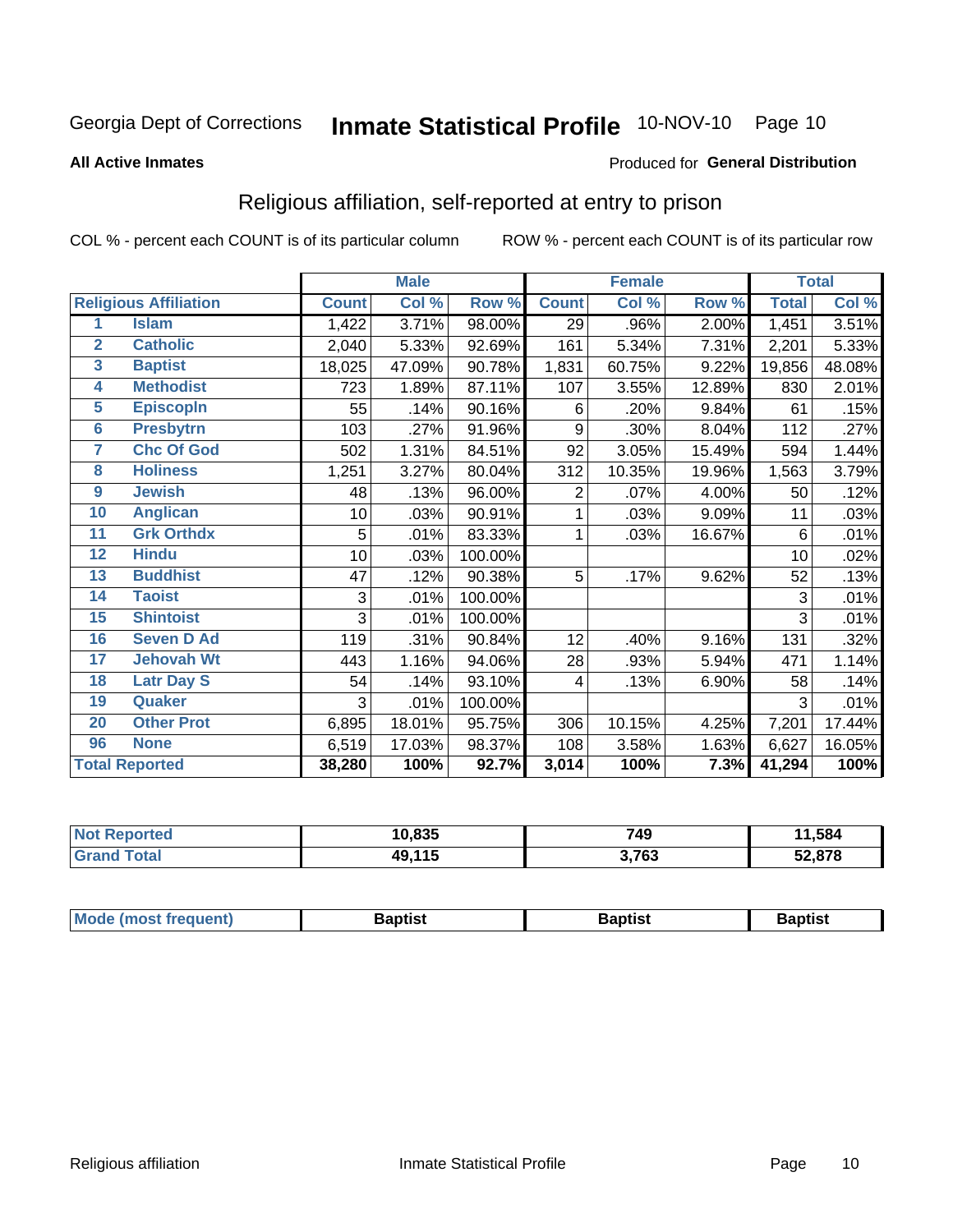#### Inmate Statistical Profile 10-NOV-10 Page 11

**All Active Inmates** 

#### Produced for General Distribution

### Home county, self-reported at entry to prison

COL % - percent each COUNT is of its particular column

|                         |                      |              | <b>Male</b> |        | <b>Female</b>  |       |        | <b>Total</b> |       |
|-------------------------|----------------------|--------------|-------------|--------|----------------|-------|--------|--------------|-------|
|                         | <b>Home County</b>   | <b>Count</b> | Col %       | Row %  | <b>Count</b>   | Col % | Row %  | <b>Total</b> | Col % |
| $\overline{1}$          | <b>Appling</b>       | 120          | .26%        | 93.75% | 8              | .22%  | 6.25%  | 128          | .26%  |
| $\overline{2}$          | <b>Atkinson</b>      | 39           | .09%        | 95.12% | $\overline{2}$ | .06%  | 4.88%  | 41           | .08%  |
| $\overline{\mathbf{3}}$ | <b>Bacon</b>         | 50           | .11%        | 94.34% | $\overline{3}$ | .08%  | 5.66%  | 53           | .11%  |
| 4                       | <b>Baker</b>         | 18           | .04%        | 94.74% | $\mathbf 1$    | .03%  | 5.26%  | 19           | .04%  |
| 5                       | <b>Baldwin</b>       | 248          | .54%        | 92.88% | 19             | .53%  | 7.12%  | 267          | .54%  |
| $6\phantom{a}$          | <b>Banks</b>         | 51           | .11%        | 87.93% | $\overline{7}$ | .19%  | 12.07% | 58           | .12%  |
| 7                       | <b>Barrow</b>        | 263          | .58%        | 92.61% | 21             | .58%  | 7.39%  | 284          | .58%  |
| 8                       | <b>Bartow</b>        | 509          | 1.12%       | 87.01% | 76             | 2.10% | 12.99% | 585          | 1.19% |
| $\overline{9}$          | <b>Ben Hill</b>      | 214          | .47%        | 93.04% | 16             | .44%  | 6.96%  | 230          | .47%  |
| 10                      | <b>Berrien</b>       | 77           | .17%        | 92.77% | 6              | .17%  | 7.23%  | 83           | .17%  |
| $\overline{11}$         | <b>Bibb</b>          | 1,111        | 2.44%       | 93.99% | 71             | 1.96% | 6.01%  | 1,182        | 2.40% |
| $\overline{12}$         | <b>Bleckley</b>      | 66           | .14%        | 92.96% | 5              | .14%  | 7.04%  | 71           | .14%  |
| $\overline{13}$         | <b>Brantley</b>      | 44           | .10%        | 89.80% | $\overline{5}$ | .14%  | 10.20% | 49           | .10%  |
| 14                      | <b>Brooks</b>        | 90           | .20%        | 96.77% | 3              | .08%  | 3.23%  | 93           | .19%  |
| 15                      | <b>Bryan</b>         | 98           | .21%        | 93.33% | $\overline{7}$ | .19%  | 6.67%  | 105          | .21%  |
| 16                      | <b>Bulloch</b>       | 334          | .73%        | 90.76% | 34             | .94%  | 9.24%  | 368          | .75%  |
| $\overline{17}$         | <b>Burke</b>         | 193          | .42%        | 96.98% | 6              | .17%  | 3.02%  | 199          | .40%  |
| 18                      | <b>Butts</b>         | 130          | .29%        | 94.20% | $\overline{8}$ | .22%  | 5.80%  | 138          | .28%  |
| 19                      | <b>Calhoun</b>       | 54           | .12%        | 98.18% | $\mathbf 1$    | .03%  | 1.82%  | 55           | .11%  |
| 20                      | <b>Camden</b>        | 122          | .27%        | 91.73% | 11             | .30%  | 8.27%  | 133          | .27%  |
| $\overline{21}$         | <b>Candler</b>       | 88           | .19%        | 88.89% | 11             | .30%  | 11.11% | 99           | .20%  |
| $\overline{22}$         | <b>Carroll</b>       | 563          | 1.23%       | 88.52% | 73             | 2.02% | 11.48% | 636          | 1.29% |
| 23                      | <b>Catoosa</b>       | 209          | .46%        | 88.56% | 27             | .75%  | 11.44% | 236          | .48%  |
| $\overline{24}$         | <b>Charlton</b>      | 49           | .11%        | 94.23% | 3              | .08%  | 5.77%  | 52           | .11%  |
| 25                      | <b>Chatham</b>       | 2,182        | 4.79%       | 96.12% | 88             | 2.43% | 3.88%  | 2,270        | 4.61% |
| 26                      | <b>Chattahoochee</b> | 28           | .06%        | 93.33% | $\overline{2}$ | .06%  | 6.67%  | 30           | .06%  |
| $\overline{27}$         | <b>Chattooga</b>     | 231          | .51%        | 93.15% | 17             | .47%  | 6.85%  | 248          | .50%  |
| 28                      | <b>Cherokee</b>      | 413          | .91%        | 88.06% | 56             | 1.55% | 11.94% | 469          | .95%  |
| 29                      | <b>Clarke</b>        | 467          | 1.02%       | 92.48% | 38             | 1.05% | 7.52%  | 505          | 1.03% |
| 30                      | <b>Clay</b>          | 36           | .08%        | 90.00% | 4              | .11%  | 10.00% | 40           | .08%  |
| $\overline{31}$         | <b>Clayton</b>       | 1,423        | 3.12%       | 93.31% | 102            | 2.82% | 6.69%  | 1,525        | 3.10% |
| 32                      | <b>Clinch</b>        | 61           | .13%        | 95.31% | 3              | .08%  | 4.69%  | 64           | .13%  |
| 33                      | <b>Cobb</b>          | 2,028        | 4.45%       | 91.02% | 200            | 5.53% | 8.98%  | 2,228        | 4.53% |
| 34                      | <b>Coffee</b>        | 233          | .51%        | 92.83% | 18             | .50%  | 7.17%  | 251          | .51%  |
| 35                      | <b>Colquitt</b>      | 257          | .56%        | 95.19% | 13             | .36%  | 4.81%  | 270          | .55%  |
| 36                      | <b>Columbia</b>      | 196          | .43%        | 91.16% | 19             | .53%  | 8.84%  | 215          | .44%  |
| 37                      | <b>Cook</b>          | 127          | .28%        | 94.78% | $\overline{7}$ | .19%  | 5.22%  | 134          | .27%  |
| 38                      | <b>Coweta</b>        | 411          | .90%        | 89.54% | 48             | 1.33% | 10.46% | 459          | .93%  |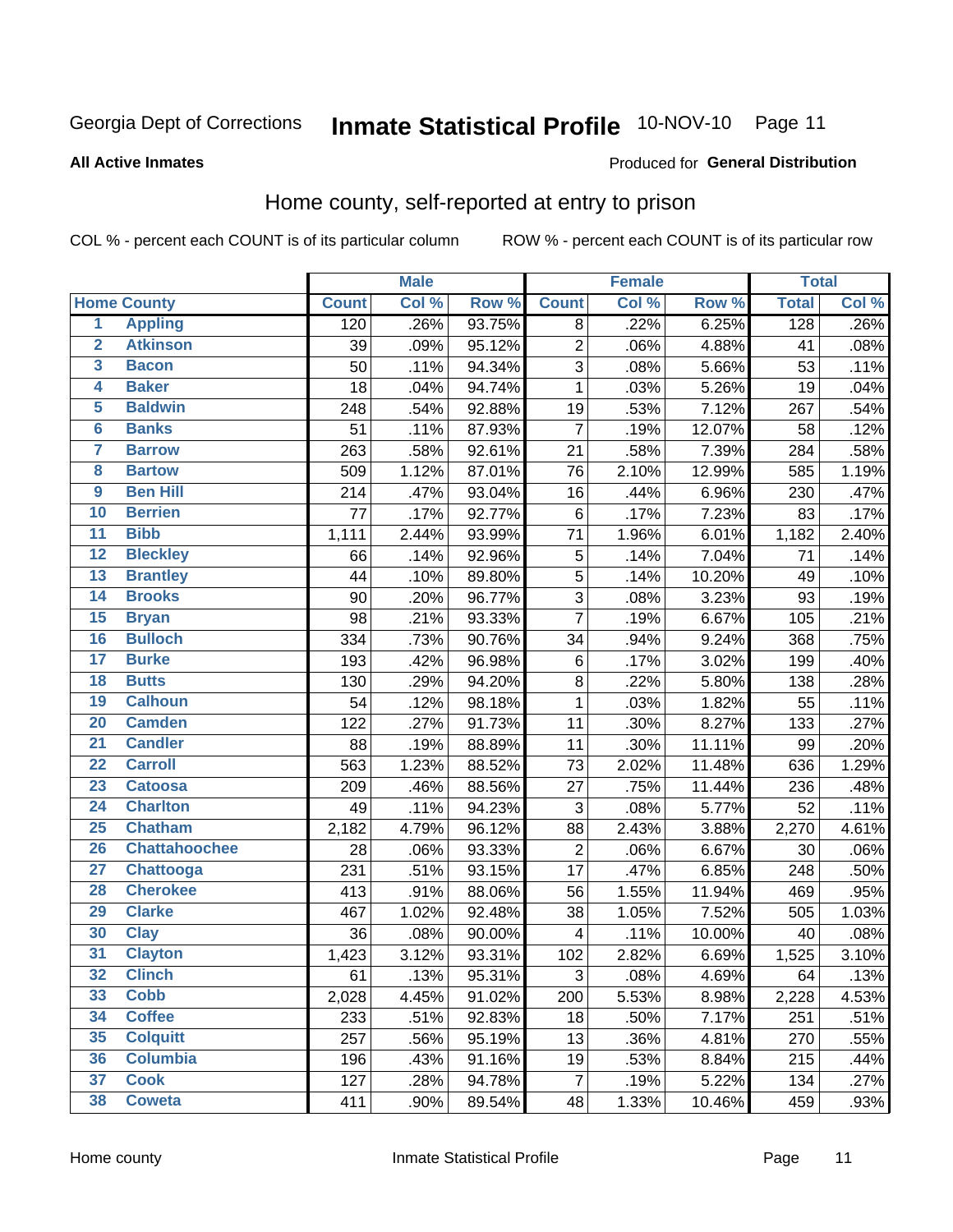#### Inmate Statistical Profile 10-NOV-10 Page 12

#### **All Active Inmates**

#### Produced for General Distribution

### Home county, self-reported at entry to prison

COL % - percent each COUNT is of its particular column

|                 |                    |              | <b>Male</b> |         |                           | <b>Female</b> |        | <b>Total</b>    |         |
|-----------------|--------------------|--------------|-------------|---------|---------------------------|---------------|--------|-----------------|---------|
|                 | <b>Home County</b> | <b>Count</b> | Col %       | Row %   | <b>Count</b>              | Col %         | Row %  | <b>Total</b>    | Col%    |
| 39              | <b>Crawford</b>    | 26           | .06%        | 83.87%  | $\overline{5}$            | .14%          | 16.13% | $\overline{31}$ | $.06\%$ |
| 40              | <b>Crisp</b>       | 235          | .52%        | 91.44%  | 22                        | .61%          | 8.56%  | 257             | .52%    |
| 41              | <b>Dade</b>        | 67           | .15%        | 95.71%  | $\ensuremath{\mathsf{3}}$ | .08%          | 4.29%  | 70              | .14%    |
| 42              | <b>Dawson</b>      | 87           | .19%        | 90.63%  | 9                         | .25%          | 9.38%  | 96              | .20%    |
| 43              | <b>Decatur</b>     | 298          | .65%        | 92.26%  | 25                        | .69%          | 7.74%  | 323             | .66%    |
| 44              | <b>Dekalb</b>      | 2,845        | 6.24%       | 93.89%  | 185                       | 5.12%         | 6.11%  | 3,030           | 6.16%   |
| 45              | <b>Dodge</b>       | 138          | .30%        | 90.20%  | 15                        | .41%          | 9.80%  | 153             | .31%    |
| 46              | <b>Dooly</b>       | 75           | .16%        | 91.46%  | $\overline{7}$            | .19%          | 8.54%  | 82              | .17%    |
| 47              | <b>Dougherty</b>   | 906          | 1.99%       | 94.08%  | 57                        | 1.58%         | 5.92%  | 963             | 1.96%   |
| 48              | <b>Douglas</b>     | 611          | 1.34%       | 89.99%  | 68                        | 1.88%         | 10.01% | 679             | 1.38%   |
| 49              | <b>Early</b>       | 81           | .18%        | 93.10%  | $\,6$                     | .17%          | 6.90%  | 87              | .18%    |
| 50              | <b>Echols</b>      | 10           | .02%        | 83.33%  | $\overline{2}$            | .06%          | 16.67% | 12              | .02%    |
| $\overline{51}$ | <b>Effingham</b>   | 153          | .34%        | 90.53%  | 16                        | .44%          | 9.47%  | 169             | .34%    |
| 52              | <b>Elbert</b>      | 133          | .29%        | 93.01%  | 10                        | .28%          | 6.99%  | 143             | .29%    |
| 53              | <b>Emanuel</b>     | 156          | .34%        | 92.86%  | 12                        | .33%          | 7.14%  | 168             | .34%    |
| 54              | <b>Evans</b>       | 83           | .18%        | 93.26%  | 6                         | .17%          | 6.74%  | 89              | .18%    |
| 55              | <b>Fannin</b>      | 97           | .21%        | 93.27%  | $\overline{7}$            | .19%          | 6.73%  | 104             | .21%    |
| 56              | <b>Fayette</b>     | 160          | .35%        | 91.95%  | 14                        | .39%          | 8.05%  | 174             | .35%    |
| 57              | <b>Floyd</b>       | 677          | 1.48%       | 90.03%  | 75                        | 2.07%         | 9.97%  | 752             | 1.53%   |
| 58              | <b>Forsyth</b>     | 195          | .43%        | 88.64%  | 25                        | .69%          | 11.36% | 220             | .45%    |
| 59              | <b>Franklin</b>    | 115          | .25%        | 91.27%  | 11                        | .30%          | 8.73%  | 126             | .26%    |
| 60              | <b>Fulton</b>      | 5,389        | 11.82%      | 94.74%  | 299                       | 8.27%         | 5.26%  | 5,688           | 11.56%  |
| 61              | <b>Gilmer</b>      | 119          | .26%        | 92.25%  | 10                        | .28%          | 7.75%  | 129             | .26%    |
| 62              | <b>Glascock</b>    | $\bf 8$      | .02%        | 100.00% |                           |               |        | 8               | .02%    |
| 63              | <b>Glynn</b>       | 369          | .81%        | 95.60%  | 17                        | .47%          | 4.40%  | 386             | .78%    |
| 64              | <b>Gordon</b>      | 272          | .60%        | 88.60%  | 35                        | .97%          | 11.40% | 307             | .62%    |
| 65              | <b>Grady</b>       | 170          | .37%        | 97.14%  | $\mathbf 5$               | .14%          | 2.86%  | 175             | .36%    |
| 66              | <b>Greene</b>      | 108          | .24%        | 93.91%  | $\overline{7}$            | .19%          | 6.09%  | 115             | .23%    |
| 67              | <b>Gwinnett</b>    | 1,646        | 3.61%       | 91.85%  | 146                       | 4.04%         | 8.15%  | 1,792           | 3.64%   |
| 68              | <b>Habersham</b>   | 115          | .25%        | 92.74%  | $\boldsymbol{9}$          | .25%          | 7.26%  | 124             | .25%    |
| 69              | <b>Hall</b>        | 629          | 1.38%       | 90.90%  | 63                        | 1.74%         | 9.10%  | 692             | 1.41%   |
| 70              | <b>Hancock</b>     | 59           | .13%        | 98.33%  | $\mathbf{1}$              | .03%          | 1.67%  | 60              | .12%    |
| $\overline{71}$ | <b>Haralson</b>    | 116          | .25%        | 92.80%  | $\boldsymbol{9}$          | .25%          | 7.20%  | 125             | .25%    |
| 72              | <b>Harris</b>      | 91           | .20%        | 93.81%  | $\,6$                     | .17%          | 6.19%  | 97              | .20%    |
| 73              | <b>Hart</b>        | 81           | .18%        | 92.05%  | $\overline{7}$            | .19%          | 7.95%  | 88              | .18%    |
| 74              | <b>Heard</b>       | 65           | .14%        | 90.28%  | 7                         | .19%          | 9.72%  | 72              | .15%    |
| 75              | <b>Henry</b>       | 468          | 1.03%       | 90.17%  | 51                        | 1.41%         | 9.83%  | 519             | 1.05%   |
| 76              | <b>Houston</b>     | 511          | 1.12%       | 92.91%  | 39                        | 1.08%         | 7.09%  | 550             | 1.12%   |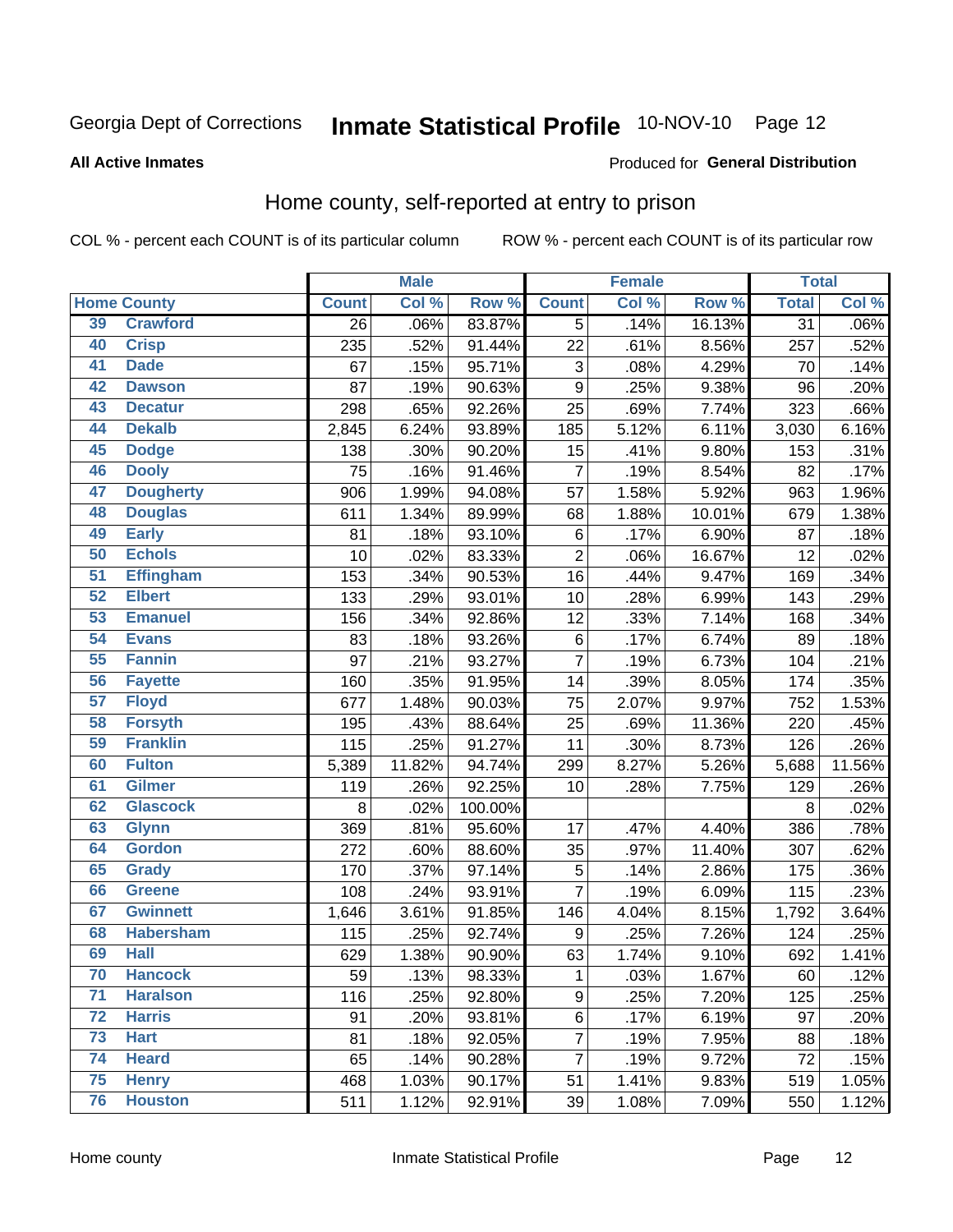#### Inmate Statistical Profile 10-NOV-10 Page 13

#### **All Active Inmates**

#### Produced for General Distribution

### Home county, self-reported at entry to prison

COL % - percent each COUNT is of its particular column

|     |                    |                 | <b>Male</b> |        |                | <b>Female</b> |        | <b>Total</b> |       |
|-----|--------------------|-----------------|-------------|--------|----------------|---------------|--------|--------------|-------|
|     | <b>Home County</b> | <b>Count</b>    | Col %       | Row %  | <b>Count</b>   | Col %         | Row %  | <b>Total</b> | Col % |
| 77  | <b>Irwin</b>       | $\overline{77}$ | .17%        | 96.25% | $\overline{3}$ | .08%          | 3.75%  | 80           | .16%  |
| 78  | <b>Jackson</b>     | 186             | .41%        | 93.00% | 14             | .39%          | 7.00%  | 200          | .41%  |
| 79  | <b>Jasper</b>      | 75              | .16%        | 96.15% | $\mathbf{3}$   | .08%          | 3.85%  | 78           | .16%  |
| 80  | <b>Jeff Davis</b>  | 73              | .16%        | 86.90% | 11             | .30%          | 13.10% | 84           | .17%  |
| 81  | <b>Jefferson</b>   | 131             | .29%        | 95.62% | $\,6$          | .17%          | 4.38%  | 137          | .28%  |
| 82  | <b>Jenkins</b>     | 66              | .14%        | 94.29% | 4              | .11%          | 5.71%  | 70           | .14%  |
| 83  | <b>Johnson</b>     | 44              | .10%        | 84.62% | $\bf 8$        | .22%          | 15.38% | 52           | .11%  |
| 84  | <b>Jones</b>       | 100             | .22%        | 93.46% | $\overline{7}$ | .19%          | 6.54%  | 107          | .22%  |
| 85  | <b>Lamar</b>       | 72              | .16%        | 90.00% | $\bf 8$        | .22%          | 10.00% | 80           | .16%  |
| 86  | Lanier             | 39              | .09%        | 92.86% | 3              | .08%          | 7.14%  | 42           | .09%  |
| 87  | <b>Laurens</b>     | 296             | .65%        | 92.21% | 25             | .69%          | 7.79%  | 321          | .65%  |
| 88  | <b>Lee</b>         | 77              | .17%        | 97.47% | $\overline{2}$ | .06%          | 2.53%  | 79           | .16%  |
| 89  | <b>Liberty</b>     | 251             | .55%        | 93.31% | 18             | .50%          | 6.69%  | 269          | .55%  |
| 90  | <b>Lincoln</b>     | 32              | .07%        | 88.89% | 4              | .11%          | 11.11% | 36           | .07%  |
| 91  | Long               | 44              | .10%        | 84.62% | $\bf 8$        | .22%          | 15.38% | 52           | .11%  |
| 92  | <b>Lowndes</b>     | 459             | 1.01%       | 93.29% | 33             | .91%          | 6.71%  | 492          | 1.00% |
| 93  | <b>Lumpkin</b>     | 79              | .17%        | 87.78% | 11             | .30%          | 12.22% | 90           | .18%  |
| 94  | <b>Macon</b>       | 81              | .18%        | 95.29% | 4              | .11%          | 4.71%  | 85           | .17%  |
| 95  | <b>Madison</b>     | 107             | .23%        | 87.70% | 15             | .41%          | 12.30% | 122          | .25%  |
| 96  | <b>Marion</b>      | 45              | .10%        | 91.84% | 4              | .11%          | 8.16%  | 49           | .10%  |
| 97  | <b>Mcduffie</b>    | 165             | .36%        | 95.38% | $\bf8$         | .22%          | 4.62%  | 173          | .35%  |
| 98  | <b>Mcintosh</b>    | 64              | .14%        | 95.52% | $\overline{3}$ | .08%          | 4.48%  | 67           | .14%  |
| 99  | <b>Meriwether</b>  | 200             | .44%        | 92.17% | 17             | .47%          | 7.83%  | 217          | .44%  |
| 100 | <b>Miller</b>      | 30              | .07%        | 90.91% | $\overline{3}$ | .08%          | 9.09%  | 33           | .07%  |
| 101 | <b>Mitchell</b>    | 202             | .44%        | 93.52% | 14             | .39%          | 6.48%  | 216          | .44%  |
| 102 | <b>Monroe</b>      | 138             | .30%        | 93.24% | 10             | .28%          | 6.76%  | 148          | .30%  |
| 103 | <b>Montgomery</b>  | 57              | .13%        | 90.48% | $\,6$          | .17%          | 9.52%  | 63           | .13%  |
| 104 | <b>Morgan</b>      | 93              | .20%        | 93.00% | $\overline{7}$ | .19%          | 7.00%  | 100          | .20%  |
| 105 | <b>Murray</b>      | 161             | .35%        | 89.44% | 19             | .53%          | 10.56% | 180          | .37%  |
| 106 | <b>Muscogee</b>    | 1,445           | 3.17%       | 94.63% | 82             | 2.27%         | 5.37%  | 1,527        | 3.10% |
| 107 | <b>Newton</b>      | 540             | 1.18%       | 91.22% | 52             | 1.44%         | 8.78%  | 592          | 1.20% |
| 108 | <b>Oconee</b>      | 39              | .09%        | 92.86% | 3              | .08%          | 7.14%  | 42           | .09%  |
| 109 | <b>Oglethorpe</b>  | 54              | .12%        | 93.10% | 4              | .11%          | 6.90%  | 58           | .12%  |
| 110 | <b>Paulding</b>    | 277             | .61%        | 87.11% | 41             | 1.13%         | 12.89% | 318          | .65%  |
| 111 | <b>Peach</b>       | 102             | .22%        | 95.33% | 5              | .14%          | 4.67%  | 107          | .22%  |
| 112 | <b>Pickens</b>     | 115             | .25%        | 87.12% | 17             | .47%          | 12.88% | 132          | .27%  |
| 113 | <b>Pierce</b>      | 70              | .15%        | 90.91% | 7              | .19%          | 9.09%  | 77           | .16%  |
| 114 | <b>Pike</b>        | 56              | .12%        | 91.80% | 5              | .14%          | 8.20%  | 61           | .12%  |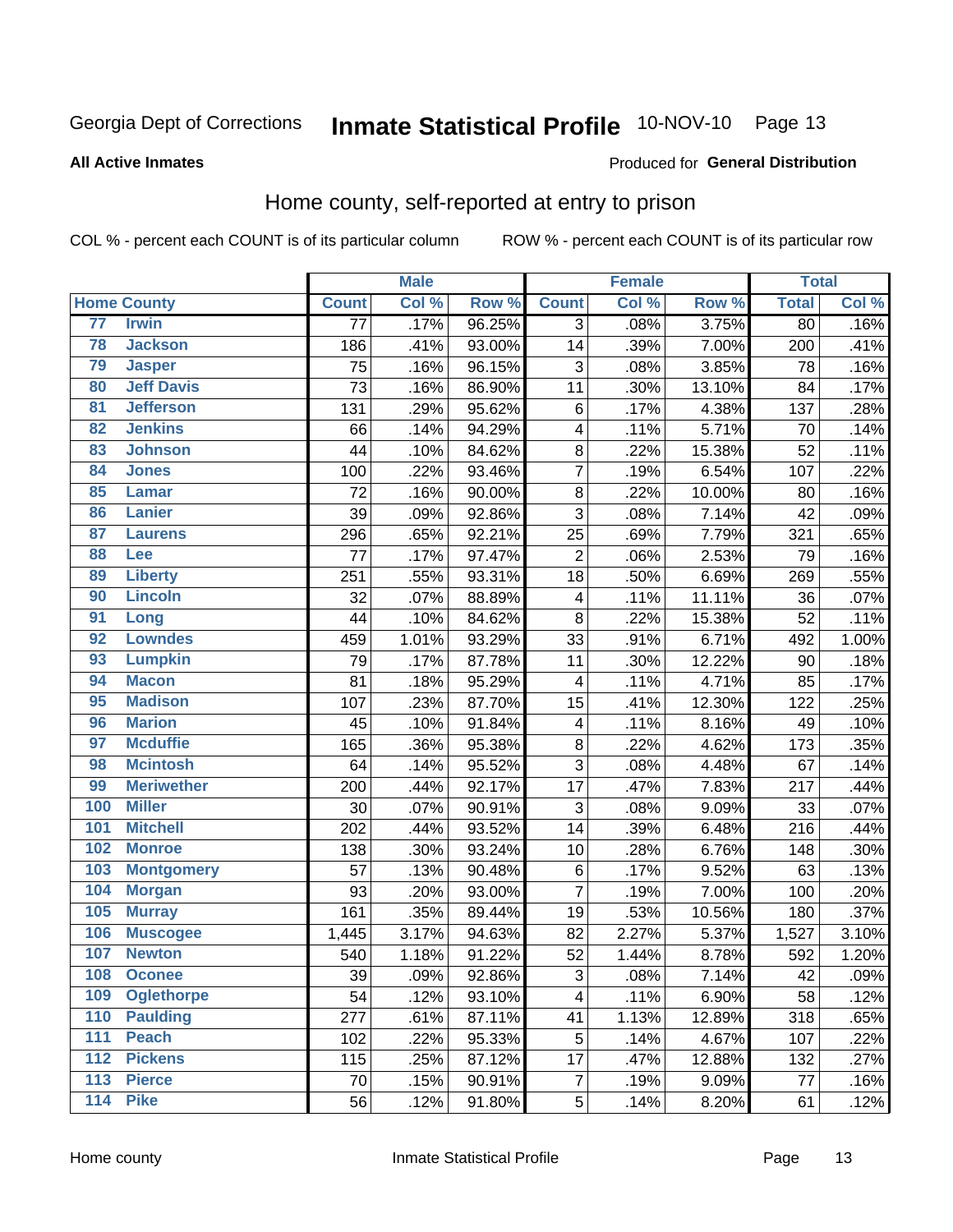#### Inmate Statistical Profile 10-NOV-10 Page 14

#### **All Active Inmates**

#### Produced for General Distribution

### Home county, self-reported at entry to prison

COL % - percent each COUNT is of its particular column

|                  |                    |                  | <b>Male</b> |         |                         | <b>Female</b> |        | <b>Total</b> |       |
|------------------|--------------------|------------------|-------------|---------|-------------------------|---------------|--------|--------------|-------|
|                  | <b>Home County</b> | <b>Count</b>     | Col %       | Row %   | <b>Count</b>            | Col %         | Row %  | <b>Total</b> | Col % |
|                  | 115 Polk           | 208              | .46%        | 87.76%  | $\overline{29}$         | .80%          | 12.24% | 237          | .48%  |
| $\overline{116}$ | <b>Pulaski</b>     | 80               | .18%        | 95.24%  | 4                       | .11%          | 4.76%  | 84           | .17%  |
| 117              | <b>Putnam</b>      | 128              | .28%        | 93.43%  | $\boldsymbol{9}$        | .25%          | 6.57%  | 137          | .28%  |
| 118              | Quitman            | 15               | .03%        | 88.24%  | $\overline{2}$          | .06%          | 11.76% | 17           | .03%  |
| 119              | <b>Rabun</b>       | 44               | .10%        | 80.00%  | 11                      | .30%          | 20.00% | 55           | .11%  |
| 120              | <b>Randolph</b>    | 66               | .14%        | 95.65%  | $\overline{3}$          | .08%          | 4.35%  | 69           | .14%  |
| 121              | <b>Richmond</b>    | 1,604            | 3.52%       | 94.19%  | 99                      | 2.74%         | 5.81%  | 1,703        | 3.46% |
| 122              | <b>Rockdale</b>    | 357              | .78%        | 90.61%  | 37                      | 1.02%         | 9.39%  | 394          | .80%  |
| 123              | <b>Schley</b>      | 25               | .05%        | 96.15%  | 1                       | .03%          | 3.85%  | 26           | .05%  |
| 124              | <b>Screven</b>     | 112              | .25%        | 91.80%  | 10                      | .28%          | 8.20%  | 122          | .25%  |
| 125              | <b>Seminole</b>    | 57               | .13%        | 82.61%  | 12                      | .33%          | 17.39% | 69           | .14%  |
| 126              | <b>Spalding</b>    | 539              | 1.18%       | 91.36%  | 51                      | 1.41%         | 8.64%  | 590          | 1.20% |
| 127              | <b>Stephens</b>    | 163              | .36%        | 92.09%  | 14                      | .39%          | 7.91%  | 177          | .36%  |
| 128              | <b>Stewart</b>     | 33               | .07%        | 94.29%  | $\overline{2}$          | .06%          | 5.71%  | 35           | .07%  |
| 129              | <b>Sumter</b>      | 208              | .46%        | 94.98%  | 11                      | .30%          | 5.02%  | 219          | .45%  |
| 130              | <b>Talbot</b>      | 70               | .15%        | 95.89%  | $\overline{3}$          | .08%          | 4.11%  | 73           | .15%  |
| 131              | <b>Taliaferro</b>  | $\boldsymbol{9}$ | .02%        | 100.00% |                         |               |        | 9            | .02%  |
| 132              | <b>Tattnall</b>    | 158              | .35%        | 90.29%  | 17                      | .47%          | 9.71%  | 175          | .36%  |
| 133              | <b>Taylor</b>      | 81               | .18%        | 95.29%  | $\overline{4}$          | .11%          | 4.71%  | 85           | .17%  |
| 134              | <b>Telfair</b>     | 103              | .23%        | 91.15%  | 10                      | .28%          | 8.85%  | 113          | .23%  |
| 135              | <b>Terrell</b>     | 65               | .14%        | 94.20%  | $\overline{\mathbf{4}}$ | .11%          | 5.80%  | 69           | .14%  |
| 136              | <b>Thomas</b>      | 243              | .53%        | 93.82%  | 16                      | .44%          | 6.18%  | 259          | .53%  |
| 137              | <b>Tift</b>        | 270              | .59%        | 96.43%  | 10                      | .28%          | 3.57%  | 280          | .57%  |
| 138              | <b>Toombs</b>      | 289              | .63%        | 94.75%  | 16                      | .44%          | 5.25%  | 305          | .62%  |
| 139              | <b>Towns</b>       | 31               | .07%        | 88.57%  | 4                       | .11%          | 11.43% | 35           | .07%  |
| 140              | <b>Treutlen</b>    | 59               | .13%        | 90.77%  | $\,6$                   | .17%          | 9.23%  | 65           | .13%  |
| 141              | <b>Troup</b>       | 525              | 1.15%       | 91.15%  | 51                      | 1.41%         | 8.85%  | 576          | 1.17% |
| 142              | <b>Turner</b>      | 70               | .15%        | 94.59%  | $\overline{\mathbf{4}}$ | .11%          | 5.41%  | 74           | .15%  |
| $\overline{143}$ | <b>Twiggs</b>      | 59               | .13%        | 93.65%  | $\overline{\mathbf{4}}$ | .11%          | 6.35%  | 63           | .13%  |
| 144              | <b>Union</b>       | 68               | .15%        | 86.08%  | 11                      | .30%          | 13.92% | 79           | .16%  |
| 145              | <b>Upson</b>       | 164              | .36%        | 91.11%  | 16                      | .44%          | 8.89%  | 180          | .37%  |
| 146              | <b>Walker</b>      | 352              | .77%        | 91.67%  | 32                      | .88%          | 8.33%  | 384          | .78%  |
| 147              | <b>Walton</b>      | 353              | .77%        | 91.21%  | 34                      | .94%          | 8.79%  | 387          | .79%  |
| 148              | <b>Ware</b>        | 263              | .58%        | 94.95%  | 14                      | .39%          | 5.05%  | 277          | .56%  |
| 149              | <b>Warren</b>      | 34               | .07%        | 94.44%  | $\overline{c}$          | .06%          | 5.56%  | 36           | .07%  |
| 150              | <b>Washington</b>  | 152              | .33%        | 89.94%  | 17                      | .47%          | 10.06% | 169          | .34%  |
| 151              | <b>Wayne</b>       | 172              | .38%        | 91.49%  | 16                      | .44%          | 8.51%  | 188          | .38%  |
| 152              | <b>Webster</b>     | 8                | .02%        | 88.89%  | 1                       | .03%          | 11.11% | 9            | .02%  |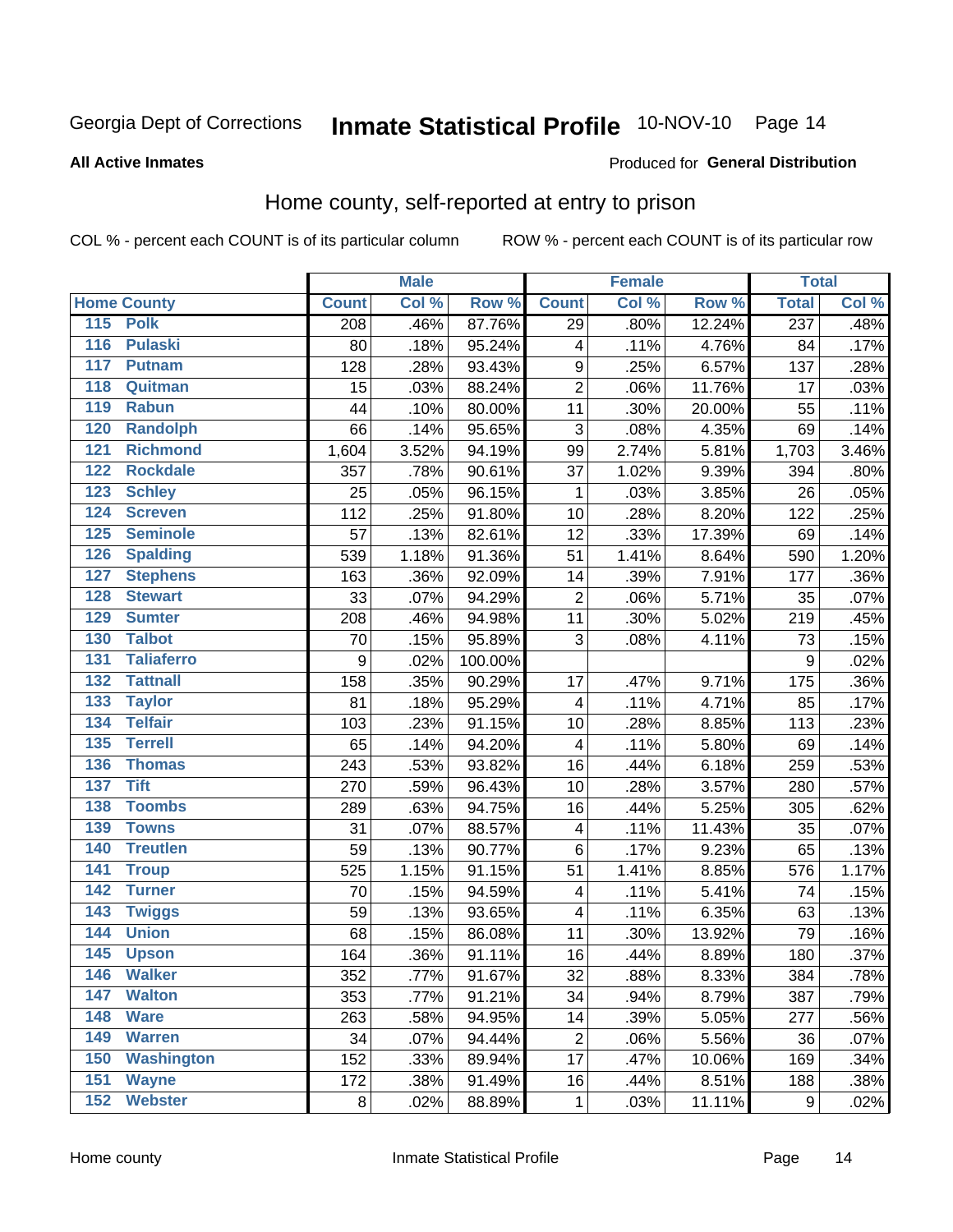# Inmate Statistical Profile 10-NOV-10 Page 15

**All Active Inmates** 

### Produced for General Distribution

### Home county, self-reported at entry to prison

COL % - percent each COUNT is of its particular column

|                         |                 | <b>Male</b> |        |              | <b>Female</b> |        | <b>Total</b> |       |
|-------------------------|-----------------|-------------|--------|--------------|---------------|--------|--------------|-------|
| <b>Home County</b>      | <b>Count</b>    | Col %       | Row %  | <b>Count</b> | Col %         | Row %  | <b>Total</b> | Col % |
| <b>Wheeler</b><br>153   | 30 <sup>2</sup> | .07%        | 83.33% | 6            | .17%          | 16.67% | 36           | .07%  |
| <b>White</b><br>154     | 89              | .20%        | 89.00% | 11           | .30%          | 11.00% | 100          | .20%  |
| <b>Whitfield</b><br>155 | 469             | 1.03%       | 87.17% | 69           | 1.91%         | 12.83% | 538          | 1.09% |
| <b>Wilcox</b><br>156    | 63              | .14%        | 88.73% | 8            | $.22\%$       | 11.27% | 71           | .14%  |
| <b>Wilkes</b><br>157    | 55              | .12%        | 93.22% | 4            | .11%          | 6.78%  | 59           | .12%  |
| <b>Wilkinson</b><br>158 | 53              | .12%        | 88.33% | 7            | .19%          | 11.67% | 60           | .12%  |
| 159<br><b>Worth</b>     | 108             | .24%        | 93.91% | 7            | .19%          | 6.09%  | 115          | .23%  |
| <b>Unknown</b><br>160   | 1,148           | 2.52%       | 92.51% | 93           | 2.57%         | 7.49%  | 1,241        | 2.52% |
| <b>Total Rported</b>    | 45,591          | 100%        | 92.65% | 3,616        | 100%          | 7.35%  | 49,207       | 100%  |

| oorted<br>n n | 3,524      | 147   | 3,671  |
|---------------|------------|-------|--------|
| <b>otal</b>   | 115<br>49, | 3,763 | 52,878 |

|  | Mode | ™ulton | ∶ulton | ™ulton |
|--|------|--------|--------|--------|
|--|------|--------|--------|--------|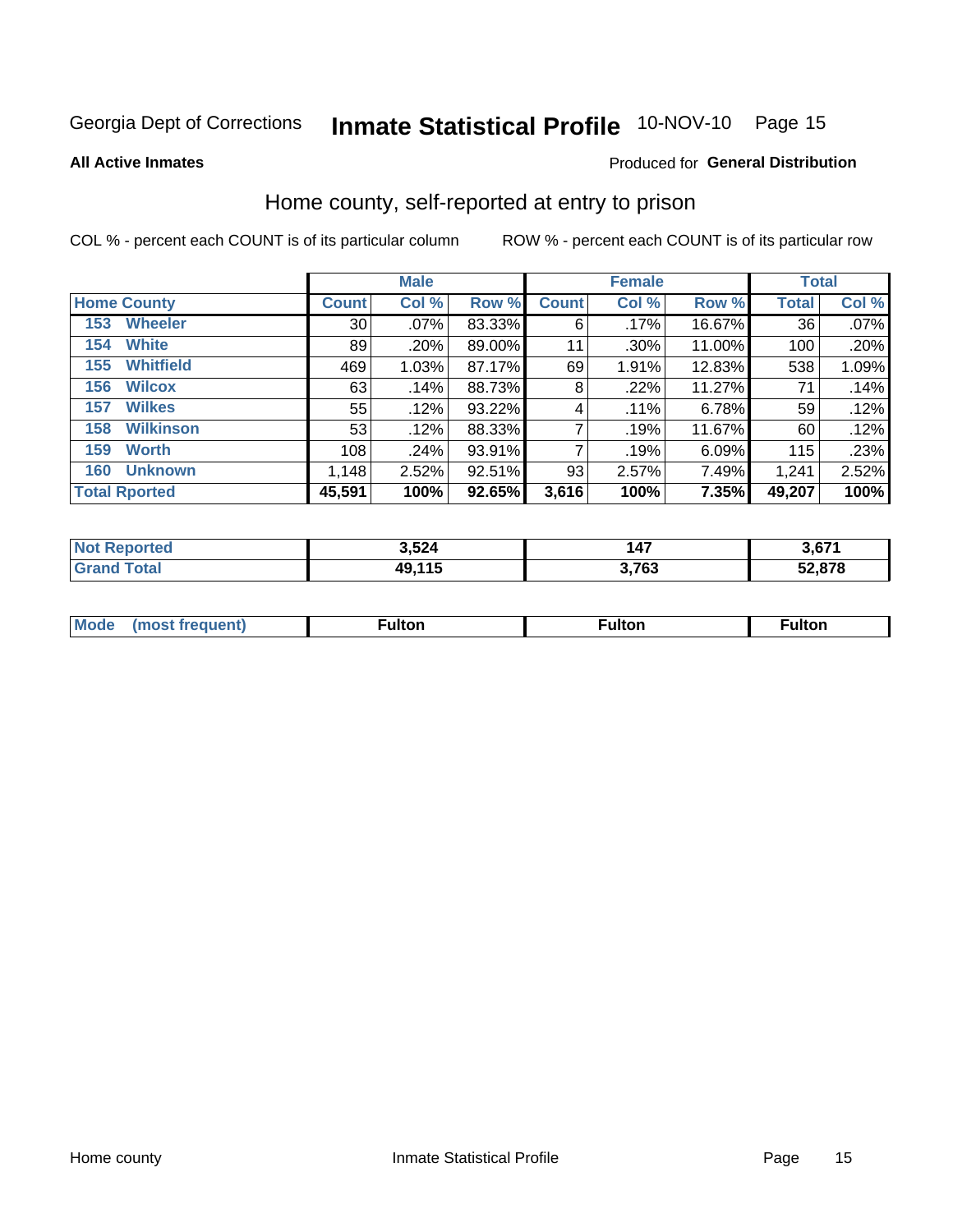# Inmate Statistical Profile 10-NOV-10 Page 16

**All Active Inmates** 

### **Produced for General Distribution**

### Socioeconomic class, self-reported at entry to prison

COL % - percent each COUNT is of its particular column

|                         |         | <b>Male</b> |        |                                     | <b>Female</b> |       |        | <b>Total</b> |
|-------------------------|---------|-------------|--------|-------------------------------------|---------------|-------|--------|--------------|
| Socioeconomic Class     | Count l | Col %       | Row %  | <b>Count</b>                        | Col %         | Row % | Total, | Col %        |
| <b>Welfare</b>          | 3,369   | 9.91%       | 94.87% | 182                                 | 9.58%         | 5.13% | 3,551  | 9.89%        |
| <b>Occ Employ</b>       | 1,234   | 3.63%       | 98.41% | 20 <sup>1</sup>                     | 1.05%         | 1.59% | 1,254  | 3.49%        |
| <b>Minimum Std</b><br>3 | 13,627  | 40.07%      | 95.82% | 595                                 | 31.33%        | 4.18% | 14,222 | 39.61%       |
| <b>Middle</b><br>4      | 15,777  | 46.39%      | 93.47% | $,102$ <sup><math>\mid</math></sup> | 58.03%        | 6.53% | 16.879 | 47.01%       |
| <b>Total Reported</b>   | 34,007  | 100%        | 94.71% | 1,899                               | 100%          | 5.29% | 35,906 | 100%         |

| <b>Not Reported</b>   | 15,103 | .864  | 16,967 |
|-----------------------|--------|-------|--------|
| <b>Total</b><br>Grand | 49,110 | 3,763 | 52,873 |

| ____<br>____ |
|--------------|
|--------------|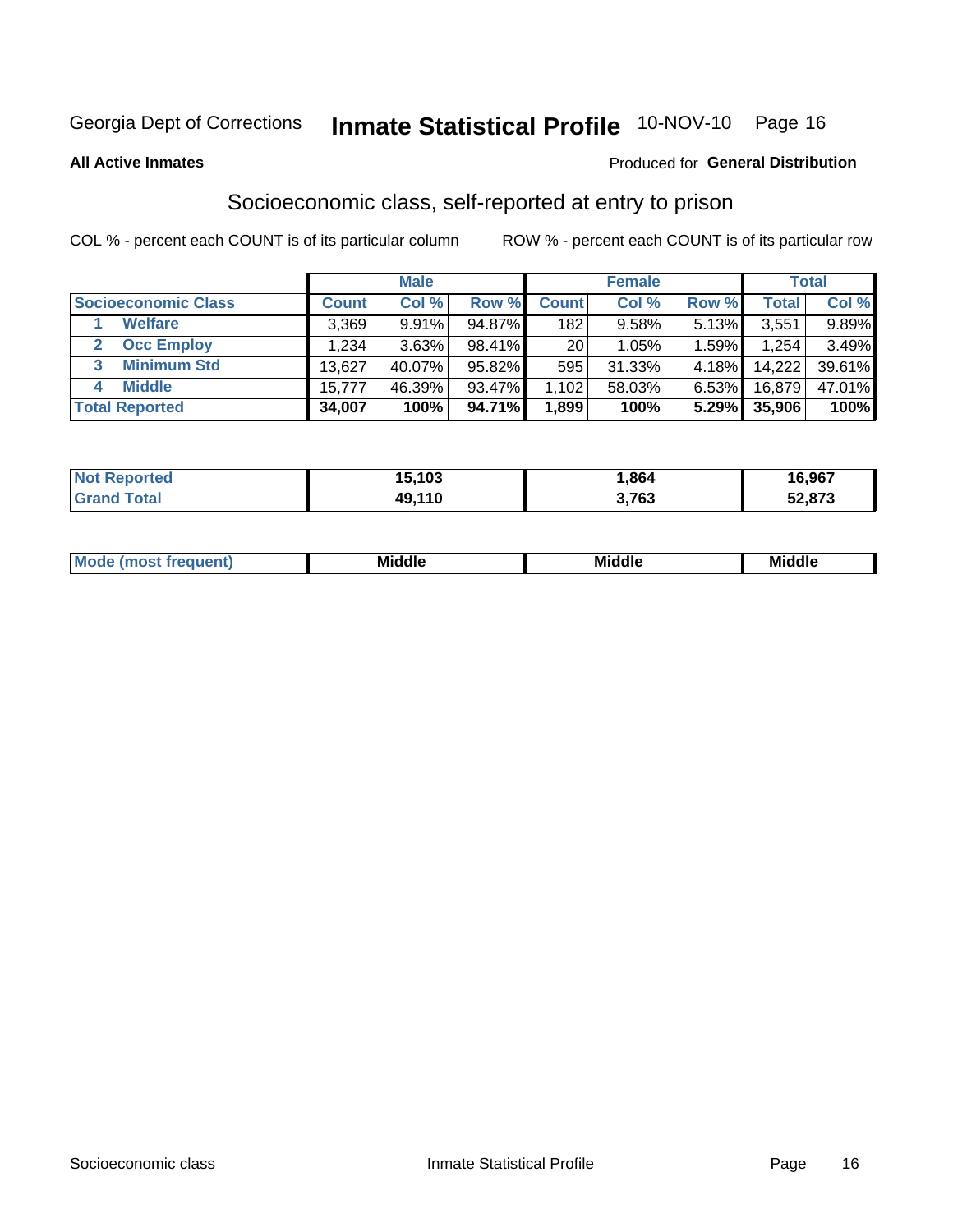# Inmate Statistical Profile 10-NOV-10 Page 17

#### **All Active Inmates**

### Produced for General Distribution

### Environment to age 16, self-reported at entry to prison

COL % - percent each COUNT is of its particular column

|                                   | <b>Male</b>  |        | <b>Female</b> |              |        | <b>Total</b> |        |        |
|-----------------------------------|--------------|--------|---------------|--------------|--------|--------------|--------|--------|
| <b>Environment to age 16</b>      | <b>Count</b> | Col %  | Row %         | <b>Count</b> | Col %  | Row %        | Total  | Col %  |
| <b>Rural/Farm</b>                 | 1,323        | 3.87%  | 95.52%        | 62           | 3.29%  | 4.48%        | 1,385  | 3.84%  |
| <b>Rural/Nfarm</b><br>$2^{\circ}$ | 1,880        | 5.50%  | 90.17%        | 205          | 10.86% | $9.83\%$     | 2,085  | 5.78%  |
| <b>S.M.S.A</b><br>$\mathbf{3}$    | 11,708       | 34.23% | 97.07%        | 353          | 18.71% | $2.93\%$     | 12,061 | 33.42% |
| <b>Urban</b><br>4                 | 7,516        | 21.98% | 92.13%        | 642          | 34.02% | 7.87%        | 8,158  | 22.61% |
| <b>Small Town</b><br>5.           | 11,774       | 34.43% | 94.96%        | 625          | 33.12% | 5.04%        | 12,399 | 34.36% |
| <b>Total Reported</b>             | 34,201       | 100%   | 94.77%        | 1,887        | 100%   | 5.23%        | 36,088 | 100%   |

| <b>Not</b>       | 4,914  | .876، | 16,790 |
|------------------|--------|-------|--------|
| Reported         | 14     |       | 1 C    |
| $\tau$ otal $\;$ | 49,115 | 3,763 | 52,878 |

| <b>Mo</b><br>. | own<br>---- | <u></u><br>_____ | owr<br>.<br>ян<br>_____ |
|----------------|-------------|------------------|-------------------------|
|                |             |                  |                         |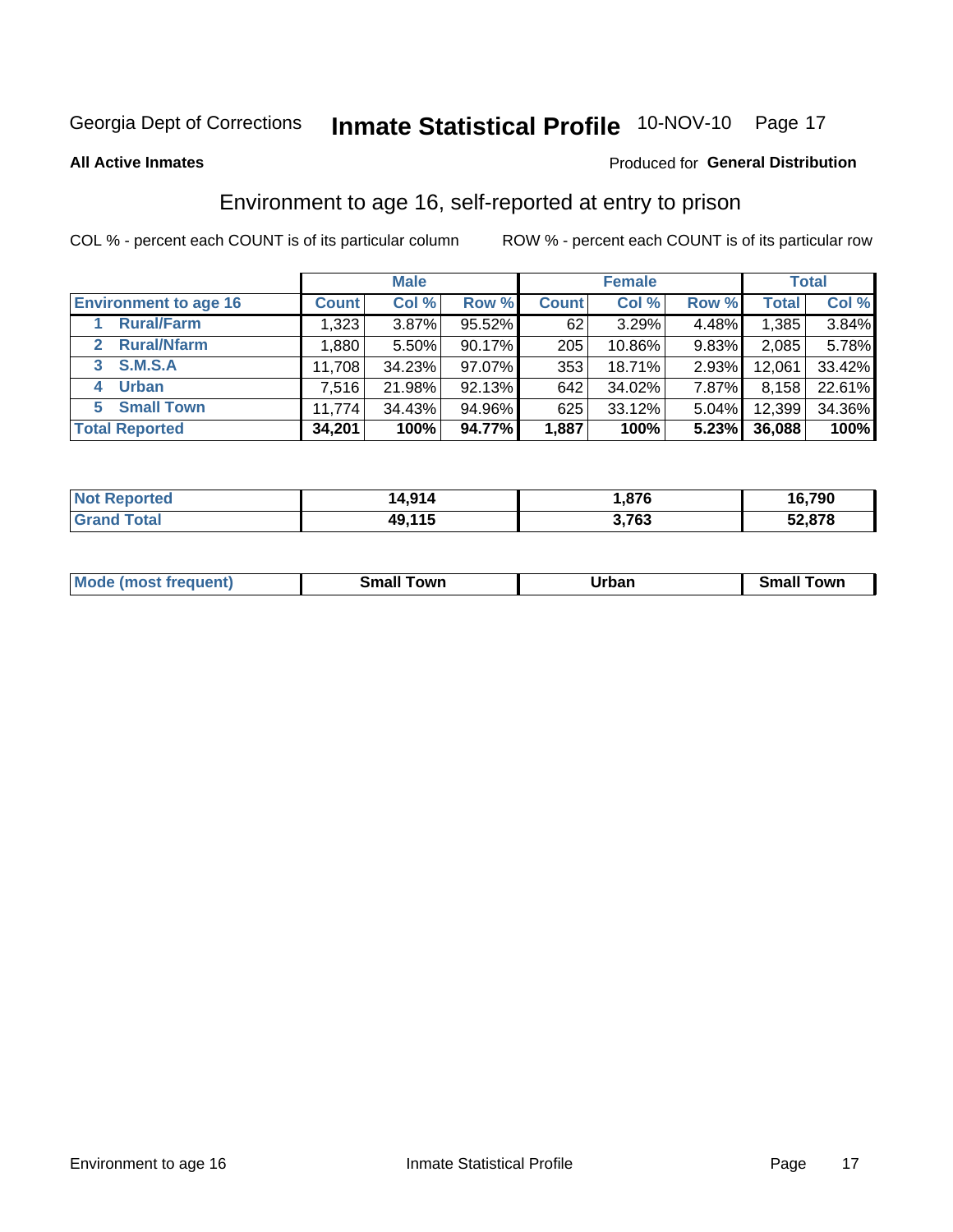# Inmate Statistical Profile 10-NOV-10 Page 18

#### **All Active Inmates**

### Produced for General Distribution

### Guardian status to age 16, self-reported at entry to prison

COL % - percent each COUNT is of its particular column

|                                  |              | <b>Male</b> |         |              | <b>Female</b> |       |        | <b>Total</b> |
|----------------------------------|--------------|-------------|---------|--------------|---------------|-------|--------|--------------|
| <b>Guardian Status To Age 16</b> | <b>Count</b> | Col %       | Row %   | <b>Count</b> | Col %         | Row % | Total  | Col %        |
| 1 Orphanage                      | 23           | .11%        | 95.83%  |              | $.17\%$       | 4.17% | 24     | .11%         |
| 2 Father Only                    | 641          | 2.98%       | 97.86%  | 14           | 2.45%         | 2.14% | 655    | 2.97%        |
| <b>3 Both Parents</b>            | 8,392        | 39.03%      | 97.11%  | 250          | 43.71%        | 2.89% | 8,642  | 39.15%       |
| <b>4 Mother Only</b>             | 9,423        | 43.83%      | 98.06%  | 186          | 32.52%        | 1.94% | 9,609  | 43.53%       |
| <b>6 Oth Female</b>              | 547          | 2.54%       | 96.64%  | 19           | 3.32%         | 3.36% | 566    | 2.56%        |
| <b>7 Oth Male</b>                | 92           | .43%        | 98.92%  |              | $.17\%$       | 1.08% | 93     | .42%         |
| 8 Step-Parents                   | 199          | .93%        | 100.00% |              |               |       | 199    | $.90\%$      |
| 9 Foster Home                    | 360          | 1.67%       | 96.77%  | 12           | 2.10%         | 3.23% | 372    | 1.69%        |
| <b>10 Grand Parents</b>          | 1,823        | 8.48%       | 95.35%  | 89           | 15.56%        | 4.65% | 1,912  | 8.66%        |
| <b>Total Reported</b>            | 21,500       | 100%        | 97.41%  | 572          | 100%          | 2.59% | 22,072 | 100%         |

| meo<br>NO) | 27,613 | 3,191 | 30.804 |
|------------|--------|-------|--------|
| .Gr        | 49,11? | 3,763 | 52,876 |

| Mode | วทIv<br>Mot | <b>Both Parents</b><br>Parents | lM.<br>Only<br>. |
|------|-------------|--------------------------------|------------------|
|      |             |                                |                  |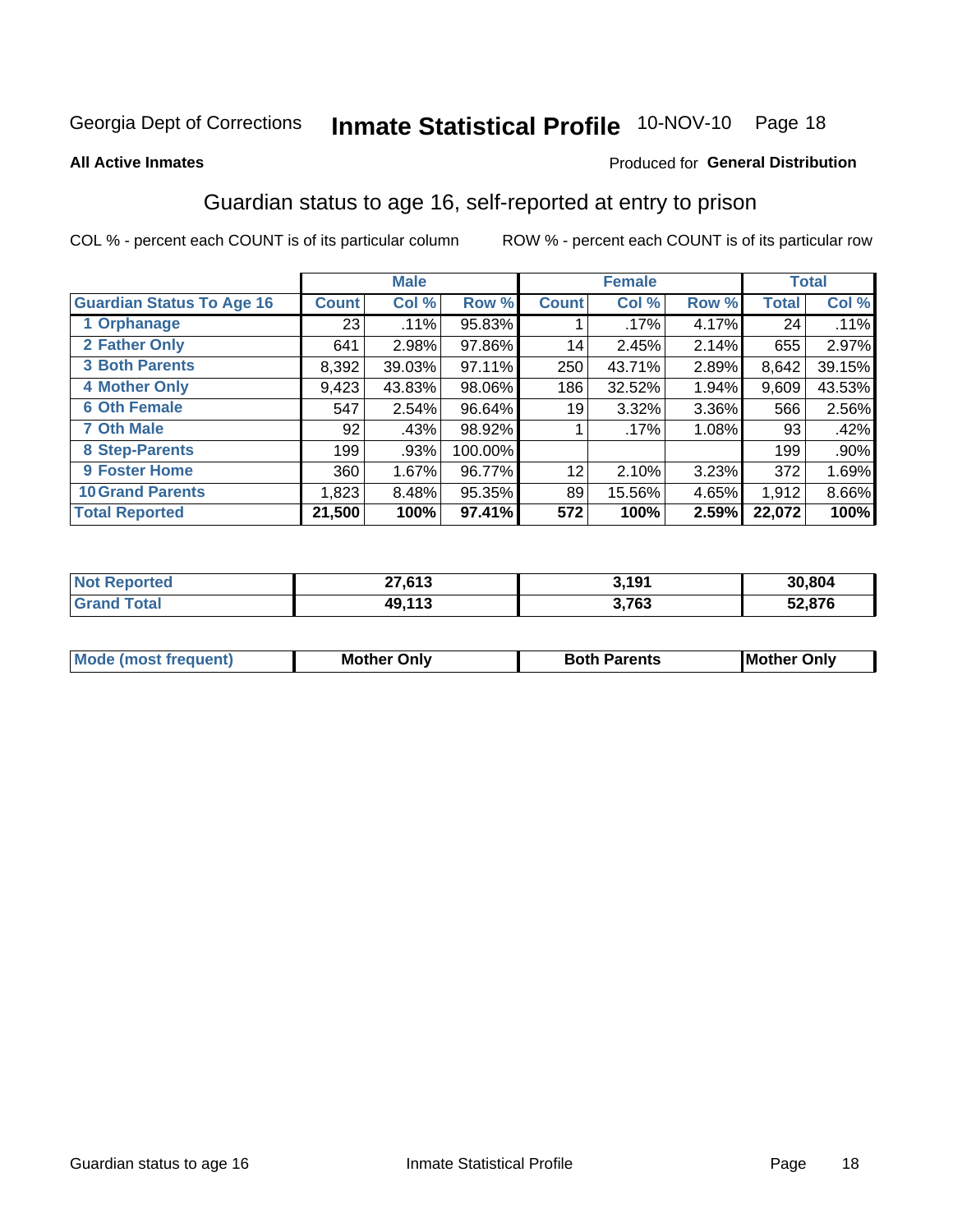# Inmate Statistical Profile 10-NOV-10 Page 19

### **All Active Inmates**

### Produced for General Distribution

### Employment status before prison, self-reported at entry to prison

COL % - percent each COUNT is of its particular column

|                                  |         | <b>Male</b> |        |              | <b>Female</b> |        |        | <b>Total</b> |
|----------------------------------|---------|-------------|--------|--------------|---------------|--------|--------|--------------|
| <b>Employment Status</b>         | Count l | Col %       | Row %  | <b>Count</b> | Col %         | Row %  | Total  | Col %        |
| <b>Full Time</b>                 | 20,891  | 49.47%      | 95.79% | 918          | 40.14%        | 4.21%  | 21,809 | 48.99%       |
| <b>Part Time</b><br>$\mathbf{2}$ | 3,549   | $8.40\%$    | 96.05% | 146          | 6.38%         | 3.95%  | 3,695  | 8.30%        |
| Unempl $<$ 6m<br>3               | 4,185   | 9.91%       | 96.81% | 138          | 6.03%         | 3.19%  | 4,323  | 9.71%        |
| Unempl > 6m<br>4                 | 7,784   | 18.43%      | 92.76% | 608          | 26.59%        | 7.24%  | 8,392  | 18.85%       |
| <b>Never Workd</b><br>5          | 3,695   | 8.75%       | 96.20% | 146          | 6.38%         | 3.80%  | 3,841  | 8.63%        |
| <b>Student</b><br>6              | 550     | $1.30\%$    | 87.03% | 82           | 3.59%         | 12.97% | 632    | 1.42%        |
| <b>Incapable</b>                 | 1,579   | 3.74%       | 86.38% | 249          | 10.89%        | 13.62% | 1,828  | 4.11%        |
| <b>Total Reported</b>            | 42,233  | 100%        | 94.86% | 2,287        | 100%          | 5.14%  | 44,520 | 100%         |

| Reported<br><b>NOT</b>      | : 070<br>0.O / O | 17C   | 8,354  |
|-----------------------------|------------------|-------|--------|
| <b>Total</b><br><b>Gran</b> | <b>AQ 111</b>    | 3,763 | 52,874 |

| Mc | ----<br>me<br>ш | nc<br>. |
|----|-----------------|---------|
|    |                 |         |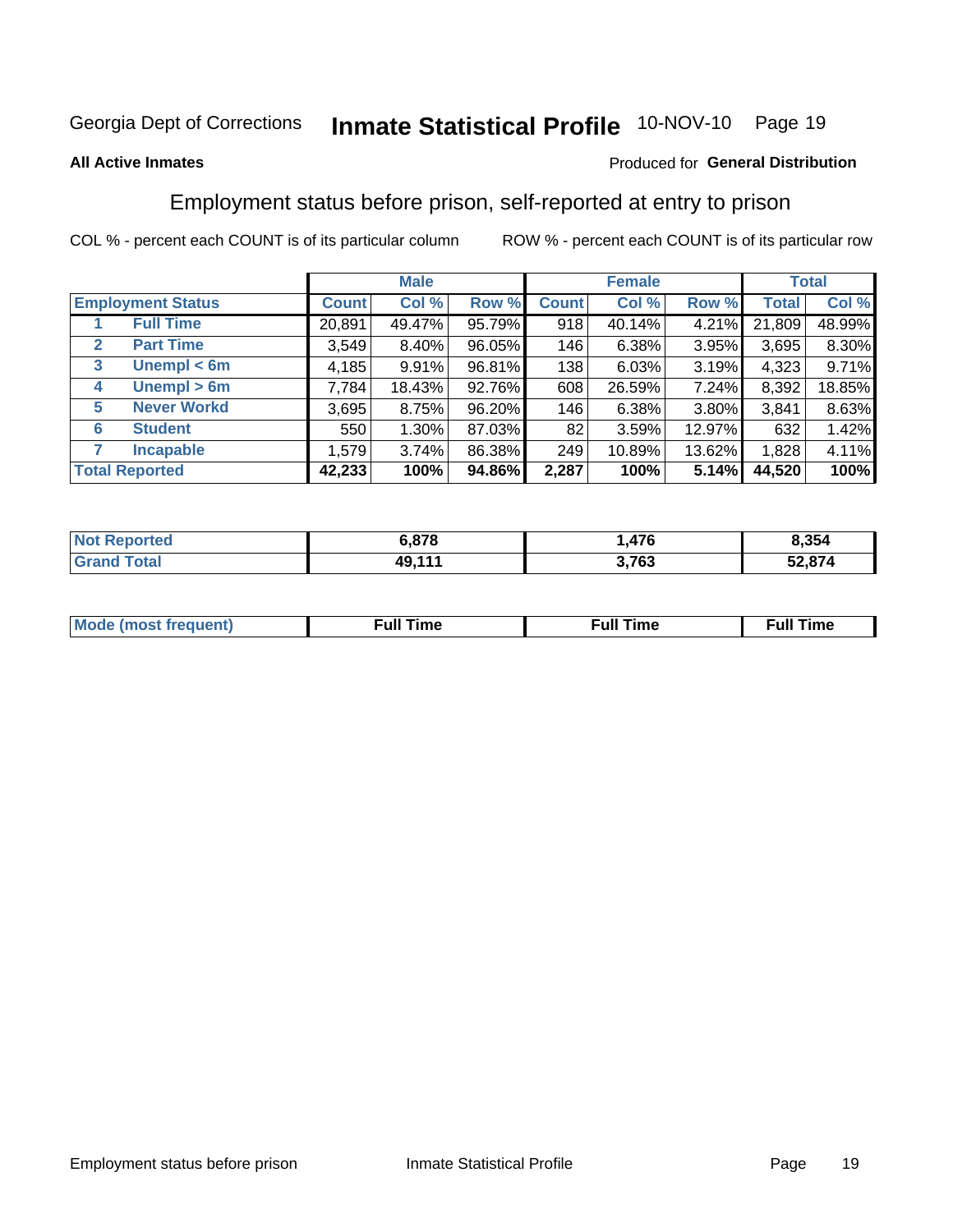### **All Active Inmates**

Produced for General Distribution

### Age at admission

COL % - percent each COUNT is of its particular column

|                         |              | <b>Male</b> |         |              | <b>Female</b> |        |              | <b>Total</b> |
|-------------------------|--------------|-------------|---------|--------------|---------------|--------|--------------|--------------|
| <b>Age At Admission</b> | <b>Count</b> | Col %       | Row %   | <b>Count</b> | Col %         | Row %  | <b>Total</b> | Col %        |
| 13                      | 1            | 0.01%       | 100.00% |              |               |        | 1            | 0.01%        |
| $\overline{14}$         | 13           | 0.03%       | 92.86%  | 1            | 0.03%         | 7.14%  | 14           | 0.03%        |
| 15                      | 64           | 0.13%       | 98.46%  | 1            | 0.03%         | 1.54%  | 65           | 0.12%        |
| 16                      | 182          | 0.37%       | 95.29%  | 9            | 0.24%         | 4.71%  | 191          | 0.36%        |
| $\overline{17}$         | 754          | 1.54%       | 97.04%  | 23           | 0.61%         | 2.96%  | 777          | 1.47%        |
| 18                      | 1,585        | 3.23%       | 97.54%  | 40           | 1.06%         | 2.46%  | 1,625        | 3.07%        |
| 19                      | 2,184        | 4.45%       | 96.55%  | 78           | 2.07%         | 3.45%  | 2,262        | 4.28%        |
| $\overline{20}$         | 2,165        | 4.41%       | 94.75%  | 120          | 3.19%         | 5.25%  | 2,285        | 4.32%        |
| $\overline{21}$         | 2,235        | 4.55%       | 94.86%  | 121          | 3.22%         | 5.14%  | 2,356        | 4.46%        |
| $\overline{22}$         | 2,158        | 4.39%       | 94.65%  | 122          | 3.24%         | 5.35%  | 2,280        | 4.31%        |
| 23                      | 2,034        | 4.14%       | 94.30%  | 123          | 3.27%         | 5.70%  | 2,157        | 4.08%        |
| $\overline{24}$         | 2,019        | 4.11%       | 93.43%  | 142          | 3.77%         | 6.57%  | 2,161        | 4.09%        |
| $\overline{25}$         | 1,890        | 3.85%       | 92.69%  | 149          | 3.96%         | 7.31%  | 2,039        | 3.86%        |
| 26                      | 1,796        | 3.66%       | 93.59%  | 123          | 3.27%         | 6.41%  | 1,919        | 3.63%        |
| 27                      | 1,762        | 3.59%       | 93.18%  | 129          | 3.43%         | 6.82%  | 1,891        | 3.58%        |
| 28                      | 1,777        | 3.62%       | 93.38%  | 126          | 3.35%         | 6.62%  | 1,903        | 3.60%        |
| 29                      | 1,699        | 3.46%       | 92.79%  | 132          | 3.51%         | 7.21%  | 1,831        | 3.46%        |
| 30                      | 1,629        | 3.32%       | 92.71%  | 128          | 3.40%         | 7.29%  | 1,757        | 3.32%        |
| 31                      | 1,489        | 3.03%       | 91.69%  | 135          | 3.59%         | 8.31%  | 1,624        | 3.07%        |
| $\overline{32}$         | 1,379        | 2.81%       | 92.92%  | 105          | 2.79%         | 7.08%  | 1,484        | 2.81%        |
| 33                      | 1,304        | 2.65%       | 91.77%  | 117          | 3.11%         | 8.23%  | 1,421        | 2.69%        |
| 34                      | 1,229        | 2.50%       | 90.77%  | 125          | 3.32%         | 9.23%  | 1,354        | 2.56%        |
| 35                      | 1,226        | 2.50%       | 92.32%  | 102          | 2.71%         | 7.68%  | 1,328        | 2.51%        |
| 36                      | 1,209        | 2.46%       | 91.94%  | 106          | 2.82%         | 8.06%  | 1,315        | 2.49%        |
| $\overline{37}$         | 1,194        | 2.43%       | 92.20%  | 101          | 2.68%         | 7.80%  | 1,295        | 2.45%        |
| 38                      | 1,122        | 2.28%       | 91.44%  | 105          | 2.79%         | 8.56%  | 1,227        | 2.32%        |
| 39                      | 1,075        | 2.19%       | 88.62%  | 138          | 3.67%         | 11.38% | 1,213        | 2.29%        |
| 40                      | 1,078        | 2.19%       | 91.43%  | 101          | 2.68%         | 8.57%  | 1,179        | 2.23%        |
| 41                      | 972          | 1.98%       | 90.08%  | 107          | 2.84%         | 9.92%  | 1,079        | 2.04%        |
| 42                      | 989          | 2.01%       | 90.15%  | 108          | 2.87%         | 9.85%  | 1,097        | 2.07%        |
| 43                      | 915          | 1.86%       | 90.50%  | 96           | 2.55%         | 9.50%  | 1,011        | 1.91%        |
| 44                      | 899          | 1.83%       | 90.44%  | 95           | 2.52%         | 9.56%  | 994          | 1.88%        |
| 45                      | 841          | 1.71%       | 90.04%  | 93           | 2.47%         | 9.96%  | 934          | 1.77%        |
| 46                      | 767          | 1.56%       | 89.19%  | 93           | 2.47%         | 10.81% | 860          | 1.63%        |
| 47                      | 708          | 1.44%       | 90.31%  | 76           | 2.02%         | 9.69%  | 784          | 1.48%        |
| 48                      | 661          | 1.35%       | 90.67%  | 68           | 1.81%         | 9.33%  | 729          | 1.38%        |
| 49                      | 616          | 1.25%       | 92.22%  | 52           | 1.38%         | 7.78%  | 668          | 1.26%        |
| 50                      | 504          | 1.03%       | 91.30%  | 48           | 1.28%         | 8.70%  | 552          | 1.04%        |
| 51                      | 452          | 0.92%       | 92.24%  | 38           | 1.01%         | 7.76%  | 490          | 0.93%        |
| 52                      | 412          | 0.84%       | 93.00%  | 31           | 0.82%         | 7.00%  | 443          | 0.84%        |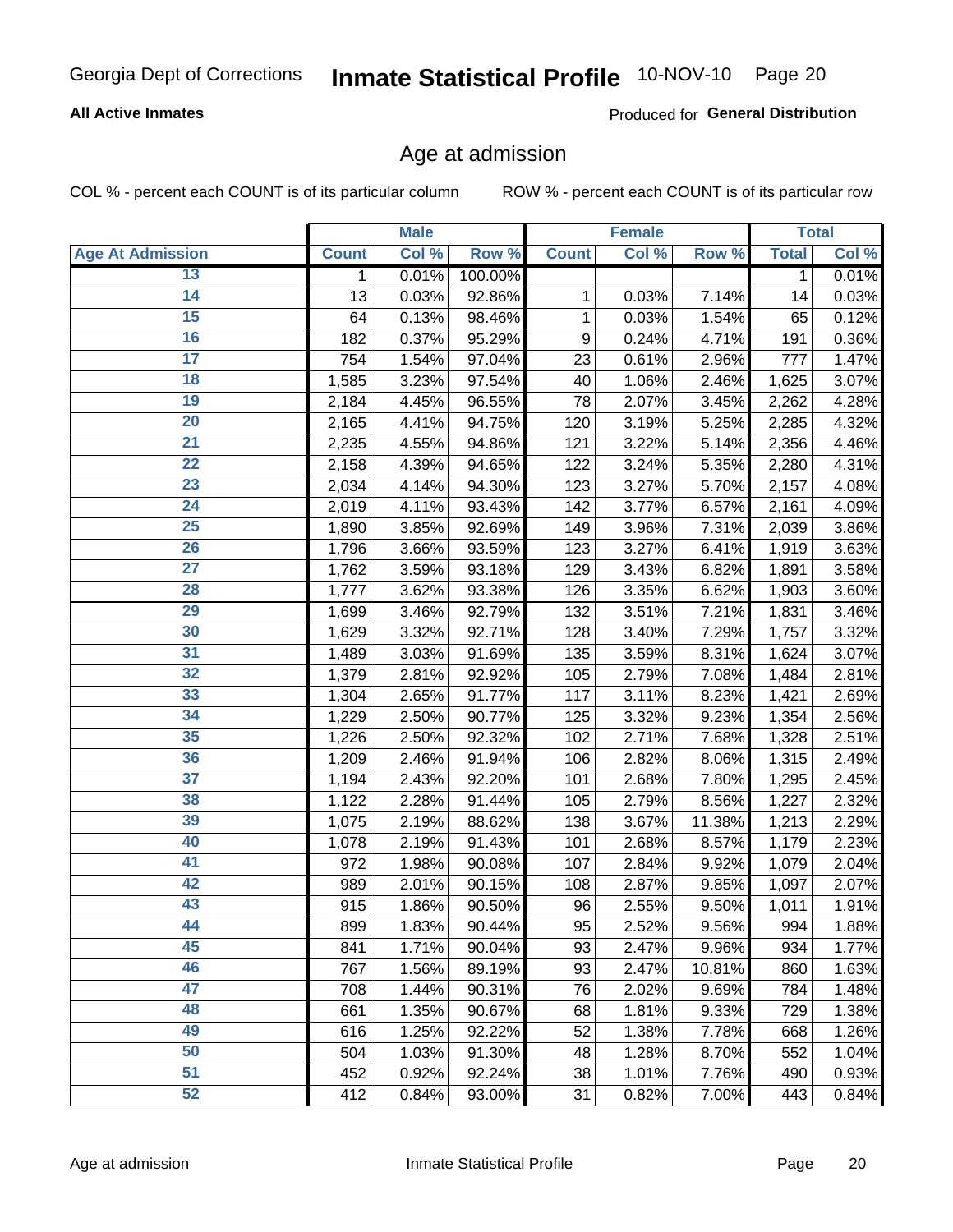### **All Active Inmates**

Produced for General Distribution

### Age at admission

COL % - percent each COUNT is of its particular column

|                         |                | <b>Male</b> |         |                         | <b>Female</b> |                  |                | <b>Total</b> |
|-------------------------|----------------|-------------|---------|-------------------------|---------------|------------------|----------------|--------------|
| <b>Age At Admission</b> | <b>Count</b>   | Col %       | Row %   | <b>Count</b>            | Col %         | Row <sup>%</sup> | <b>Total</b>   | Col %        |
| 53                      | 359            | 0.73%       | 89.97%  | $\overline{40}$         | 1.06%         | 10.03%           | 399            | 0.75%        |
| 54                      | 255            | 0.52%       | 92.39%  | 21                      | 0.56%         | 7.61%            | 276            | 0.52%        |
| 55                      | 261            | 0.53%       | 91.26%  | 25                      | 0.66%         | 8.74%            | 286            | 0.54%        |
| 56                      | 228            | 0.46%       | 95.40%  | 11                      | 0.29%         | 4.60%            | 239            | 0.45%        |
| 57                      | 181            | 0.37%       | 95.26%  | 9                       | 0.24%         | 4.74%            | 190            | 0.36%        |
| 58                      | 136            | 0.28%       | 93.15%  | 10                      | 0.27%         | 6.85%            | 146            | 0.28%        |
| 59                      | 146            | 0.30%       | 94.19%  | 9                       | 0.24%         | 5.81%            | 155            | 0.29%        |
| 60                      | 104            | 0.21%       | 94.55%  | 6                       | 0.16%         | 5.45%            | 110            | 0.21%        |
| 61                      | 82             | 0.17%       | 94.25%  | 5                       | 0.13%         | 5.75%            | 87             | 0.16%        |
| 62                      | 67             | 0.14%       | 97.10%  | $\overline{2}$          | 0.05%         | 2.90%            | 69             | 0.13%        |
| 63                      | 50             | 0.10%       | 92.59%  | $\overline{\mathbf{4}}$ | 0.11%         | 7.41%            | 54             | 0.10%        |
| 64                      | 49             | 0.10%       | 98.00%  | $\mathbf{1}$            | 0.03%         | 2.00%            | 50             | 0.09%        |
| 65                      | 41             | 0.08%       | 100.00% |                         |               |                  | 41             | 0.08%        |
| 66                      | 28             | 0.06%       | 96.55%  | $\mathbf{1}$            | 0.03%         | 3.45%            | 29             | 0.05%        |
| 67                      | 22             | 0.04%       | 88.00%  | 3                       | 0.08%         | 12.00%           | 25             | 0.05%        |
| 68                      | 21             | 0.04%       | 91.30%  | $\overline{2}$          | 0.05%         | 8.70%            | 23             | 0.04%        |
| 69                      | 27             | 0.05%       | 100.00% |                         |               |                  | 27             | 0.05%        |
| 70                      | 14             | 0.03%       | 87.50%  | $\overline{2}$          | 0.05%         | 12.50%           | 16             | 0.03%        |
| $\overline{71}$         | 6              | 0.01%       | 100.00% |                         |               |                  | 6              | 0.01%        |
| $\overline{72}$         | 10             | 0.02%       | 76.92%  | 3                       | 0.08%         | 23.08%           | 13             | 0.02%        |
| $\overline{73}$         | $\bf 8$        | 0.02%       | 100.00% |                         |               |                  | 8              | 0.02%        |
| 74                      | 5              | 0.01%       | 100.00% |                         |               |                  | 5              | 0.01%        |
| 75                      | 9              | 0.02%       | 100.00% |                         |               |                  | 9              | 0.02%        |
| 76                      | 8              | 0.02%       | 100.00% |                         |               |                  | 8              | 0.02%        |
| $\overline{77}$         | $\overline{c}$ | 0.01%       | 66.67%  | 1                       | 0.03%         | 33.33%           | $\overline{3}$ | 0.01%        |
| 78                      | $\overline{c}$ | 0.01%       | 100.00% |                         |               |                  | $\overline{2}$ | 0.01%        |
| 79                      | $\overline{2}$ | 0.01%       | 66.67%  | $\mathbf{1}$            | 0.03%         | 33.33%           | 3              | 0.01%        |
| 80                      | $\overline{2}$ | 0.01%       | 100.00% |                         |               |                  | $\overline{2}$ | 0.01%        |
| 81                      | $\mathbf{1}$   | 0.01%       | 100.00% |                         |               |                  | 1              | 0.01%        |
| 82                      | 1              | 0.01%       | 100.00% |                         |               |                  | 1              | 0.01%        |
| <b>Total Reported</b>   | 49,115         | 100%        | 92.88%  | 3,763                   | 100%          | 7.12%            | 52,878         | 100%         |

| Reported<br><b>NOT</b> |        |       |        |
|------------------------|--------|-------|--------|
| <b>Total</b>           | 40 11F | 3,763 | 52,878 |

| Mean<br>(average)       | 31.84 | 34.11 | 32.00 |
|-------------------------|-------|-------|-------|
| <b>Median (middle)</b>  | 30    | აა    | 30    |
| Mode<br>(most frequent) |       | 25    | n,    |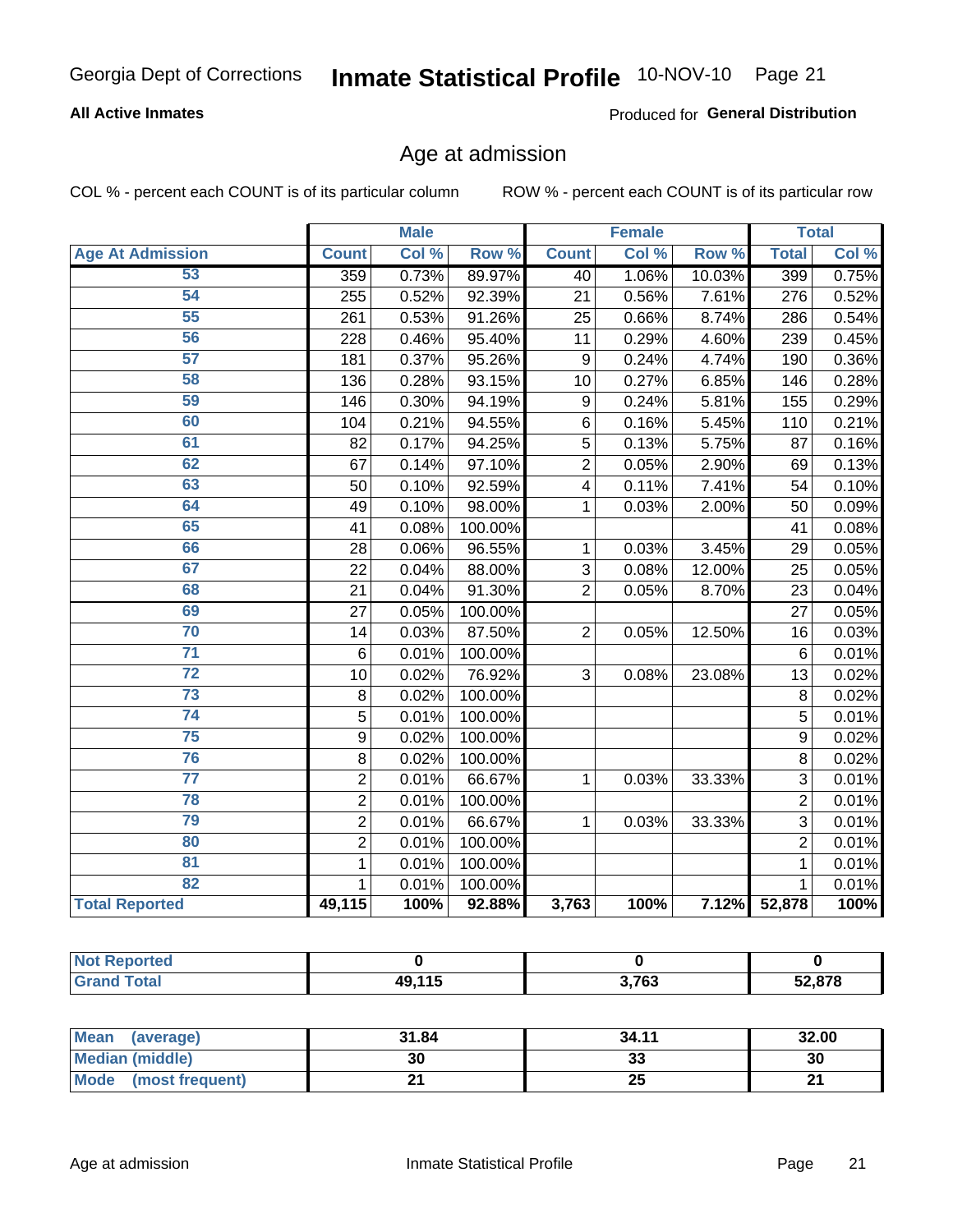### **All Active Inmates**

### Produced for General Distribution

### Height, measured at entry to prison

COL % - percent each COUNT is of its particular column

|                       |                  | <b>Male</b> |         |                  | <b>Female</b> |        | <b>Total</b>    |        |
|-----------------------|------------------|-------------|---------|------------------|---------------|--------|-----------------|--------|
| <b>Height</b>         | <b>Count</b>     | Col %       | Row %   | <b>Count</b>     | Col %         | Row %  | <b>Total</b>    | Col %  |
| 4'10"                 | 5                | 0.04%       | 41.67%  | 7                | 3.17%         | 58.33% | $\overline{12}$ | 0.10%  |
| 4'11''                | 13               | 0.11%       | 15.29%  | 72               | 32.58%        | 84.71% | 85              | 0.70%  |
| 5'02''                | $\boldsymbol{2}$ | 0.02%       | 66.67%  | 1                | 0.45%         | 33.33% | 3               | 0.02%  |
| 5'03''                | $\overline{2}$   | 0.02%       | 100.00% |                  |               |        | $\overline{2}$  | 0.02%  |
| 5'04''                | 1                | 0.01%       | 100.00% |                  |               |        | 1               | 0.01%  |
| 5'05''                | 13               | 0.11%       | 100.00% |                  |               |        | 13              | 0.11%  |
| 5'06''                | 12               | 0.10%       | 100.00% |                  |               |        | 12              | 0.10%  |
| 5'07''                | 22               | 0.18%       | 100.00% |                  |               |        | 22              | 0.18%  |
| 5'08''                | 21               | 0.18%       | 100.00% |                  |               |        | 21              | 0.17%  |
| 5'09''                | 27               | 0.23%       | 100.00% |                  |               |        | 27              | 0.22%  |
| 5'10''                | 5,753            | 48.21%      | 98.59%  | 82               | 37.10%        | 1.41%  | 5,835           | 48.01% |
| 5'11''                | 5,979            | 50.10%      | 99.02%  | 59               | 26.70%        | 0.98%  | 6,038           | 49.68% |
| 6'00''                | 22               | 0.18%       | 100.00% |                  |               |        | 22              | 0.18%  |
| 6'01''                | 14               | 0.12%       | 100.00% |                  |               |        | 14              | 0.12%  |
| 6'02''                | 16               | 0.13%       | 100.00% |                  |               |        | 16              | 0.13%  |
| 6'03''                | 4                | 0.03%       | 100.00% |                  |               |        | 4               | 0.03%  |
| 6'04''                | 4                | 0.03%       | 100.00% |                  |               |        | 4               | 0.03%  |
| 6'05''                | 3                | 0.03%       | 100.00% |                  |               |        | 3               | 0.02%  |
| 6'06''                | 1                | 0.01%       | 100.00% |                  |               |        | 1               | 0.01%  |
| 6'10''                | 5                | 0.04%       | 100.00% |                  |               |        | 5               | 0.04%  |
| 6'11''                | 13               | 0.11%       | 100.00% |                  |               |        | 13              | 0.11%  |
| Seven feet +          | 1                | 0.01%       | 100.00% |                  |               |        |                 | 0.01%  |
| <b>Total Reported</b> | 11,933           | 100%        | 98.18%  | $\overline{221}$ | 100%          | 1.82%  | 12,154          | 100%   |

| <b>Reported</b><br>' N∩t | 37,182 | 3,542 | 40.724 |
|--------------------------|--------|-------|--------|
| `otal<br>Gr2             | 49,115 | 3,763 | 52,878 |

| <b>Mean</b><br>(average)       | 5'10" | 5'06" | 5'10"        |
|--------------------------------|-------|-------|--------------|
| <b>Median (middle)</b>         | 544"  | 5'10" | 5'11"        |
| <b>Mode</b><br>(most frequent) | 544"  | 5'10" | <b>5'44"</b> |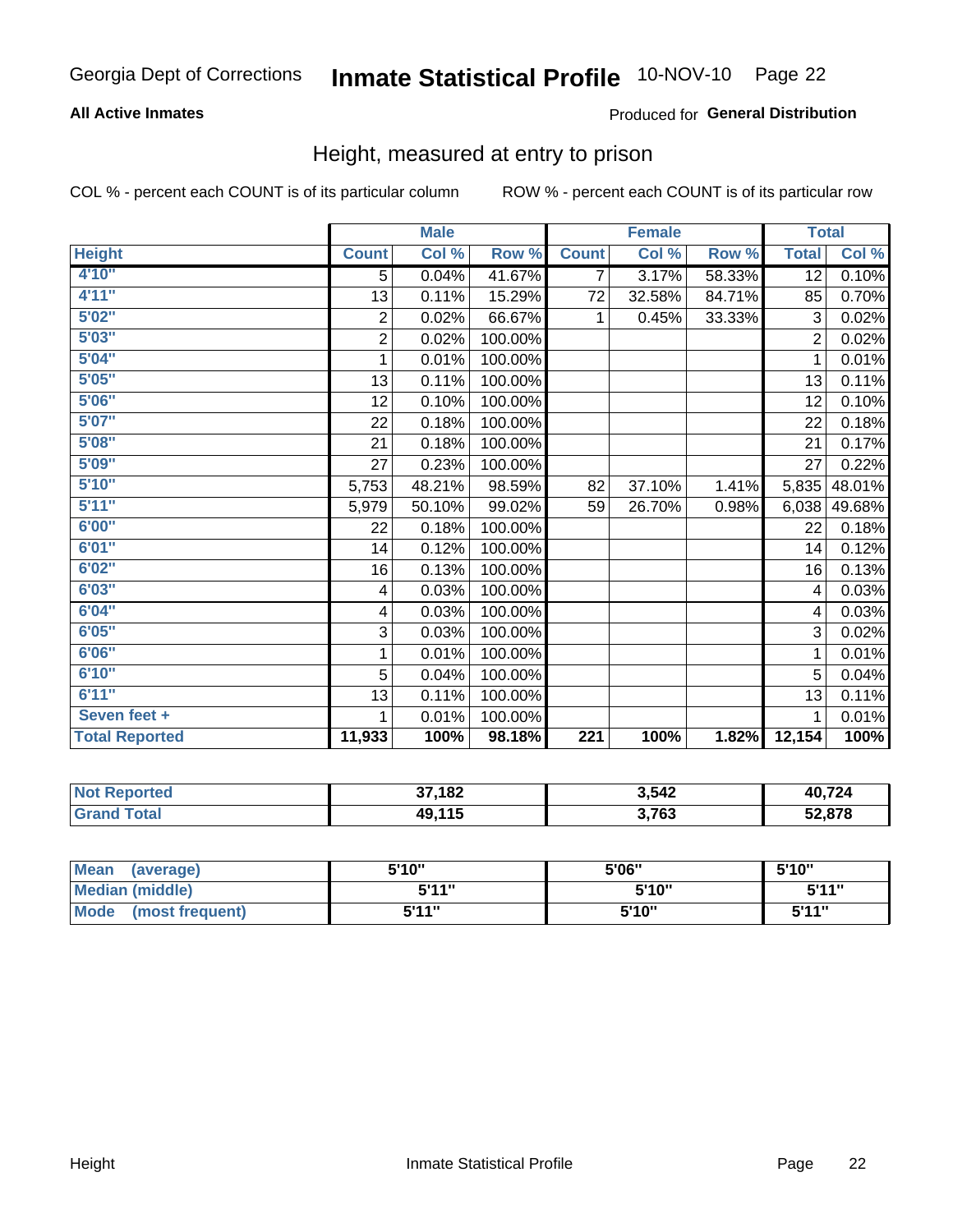### **All Active Inmates**

### Produced for General Distribution

### Weight, measured at entry to prison

COL % - percent each COUNT is of its particular column

|                        |                         | <b>Male</b> |         |                         | <b>Female</b> |        | <b>Total</b>    |        |
|------------------------|-------------------------|-------------|---------|-------------------------|---------------|--------|-----------------|--------|
| Weight                 | <b>Count</b>            | Col %       | Row %   | <b>Count</b>            | Col %         | Row %  | <b>Total</b>    | Col %  |
| <b>Under 80 pounds</b> | $\overline{29}$         | 0.06%       | 93.55%  | $\overline{2}$          | 0.05%         | 6.45%  | $\overline{31}$ | 0.06%  |
| 80 - 89 pounds         | 12                      | 0.02%       | 80.00%  | 3                       | 0.08%         | 20.00% | 15              | 0.03%  |
| 90 - 99 pounds         | $\overline{7}$          | 0.01%       | 35.00%  | 13                      | 0.35%         | 65.00% | 20              | 0.04%  |
| 100 - 109 pounds       | 12                      | 0.02%       | 18.46%  | 53                      | 1.41%         | 81.54% | 65              | 0.12%  |
| 110 - 119 pounds       | 77                      | 0.16%       | 29.84%  | 181                     | 4.82%         | 70.16% | 258             | 0.49%  |
| 120 - 129 pounds       | 426                     | 0.87%       | 57.34%  | 317                     | 8.44%         | 42.66% | 743             | 1.41%  |
| 130 - 139 pounds       | 1,322                   | 2.71%       | 75.16%  | 437                     | 11.64%        | 24.84% | 1,759           | 3.35%  |
| 140 - 149 pounds       | 3,356                   | 6.88%       | 87.44%  | 482                     | 12.84%        | 12.56% | 3,838           | 7.30%  |
| 150 - 159 pounds       | 4,591                   | 9.41%       | 92.11%  | 393                     | 10.47%        | 7.89%  | 4,984           | 9.48%  |
| 160 - 169 pounds       | 7,067                   | 14.48%      | 94.57%  | 406                     | 10.81%        | 5.43%  | 7,473           | 14.22% |
| 170 - 179 pounds       | 6,076                   | 12.45%      | 95.09%  | 314                     | 8.36%         | 4.91%  | 6,390           | 12.16% |
| 180 - 189 pounds       | 6,947                   | 14.23%      | 95.85%  | 301                     | 8.02%         | 4.15%  | 7,248           | 13.79% |
| 190 - 199 pounds       | 4,390                   | 8.99%       | 95.62%  | 201                     | 5.35%         | 4.38%  | 4,591           | 8.73%  |
| 200 - 209 pounds       | 4,045                   | 8.29%       | 96.22%  | 159                     | 4.23%         | 3.78%  | 4,204           | 8.00%  |
| 210 - 219 pounds       | 2,819                   | 5.78%       | 96.41%  | 105                     | 2.80%         | 3.59%  | 2,924           | 5.56%  |
| 220 - 229 pounds       | 2,507                   | 5.14%       | 96.09%  | 102                     | 2.72%         | 3.91%  | 2,609           | 4.96%  |
| 230 - 239 pounds       | 1,487                   | 3.05%       | 95.02%  | 78                      | 2.08%         | 4.98%  | 1,565           | 2.98%  |
| 240 - 249 pounds       | 1,215                   | 2.49%       | 95.07%  | 63                      | 1.68%         | 4.93%  | 1,278           | 2.43%  |
| 250 - 259 pounds       | 737                     | 1.51%       | 95.47%  | 35                      | 0.93%         | 4.53%  | 772             | 1.47%  |
| 260 - 269 pounds       | 583                     | 1.19%       | 94.18%  | 36                      | 0.96%         | 5.82%  | 619             | 1.18%  |
| 270 - 279 pounds       | 330                     | 0.68%       | 94.56%  | 19                      | 0.51%         | 5.44%  | 349             | 0.66%  |
| 280 - 289 pounds       | 285                     | 0.58%       | 93.75%  | 19                      | 0.51%         | 6.25%  | 304             | 0.58%  |
| 290 - 299 pounds       | 120                     | 0.25%       | 96.77%  | 4                       | 0.11%         | 3.23%  | 124             | 0.24%  |
| 300 - 309 pounds       | 113                     | 0.23%       | 88.28%  | 15                      | 0.40%         | 11.72% | 128             | 0.24%  |
| 310 - 319 pounds       | 62                      | 0.13%       | 96.88%  | $\overline{c}$          | 0.05%         | 3.13%  | 64              | 0.12%  |
| 320 - 329 pounds       | 74                      | 0.15%       | 94.87%  | $\overline{\mathbf{4}}$ | 0.11%         | 5.13%  | 78              | 0.15%  |
| 330 - 339 pounds       | 28                      | 0.06%       | 93.33%  | $\overline{2}$          | 0.05%         | 6.67%  | 30              | 0.06%  |
| 340 - 349 pounds       | 15                      | 0.03%       | 78.95%  | $\overline{\mathbf{4}}$ | 0.11%         | 21.05% | 19              | 0.04%  |
| 350 - 359 pounds       | 30                      | 0.06%       | 93.75%  | $\overline{2}$          | 0.05%         | 6.25%  | 32              | 0.06%  |
| 360 - 369 pounds       | 11                      | 0.02%       | 91.67%  | $\mathbf 1$             | 0.03%         | 8.33%  | 12              | 0.02%  |
| 370 - 379 pounds       | 10                      | 0.02%       | 100.00% |                         |               |        | 10              | 0.02%  |
| 380 - 389 pounds       | 6                       | 0.01%       | 100.00% |                         |               |        | $6\phantom{1}6$ | 0.01%  |
| 390 - 399 pounds       | $\overline{\mathbf{4}}$ | 0.01%       | 100.00% |                         |               |        | $\overline{4}$  | 0.01%  |
| 400 pounds and over    | 18                      | 0.04%       | 90.00%  | $\overline{2}$          | 0.05%         | 10.00% | 20              | 0.04%  |
| <b>Total Reported</b>  | 48,811                  | 100%        | 92.86%  | 3,755                   | 100%          | 7.14%  | 52,566          | 100.0% |

| <b>Not Reported</b><br>$\cdots$ | 304    |                 | 242<br>J I L |
|---------------------------------|--------|-----------------|--------------|
| Total<br>C-r-                   | 49,115 | פמד פ<br>ט ו, נ | 52,878       |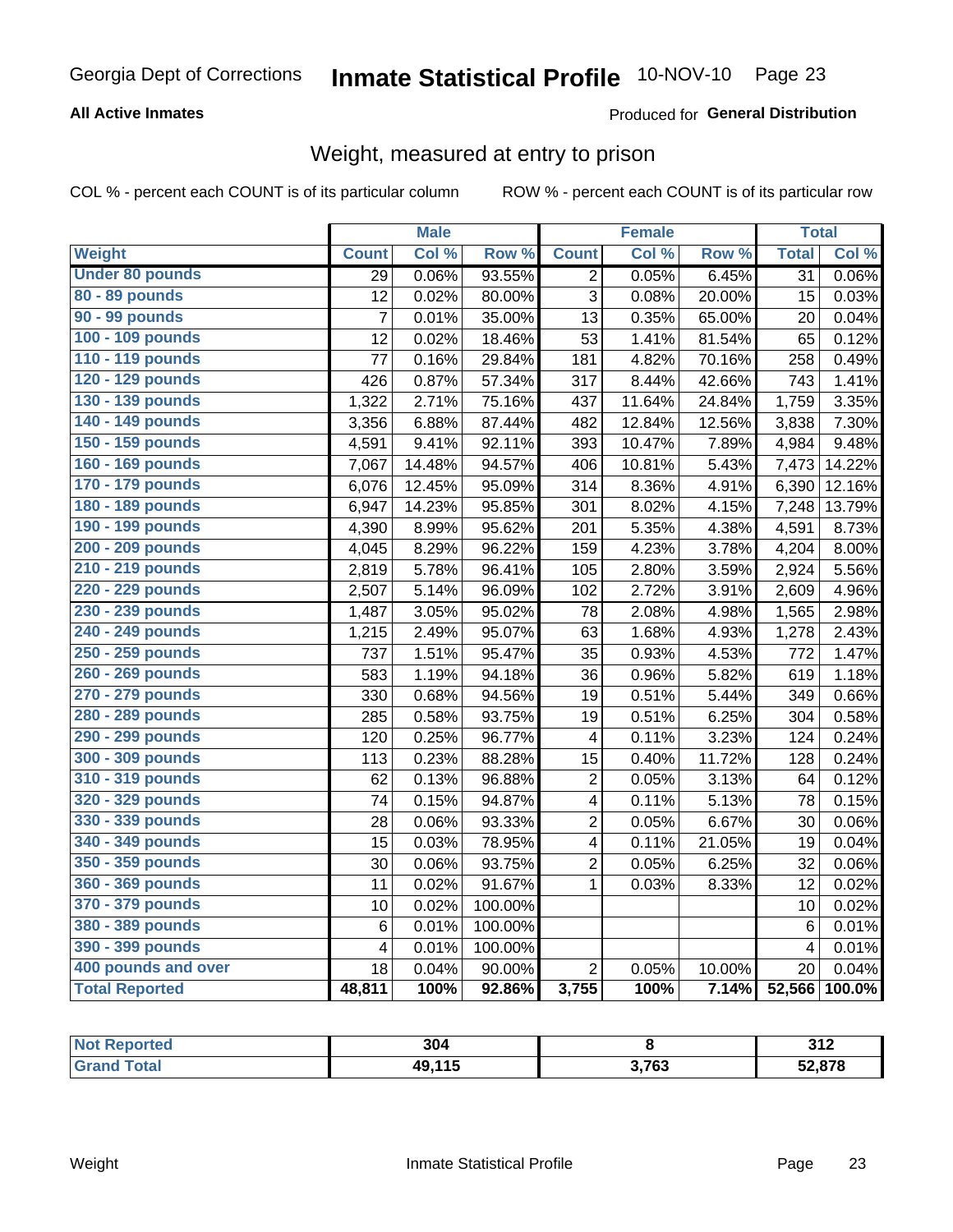### **All Active Inmates**

### Produced for General Distribution

### Weight, measured at entry to prison

COL % - percent each COUNT is of its particular column

|                          | <b>Male</b> | <b>Female</b> | Total |
|--------------------------|-------------|---------------|-------|
| <b>Mean</b><br>(average) | 185         | 165           | 183   |
| <b>Median (middle)</b>   | 180         | 159           | 180   |
| Mode<br>(most frequent)  | 180         | 140           | 180   |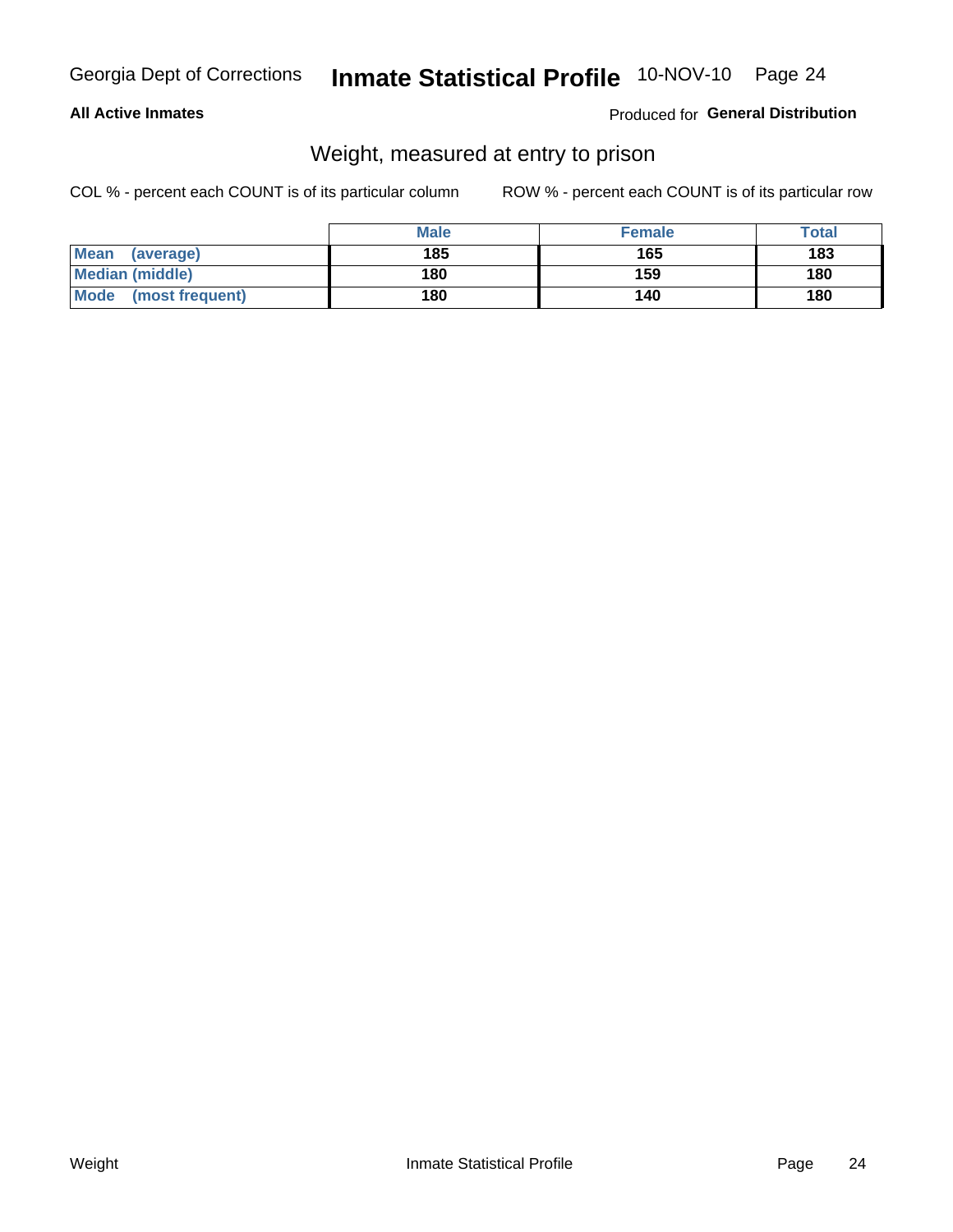# Inmate Statistical Profile 10-NOV-10 Page 25

**All Active Inmates** 

Produced for General Distribution

### Military service

COL % - percent each COUNT is of its particular column

|                             |              | <b>Male</b> |             |       | <b>Female</b> |       |              | <b>Total</b> |
|-----------------------------|--------------|-------------|-------------|-------|---------------|-------|--------------|--------------|
| <b>Military service</b>     | <b>Count</b> | Col %       | Row % Count |       | Col %         | Row % | <b>Total</b> | Col %        |
| <b>Air Force</b>            | .821         | 4.73%       | 98.43%      | 29    | .91%          | 1.57% | 1,850        | 4.44%        |
| $\mathbf{2}$<br><b>Army</b> | 337          | $.87\%$     | 97.40%      | 9     | .28%          | 2.60% | 346          | .83%         |
| <b>Navy</b><br>3            | 605          | 1.57%       | 98.37%      | 10    | .31%          | 1.63% | 615          | 1.47%        |
| <b>Marines</b><br>4         | 39           | $.10\%$     | 100.00%     |       |               |       | 39           | .09%         |
| <b>Coast Guard</b><br>5.    | 420          | 1.09%       | 99.76%      |       | .03%          | .24%  | 421          | 1.01%        |
| <b>None</b><br>96           | 35,299       | 91.64%      | 91.86%      | 3,129 | 98.46%        | 8.14% | 38,428       | 92.16%       |
| <b>Total Reported</b>       | 38,521       | 100%        | 92.38%      | 3,178 | 100%          | 7.62% | 41,699       | 100%         |

| <b>Not</b>        | 10,594 | 585   | ,179   |
|-------------------|--------|-------|--------|
| <sup>-</sup> otal | 49,115 | 3,763 | 52,878 |

| <b>Mode (most frequent)</b> | <b>Air Force</b> | <b>Force</b> | <b>Force</b><br>Aır |
|-----------------------------|------------------|--------------|---------------------|
|                             |                  |              |                     |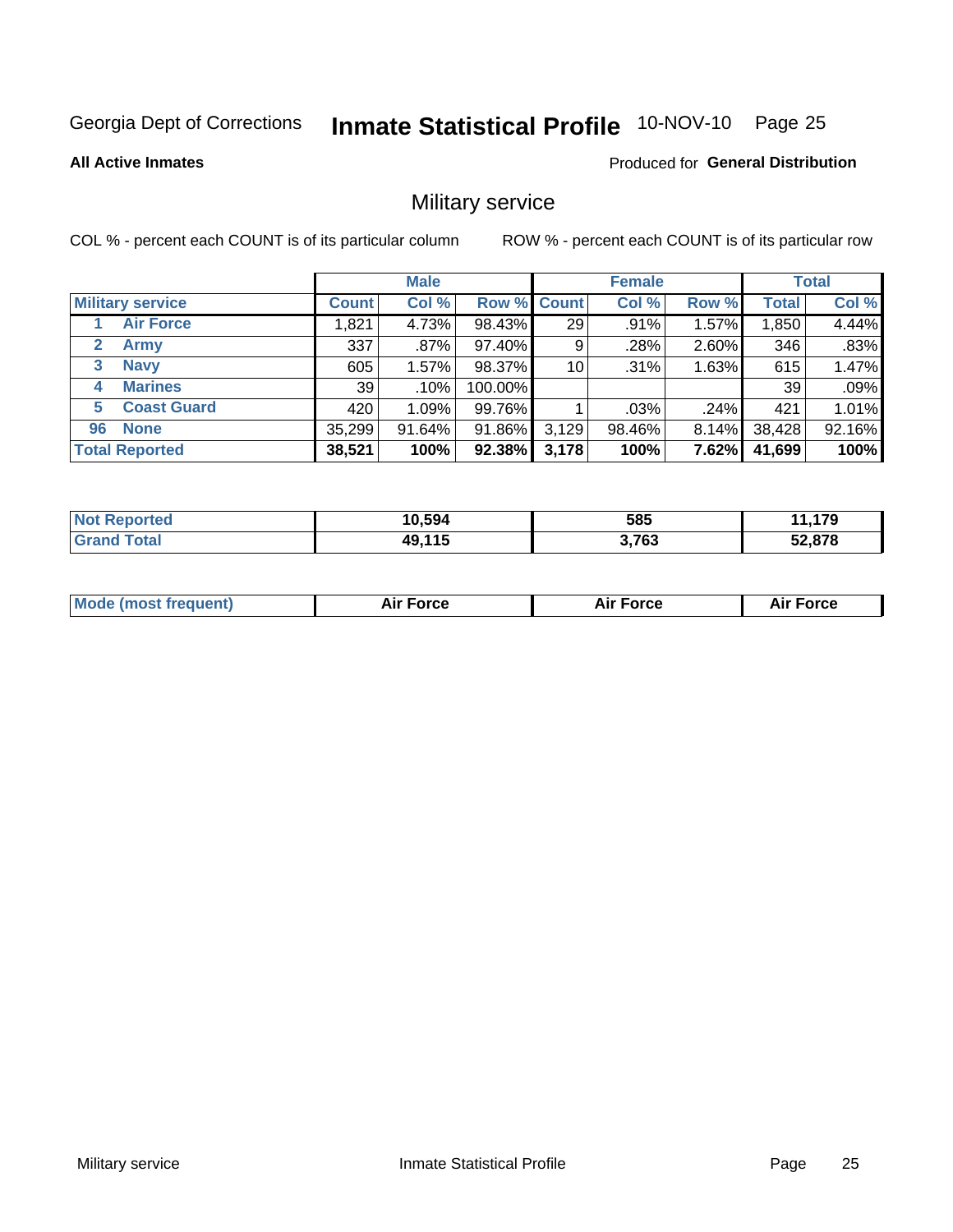# Inmate Statistical Profile 10-NOV-10 Page 26

#### **All Active Inmates**

### Produced for General Distribution

### Type of admission to prison

COL % - percent each COUNT is of its particular column

|                |                             |                  | <b>Male</b> |                    |     | <b>Female</b> |        |                | <b>Total</b> |
|----------------|-----------------------------|------------------|-------------|--------------------|-----|---------------|--------|----------------|--------------|
|                | <b>Type of Admission</b>    | <b>Count</b>     | Col %       | <b>Row % Count</b> |     | Col %         | Row %  | <b>Total</b>   | Col %        |
|                | <b>Committed From Court</b> | 43,064           | 87.85%      | 92.99% 3,247       |     | 86.38%        | 7.01%  | 46,311         | 87.75%       |
| $\overline{2}$ | <b>Return Appeal/Bond</b>   | 4                | .01%        | 100.00%            |     |               |        | 4              | .01%         |
| 3              | <b>Parole Rev/New Sent</b>  | 2,380            | 4.86%       | 95.16%             | 121 | 3.22%         | 4.84%  | 2,501          | 4.74%        |
| 4              | <b>Par Rev/No New Sent</b>  | 972              | 1.98%       | 92.75%             | 76  | 2.02%         | 7.25%  | 1,048          | 1.99%        |
| 5              | <b>Prob Viol/Total Rev</b>  |                  | .01%        | 100.00%            |     |               |        |                | .01%         |
| $6\phantom{a}$ | <b>Prob Viol/Partial</b>    | 991              | 2.02%       | 87.01%             | 148 | 3.94%         | 12.99% | 1,139          | 2.16%        |
| 7              | <b>Admit Fm Other Cust</b>  | 9                | .02%        | 100.00%            |     |               |        | 9              | .02%         |
| 9              | <b>Prob Rev/Remainder</b>   | 1,507            | 3.07%       | 90.02%             | 167 | 4.44%         | 9.98%  | 1,674          | 3.17%        |
| 10             | <b>New Sent/Par Rev Pnd</b> | 12               | .02%        | 100.00%            |     |               |        | 12             | .02%         |
| 11             | <b>Life W/O Parole</b>      | 15 <sub>15</sub> | .03%        | 100.00%            |     |               |        | 15             | .03%         |
| 30             | <b>Par Rev/Rsn Unknown</b>  | 29               | .06%        | 100.00%            |     |               |        | 29             | .05%         |
| 32             | <b>Pb Parole Rescinded</b>  | $\overline{c}$   | .01%        | 100.00%            |     |               |        | 2              | .01%         |
| 33             | <b>Prob Revoc/Spec Cond</b> | 10               | .02%        | 100.00%            |     |               |        | 10             | .02%         |
| 40             | <b>Par Rev/Revoc Center</b> | 12 <sub>2</sub>  | .02%        | 100.00%            |     |               |        | 12             | .02%         |
| 44             | <b>Whitworth Detention</b>  | $\overline{2}$   | .01%        | 100.00%            |     |               |        | $\overline{2}$ | .01%         |
| 50             | <b>Dcys At Risk</b>         | 1                | .01%        | 100.00%            |     |               |        |                | .01%         |
| 97             | <b>Other</b>                | 9                | .02%        | 100.00%            |     |               |        | 9              | .02%         |
|                | <b>Total Reported</b>       | 49,020           | 100%        | 92.88% 3,759       |     | 100%          | 7.12%  | 52,779         | 100%         |

| <b>Not</b><br>Reported | ດເ<br>JJ. |       | 99     |
|------------------------|-----------|-------|--------|
| Total<br>'Grano        | 49,115    | 3,763 | 52,878 |

| <b>Mode (most frequent)</b> | Court Cmmt | <b>Court Cmmt</b> | Court Cmmt |
|-----------------------------|------------|-------------------|------------|
|                             |            |                   |            |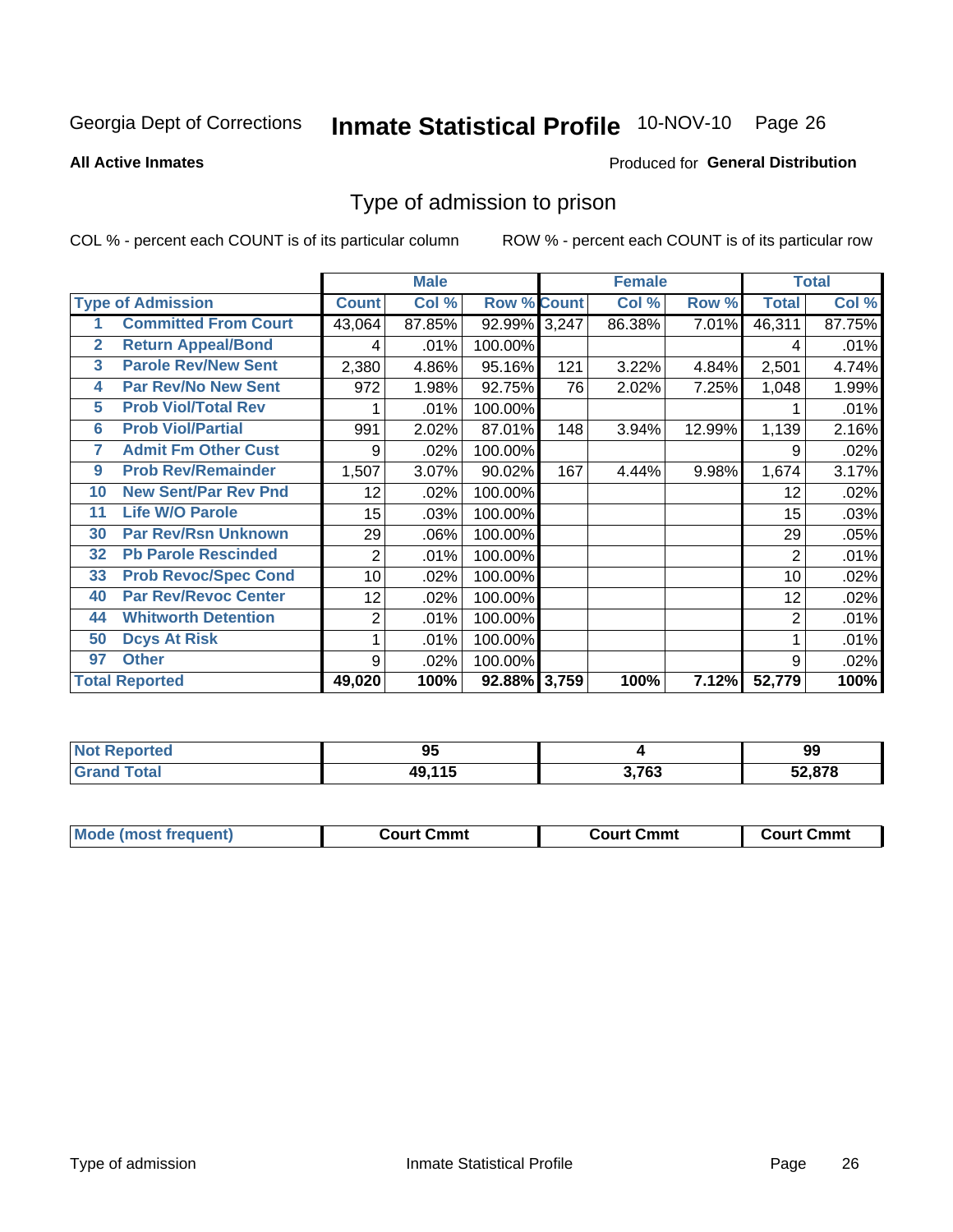# Inmate Statistical Profile 10-NOV-10 Page 27

**All Active Inmates** 

#### Produced for General Distribution

### Current / last security status

COL % - percent each COUNT is of its particular column

|                        |                 | <b>Male</b> |             |       | <b>Female</b> |          |                 | <b>Total</b> |
|------------------------|-----------------|-------------|-------------|-------|---------------|----------|-----------------|--------------|
| <b>Security Status</b> | <b>Count</b>    | Col %       | Row % Count |       | Col %         | Row %    | <b>Total</b>    | Col %        |
| 0 Diag Incom           | 287             | $.60\%$     | 86.71%      | 44    | 1.24%         | 13.29%   | 331             | .65%         |
| 1 Wrk Releas           | 11 <sub>1</sub> | .02%        | 100.00%     |       | $.00\%$       |          | 11              | .02%         |
| 2 Trusty               | 21              | $.04\%$     | 95.45%      |       | $.03\%$       | 4.55%    | 22              | .04%         |
| 3 Minimum              | 11,842          | 24.94%      | 85.26%      | 2,047 | 57.73%        | 14.74%   | 13,889          | 27.22%       |
| 4 Medium               | 27,525          | 57.98%      | 95.67%      | 1,247 | 35.17%        | 4.33%    | 28,772          | 56.39%       |
| 5 Close                | 7,694           | 16.21%      | 97.39%      | 206   | 5.81%         | 2.61%    | 7,900           | 15.48%       |
| <b>Maximum</b><br>6.   | 94              | .20%        | 98.95%      | 4     | .03%          | $1.05\%$ | 95 <sub>1</sub> | .19%         |
| <b>Total Reported</b>  | 47,474          | 100%        | 93.05%      | 3,546 | 100%          | 6.95%    | 51,020          | 100%         |

| <b>Still being diagnosed</b> | 631. ا | 215   | 1,846  |
|------------------------------|--------|-------|--------|
| <b>Not Reported</b>          |        |       | . .    |
| <b>Grand Total</b>           | 49,115 | 3,763 | 52,878 |

| <b>Mod</b><br>eauent) | Mec<br>. .<br>edium | <b>BAL</b><br>num | Me<br>dium |
|-----------------------|---------------------|-------------------|------------|
|                       |                     |                   |            |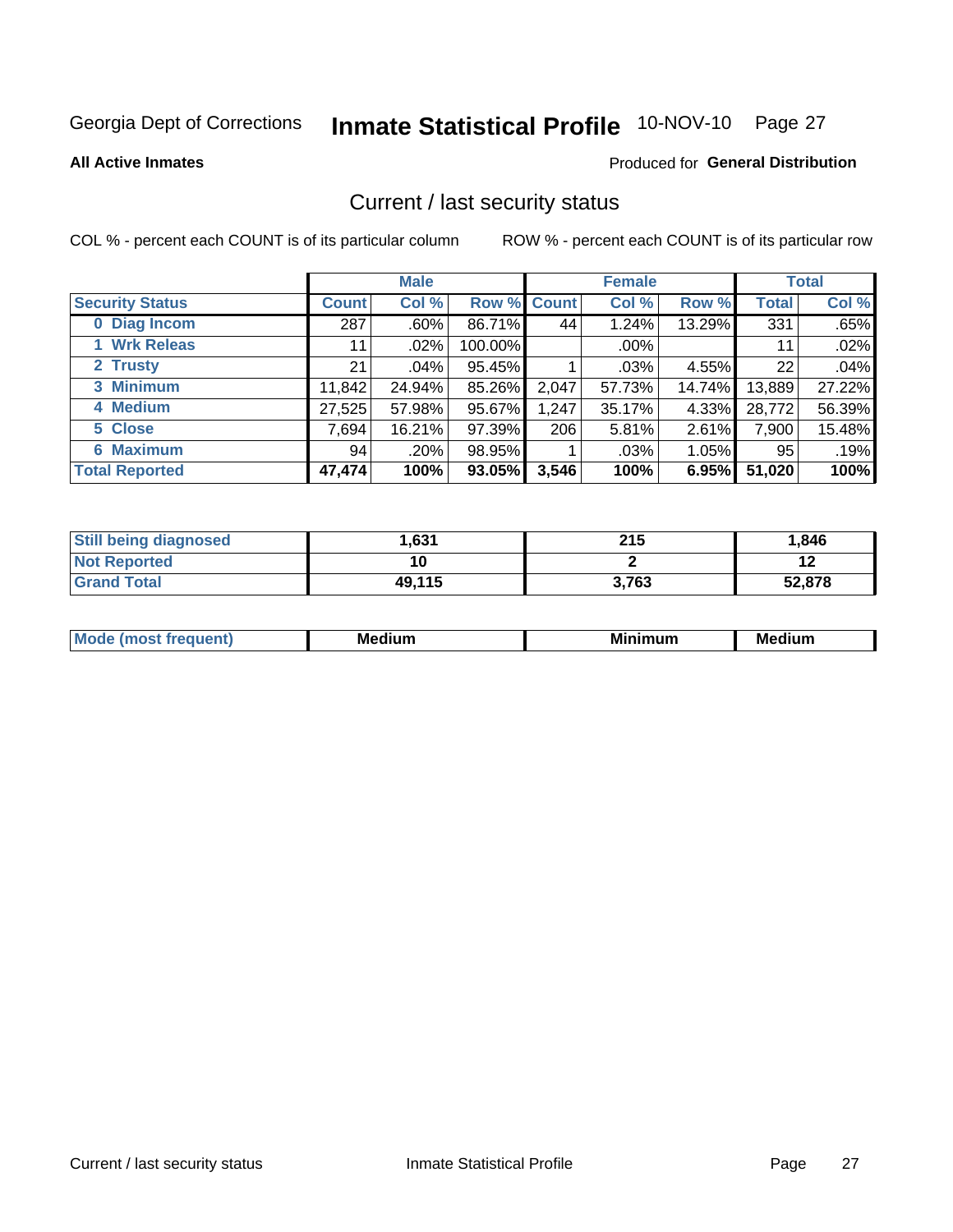# Inmate Statistical Profile 10-NOV-10 Page 28

**All Active Inmates** 

### Produced for General Distribution

### Current / last type of institution

COL % - percent each COUNT is of its particular column

|                            |              | <b>Male</b> |           |             | <b>Female</b> |        |              | <b>Total</b> |
|----------------------------|--------------|-------------|-----------|-------------|---------------|--------|--------------|--------------|
| <b>Type of Institution</b> | <b>Count</b> | Col %       |           | Row % Count | Col %         | Row %  | <b>Total</b> | Col %        |
| <b>Transitional Center</b> | 2,235        | 4.61%       | 91.37%    | 211         | 5.68%         | 8.63%  | 2,446        | 4.68%        |
| <b>County Camp</b>         | 4,757        | $9.80\%$    | 100.00%   |             |               |        | 4,757        | 9.11%        |
| <b>State Prison</b>        | 35,185       | 72.51%      | $91.37\%$ | 3,322       | 89.49%        | 8.63%  | 38,507       | 73.72%       |
| <b>Private Prison</b>      | 5,210        | 10.74%      | 100.00%   |             |               |        | 5,210        | 9.97%        |
| <b>Pre Release Center</b>  | 1,130        | 2.33%       | 86.33%    | 179         | 4.82%         | 13.67% | 1,309        | 2.51%        |
| <b>Detention Center</b>    |              | $.01\%$     | 100.00%   |             |               |        |              | .01%         |
| <b>Parole Revoc Center</b> |              | .01%        | 100.00%   |             |               |        |              | .01%         |
| <b>Total Reported</b>      | 48,525       | 100%        | 92.89%    | 3,712       | 100%          | 7.11%  | 52,237       | 100%         |

| <b>NI</b><br>тео | 590            | ີ          | 641    |
|------------------|----------------|------------|--------|
|                  | 10 11F<br>. то | 3,763<br>. | 52,878 |

| <b>Mode (most frequent)</b> | <b>State Prison</b> | <b>State Prison</b> | <b>State Prison</b> |
|-----------------------------|---------------------|---------------------|---------------------|
|                             |                     |                     |                     |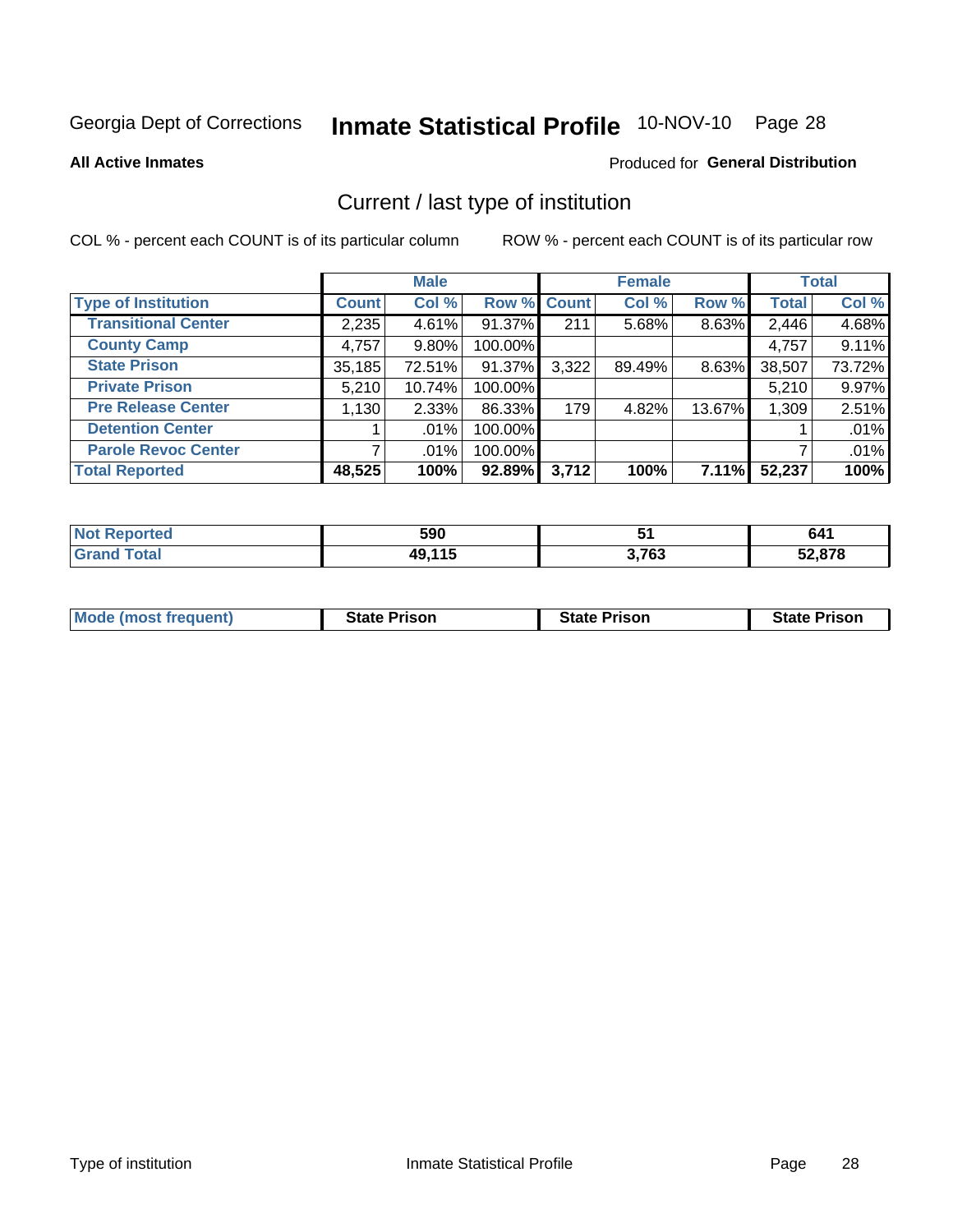# Inmate Statistical Profile 10-NOV-10 Page 29

**All Active Inmates** 

#### Produced for General Distribution

### Institution type - transitional centers

COL % - percent each COUNT is of its particular column

|     |                                          |              | <b>Male</b> |         |              | <b>Female</b> |         |              | <b>Total</b> |
|-----|------------------------------------------|--------------|-------------|---------|--------------|---------------|---------|--------------|--------------|
|     | <b>Institution Type - Trans. Centers</b> | <b>Count</b> | Col %       | Row %   | <b>Count</b> | Col %         | Row %   | <b>Total</b> | Col %        |
| 220 | <b>Albany Trans-Ctr</b>                  | 148          | 6.62%       | 100.00% |              |               |         | 148          | 6.05%        |
| 223 | <b>Atlanta Male Trans-Ctr</b>            | 248          | 11.10%      | 100.00% |              |               |         | 248          | 10.14%       |
| 246 | <b>Augusta Trans-Ctr</b>                 | 201          | 8.99%       | 100.00% |              |               |         | 201          | 8.22%        |
| 249 | <b>Clayton Transitional Ctr</b>          | 327          | 14.63%      | 100.00% |              |               |         | 327          | 13.37%       |
| 247 | <b>Coastal Transitional Ctr</b>          | 246          | 11.01%      | 100.00% |              |               |         | 246          | 10.06%       |
| 225 | <b>Columbus Trans-Ctr</b>                | 175          | 7.83%       | 100.00% |              |               |         | 175          | 7.15%        |
| 252 | <b>Emanuel-Swainsboro Tc</b>             | 205          | 9.17%       | 100.00% |              |               |         | 205          | 8.38%        |
| 250 | <b>Helms Trans-Ctr</b>                   | 102          | 4.56%       | 100.00% |              |               |         | 102          | 4.17%        |
| 248 | <b>Lagrange Trans Ctr</b>                | 148          | 6.62%       | 100.00% |              |               |         | 148          | 6.05%        |
| 231 | <b>Macon Male Trans-Ctr</b>              | 154          | 6.89%       | 100.00% |              |               |         | 154          | 6.30%        |
| 235 | <b>Metro Womens Trans-Ctr</b>            |              |             |         | 211          | 100.00%       | 100.00% | 211          | 8.63%        |
| 253 | <b>Smith Trans-Ctr</b>                   | 187          | 8.37%       | 100.00% |              |               |         | 187          | 7.65%        |
| 230 | <b>Valdosta Trans-Ctr</b>                | 94           | 4.21%       | 100.00% |              |               |         | 94           | 3.84%        |
|     | <b>Total Reported</b>                    | 2,235        | 100%        | 91.37%  | 211          | 100%          | 8.63%   | 2,446        | 100%         |

| <b>Reported</b><br><b>NOT</b> |       |                  |       |
|-------------------------------|-------|------------------|-------|
| Total                         | 2,235 | <b>OA</b><br>. . | 2,446 |

| Mode (most frequent) | 249 Clayton Transitional Ctrl 235 Metro Womens Trans- | 249 Clayton<br><b>Transitional Ctr</b> |
|----------------------|-------------------------------------------------------|----------------------------------------|
|                      |                                                       |                                        |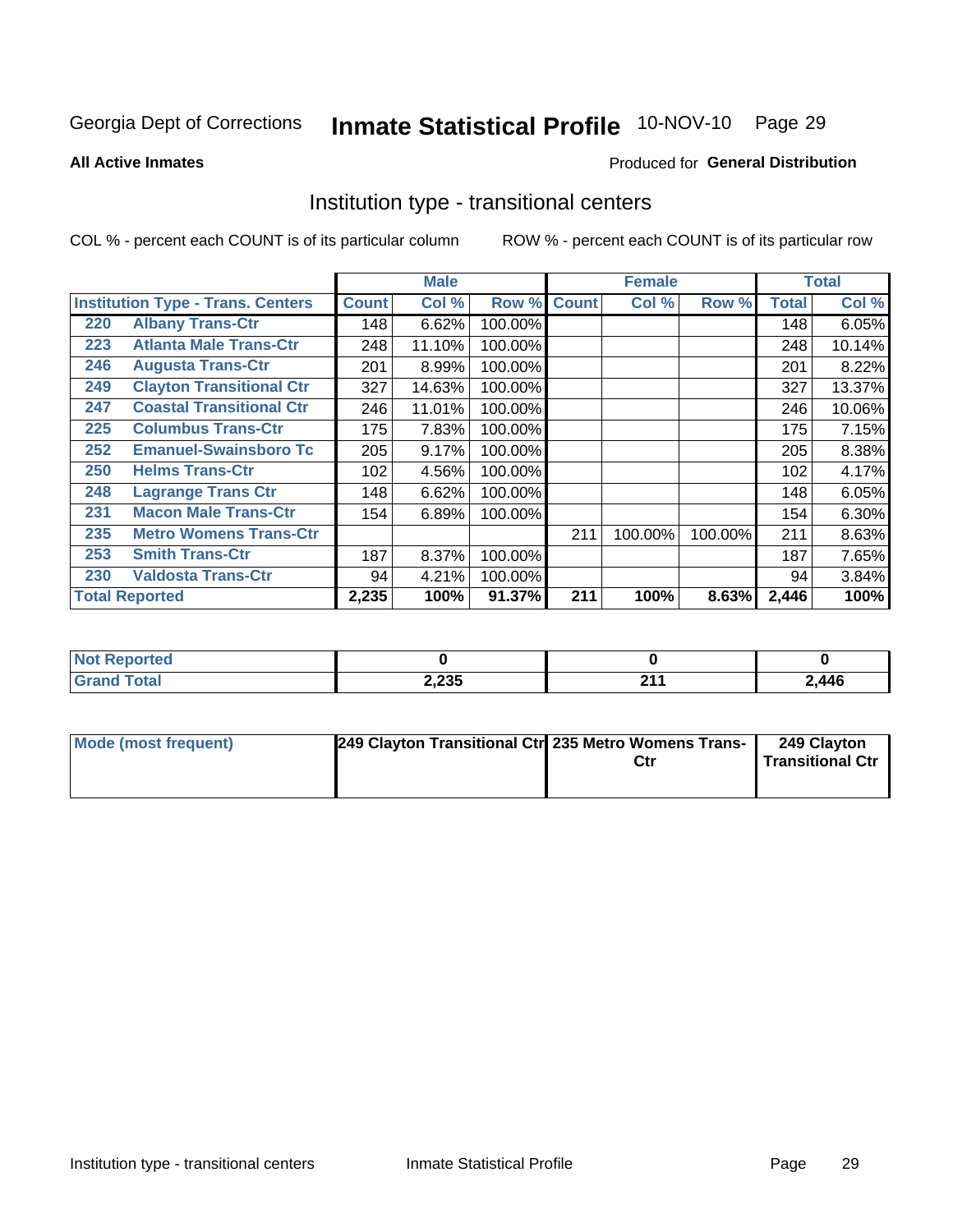#### 10-NOV-10 Page 30 **Inmate Statistical Profile**

#### **All Active Inmates**

### Produced for General Distribution

### Institution type - mental hospitals

COL % - percent each COUNT is of its particular column

|                                                  | Male  |                    | Female |                          | <b>Total</b> |
|--------------------------------------------------|-------|--------------------|--------|--------------------------|--------------|
| <b>Institution Type - Mental Hospitals Count</b> | Col % | <b>Row % Count</b> |        | <b>Col % Row % Total</b> | Col %        |
| <b>Total Reported</b>                            |       |                    |        |                          |              |

| <b>Not Reported</b>   |  |  |
|-----------------------|--|--|
| <b>Total</b><br>_____ |  |  |

| Mode.<br>frequent) | <b>Nul</b><br>_____ | <b>Null</b> | <b>Null</b> |
|--------------------|---------------------|-------------|-------------|
|                    |                     |             |             |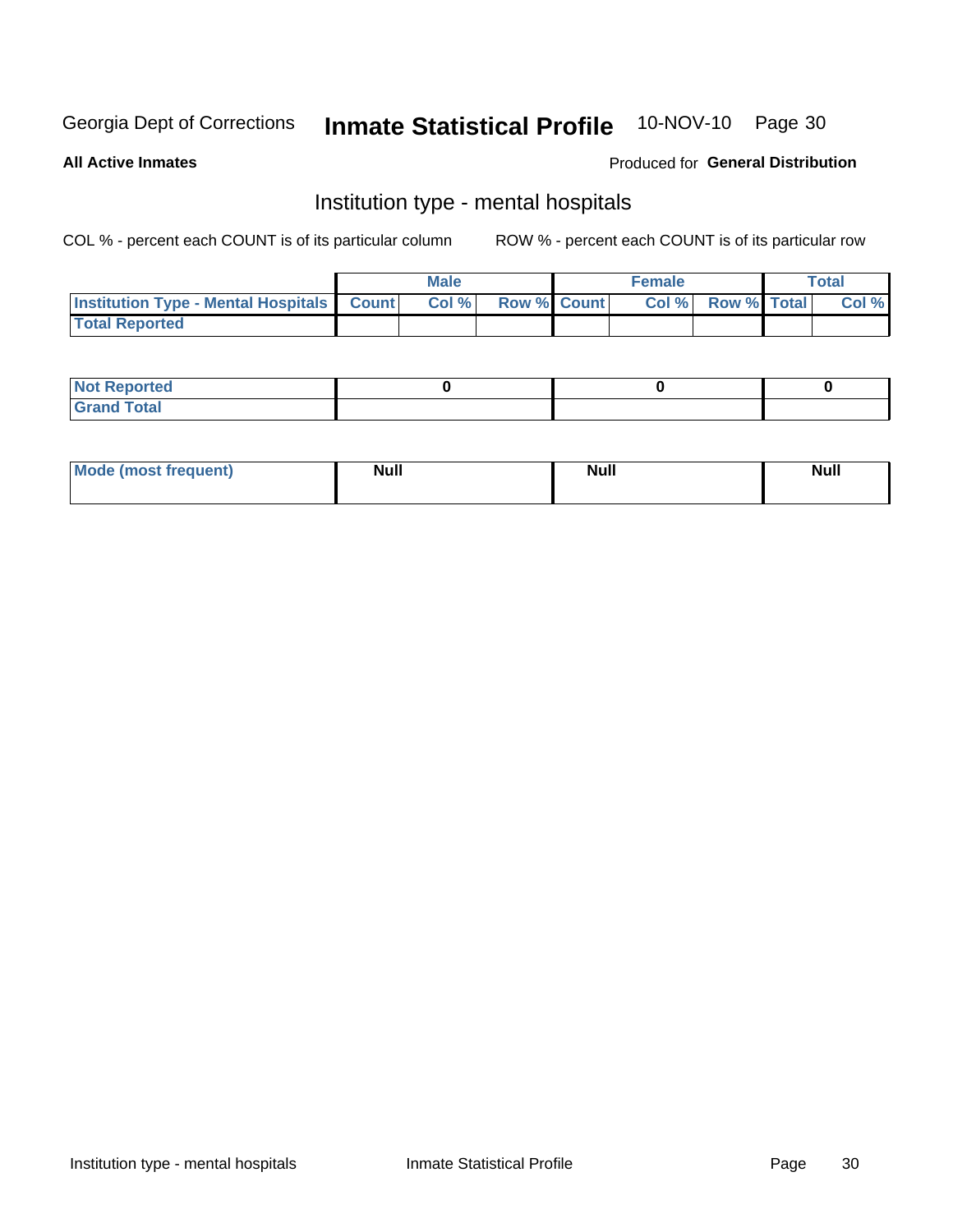# Inmate Statistical Profile 10-NOV-10 Page 31

#### **All Active Inmates**

#### Produced for General Distribution

### Institution type - county prisons

COL % - percent each COUNT is of its particular column

|                                          |              | <b>Male</b> |         |              | <b>Female</b> |                          |              | <b>Total</b> |
|------------------------------------------|--------------|-------------|---------|--------------|---------------|--------------------------|--------------|--------------|
| <b>Institution Type - County Prisons</b> | <b>Count</b> | Col %       | Row %   | <b>Count</b> | Col %         | Row %                    | <b>Total</b> | Col %        |
| <b>Bulloch County Ci</b><br>402          | 136          | 2.86%       | 100.00% |              |               |                          | 136          | 2.86%        |
| <b>Carroll County Ci</b><br>404          | 208          | 4.37%       | 100.00% |              |               |                          | 208          | 4.37%        |
| <b>Clarke County Ci</b><br>406           | 108          | 2.27%       | 100.00% |              |               |                          | 108          | 2.27%        |
| <b>Clayton County Ci</b><br>456          | 229          | 4.81%       | 100.00% |              |               |                          | 229          | 4.81%        |
| <b>Colquitt County Ci</b><br>407         | 184          | 3.87%       | 100.00% |              |               |                          | 184          | 3.87%        |
| <b>Coweta County Ci</b><br>409           | 193          | 4.06%       | 100.00% |              |               |                          | 193          | 4.06%        |
| <b>Decatur County Ci</b><br>411          | 209          | 4.39%       | 100.00% |              |               |                          | 209          | 4.39%        |
| <b>Effingham County Ci</b><br>413        | 236          | 4.96%       | 100.00% |              |               |                          | 236          | 4.96%        |
| <b>Floyd County Ci</b><br>415            | 333          | 7.00%       | 100.00% |              |               |                          | 333          | 7.00%        |
| <b>Gwinnett County Ci</b><br>419         | 118          | 2.48%       | 100.00% |              |               |                          | 118          | 2.48%        |
| <b>Hall County Ci</b><br>420             | 143          | 3.01%       | 100.00% |              |               |                          | 143          | 3.01%        |
| <b>Harris County Ci</b><br>422           | 102          | 2.14%       | 100.00% |              |               |                          | 102          | 2.14%        |
| <b>Jackson County Ci</b><br>426          | 165          | 3.47%       | 100.00% |              |               |                          | 165          | 3.47%        |
| <b>Jefferson County Ci</b><br>428        | 176          | 3.70%       | 100.00% |              |               |                          | 176          | 3.70%        |
| <b>Mitchell County Ci</b><br>433         | 114          | 2.40%       | 100.00% |              |               |                          | 114          | 2.40%        |
| <b>Muscogee County Ci</b><br>435         | 513          | 10.78%      | 100.00% |              |               |                          | 513          | 10.78%       |
| <b>Richmond County Ci</b><br>439         | 208          | 4.37%       | 100.00% |              |               |                          | 208          | 4.37%        |
| <b>Screven County Prison</b><br>440      | 137          | 2.88%       | 100.00% |              |               |                          | 137          | 2.88%        |
| <b>Spalding County Ci</b><br>441         | 368          | 7.74%       | 100.00% |              |               |                          | 368          | 7.74%        |
| <b>Sumter County Ci</b><br>443           | 331          | 6.96%       | 100.00% |              |               |                          | 331          | 6.96%        |
| <b>Terrell County Ci</b><br>444          | 134          | 2.82%       | 100.00% |              |               |                          | 134          | 2.82%        |
| <b>Thomas County Ci</b><br>445           | 147          | 3.09%       | 100.00% |              |               |                          | 147          | 3.09%        |
| <b>Troup County Ci</b><br>447            | 265          | 5.57%       | 100.00% |              |               |                          | 265          | 5.57%        |
| <b>Total Reported</b>                    | 4,757        | 100%        | 100%    |              |               | $\overline{\frac{9}{6}}$ | 4,757        | 100%         |

| <b>Not Reported</b> |     |          |
|---------------------|-----|----------|
| <b>Total</b>        | フェフ | フロフ      |
| <b>Grand</b>        | .   | 4. I J I |

| <b>Mode (most frequent)</b> | 435 Muscogee County Ci | <b>Null</b> | 435 Muscogee<br><b>County Ci</b> |
|-----------------------------|------------------------|-------------|----------------------------------|
|                             |                        |             |                                  |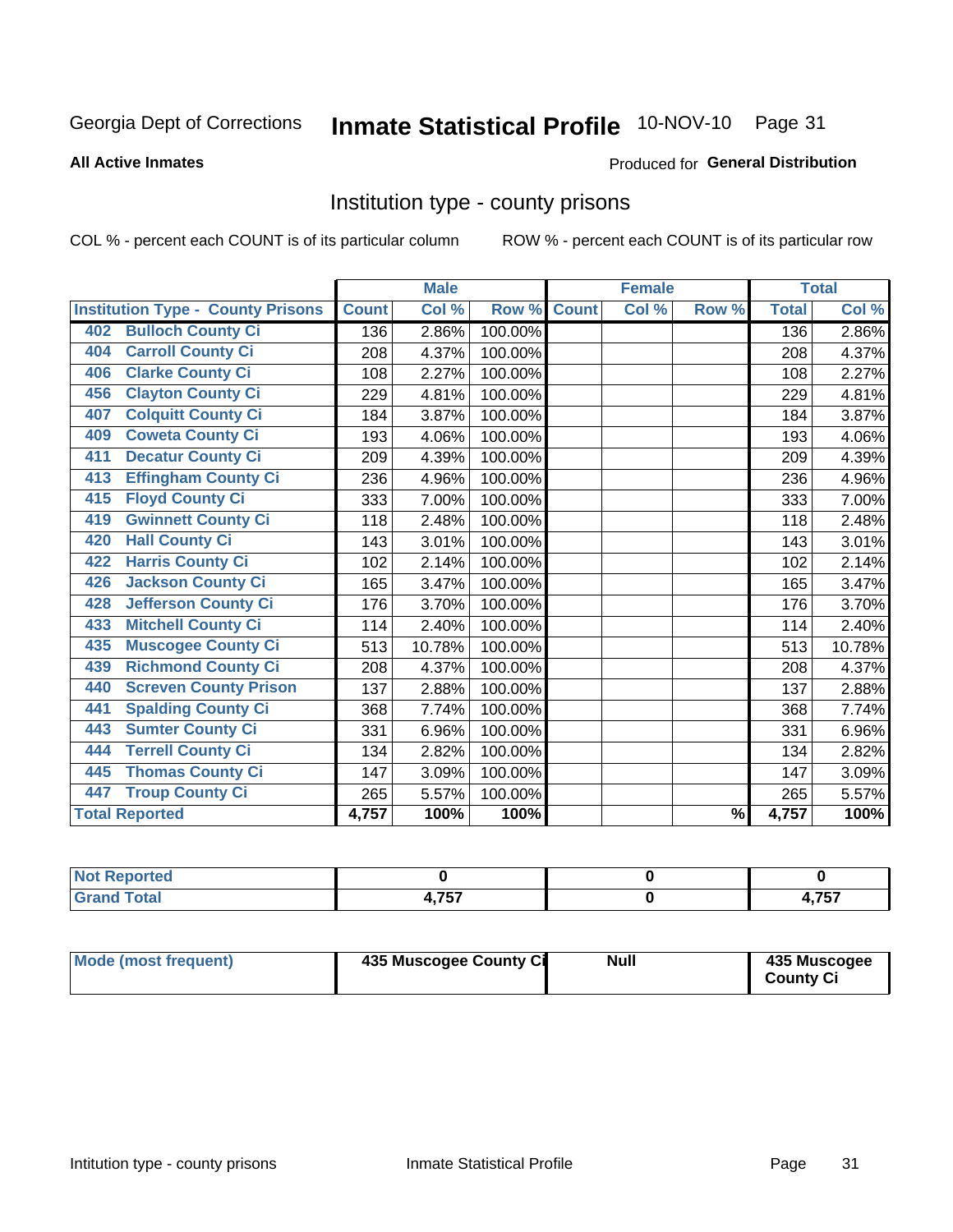# Inmate Statistical Profile 10-NOV-10 Page 32

#### **All Active Inmates**

#### Produced for General Distribution

### Institution type - state prisons

COL % - percent each COUNT is of its particular column

|                                         |                | <b>Male</b> |         |              | <b>Female</b> |         | <b>Total</b> |                     |
|-----------------------------------------|----------------|-------------|---------|--------------|---------------|---------|--------------|---------------------|
| <b>Institution Type - State Prisons</b> | <b>Count</b>   | Col %       | Row %   | <b>Count</b> | Col %         | Row %   | <b>Total</b> | Col %               |
| <b>Arrendale State Prison</b><br>508    |                |             |         | 1,376        | 41.42%        | 100.00% | 1,376        | 3.57%               |
| 532<br><b>Augusta State Med.</b>        | 1,195          | 3.40%       | 99.50%  | 6            | .18%          | .50%    | 1,201        | 3.12%               |
| <b>Prison</b>                           |                |             |         |              |               |         |              |                     |
| <b>543 Autry State Prison</b>           | 1,660          | 4.72%       | 100.00% |              |               |         | 1,660        | 4.31%               |
| <b>Baldwin State Prison</b><br>553      | 906            | 2.57%       | 100.00% |              |               |         | 906          | 2.35%               |
| <b>Burrus Corr Trn Cntr</b><br>534      | 674            | 1.92%       | 100.00% |              |               |         | 674          | 1.75%               |
| <b>Calhoun State Prison</b><br>547      | 1,627          | 4.62%       | 100.00% |              |               |         | 1,627        | 4.23%               |
| <b>Central State Prison</b><br>531      | 848            | 2.41%       | 100.00% |              |               |         | 848          | 2.20%               |
| 523<br><b>Coastal State Prison</b>      | 1,542          | 4.38%       | 100.00% |              |               |         | 1,542        | 4.00%               |
| <b>Dodge State Prison</b><br>503        | 1,218          | 3.46%       | 100.00% |              |               |         | 1,218        | 3.16%               |
| 548<br><b>Dooly State Prison</b>        | 1,689          | 4.80%       | 100.00% |              |               |         | 1,689        | 4.39%               |
| 521<br><b>Ga Diag &amp; Class Pris</b>  | 2,037          | 5.79%       | 100.00% |              |               |         | 2,037        | $\overline{5.29\%}$ |
| 517<br><b>Ga State Prison</b>           | 1,480          | 4.21%       | 100.00% |              |               |         | 1,480        | 3.84%               |
| <b>Hancock State Prison</b><br>541      | 1,317          | 3.74%       | 100.00% |              |               |         | 1,317        | 3.42%               |
| <b>Hays State Prison</b><br>540         | 1,675          | 4.76%       | 100.00% |              |               |         | 1,675        | 4.35%               |
| <b>Johnson State Prison</b><br>545      | 1,546          | 4.39%       | 100.00% |              |               |         | 1,546        | 4.01%               |
| 510<br><b>Lee State Prison</b>          | 746            | 2.12%       | 100.00% |              |               |         | 746          | 1.94%               |
| 564<br><b>Long State Prison</b>         | 229            | .65%        | 100.00% |              |               |         | 229          | .59%                |
| 549<br><b>Macon State Prison</b>        | 1,756          | 4.99%       | 100.00% |              |               |         | 1,756        | 4.56%               |
| <b>Men'S State Prison</b><br>519        | 92             | .26%        | 100.00% |              |               |         | 92           | .24%                |
| 554<br><b>Metro State Prison (W)</b>    | $\overline{7}$ | .02%        | .91%    | 761          | 22.91%        | 99.09%  | 768          | 1.99%               |
| 509<br><b>Montgomery State Prison</b>   | 406            | 1.15%       | 100.00% |              |               |         | 406          | 1.05%               |
| <b>Phillips State Prison</b><br>505     | 1,082          | 3.08%       | 100.00% |              |               |         | 1,082        | 2.81%               |
| 557<br><b>Pulaski State Prison (W)</b>  |                |             |         | 1,179        | 35.49%        | 100.00% | 1,179        | 3.06%               |
| <b>Rogers State Prison</b><br>533       | 1,465          | 4.16%       | 100.00% |              |               |         | 1,465        | 3.80%               |
| <b>Rutledge State Prison</b><br>530     | 582            | 1.65%       | 100.00% |              |               |         | 582          | 1.51%               |
| <b>Smith State Prison</b><br>550        | 1,595          | 4.53%       | 100.00% |              |               |         | 1,595        | 4.14%               |
| <b>Telfair State Prison</b><br>542      | 1,149          | 3.27%       | 100.00% |              |               |         | 1,149        | 2.98%               |
| 537<br><b>Valdosta State Prison</b>     | 1,355          | 3.85%       | 100.00% |              |               |         | 1,355        | 3.52%               |
| <b>Walker State Prison</b><br>506       | 421            | 1.20%       | 100.00% |              |               |         | 421          | 1.09%               |
| 501<br><b>Ware State Prison</b>         | 1,511          | 4.29%       | 100.00% |              |               |         | 1,511        | 3.92%               |
| <b>Washington Sp</b><br>552             | 1,532          | 4.35%       | 100.00% |              |               |         | 1,532        | 3.98%               |
| <b>Wilcox State Prison</b><br>546       | 1,843          | 5.24%       | 100.00% |              |               |         | 1,843        | 4.79%               |
| <b>Total Reported</b>                   | 35,185         | 100%        | 91.37%  | 3,322        | 100%          | 8.63%   | 38,507       | 100%                |

| Reported     |        |       |        |
|--------------|--------|-------|--------|
| <b>Total</b> | 35,185 | 3,322 | 38,507 |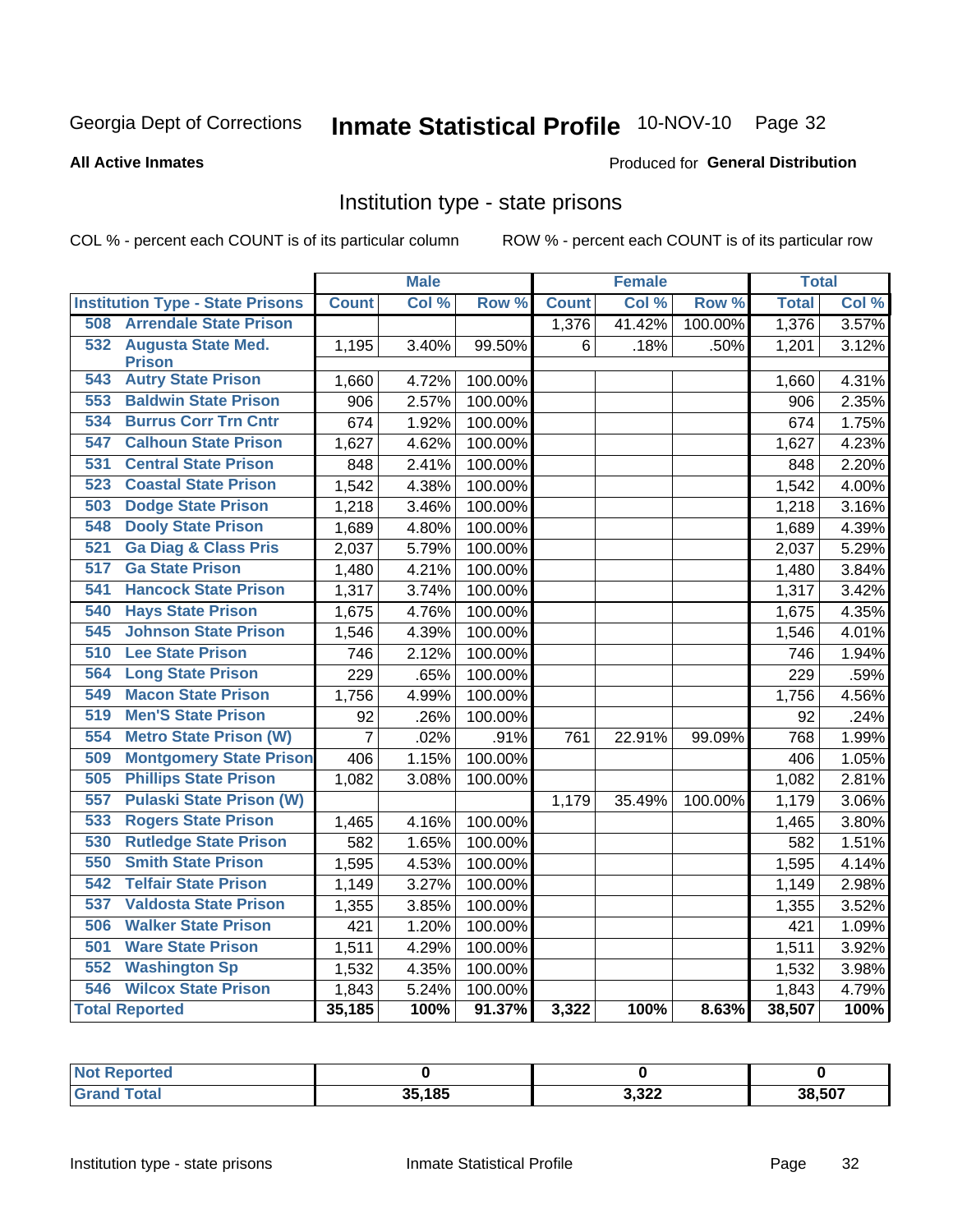# Inmate Statistical Profile 10-NOV-10 Page 33

#### **All Active Inmates**

#### Produced for General Distribution

### Institution type - state prisons

COL % - percent each COUNT is of its particular column

|                      | <b>Male</b>                         | <b>Female</b>                     | Total                              |
|----------------------|-------------------------------------|-----------------------------------|------------------------------------|
| Mode (most frequent) | <b>521 Ga Diag &amp; Class Pris</b> | <b>508 Arrendale State Prison</b> | 521 Ga Diag &<br><b>Class Pris</b> |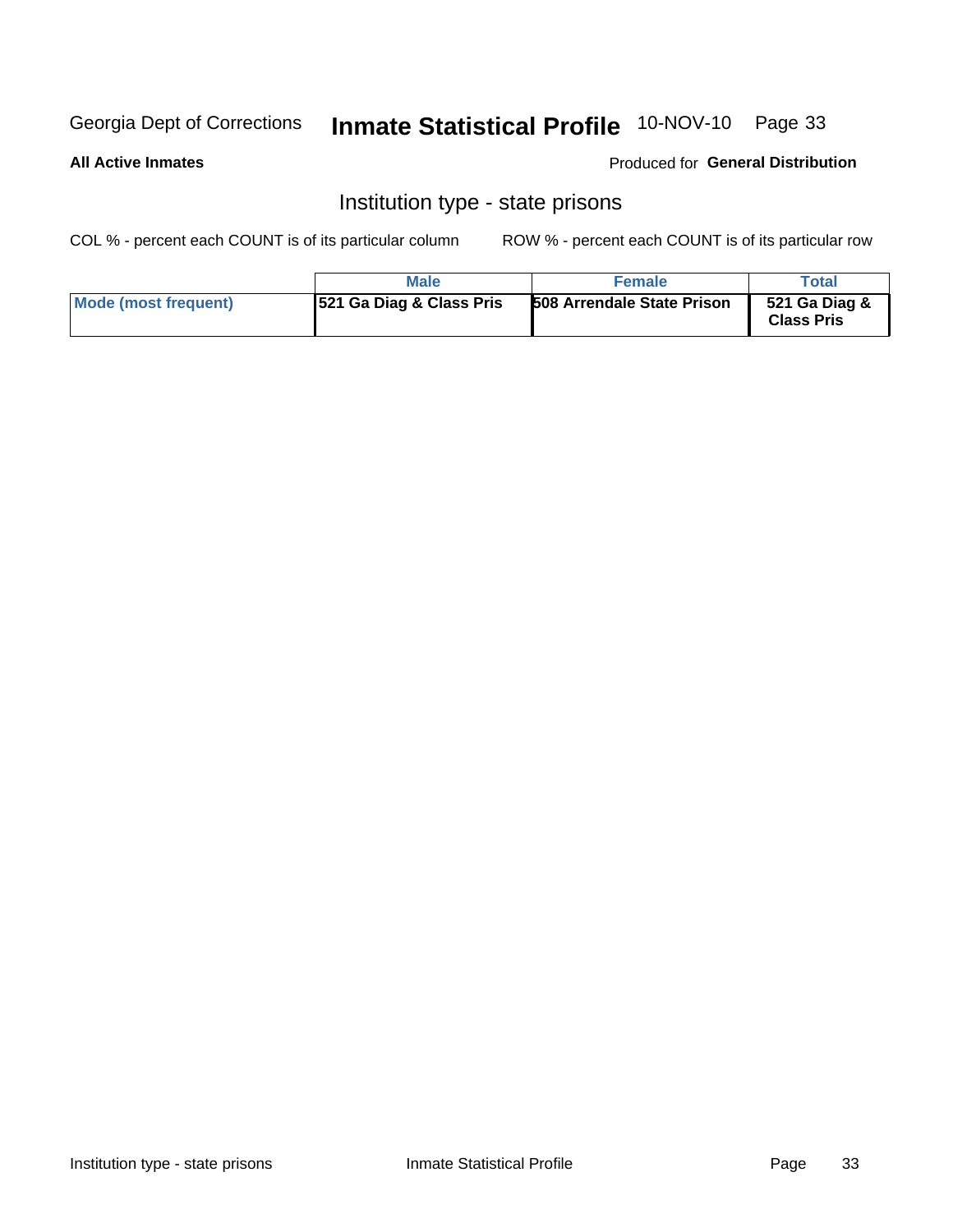# Inmate Statistical Profile 10-NOV-10 Page 33

**All Active Inmates** 

### Produced for General Distribution

### Institution type - private prisons

COL % - percent each COUNT is of its particular column

|                                           |              | <b>Male</b> |             | <b>Female</b> |       |              | <b>Total</b> |
|-------------------------------------------|--------------|-------------|-------------|---------------|-------|--------------|--------------|
| <b>Institution Type - Private Prisons</b> | <b>Count</b> | Col%        | Row % Count | Col %         | Row % | <b>Total</b> | Col %        |
| 569<br><b>Coffee Corr Facility</b>        | 2.607        | $50.04\%$   | 100.00%     |               |       | 2.607        | 50.04%       |
| <b>Wheeler Corr Facility</b><br>571       | 2,603        | 49.96%      | 100.00%     |               |       | 2,603        | 49.96%       |
| <b>Total Reported</b>                     | 5.210        | 100%        | $100\%$     |               |       | $\%$ 5,210   | 100%         |

| portea |       |       |
|--------|-------|-------|
| 1 VW.  | 5.210 | 5,210 |

| Mode (most frequent) | <b>569 Coffee Corr Facility</b> | <b>Null</b> | 569 Coffee Corr<br><b>Facility</b> |
|----------------------|---------------------------------|-------------|------------------------------------|
|----------------------|---------------------------------|-------------|------------------------------------|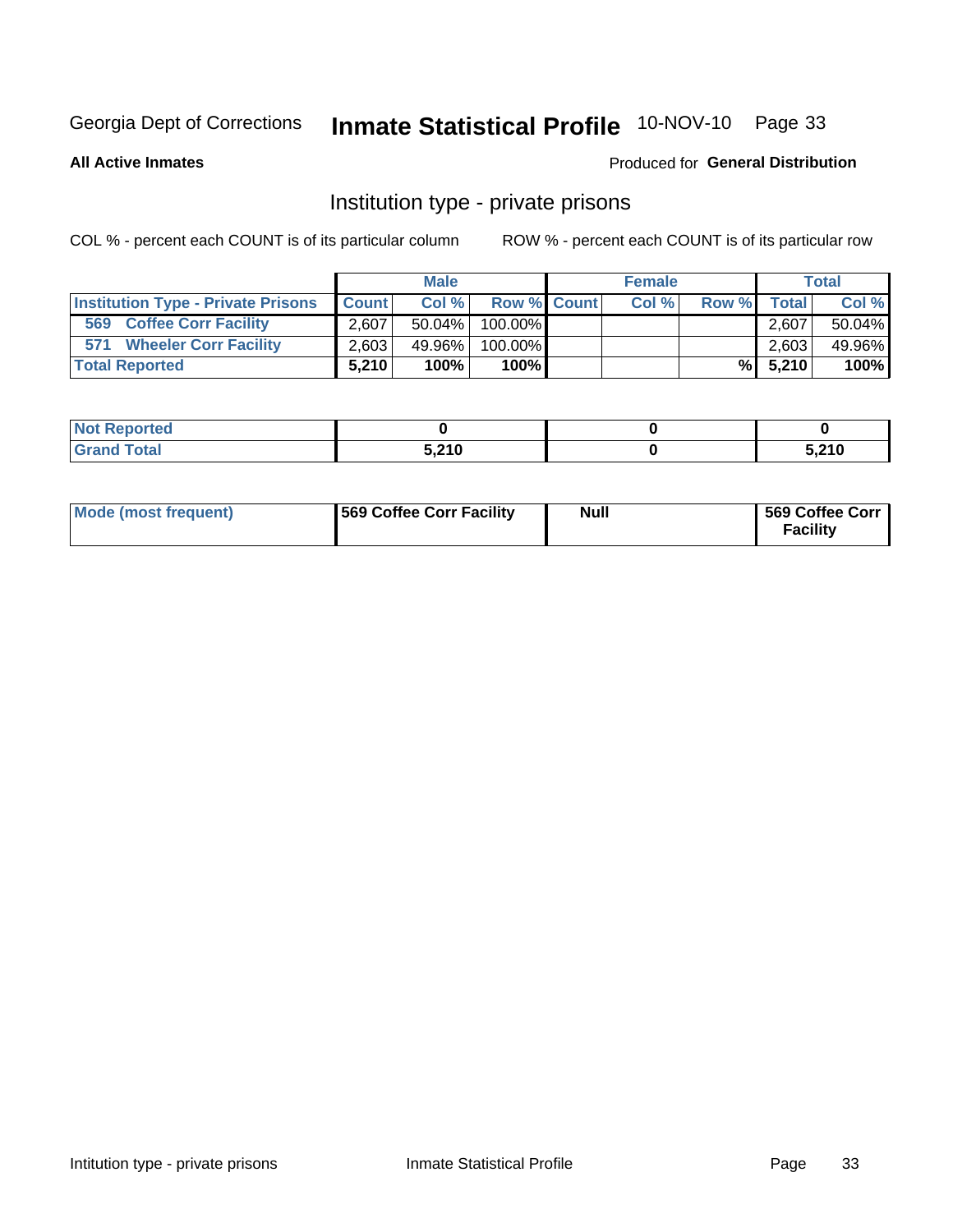# Inmate Statistical Profile 10-NOV-10 Page 34

**All Active Inmates** 

### Produced for General Distribution

### Institution type - prison annexes

COL % - percent each COUNT is of its particular column

|                                                   | <b>Male</b> |             | <b>Female</b> |             | Total |
|---------------------------------------------------|-------------|-------------|---------------|-------------|-------|
| <b>Institution Type - Prison Annexe   Count  </b> | Col%        | Row % Count | Col %         | Row % Total | Col % |
| <b>Total Reported</b>                             |             |             |               |             |       |

| <b>Not Reported</b> |  |  |
|---------------------|--|--|
| <b>Grand Total</b>  |  |  |

| <b>Mode</b>     | <b>Null</b> | <b>Null</b> | <b>Null</b> |
|-----------------|-------------|-------------|-------------|
| most frequent). |             |             |             |
|                 |             |             |             |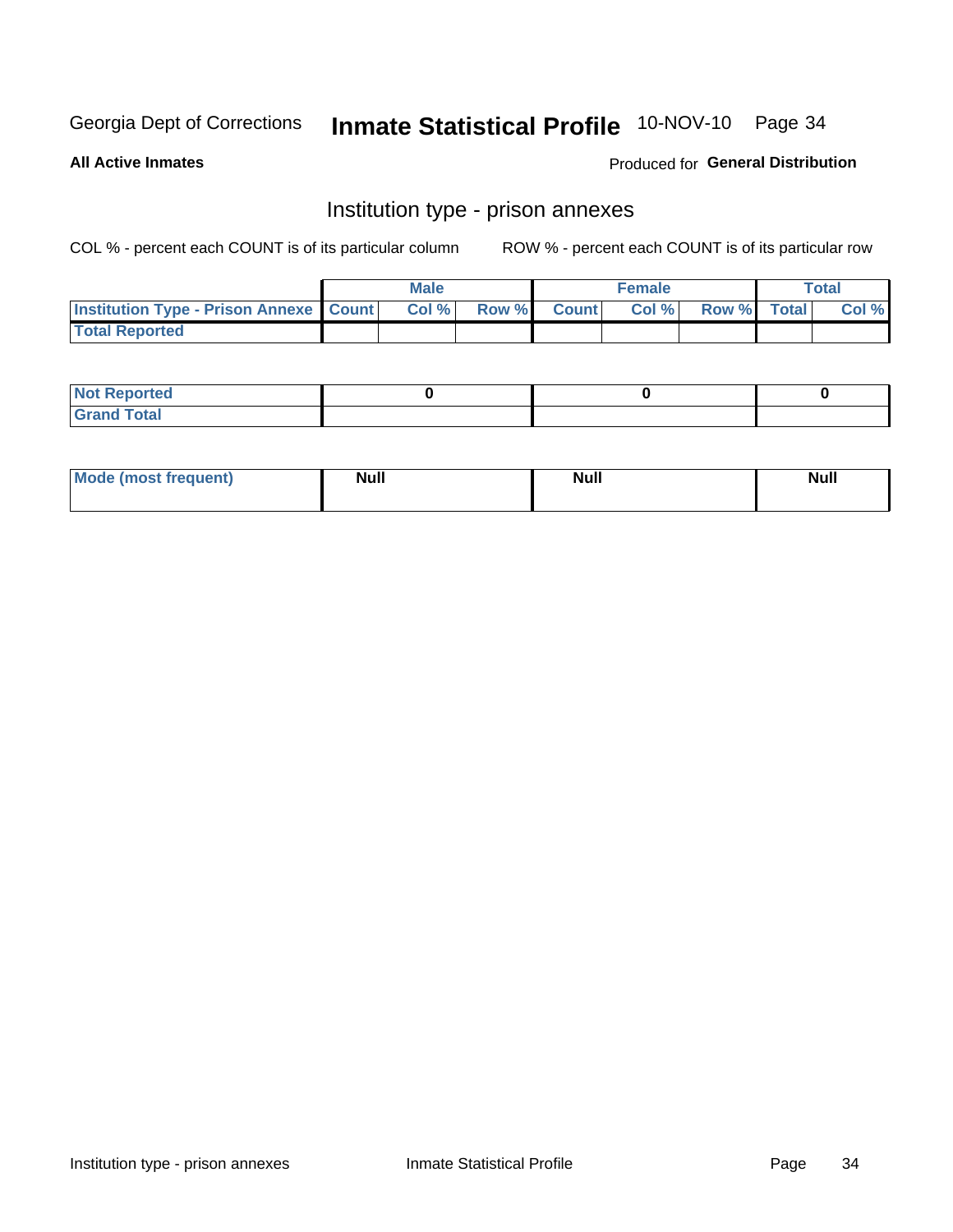# Inmate Statistical Profile 10-NOV-10 Page 35

**All Active Inmates** 

Produced for General Distribution

# Institution type - pre-release centers

COL % - percent each COUNT is of its particular column

|                                         |              | <b>Male</b> |         |              | <b>Female</b> |         |              | <b>Total</b> |
|-----------------------------------------|--------------|-------------|---------|--------------|---------------|---------|--------------|--------------|
| <b>Institution Type - Prison Annexe</b> | <b>Count</b> | Col %       | Row %   | <b>Count</b> | Col %         | Row %   | <b>Total</b> | Col %        |
| 7507 Appling Pre-Release Ctr            | 228          | 20.18%      | 100.00% |              |               |         | 228          | 17.42%       |
| 7521 Lamar Pre-Release Center           | 226          | 20.00%      | 100.00% |              |               |         | 226          | 17.27%       |
| <b>7546 Turner Pre-Release</b>          | 222          | 19.65%      | 100.00% |              |               |         | 222          | 16.96%       |
| Center                                  |              |             |         |              |               |         |              |              |
| 7538 W Central Pre-Release Ctr          |              |             |         | 179          | 100.00%       | 100.00% | 179          | 13.67%       |
| 556 Western Pre-Release Cntr            | 233          | 20.62%      | 100.00% |              |               |         | 233          | 17.80%       |
| <b>7572 Wilkes Pre-Release</b>          | 221          | 19.56%      | 100.00% |              |               |         | 221          | 16.88%       |
| <b>Center</b>                           |              |             |         |              |               |         |              |              |
| <b>Total Reported</b>                   | 1,130        | 100%        | 86.33%  | 179          | 100%          | 13.67%  | 1,309        | 100%         |

| <b>Not</b><br><b>Reported</b> |       |          |       |
|-------------------------------|-------|----------|-------|
| Total                         | .130، | 170<br>. | 1,309 |

| <b>Mode (most frequent)</b> |      | 556 Western Pre-Release   7538 W Central Pre-Release   556 Western Pre- |                     |  |  |
|-----------------------------|------|-------------------------------------------------------------------------|---------------------|--|--|
|                             | Cntr | Ctr                                                                     | <b>Release Cntr</b> |  |  |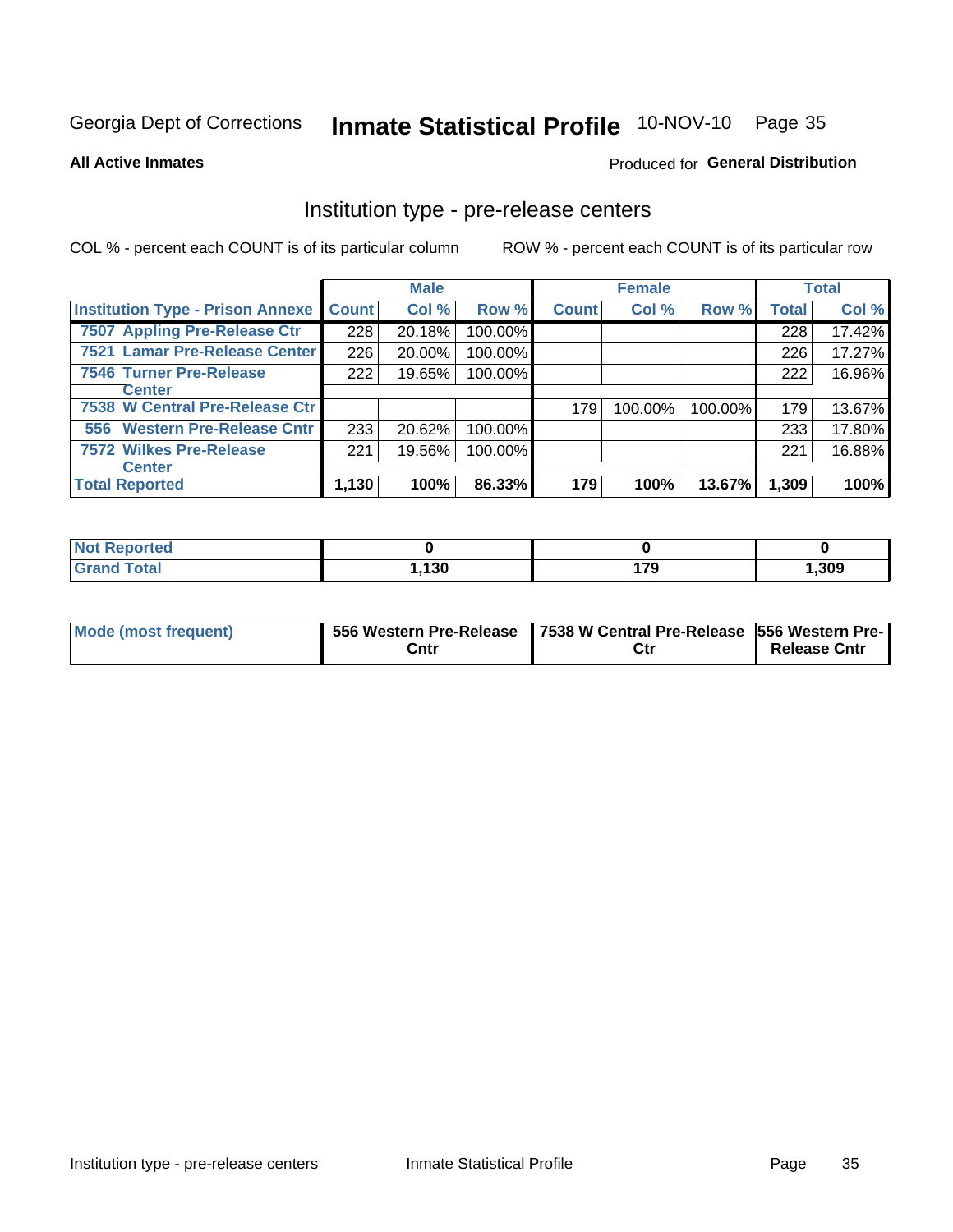# Inmate Statistical Profile 10-NOV-10 Page 36

**All Active Inmates** 

### Produced for General Distribution

# Institution type - inmate boot camp

COL % - percent each COUNT is of its particular column

|                                      |              | <b>Male</b> |             | <b>Female</b> |             | Total |
|--------------------------------------|--------------|-------------|-------------|---------------|-------------|-------|
| <b>Institution Type - Boot Camps</b> | <b>Count</b> | Col %       | Row % Count | Col%          | Row % Total | Col % |
| <b>Total Rported</b>                 |              |             |             |               |             |       |

| <b>Not Reported</b><br>.        |  |  |
|---------------------------------|--|--|
| Total<br><b>C</b> <sub>He</sub> |  |  |

| <b>I Mode (most frequent)</b> | <b>Null</b> | <b>Null</b> | <b>Null</b> |
|-------------------------------|-------------|-------------|-------------|
|                               |             |             |             |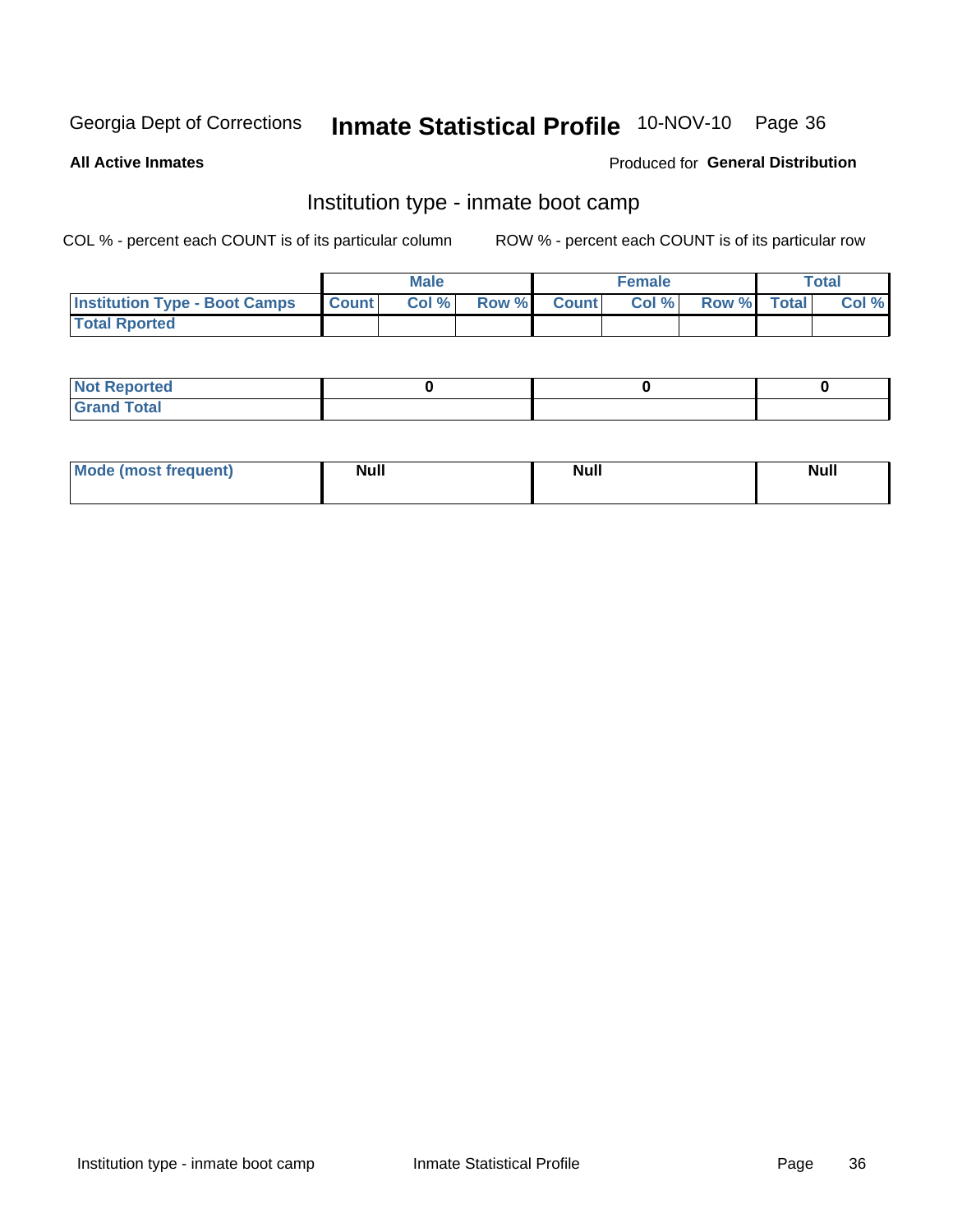# Inmate Statistical Profile 10-NOV-10 Page 37

#### **All Active Inmates**

#### Produced for General Distribution

# Number of disciplinary reports

COL % - percent each COUNT is of its particular column

|                                       |              | <b>Male</b> |             |       | <b>Female</b> |       |              | <b>Total</b> |
|---------------------------------------|--------------|-------------|-------------|-------|---------------|-------|--------------|--------------|
| <b>Number of Disciplinary Reports</b> | <b>Count</b> | Col %       | Row % Count |       | Col %         | Row % | <b>Total</b> | Col %        |
| $\bf{0}$                              | 20,819       | 42.39%      | $90.13\%$   | 2,281 | 60.62%        | 9.87% | 23,100       | 43.69%       |
|                                       | 2,087        | 4.25%       | 94.99%      | 110   | 2.92%         | 5.01% | 2,197        | 4.15%        |
| $\mathbf{2}$                          | 5,947        | 12.11%      | 92.14%      | 507   | 13.47%        | 7.86% | 6,454        | 12.21%       |
| 3                                     | .552         | 3.16%       | 95.27%      | 77    | 2.05%         | 4.73% | 1,629        | 3.08%        |
|                                       | 3,064        | 6.24%       | 93.93%      | 198   | 5.26%         | 6.07% | 3,262        | 6.17%        |
| 5                                     | 1,211        | 2.47%       | 96.26%      | 47    | 1.25%         | 3.74% | 1,258        | 2.38%        |
| <b>More Than 5</b>                    | 14,435       | 29.39%      | 96.37%      | 543   | 14.43%        | 3.63% | 14,978       | 28.33%       |
| <b>Total Reported</b>                 | 49,115       | 100%        | 92.88%      | 3,763 | 100%          | 7.12% | 52,878       | 100.0%       |

| Reported<br><b>NOT</b> |            |       |        |
|------------------------|------------|-------|--------|
| Total                  | 44 F<br>лс | 3,763 | 52.878 |

| Mean (average)         | 6.28 | 2.97 | 6.04 |
|------------------------|------|------|------|
| <b>Median (middle)</b> |      |      |      |
| Mode (most frequent)   |      |      |      |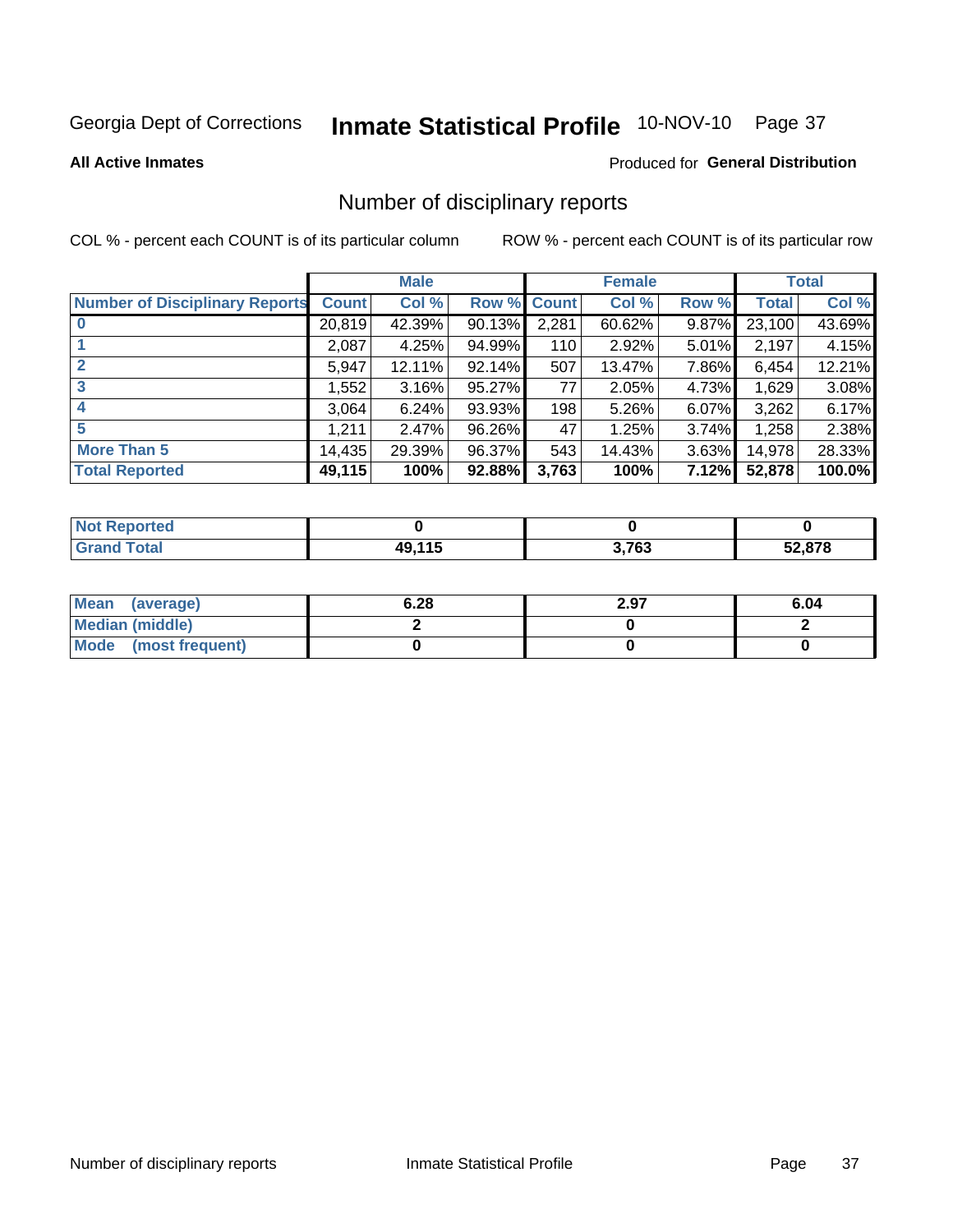# Inmate Statistical Profile 10-NOV-10 Page 38

#### **All Active Inmates**

### Produced for General Distribution

# Number of transfers

COL % - percent each COUNT is of its particular column

|                            |         | <b>Male</b> |             |       | <b>Female</b> |          |              | <b>Total</b> |
|----------------------------|---------|-------------|-------------|-------|---------------|----------|--------------|--------------|
| <b>Number of Transfers</b> | Count l | Col %       | Row % Count |       | Col %         | Row %    | <b>Total</b> | Col %        |
|                            | 3,368   | $6.86\%$    | 86.56%      | 523   | 13.90%        | 13.44%   | 3,891        | 7.36%        |
|                            | 4,025   | $8.20\%$    | 91.41%      | 378   | 10.05%        | 8.59%    | 4,403        | 8.33%        |
|                            | 13,752  | 28.00%      | 88.75%      | 1,744 | 46.35%        | 11.25%   | 15,496       | 29.31%       |
| 3                          | 6,126   | 12.47%      | 93.30%      | 440   | 11.69%        | $6.70\%$ | 6,566        | 12.42%       |
|                            | 6,217   | 12.66%      | 95.19%      | 314   | 8.34%         | $4.81\%$ | 6,531        | 12.35%       |
| 5                          | 4,558   | 9.28%       | 96.08%      | 186   | 4.94%         | 3.92%    | 4,744        | 8.97%        |
| <b>More Than 5</b>         | 11,069  | 22.54%      | 98.42%      | 178   | 4.73%         | $1.58\%$ | 11,247       | 21.27%       |
| <b>Total Reported</b>      | 49,115  | 100%        | 92.88%      | 3,763 | 100%          | 7.12%    | 52,878       | 100.0%       |

| <b>Not Reported</b> |                    |       |        |
|---------------------|--------------------|-------|--------|
| <b>Total</b>        | $AQ$ 11 $F$<br>. . | 3,763 | 52,878 |

| Mean (average)       | 3.94 | 2.30 | 3.82 |
|----------------------|------|------|------|
| Median (middle)      |      |      |      |
| Mode (most frequent) |      |      |      |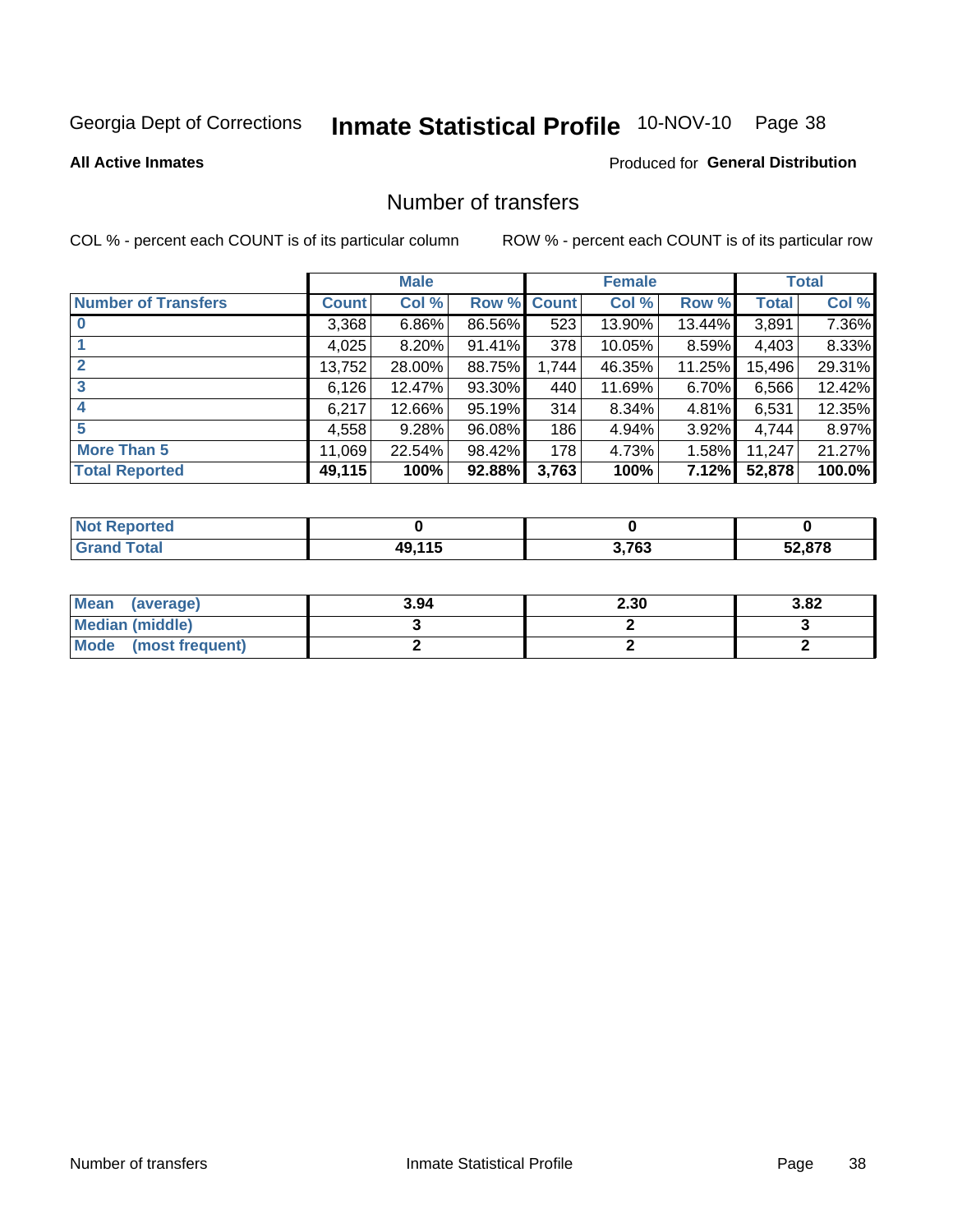# Inmate Statistical Profile 10-NOV-10 Page 39

**All Active Inmates** 

#### Produced for General Distribution

# Number of escapes

COL % - percent each COUNT is of its particular column

|                          |              | <b>Male</b> |             |       | <b>Female</b> |       |        | <b>Total</b> |
|--------------------------|--------------|-------------|-------------|-------|---------------|-------|--------|--------------|
| <b>Number of Escapes</b> | <b>Count</b> | Col %       | Row % Count |       | Col %         | Row % | Total  | Col %        |
|                          | 48,799       | 99.36%      | 92.85%      | 3,757 | 99.84%        | 7.15% | 52,556 | 99.39%       |
|                          | 135          | 0.27%       | 99.26%      |       | 0.03%         | 0.74% | 136    | 0.26%        |
|                          | 167          | 0.34%       | 97.09%      | 5     | 0.13%         | 2.91% | 172    | 0.33%        |
|                          | 11           | 0.02%       | 100.00%     |       |               |       | 11     | 0.02%        |
|                          | 3            | 0.01%       | 100.00%     |       |               |       | 3      | 0.01%        |
| <b>Total Reported</b>    | 49,115       | 100%        | 92.88%      | 3,763 | 100%          | 7.12% | 52,878 | 100.0%       |

| тео |                    |       |        |
|-----|--------------------|-------|--------|
|     | <b>40 115</b><br>. | 3,763 | 52.878 |

| Mean (average)         |  | .0 |
|------------------------|--|----|
| <b>Median (middle)</b> |  |    |
| Mode (most frequent)   |  |    |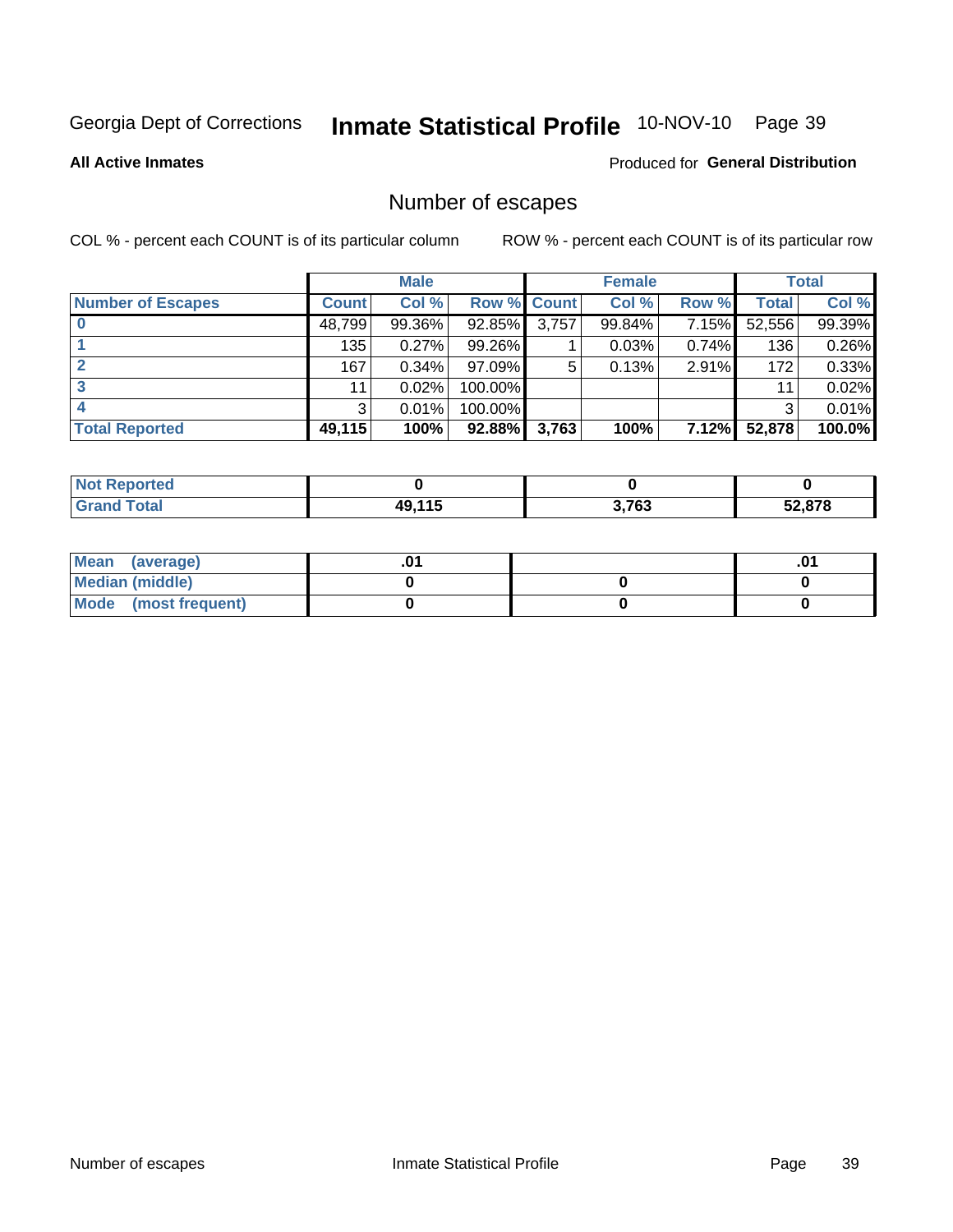# Inmate Statistical Profile 10-NOV-10 Page 40

**All Active Inmates** 

### Produced for General Distribution

# Split sentences - Probation to follow

COL % - percent each COUNT is of its particular column

|                            |              | <b>Male</b> |                    |       | <b>Female</b> |          |                 | <b>Total</b> |
|----------------------------|--------------|-------------|--------------------|-------|---------------|----------|-----------------|--------------|
| <b>Probation to follow</b> | <b>Count</b> | Col%        | <b>Row % Count</b> |       | Col %         | Row %    | <b>Total</b>    | Col %        |
| <b>Yes</b>                 | 27.258       | 55.50%      | $92.13\%$ 2.330    |       | 61.92%        | $7.87\%$ | 29,588          | 55.96%       |
| <b>No</b>                  | 21.857       | 44.50%      | 93.85%             | 1.433 | 38.08%        |          | $6.15\%$ 23,290 | 44.04%       |
| <b>Total Reported</b>      | 49,115       | 100%        | $92.88\%$ 3,763    |       | 100%          |          | 7.12% 52,878    | 100%         |

|  | المستقاسات | 10 11 E<br>лч | 3,763 | $F^{\alpha}$ $F^{\alpha}$<br>52.878 |
|--|------------|---------------|-------|-------------------------------------|
|--|------------|---------------|-------|-------------------------------------|

| M<br>reauent)<br>/٥<br>$\sim$<br>v.,<br>.<br>$\ddotsc$<br>$\cdot$ - $\cdot$ |
|-----------------------------------------------------------------------------|
|-----------------------------------------------------------------------------|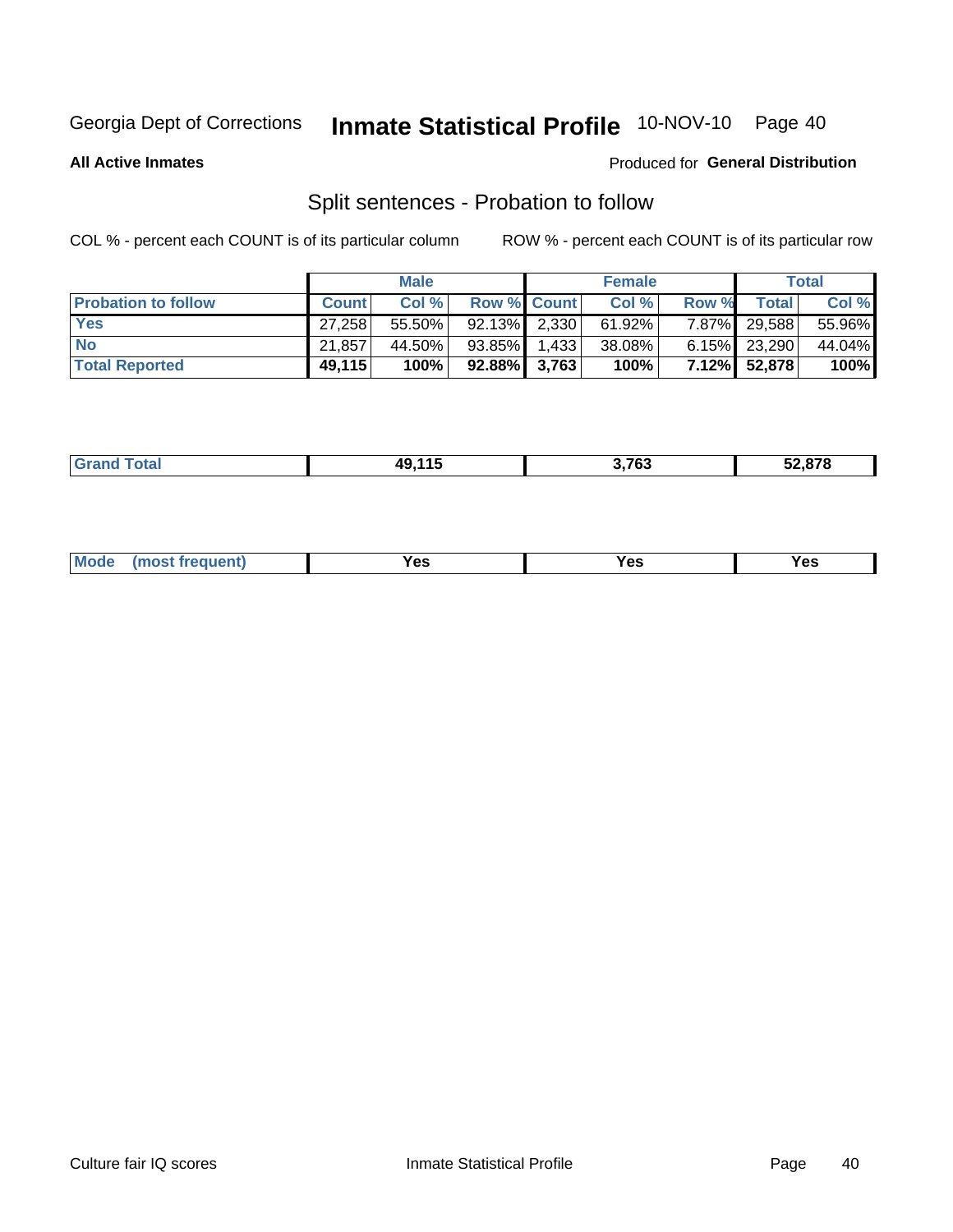# Inmate Statistical Profile 10-NOV-10 Page 41

**All Active Inmates** 

#### Produced for General Distribution

# Probable future release type of still active inmates

COL % - percent each COUNT is of its particular column

|                                         |              | <b>Male</b> |                    |     | <b>Female</b> |          | <b>Total</b> |        |
|-----------------------------------------|--------------|-------------|--------------------|-----|---------------|----------|--------------|--------|
| <b>Probable Future Release Type</b>     | <b>Count</b> | Col %       | <b>Row % Count</b> |     | Col %         | Row %    | <b>Total</b> | Col %  |
| <b>Paroled with probation to follow</b> | 7.770        | 15.82%      | 92.35%             | 644 | 17.12%        | 7.65%    | 8,414        | 15.92% |
| Paroled w/o probation to follow         | 4,635        | $9.44\%$    | 94.05%             | 293 | 7.79%         | 5.95%    | 4,928        | 9.32%  |
| <b>Maxout with probation to follow</b>  | 19,002       | 38.70%      | 91.89% 1.676       |     | 44.55%        | $8.11\%$ | 20,678       | 39.12% |
| <b>Maxout w/o probation to follow</b>   | 10,454       | 21.29%      | 92.62%             | 833 | 22.14%        | 7.38%    | 11,287       | 21.35% |
| Life, LWOP or death sentence            | 7.241        | 14.75%      | 95.82%             | 316 | 8.40%         | 4.18%    | 7,557        | 14.30% |
| <b>Total Reported</b>                   | 49,102       | 100%        | $92.88\%$ 3,762    |     | 100%          | 7.12%    | 52,864       | 100%   |

| .eleased    |        |           |        |
|-------------|--------|-----------|--------|
| <b>otal</b> | 49,102 | 700<br>VŁ | 52,864 |

| <b>Mode (most frequent)</b> | Maxout with PROB follow   Maxout with PROB follow   Maxout with PROB |        |
|-----------------------------|----------------------------------------------------------------------|--------|
|                             |                                                                      | follow |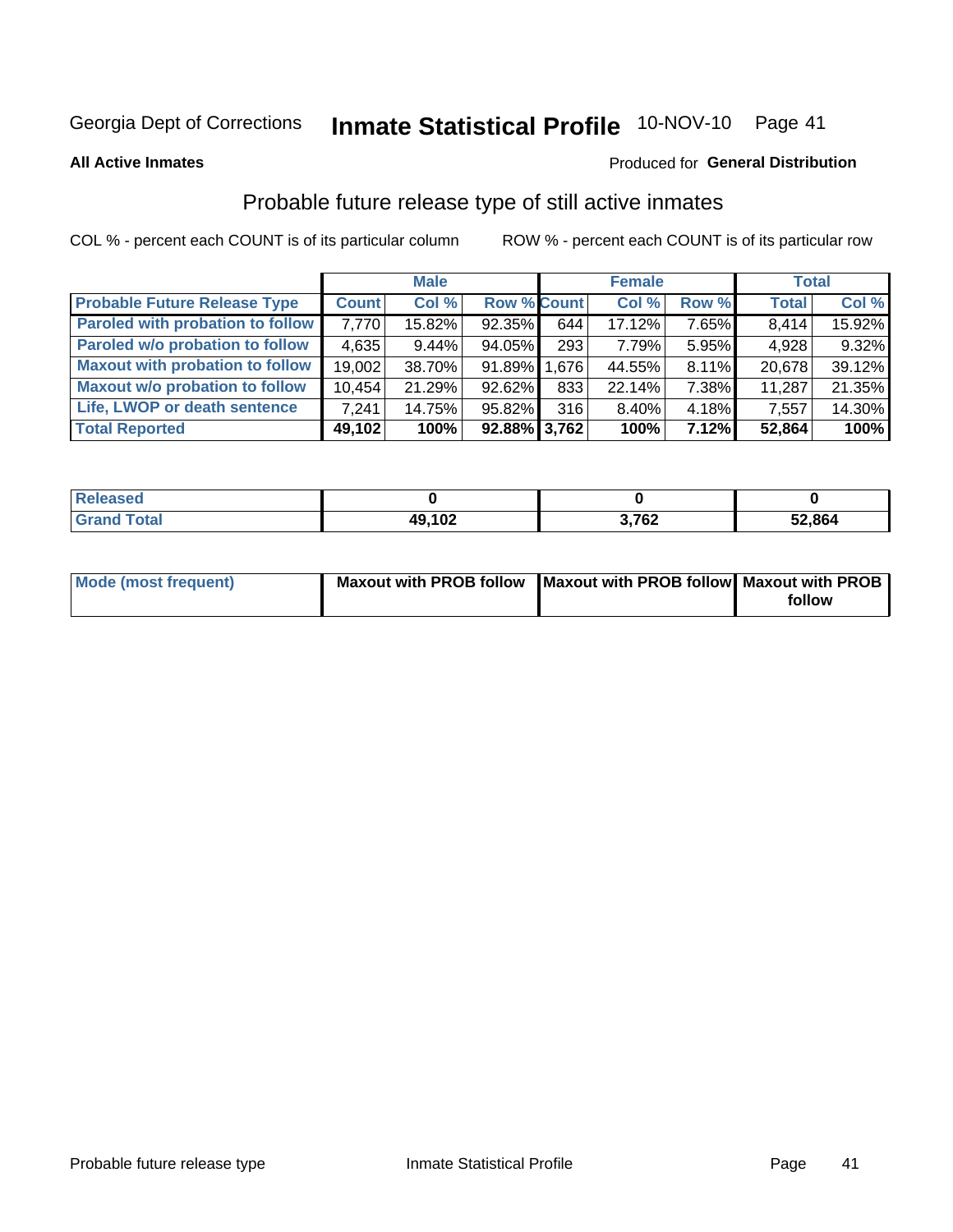## **All Active Inmates**

# **Produced for General Distribution**

# Time served in current (or last) institution

COL % - percent each COUNT is of its particular column

|                            |              | <b>Male</b> |        |              | <b>Female</b> |        |              | <b>Total</b> |
|----------------------------|--------------|-------------|--------|--------------|---------------|--------|--------------|--------------|
| <b>Time In Institution</b> | <b>Count</b> | Col %       | Row %  | <b>Count</b> | Col %         | Row %  | <b>Total</b> | Col %        |
| 0 to 3 months              | 12,527       | 25.51%      | 92.43% | 1,026        | 27.27%        | 7.57%  | 13,553       | 25.63%       |
| 3.01 to 6 months           | 8,428        | 17.16%      | 92.67% | 667          | 17.73%        | 7.33%  | 9,095        | 17.20%       |
| 6.01 to 9 months           | 5,884        | 11.98%      | 92.24% | 495          | 13.15%        | 7.76%  | 6,379        | 12.06%       |
| 9.01 to 12 months          | 3,643        | 7.42%       | 91.93% | 320          | 8.50%         | 8.07%  | 3,963        | 7.49%        |
| 12.01 to 18 months         | 5,718        | 11.64%      | 93.68% | 386          | 10.26%        | 6.32%  | 6,104        | 11.54%       |
| <b>18.01 to 24 months</b>  | 3,463        | 7.05%       | 94.23% | 212          | 5.63%         | 5.77%  | 3,675        | 6.95%        |
| 2.01 to 3 years            | 4,189        | 8.53%       | 93.28% | 302          | 8.03%         | 6.72%  | 4,491        | 8.49%        |
| $3.01$ to 4 years          | 1,581        | 3.22%       | 95.24% | 79           | 2.10%         | 4.76%  | 1,660        | 3.14%        |
| 4.01 to 5 years            | 1,011        | 2.06%       | 92.92% | 77           | 2.05%         | 7.08%  | 1,088        | 2.06%        |
| 5.01 to 6 years            | 660          | 1.34%       | 85.60% | 111          | 2.95%         | 14.40% | 771          | 1.46%        |
| 6.01 to 7 years            | 476          | 0.97%       | 96.16% | 19           | 0.50%         | 3.84%  | 495          | 0.94%        |
| 7.01 to 8 years            | 329          | 0.67%       | 96.76% | 11           | 0.29%         | 3.24%  | 340          | 0.64%        |
| $8.01$ to 9 years          | 298          | 0.61%       | 96.44% | 11           | 0.29%         | 3.56%  | 309          | 0.58%        |
| 9.01 to 10 years           | 224          | 0.46%       | 95.32% | 11           | 0.29%         | 4.68%  | 235          | 0.44%        |
| Over 10 years              | 684          | 1.39%       | 95.00% | 36           | 0.96%         | 5.00%  | 720          | 1.36%        |
| <b>Total Reported</b>      | 49,115       | 100%        | 92.88% | 3,763        | 100%          | 7.12%  | 52,878       | 100%         |

| <b>Not</b><br>Reported |        |       |        |
|------------------------|--------|-------|--------|
| <b>otal</b>            | 49,115 | 3,763 | 52.878 |

| <b>Mean</b><br>(average) | 17 months | 15 months | 17 months |  |
|--------------------------|-----------|-----------|-----------|--|
| Median (middle)          | 8 months  | 7 months  | 8 months  |  |
| Mode (most frequent)     | 2 months  | months    | months    |  |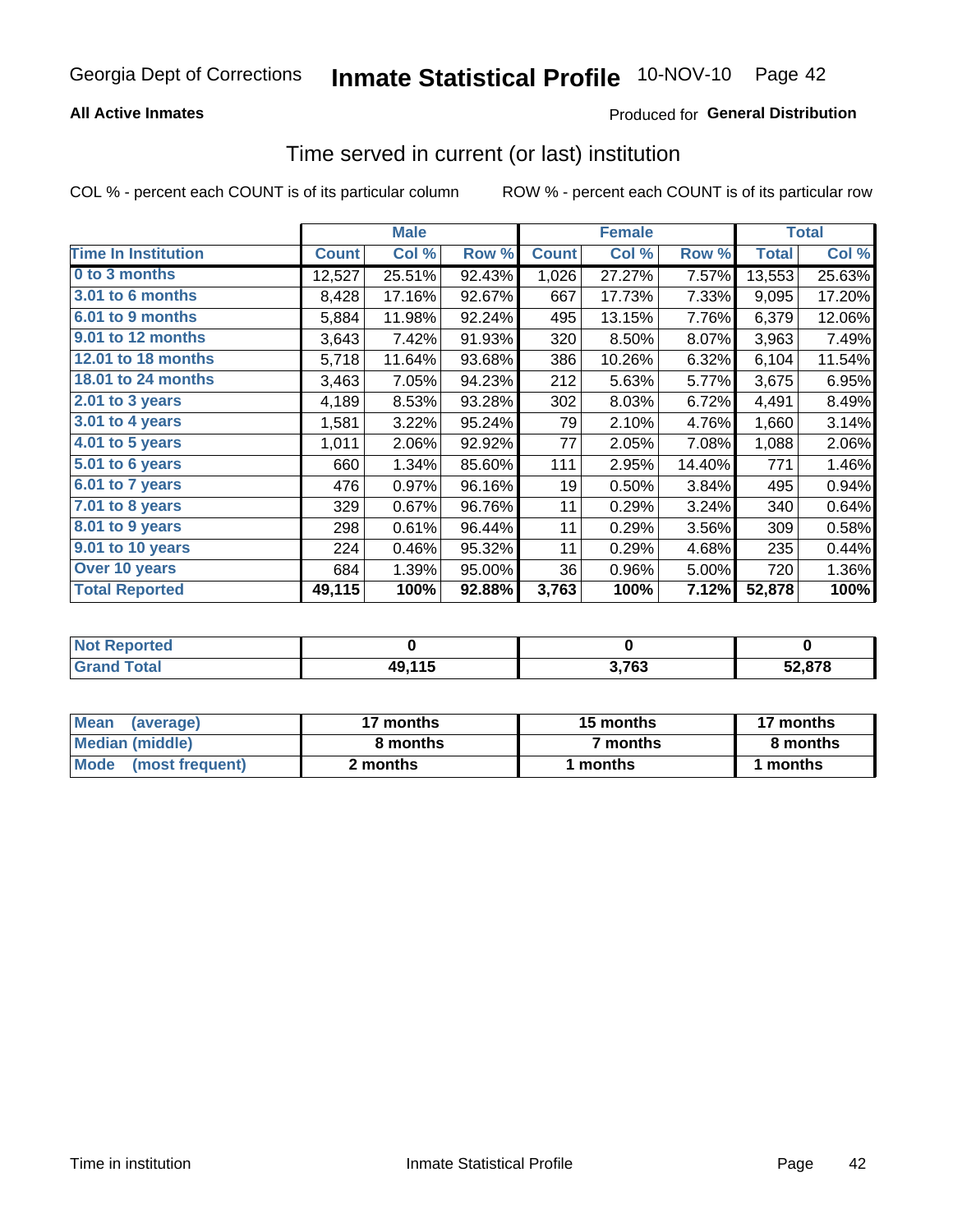# Inmate Statistical Profile 10-NOV-10 Page 43

#### **All Active Inmates**

#### Produced for General Distribution

# Highest grade level attained

COL % - percent each COUNT is of its particular column

|                              |              | <b>Male</b> |         |                  | <b>Female</b> |        |              | <b>Total</b> |
|------------------------------|--------------|-------------|---------|------------------|---------------|--------|--------------|--------------|
| <b>Grade Level</b>           | <b>Count</b> | Col %       | Row %   | <b>Count</b>     | Col %         | Row %  | <b>Total</b> | Col %        |
| No school at all             | 34           | 0.07%       | 100.00% |                  |               |        | 34           | 0.07%        |
| <b>Grade 1</b>               | 47           | 0.10%       | 97.92%  | 1                | 0.03%         | 2.08%  | 48           | 0.09%        |
| <b>Grade 2</b>               | 91           | 0.19%       | 97.85%  | $\overline{2}$   | 0.05%         | 2.15%  | 93           | 0.18%        |
| Grade 3                      | 124          | 0.26%       | 93.94%  | $\bf 8$          | 0.22%         | 6.06%  | 132          | 0.25%        |
| Grade 4                      | 161          | 0.33%       | 94.71%  | $\boldsymbol{9}$ | 0.25%         | 5.29%  | 170          | 0.33%        |
| Grade 5                      | 186          | 0.38%       | 91.18%  | 18               | 0.49%         | 8.82%  | 204          | 0.39%        |
| Grade 6                      | 721          | 1.49%       | 94.87%  | 39               | 1.06%         | 5.13%  | 760          | 1.46%        |
| <b>Grade 7</b>               | 1,021        | 2.11%       | 94.45%  | 60               | 1.64%         | 5.55%  | 1,081        | 2.08%        |
| Grade 8                      | 3,674        | 7.60%       | 93.41%  | 259              | 7.07%         | 6.59%  | 3,933        | 7.57%        |
| Grade 9                      | 6,412        | 13.27%      | 94.35%  | 384              | 10.49%        | 5.65%  | 6,796        | 13.07%       |
| Grade 10                     | 8,607        | 17.81%      | 94.97%  | 456              | 12.45%        | 5.03%  | 9,063        | 17.43%       |
| Grade 11                     | 8,430        | 17.44%      | 94.87%  | 456              | 12.45%        | 5.13%  | 8,886        | 17.09%       |
| <b>Grade 12 or GED</b>       | 13,713       | 28.38%      | 92.14%  | 1,169            | 31.92%        | 7.86%  | 14,882       | 28.63%       |
| Some tech school             | 363          | 0.75%       | 87.26%  | 53               | 1.45%         | 12.74% | 416          | 0.80%        |
| <b>Completed tech school</b> | 411          | 0.85%       | 85.27%  | 71               | 1.94%         | 14.73% | 482          | 0.93%        |
| College, 1 year              | 1,322        | 2.74%       | 85.46%  | 225              | 6.14%         | 14.54% | 1,547        | 2.98%        |
| College, 2 year              | 1,760        | 3.64%       | 86.79%  | 268              | 7.32%         | 13.21% | 2,028        | 3.90%        |
| College, 3 year              | 473          | 0.98%       | 89.58%  | 55               | 1.50%         | 10.42% | 528          | 1.02%        |
| <b>Bachelor's degree</b>     | 622          | 1.29%       | 85.44%  | 106              | 2.89%         | 14.56% | 728          | 1.40%        |
| <b>Master's degree</b>       | 114          | 0.24%       | 85.71%  | 19               | 0.52%         | 14.29% | 133          | 0.26%        |
| Ph.D. degree                 | 16           | 0.03%       | 88.89%  | $\overline{2}$   | 0.05%         | 11.11% | 18           | 0.03%        |
| Law degree                   | 14           | 0.03%       | 87.50%  | $\overline{2}$   | 0.05%         | 12.50% | 16           | 0.03%        |
| <b>Medical degree</b>        | 9            | 0.02%       | 100.00% |                  |               |        | 9            | 0.02%        |
| <b>Total Reported</b>        | 48,325       | 100%        | 92.96%  | 3,662            | 100%          | 7.04%  | 51,987       | 100.0%       |

| meo  | 790  | 1 N 1<br>1 V I | 891           |
|------|------|----------------|---------------|
| ota. | 11 K | つ フロつ          | <b>EQ 070</b> |
|      | w    | ັບປ            | 5.07 C        |

| Mean<br>(average)              | 10.68           | 11.26           | 10.72             |
|--------------------------------|-----------------|-----------------|-------------------|
| Median (middle)                | Grade 11        | Grade 12 or GED | Grade 11          |
| <b>Mode</b><br>(most frequent) | Grade 12 or GED | Grade 12 or GED | I Grade 12 or GED |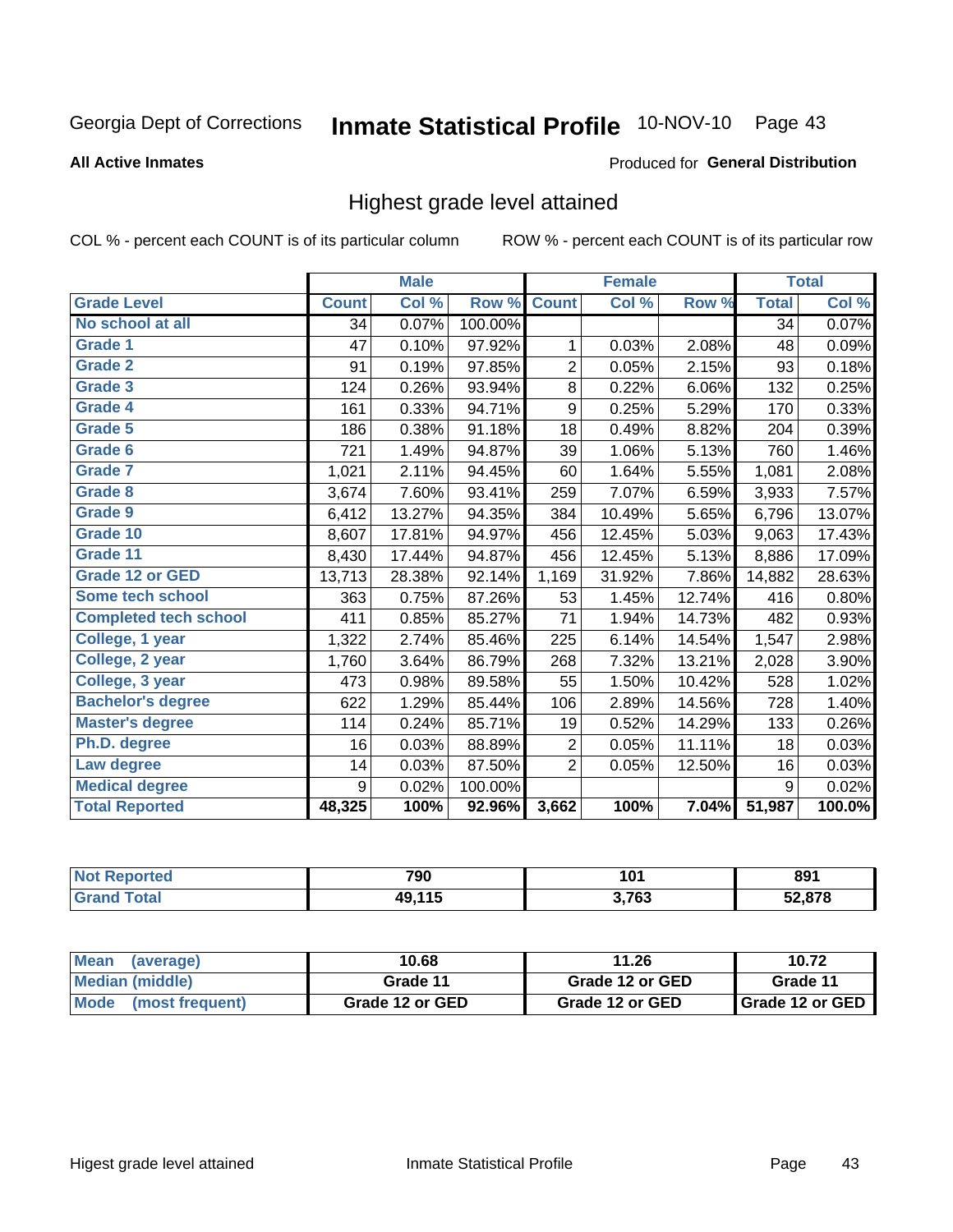# Inmate Statistical Profile 10-NOV-10 Page 44

**All Active Inmates** 

#### Produced for General Distribution

# Culture fair IQ scores

COL % - percent each COUNT is of its particular column

|                       |                 | <b>Male</b> |             |       | <b>Female</b> |        |              | <b>Total</b> |
|-----------------------|-----------------|-------------|-------------|-------|---------------|--------|--------------|--------------|
| <b>IQ Scores</b>      | <b>Count</b>    | Col %       | Row % Count |       | Col %         | Row %  | <b>Total</b> | Col %        |
| $60 - 69$             | 1,438           | 3.23%       | 94.92%      | 77    | 2.48%         | 5.08%  | 1,515        | 3.18%        |
| $70 - 79$             | 3,588           | 8.06%       | 92.64%      | 285   | 9.17%         | 7.36%  | 3,873        | 8.14%        |
| $80 - 89$             | 6,857           | 15.41%      | 89.90%      | 770   | 24.78%        | 10.10% | 7,627        | 16.02%       |
| $90 - 99$             | 11,795          | 26.51%      | 91.90%      | 1,039 | 33.44%        | 8.10%  | 12,834       | 26.96%       |
| $100 - 109$           | 11,954          | 26.86%      | 96.34%      | 454   | 14.61%        | 3.66%  | 12,408       | 26.07%       |
| $110 - 119$           | 7,344           | 16.50%      | 97.16%      | 215   | 6.92%         | 2.84%  | 7,559        | 15.88%       |
| $120 - 129$           | 1,450           | 3.26%       | 91.08%      | 142   | 4.57%         | 8.92%  | 1,592        | 3.34%        |
| $130 - 139$           | 58 <sup>1</sup> | 0.13%       | 40.56%      | 85    | 2.74%         | 59.44% | 143          | 0.30%        |
| 140 & Up              | 13 <sup>1</sup> | 0.03%       | 24.53%      | 40    | 1.29%         | 75.47% | 53           | 0.11%        |
| <b>Total Reported</b> | 44,497          | 100%        | 93.47%      | 3,107 | 100%          | 6.53%  | 47,604       | 100%         |

| <b>Not Reported</b>  | 3,794  | 410   | 4,204  |
|----------------------|--------|-------|--------|
| Not Valid (under 60) | 824    | 246   | 1.070  |
| <b>Grand Total</b>   | 49,115 | 3,763 | 52,878 |

| Mean<br>(average)       | 97  | 96 | 97 |
|-------------------------|-----|----|----|
| Median (middle)         | 99  | 94 | 99 |
| Mode<br>(most frequent) | 103 | 94 | 99 |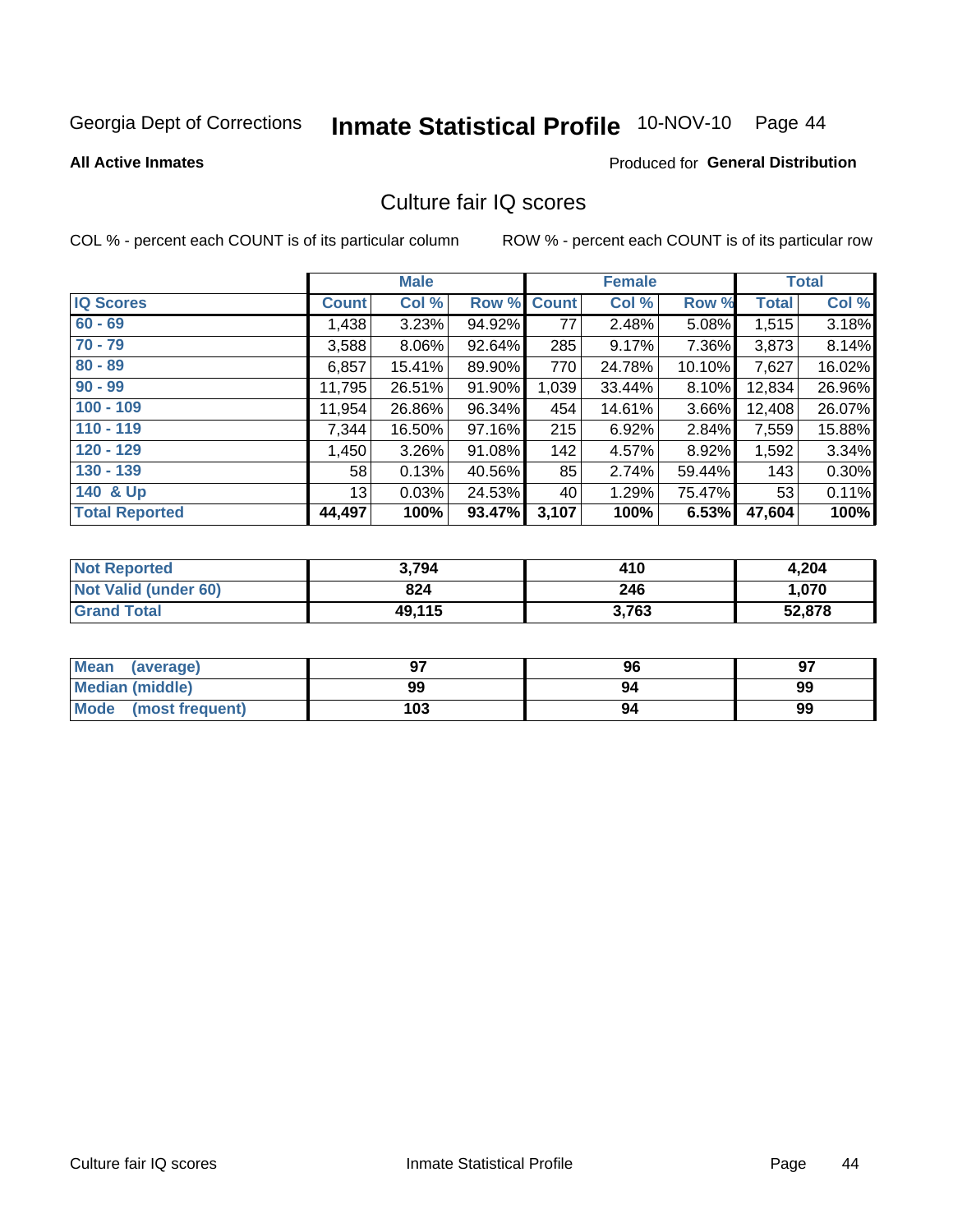# Inmate Statistical Profile 10-NOV-10 Page 45

#### **All Active Inmates**

### Produced for General Distribution

# Wide Range Achievement Test (WRAT) reading score

COL % - percent each COUNT is of its particular column

|                           |              | <b>Male</b> |        |              | <b>Female</b> |        |              | <b>Total</b> |
|---------------------------|--------------|-------------|--------|--------------|---------------|--------|--------------|--------------|
| <b>WRAT Reading Score</b> | <b>Count</b> | Col %       | Row %  | <b>Count</b> | Col %         | Row %  | <b>Total</b> | Col %        |
| $0.1$ to $0.9$            | 985          | 2.18%       | 98.30% | 17           | 0.51%         | 1.70%  | 1,002        | 2.06%        |
| 1.0 to 1.9                | 1,141        | 2.52%       | 97.19% | 33           | 0.98%         | 2.81%  | 1,174        | 2.41%        |
| 2.0 to 2.9                | 2,013        | 4.45%       | 96.36% | 76           | 2.27%         | 3.64%  | 2,089        | 4.30%        |
| 3.0 to 3.9                | 3,772        | 8.33%       | 95.01% | 198          | 5.90%         | 4.99%  | 3,970        | 8.17%        |
| 4.0 to 4.9                | 4,340        | 9.59%       | 94.64% | 246          | 7.33%         | 5.36%  | 4,586        | 9.43%        |
| 5.0 to 5.9                | 3,762        | 8.31%       | 95.19% | 190          | 5.66%         | 4.81%  | 3,952        | 8.13%        |
| 6.0 to 6.9                | 3,994        | 8.82%       | 93.80% | 264          | 7.87%         | 6.20%  | 4,258        | 8.76%        |
| 7.0 to 7.9                | 1,773        | 3.92%       | 93.86% | 116          | 3.46%         | 6.14%  | 1,889        | 3.89%        |
| 8.0 to 8.9                | 3,502        | 7.74%       | 93.79% | 232          | 6.92%         | 6.21%  | 3,734        | 7.68%        |
| 9.0 to 9.9                | 2,618        | 5.78%       | 95.13% | 134          | 4.00%         | 4.87%  | 2,752        | 5.66%        |
| 10.0 to 10.9              | 2,617        | 5.78%       | 92.54% | 211          | 6.29%         | 7.46%  | 2,828        | 5.82%        |
| 11.0 to 11.9              | 3,367        | 7.44%       | 90.88% | 338          | 10.08%        | 9.12%  | 3,705        | 7.62%        |
| 12.0 to 12.9              | 9,719        | 21.47%      | 89.68% | 1,118        | 33.33%        | 10.32% | 10,837       | 22.29%       |
| 13                        | 1,656        | 3.66%       | 90.15% | 181          | 5.40%         | 9.85%  | 1,837        | 3.78%        |
| <b>Total Reported</b>     | 45,259       | 100%        | 93.10% | 3,354        | 100%          | 6.90%  | 48,613       | 100%         |

| <u>າrteo</u><br>NOT | 3,856  | 409   | 4,265  |
|---------------------|--------|-------|--------|
| $F0$ tal            | 49,115 | 3,763 | 52,878 |

| <b>Mean</b><br>(average)       | 8.05       | 9.43 | 8.15 |
|--------------------------------|------------|------|------|
| <b>Median (middle)</b>         | י ה<br>0.Z | 10.8 | o.z  |
| <b>Mode</b><br>(most frequent) | 12.9       | 12.9 | 12.9 |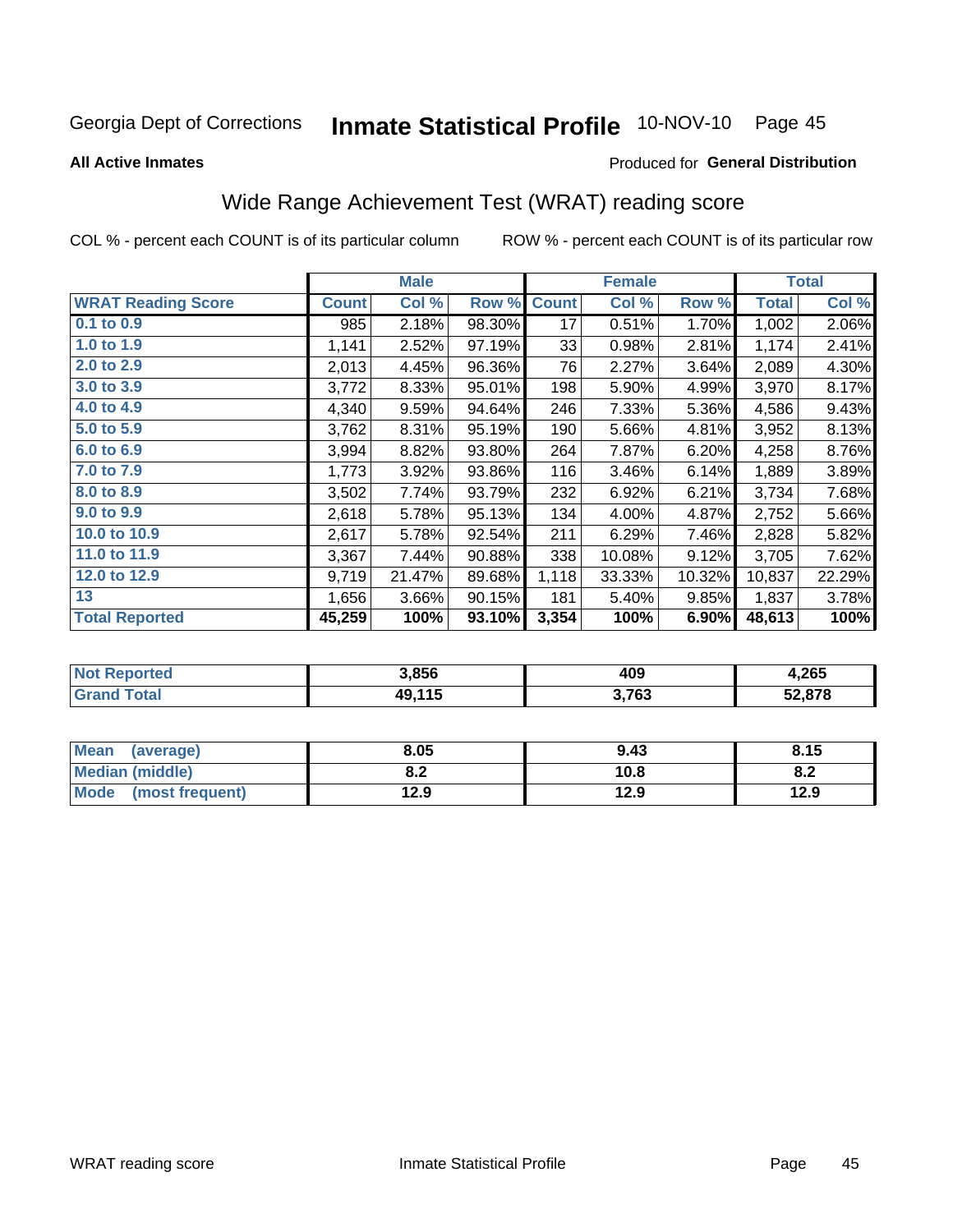# Inmate Statistical Profile 10-NOV-10 Page 46

**All Active Inmates** 

#### Produced for General Distribution

# Wide Range Achievement Test (WRAT) math score

COL % - percent each COUNT is of its particular column

|                              |              | <b>Male</b> |        |              | <b>Female</b> |        |              | <b>Total</b> |
|------------------------------|--------------|-------------|--------|--------------|---------------|--------|--------------|--------------|
| <b>WRAT Mathematic Score</b> | <b>Count</b> | Col %       | Row %  | <b>Count</b> | Col %         | Row %  | <b>Total</b> | Col %        |
| 0.1 to 0.9                   | 140          | 0.31%       | 97.22% | 4            | 0.12%         | 2.78%  | 144          | 0.30%        |
| 1.0 to 1.9                   | 334          | 0.74%       | 97.38% | 9            | 0.27%         | 2.62%  | 343          | 0.71%        |
| 2.0 to 2.9                   | 1,158        | 2.56%       | 95.00% | 61           | 1.82%         | 5.00%  | 1,219        | 2.51%        |
| 3.0 to 3.9                   | 2,648        | 5.85%       | 95.49% | 125          | 3.73%         | 4.51%  | 2,773        | 5.70%        |
| 4.0 to 4.9                   | 5,522        | 12.20%      | 94.78% | 304          | 9.06%         | 5.22%  | 5,826        | 11.98%       |
| 5.0 to 5.9                   | 6,806        | 15.03%      | 94.49% | 397          | 11.84%        | 5.51%  | 7,203        | 14.81%       |
| 6.0 to 6.9                   | 9,832        | 21.72%      | 93.88% | 641          | 19.11%        | 6.12%  | 10,473       | 21.54%       |
| 7.0 to 7.9                   | 4,762        | 10.52%      | 94.73% | 265          | 7.90%         | 5.27%  | 5,027        | 10.34%       |
| 8.0 to 8.9                   | 4,059        | 8.97%       | 90.22% | 440          | 13.12%        | 9.78%  | 4,499        | 9.25%        |
| 9.0 to 9.9                   | 2,878        | 6.36%       | 93.02% | 216          | 6.44%         | 6.98%  | 3,094        | 6.36%        |
| 10.0 to 10.9                 | 1,174        | 2.59%       | 96.78% | 39           | 1.16%         | 3.22%  | 1,213        | 2.49%        |
| 11.0 to 11.9                 | 1,655        | 3.66%       | 90.19% | 180          | 5.37%         | 9.81%  | 1,835        | 3.77%        |
| 12.0 to 12.9                 | 4,104        | 9.06%       | 86.42% | 645          | 19.23%        | 13.58% | 4,749        | 9.77%        |
| 13                           | 204          | 0.45%       | 87.93% | 28           | 0.83%         | 12.07% | 232          | 0.48%        |
| <b>Total Reported</b>        | 45,276       | 100%        | 93.10% | 3,354        | 100%          | 6.90%  | 48,630       | 100.0%       |

| <b>Not Reported</b>          | 3,839  | 409   | 4,248  |
|------------------------------|--------|-------|--------|
| <b>Total</b><br><b>Grand</b> | 49,115 | 3,763 | 52,878 |

| <b>Mean</b><br>(average)       | 712<br>. | 8.08 | 7.19 |
|--------------------------------|----------|------|------|
| <b>Median (middle)</b>         | כ.ס      |      | o.o  |
| <b>Mode</b><br>(most frequent) | 6.9      | 12.9 | 6.9  |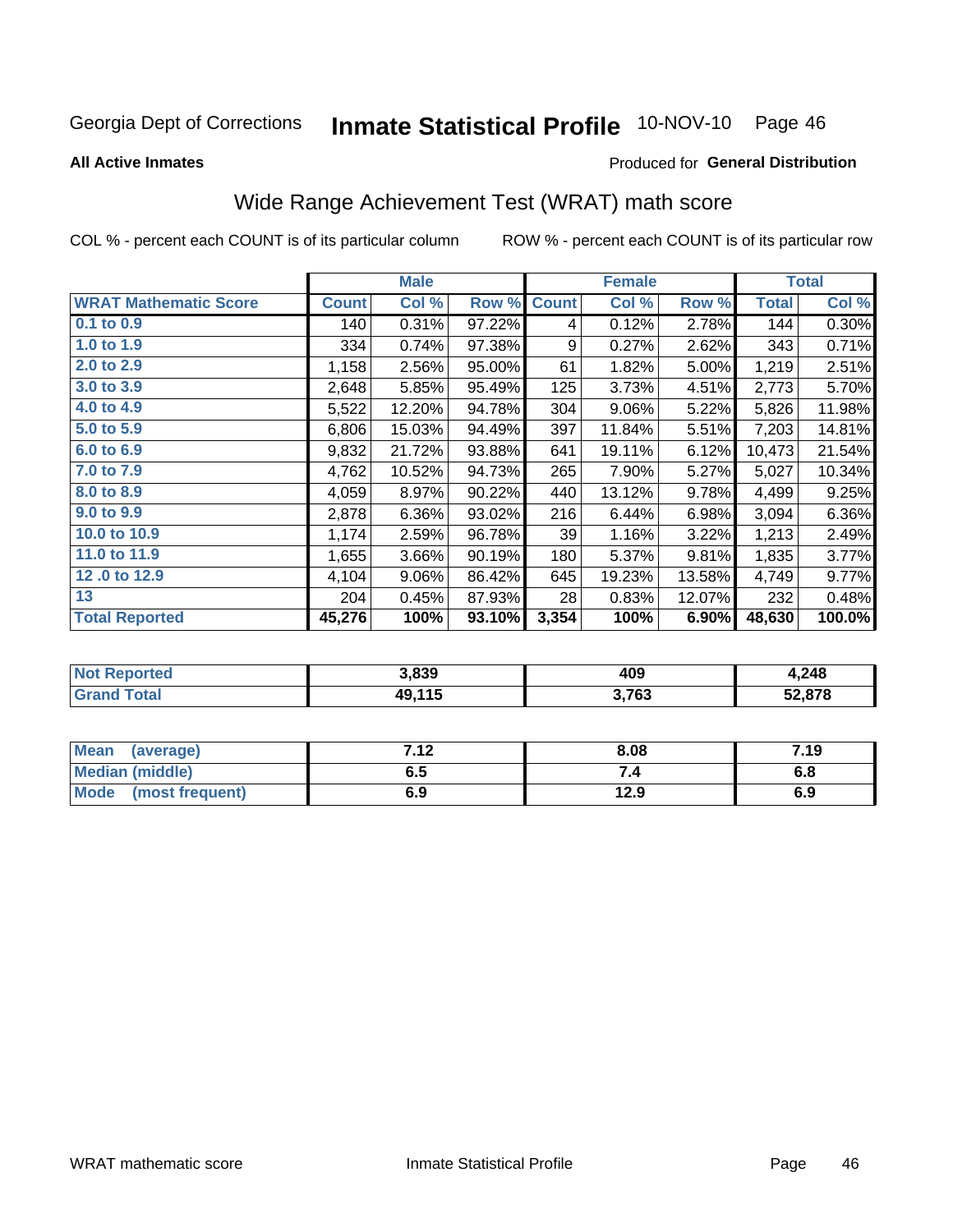#### **Inmate Statistical Profile 10-NOV-10** Page 47

**All Active Inmates** 

#### Produced for General Distribution

# Wide Range Achievement Test (WRAT) spelling score

COL % - percent each COUNT is of its particular column

|                            |              | <b>Male</b> |        |              | <b>Female</b> |        |              | <b>Total</b> |
|----------------------------|--------------|-------------|--------|--------------|---------------|--------|--------------|--------------|
| <b>WRAT Spelling Score</b> | <b>Count</b> | Col %       | Row %  | <b>Count</b> | Col %         | Row %  | <b>Total</b> | Col %        |
| 0.1 to 0.9                 | 1,137        | 2.51%       | 98.53% | 17           | 0.51%         | 1.47%  | 1,154        | 2.37%        |
| 1.0 to 1.9                 | 1,724        | 3.81%       | 98.29% | 30           | 0.89%         | 1.71%  | 1,754        | 3.61%        |
| 2.0 to 2.9                 | 2,932        | 6.48%       | 97.57% | 73           | 2.17%         | 2.43%  | 3,005        | 6.18%        |
| 3.0 to 3.9                 | 3,742        | 8.27%       | 96.59% | 132          | 3.93%         | 3.41%  | 3,874        | 7.97%        |
| 4.0 to 4.9                 | 3,715        | 8.21%       | 96.29% | 143          | 4.26%         | 3.71%  | 3,858        | 7.93%        |
| 5.0 to 5.9                 | 5,331        | 11.78%      | 94.74% | 296          | 8.81%         | 5.26%  | 5,627        | 11.57%       |
| 6.0 to 6.9                 | 4,647        | 10.26%      | 94.70% | 260          | 7.74%         | 5.30%  | 4,907        | 10.09%       |
| 7.0 to 7.9                 | 3,816        | 8.43%       | 93.28% | 275          | 8.19%         | 6.72%  | 4,091        | 8.41%        |
| 8.0 to 8.9                 | 3,547        | 7.84%       | 92.59% | 284          | 8.46%         | 7.41%  | 3,831        | 7.88%        |
| 9.0 to 9.9                 | 2,550        | 5.63%       | 93.37% | 181          | 5.39%         | 6.63%  | 2,731        | 5.62%        |
| 10.0 to 10.9               | 2,394        | 5.29%       | 93.26% | 173          | 5.15%         | 6.74%  | 2,567        | 5.28%        |
| 11.0 to 11.9               | 2,632        | 5.81%       | 90.98% | 261          | 7.77%         | 9.02%  | 2,893        | 5.95%        |
| 12.0 to 12.9               | 6,315        | 13.95%      | 84.90% | 1,123        | 33.44%        | 15.10% | 7,438        | 15.30%       |
| 13                         | 789          | 1.74%       | 87.76% | 110          | 3.28%         | 12.24% | 899          | 1.85%        |
| <b>Total Reported</b>      | 45,271       | 100%        | 93.09% | 3,358        | 100%          | 6.91%  | 48,629       | 100.0%       |

| rtea<br>NO | 3844       | 405   | 4,249                    |
|------------|------------|-------|--------------------------|
| $\sim$     | $AO$ $11F$ | 3,763 | <b>EQ 070</b><br>34.O7 O |

| <b>Mean</b><br>(average) | 7.24 | 9.35 | 7.39  |
|--------------------------|------|------|-------|
| Median (middle)          |      | 9.8  | . . Z |
| Mode<br>(most frequent)  | 12.9 | 12.9 | 12.9  |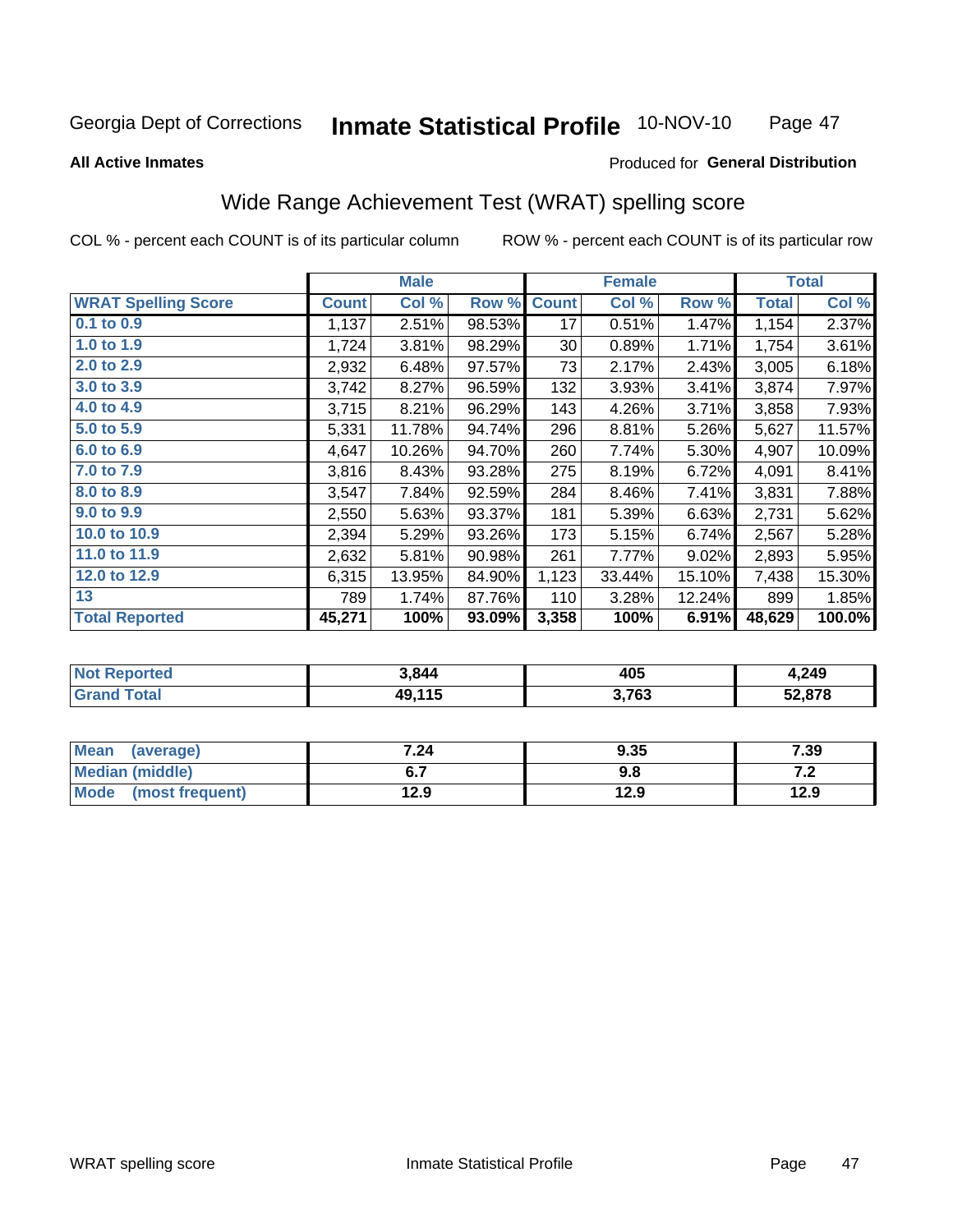### **All Active Inmates**

### Produced for General Distribution

# Scope of substance abuse - summary

COL % - percent each COUNT is of its particular column

|                        |              | <b>Male</b> |           |              | <b>Female</b> |          |              | <b>Total</b> |
|------------------------|--------------|-------------|-----------|--------------|---------------|----------|--------------|--------------|
| <b>Substance Abuse</b> | <b>Count</b> | Col %       | Row %     | <b>Count</b> | Col %         | Row %    | <b>Total</b> | Col %        |
| <b>None</b>            | 26,125       | 53.19%      | 91.25%    | 2,504        | 66.54%        | 8.75%    | 28,629       | 54.14%       |
| <b>Drugs only</b>      | 12,600       | 25.65%      | $92.55\%$ | 1,014        | 26.95%        | $7.45\%$ | 13,614       | 25.75%       |
| <b>Alcohol only</b>    | 2,505        | 5.10%       | 98.08%    | 49           | $1.30\%$      | $1.92\%$ | 2,554        | 4.83%        |
| Drugs and alcohol      | ,885         | 16.05%      | 97.57%    | 196          | $5.21\%$      | 2.43%    | 8,081        | 15.28%       |
| <b>Total Reported</b>  | 49,115       | 100%        | $92.88\%$ | 3,763        | 100%          | $7.12\%$ | 52,878       | 100%         |

| <b>Not</b><br>Reported |             |       |        |
|------------------------|-------------|-------|--------|
| <b>Total</b>           | 144 E<br>лч | 3,763 | 52,878 |

| Mode<br>None<br>None<br>None<br>quenu |
|---------------------------------------|
|---------------------------------------|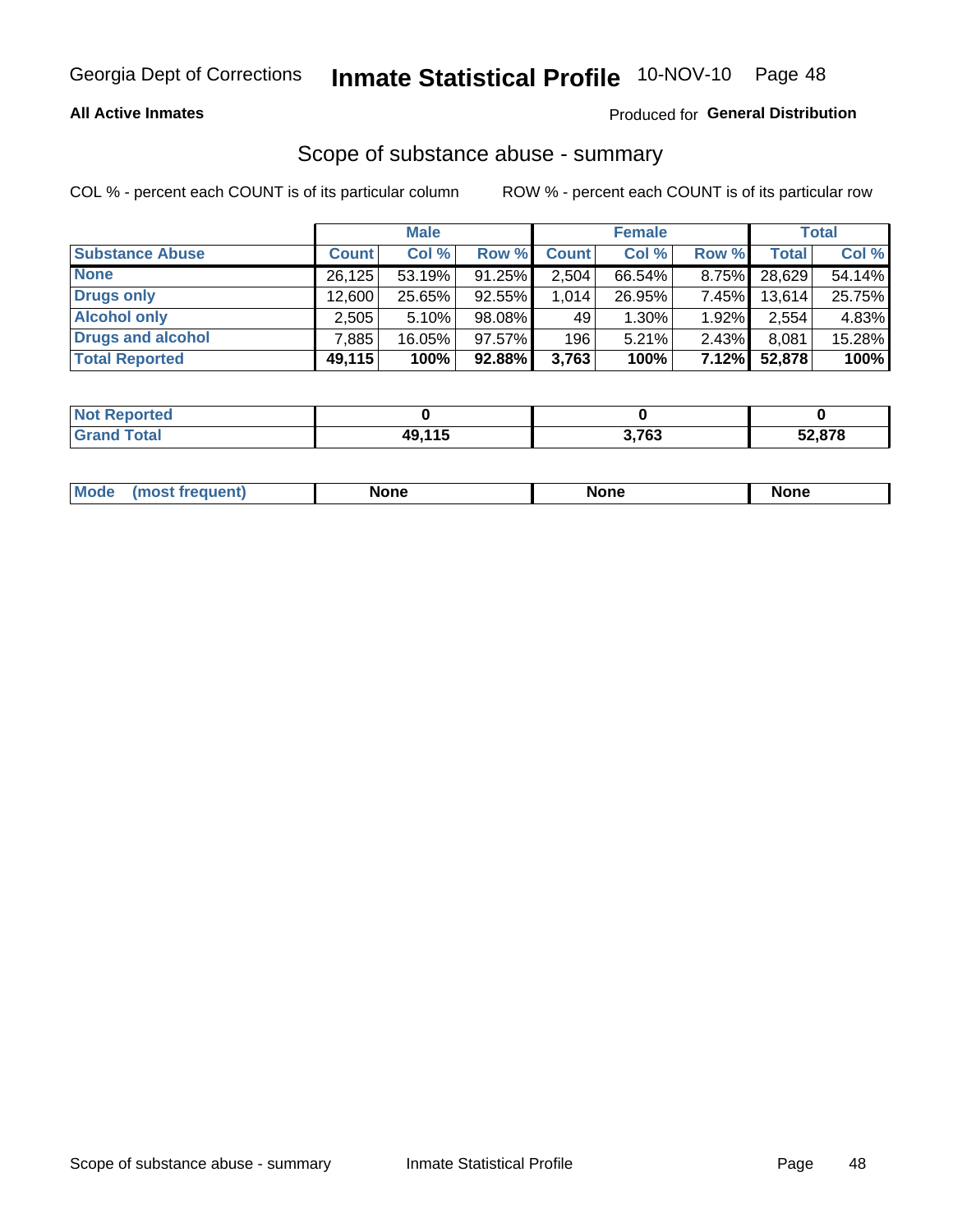### **All Active Inmates**

# **Produced for General Distribution**

# Scope of substance abuse - detail

COL % - percent each COUNT is of its particular column

|                                      | <b>Male</b>  |        | <b>Female</b> |              |        | <b>Total</b> |              |        |
|--------------------------------------|--------------|--------|---------------|--------------|--------|--------------|--------------|--------|
| <b>Substance Abuse</b>               | <b>Count</b> | Col %  | Row %         | <b>Count</b> | Col %  | Row %        | <b>Total</b> | Col %  |
| No drug or alcohol problems          | 26,125       | 53.19% | 91.25%        | 2,504        | 66.54% | 8.75%        | 28,629       | 54.14% |
| Drug addiction but no alcohol        | 214          | 0.44%  | 85.94%        | 35           | 0.93%  | 14.06%       | 249          | 0.47%  |
| <b>Drug addiction and alcohol</b>    | 86           | 0.18%  | 98.85%        |              | 0.03%  | 1.15%        | 87           | 0.16%  |
| <b>labuse</b>                        |              |        |               |              |        |              |              |        |
| <b>Drug addiction and alcoholism</b> | 62           | 0.13%  | 96.88%        | 2            | 0.05%  | 3.13%        | 64           | 0.12%  |
| No drug problem but alcohol          | 2,071        | 4.22%  | 98.95%        | 22           | 0.58%  | 1.05%        | 2,093        | 3.96%  |
| <b>labuse</b>                        |              |        |               |              |        |              |              |        |
| No drug problem but alcoholism       | 434          | 0.88%  | 94.14%        | 27           | 0.72%  | 5.86%        | 461          | 0.87%  |
| Drug experiment but no alcohol       | 6,064        | 12.35% | 96.59%        | 214          | 5.69%  | 3.41%        | 6,278        | 11.87% |
| <b>Drug experiment &amp; alcohol</b> | 1,142        | 2.33%  | 98.45%        | 18           | 0.48%  | 1.55%        | 1,160        | 2.19%  |
| abuse                                |              |        |               |              |        |              |              |        |
| Drug experiment & alcoholism         | 363          | 0.74%  | 95.78%        | 16           | 0.43%  | 4.22%        | 379          | 0.72%  |
| Drug abuse but no alcohol            | 6,322        | 12.87% | 89.21%        | 765          | 20.33% | 10.79%       | 7,087        | 13.40% |
| Drug abuse and alcohol abuse         | 5,325        | 10.84% | 98.68%        | 71           | 1.89%  | 1.32%        | 5,396        | 10.20% |
| <b>Drug abuse and alcoholism</b>     | 907          | 1.85%  | 91.16%        | 88           | 2.34%  | 8.84%        | 995          | 1.88%  |
| <b>Total Reported</b>                | 49,115       | 100%   | 92.88%        | 3,763        | 100%   | 7.12%        | 52,878       | 100%   |

| Reported<br>NOI |                    |       |        |
|-----------------|--------------------|-------|--------|
| <b>otal</b>     | <b>AQ 115</b><br>. | 3,763 | 52,878 |

| Mode (most frequent) | No drug or alcohol problems No drug or alcohol problems No drug or alcohol |          |
|----------------------|----------------------------------------------------------------------------|----------|
|                      |                                                                            | problems |
|                      |                                                                            |          |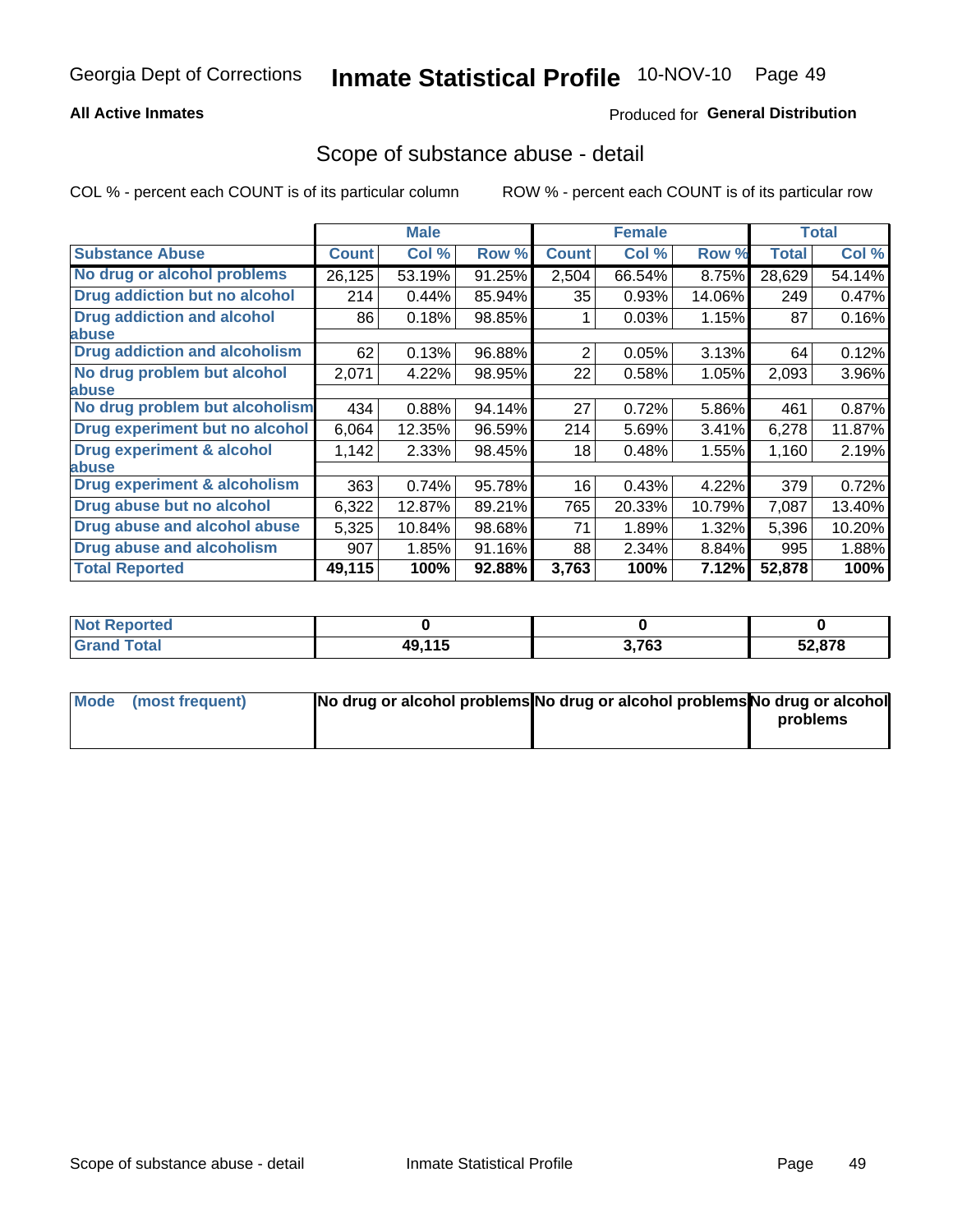# Inmate Statistical Profile 10-NOV-10 Page 50

**All Active Inmates** 

## **Produced for General Distribution**

# Current / last mental health treatment level

COL % - percent each COUNT is of its particular column

|                                    |              | <b>Male</b> |         |              | <b>Female</b> |        |              | <b>Total</b> |
|------------------------------------|--------------|-------------|---------|--------------|---------------|--------|--------------|--------------|
| <b>Mental Health Treatment Lev</b> | <b>Count</b> | Col %       | Row %   | <b>Count</b> | Col %         | Row %  | <b>Total</b> | Col %        |
| 1 No problem at current time       | 2,214        | 17.89%      | 96.81%  | 73           | 3.25%         | 3.19%  | 2,287        | 15.64%       |
| 2 Receiving outpatient             | 8,220        | 66.41%      | 79.42%  | 2,130        | 94.75%        | 20.58% | 10,350       | 70.76%       |
| <b>Treatment</b>                   |              |             |         |              |               |        |              |              |
| 3 Inpatient, moderate              | 1,505        | 12.16%      | 97.79%  | 34           | 1.51%         | 2.21%  | 1,539        | 10.52%       |
| <b>Treatment</b>                   |              |             |         |              |               |        |              |              |
| 4 Inpatient, intensive             | 403          | 3.26%       | 97.34%  | 11           | 0.49%         | 2.66%  | 414          | 2.83%        |
| <b>Treatment</b>                   |              |             |         |              |               |        |              |              |
| <b>5 Undergoing crisis</b>         | 29           | 0.23%       | 100.00% |              |               |        | 29           | 0.20%        |
| <b>stabilization</b>               |              |             |         |              |               |        |              |              |
| <b>6 Hospital for criminally</b>   | 7            | 0.06%       | 100.00% |              |               |        |              | 0.05%        |
| <b>Tinsane</b>                     |              |             |         |              |               |        |              |              |
| <b>Total Evaluated</b>             | 12,378       | 100%        | 84.63%  | 2,248        | 100%          | 15.37% | 14,626       | 100%         |

| Never had MH evaluation | 36,737 | 1,515 | 38,252 |
|-------------------------|--------|-------|--------|
| <b>Total</b>            | 49,115 | 3,763 | 52,878 |

| <b>Median (middle)</b>         | <b>Receiving outpatient</b><br>treatment | <b>Receiving outpatient</b><br>treatment | <b>Receiving</b><br>outpatient<br>treatment |  |  |
|--------------------------------|------------------------------------------|------------------------------------------|---------------------------------------------|--|--|
| <b>Mode</b><br>(most frequent) | <b>Receiving outpatient</b><br>treatment | <b>Receiving outpatient</b><br>treatment | <b>Receiving</b><br>outpatient<br>treatment |  |  |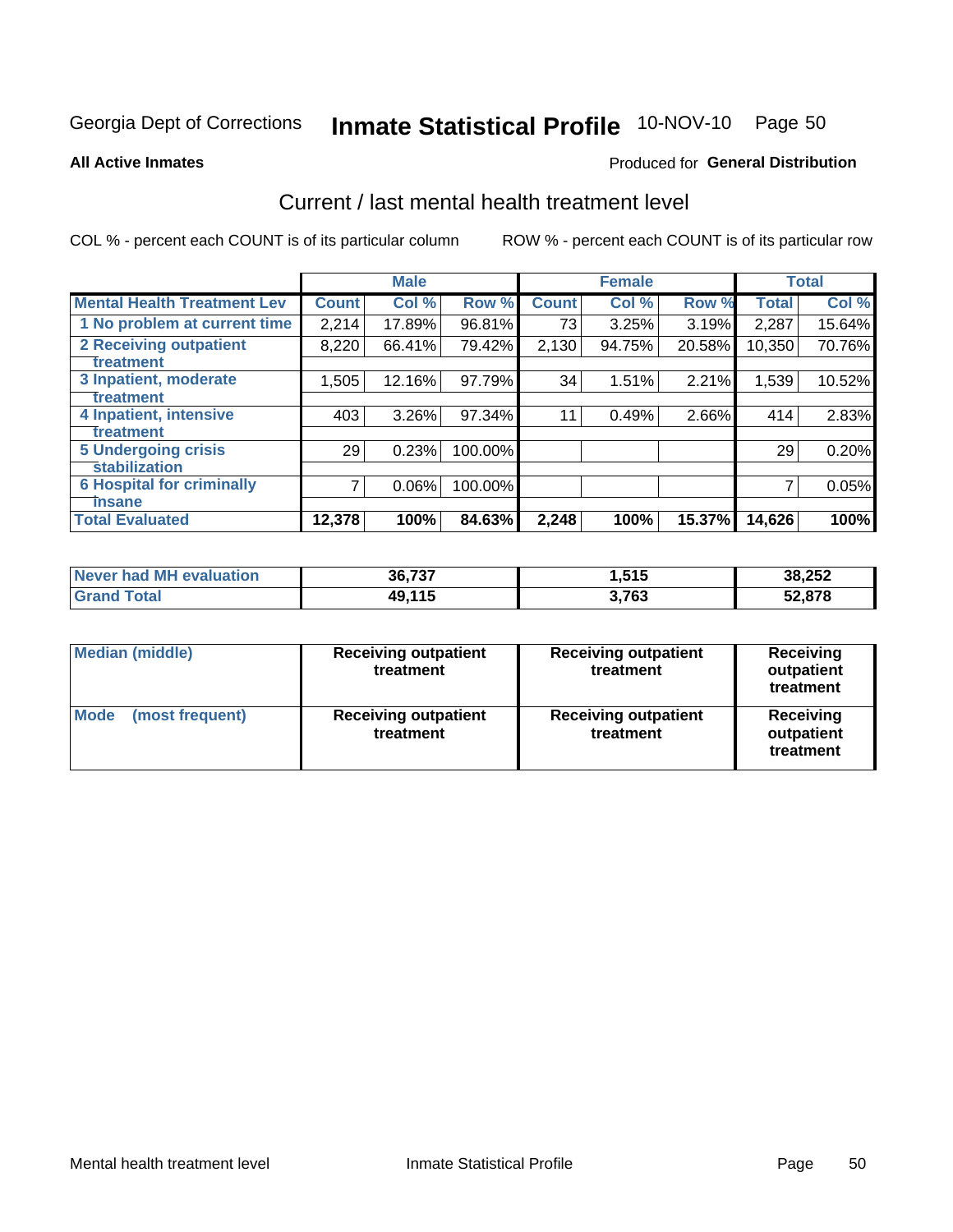### **All Active Inmates**

## Produced for General Distribution

# PULHESDWIT medical scale - 'P' overall condition ('P'hysical)

COL % - percent each COUNT is of its particular column

|                                  | <b>Male</b>  |        |        | <b>Female</b> |        |         | <b>Total</b> |        |
|----------------------------------|--------------|--------|--------|---------------|--------|---------|--------------|--------|
| <b>P' Overall Condition</b>      | <b>Count</b> | Col %  | Row %  | <b>Count</b>  | Col %  | Row %   | <b>Total</b> | Col %  |
| 1 No medical illness             | 34,629       | 74.59% | 94.61% | 1,973         | 56.11% | 5.39%   | 36,602       | 73.29% |
| 2 Well-controlled chronic        | 10,173       | 21.91% | 88.02% | 1,385         | 39.39% | 11.98%  | 11,558       | 23.14% |
| <b>lillness</b>                  |              |        |        |               |        |         |              |        |
| 3 Poorly-controlled chronic      | 1,470        | 3.17%  | 93.81% | 97            | 2.76%  | 6.19%   | 1,567        | 3.14%  |
| <b>illness</b>                   |              |        |        |               |        |         |              |        |
| 4 Significant problems requiring | 149          | 0.32%  | 91.41% | 14            | 0.40%  | 8.59%   | 163          | 0.33%  |
| special housing                  |              |        |        |               |        |         |              |        |
| 5 Terminal illness, < 6 months   | 4            | 0.01%  | 80.00% |               | 0.03%  | 20.00%  | 5            | 0.01%  |
| to live                          |              |        |        |               |        |         |              |        |
| 6 Inmate is pregnant             |              |        |        | 46            | 1.31%  | 100.00% | 46           | 0.09%  |
| <b>Total Reported</b>            | 46,425       | 100%   | 92.96% | 3,516         | 100%   | 7.04%   | 49,941       | 100%   |

| orted<br>NO. | 2,690            | <b>047</b><br>44 I | 2,937  |
|--------------|------------------|--------------------|--------|
| ota.         | AAF<br>40<br>. . | 700<br>ັບວ         | 52,878 |

| Mode<br>(most frequent) |  | <sup>1</sup> No medical illness | 1 No medical illness | 1 No medical<br>illness |
|-------------------------|--|---------------------------------|----------------------|-------------------------|
|-------------------------|--|---------------------------------|----------------------|-------------------------|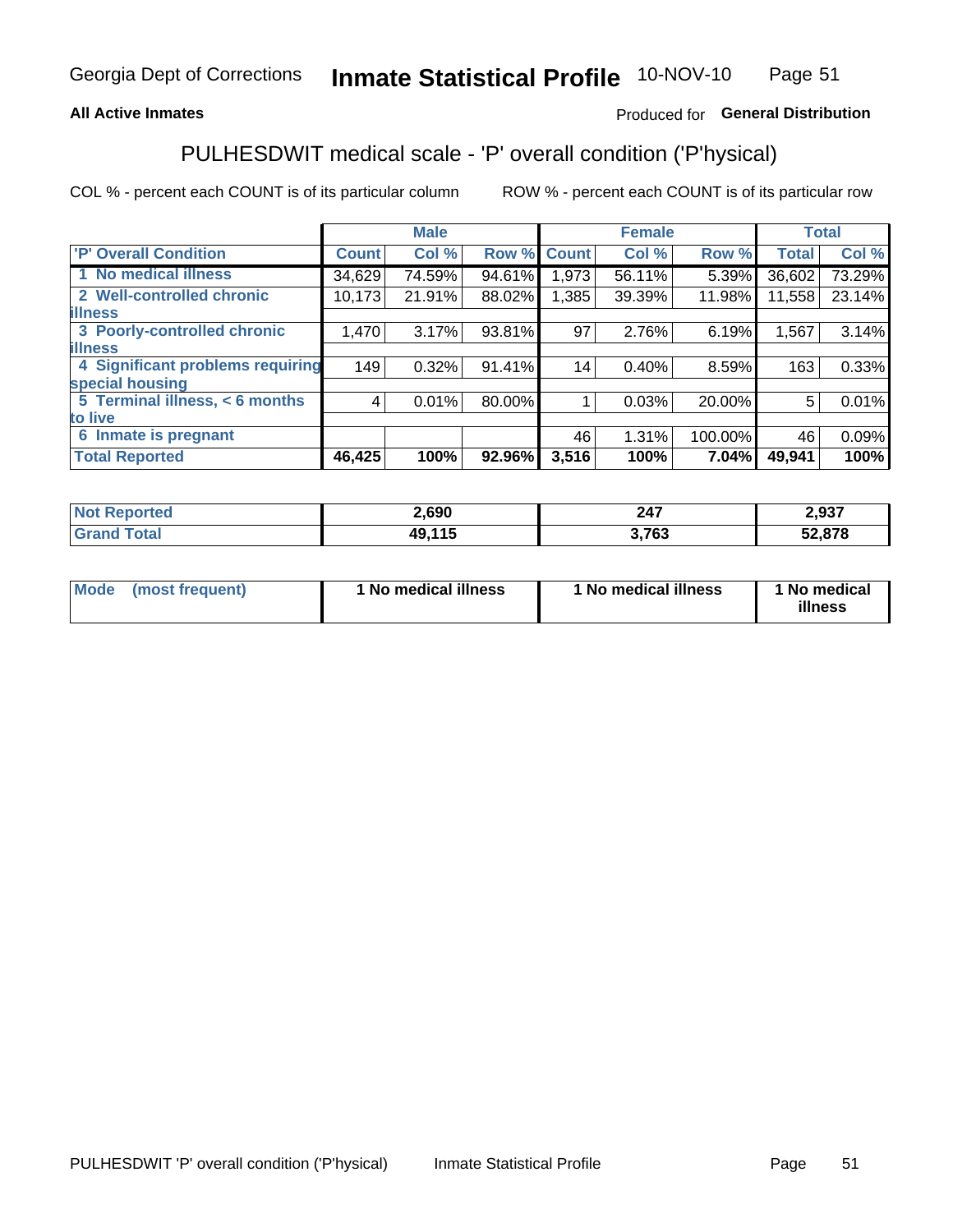### **All Active Inmates**

## Produced for General Distribution

# PULHESDWIT medical scale - 'U' upper body

COL % - percent each COUNT is of its particular column

|                              |              | <b>Male</b> |         |              | <b>Female</b> |        |              | <b>Total</b> |
|------------------------------|--------------|-------------|---------|--------------|---------------|--------|--------------|--------------|
| <b>U' Upper Body</b>         | <b>Count</b> | Col %       | Row %   | <b>Count</b> | Col %         | Row %  | <b>Total</b> | Col %        |
| 1 Upper bones, joints,       | 44,534       | 96.10%      | 93.16%  | 3,269        | 92.87%        | 6.84%  | 47,803       | 95.87%       |
| muscles all OK               |              |             |         |              |               |        |              |              |
| 2 One or both arms minimally | 1,524        | 3.29%       | 86.64%  | 235          | 6.68%         | 13.36% | 1,759        | 3.53%        |
| limited                      |              |             |         |              |               |        |              |              |
| 3 One or both arms           | 236          | 0.51%       | 94.40%  | 14           | 0.40%         | 5.60%  | 250          | 0.50%        |
| <b>moderately limited</b>    |              |             |         |              |               |        |              |              |
| 4 One arm disabled,          | 43           | 0.09%       | 95.56%  | 2            | 0.06%         | 4.44%  | 45           | 0.09%        |
| paralyzed, or amputated      |              |             |         |              |               |        |              |              |
| 5 Both arms disabled,        | 3            | 0.01%       | 100.00% |              |               |        | 3            | 0.01%        |
| paralyzed, or amputated      |              |             |         |              |               |        |              |              |
| <b>Total Reported</b>        | 46,340       | 100%        | 92.94%  | 3,520        | 100%          | 7.06%  | 49,860       | 100%         |

| <b>Not Reported</b>    | 2,775  | 243   | 3,018  |
|------------------------|--------|-------|--------|
| <b>Total</b><br>'Grand | 49,115 | 3,763 | 52,878 |

| <b>Mode</b> | (most frequent) | 1 Upper bones, joints,<br>muscles all OK | 1 Upper bones, joints,<br>muscles all OK | 1 Upper bones,<br>joints, muscles all<br>ΟK |
|-------------|-----------------|------------------------------------------|------------------------------------------|---------------------------------------------|
|-------------|-----------------|------------------------------------------|------------------------------------------|---------------------------------------------|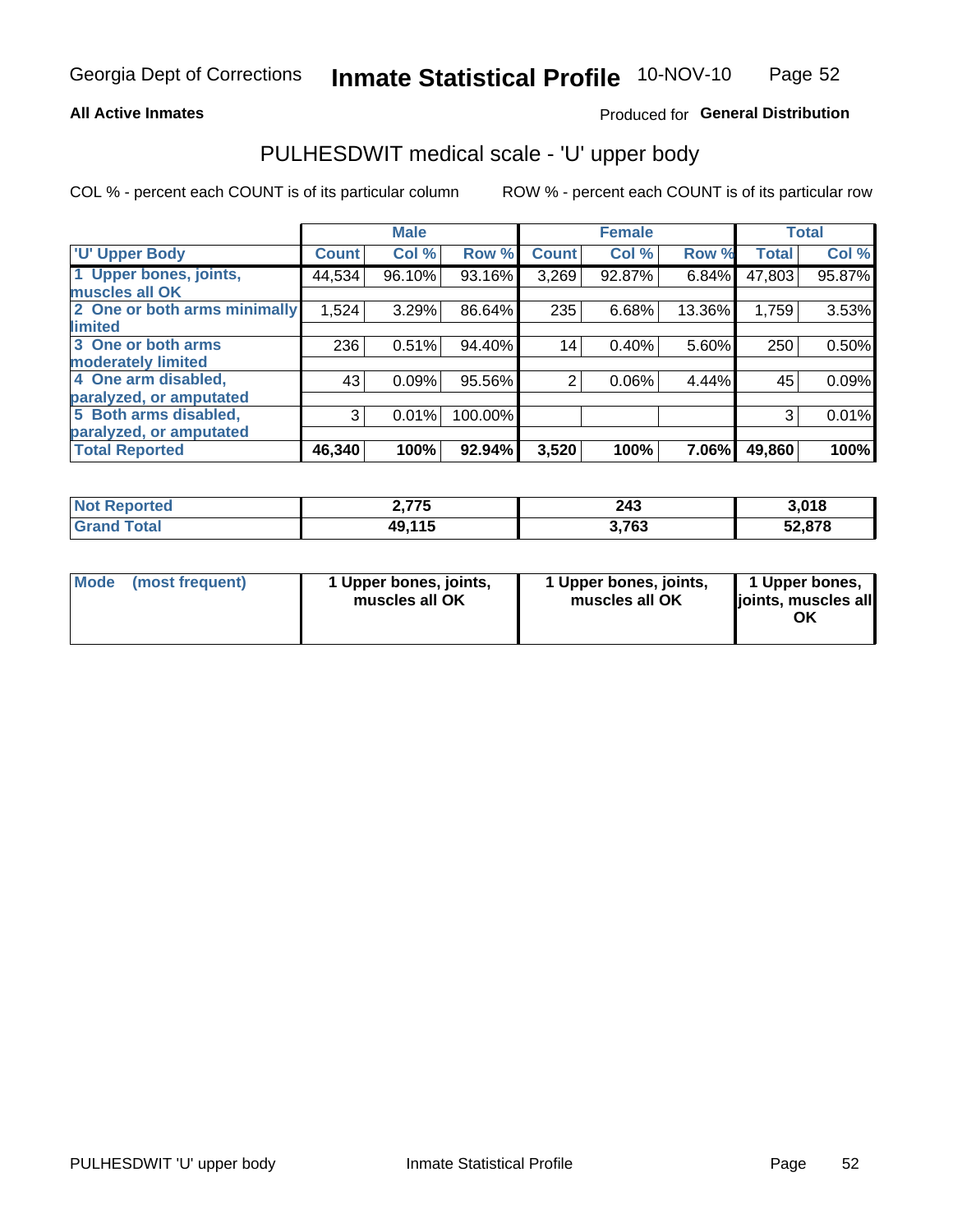#### **All Active Inmates**

# Produced for General Distribution

# PULHESDWIT medical scale - 'L' lower body

COL % - percent each COUNT is of its particular column

|                                |                 | <b>Male</b> |        |                | <b>Female</b> |        |              | <b>Total</b> |
|--------------------------------|-----------------|-------------|--------|----------------|---------------|--------|--------------|--------------|
| 'L' Lower Body                 | <b>Count</b>    | Col %       | Row %  | <b>Count</b>   | Col %         | Row %  | <b>Total</b> | Col %        |
| 1 Lower bones, joints,         | 41,218          | 88.94%      | 93.80% | 2,723          | 77.38%        | 6.20%  | 43,941       | 88.13%       |
| muscles all OK                 |                 |             |        |                |               |        |              |              |
| 2 One or both legs minimally   | 4,320           | 9.32%       | 85.01% | 762            | 21.65%        | 14.99% | 5,082        | 10.19%       |
| limited                        |                 |             |        |                |               |        |              |              |
| 3 One or both legs             | 679             | 1.47%       | 96.59% | 24             | 0.68%         | 3.41%  | 703          | 1.41%        |
| moderately limited             |                 |             |        |                |               |        |              |              |
| 4 One leg disabled, paralyzed, | 114             | 0.25%       | 93.44% | 8              | 0.23%         | 6.56%  | 122          | 0.24%        |
| or amputated                   |                 |             |        |                |               |        |              |              |
| 5 Both legs disabled,          | 12 <sub>2</sub> | 0.03%       | 85.71% | $\overline{2}$ | 0.06%         | 14.29% | 14           | 0.03%        |
| paralyzed, or amputated        |                 |             |        |                |               |        |              |              |
| <b>Total Reported</b>          | 46,343          | 100%        | 92.94% | 3,519          | 100%          | 7.06%  | 49,862       | 100%         |

| <b>Not Reported</b>          | フフベ    | 244   | 3,016  |
|------------------------------|--------|-------|--------|
| <b>Total</b><br><b>Grand</b> | 49,115 | 3,763 | 52,878 |

| Mode | (most frequent) | 1 Lower bones, joints,<br>muscles all OK | I Lower bones, joints,<br>muscles all OK | 1 Lower bones,<br>joints, muscles all<br>ΟK |
|------|-----------------|------------------------------------------|------------------------------------------|---------------------------------------------|
|------|-----------------|------------------------------------------|------------------------------------------|---------------------------------------------|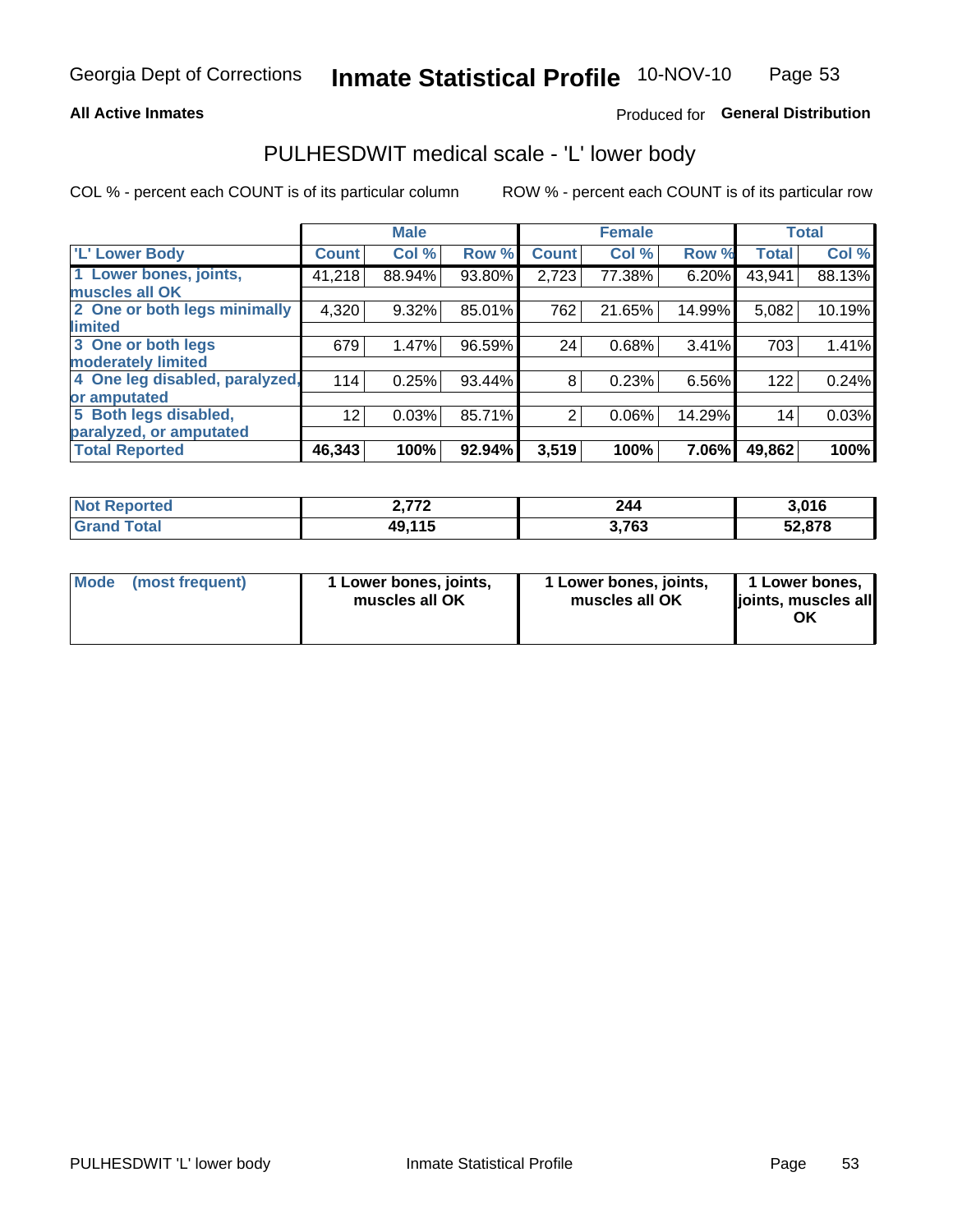### **All Active Inmates**

## Produced for General Distribution

# PULHESDWIT medical scale - 'H' hearing

COL % - percent each COUNT is of its particular column

|                                |              | <b>Male</b> |         |             | <b>Female</b> |       | <b>Total</b> |        |
|--------------------------------|--------------|-------------|---------|-------------|---------------|-------|--------------|--------|
| <b>'H' Hearing</b>             | <b>Count</b> | Col %       |         | Row % Count | Col %         | Row % | <b>Total</b> | Col %  |
| 1 Normal hearing both ears     | 45,844       | 98.96%      | 92.95%  | 3,479       | 98.84%        | 7.05% | 49,323       | 98.95% |
| 2 Some loss in one ear with    | 367          | 0.79%       | 90.62%  | 38          | 1.08%         | 9.38% | 405          | 0.81%  |
| other OK, or mild loss in both |              |             |         |             |               |       |              |        |
| 3 Total loss in one ear with   | 73           | 0.16%       | 97.33%  | 2           | 0.06%         | 2.67% | 75           | 0.15%  |
| mild loss in other             |              |             |         |             |               |       |              |        |
| 4 Severe loss in both ears     | 24           | 0.05%       | 100.00% |             |               |       | 24           | 0.05%  |
| 5 Total loss in both ears,     | 17           | 0.04%       | 94.44%  |             | 0.03%         | 5.56% | 18           | 0.04%  |
| requiring special housing      |              |             |         |             |               |       |              |        |
| <b>Total Reported</b>          | 46,325       | 100%        | 92.94%  | 3,520       | 100%          | 7.06% | 49,845       | 100%   |

| <b>Not Reported</b> | 2,790  | つハつ<br>24J | 3,033  |
|---------------------|--------|------------|--------|
| Total               | 49,115 | 3,763      | 52,878 |

| Mode (most frequent) | 1 Normal hearing both ears 11 Normal hearing both ears 1 Normal hearing | both ears |
|----------------------|-------------------------------------------------------------------------|-----------|
|                      |                                                                         |           |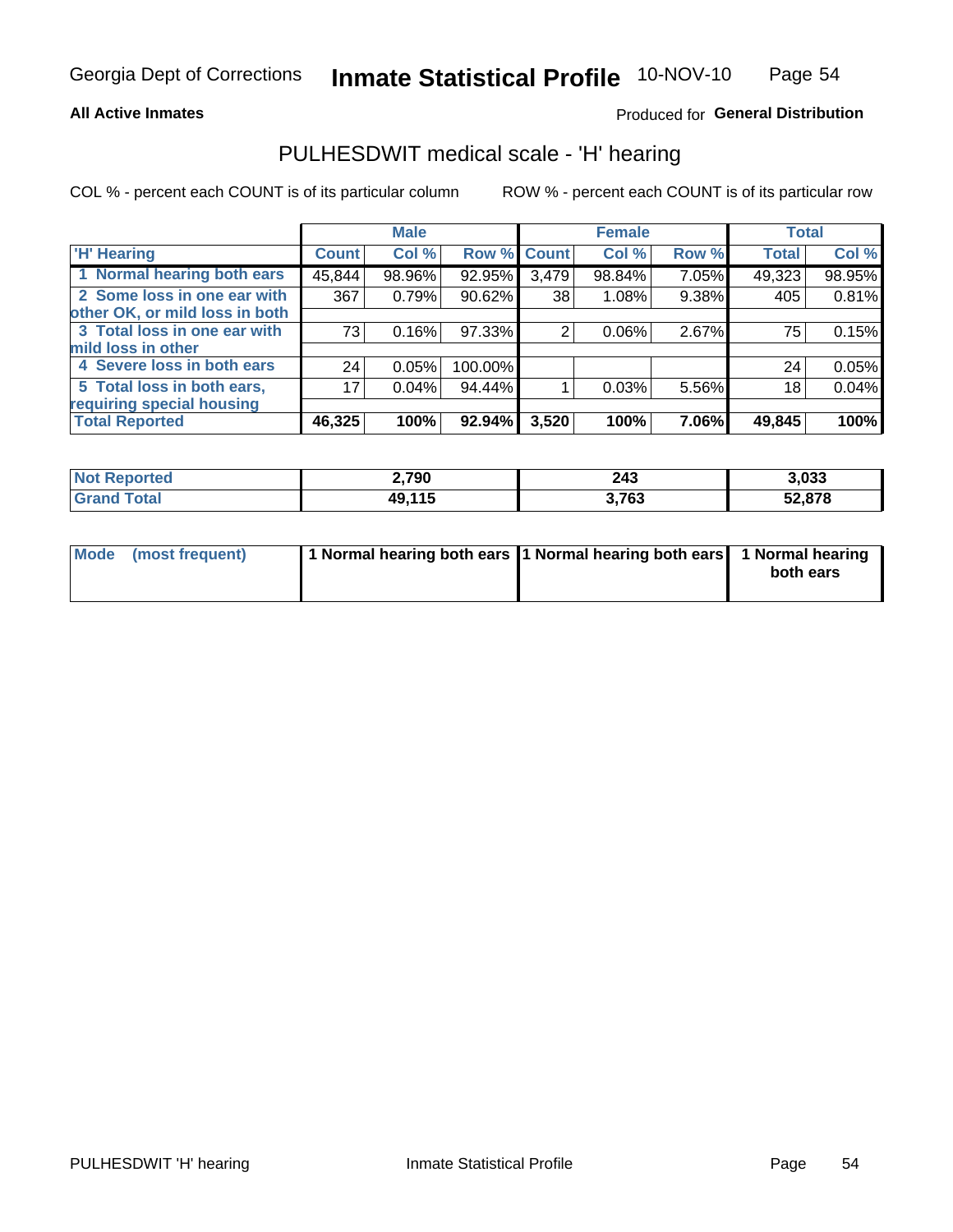### **All Active Inmates**

## Produced for General Distribution

# PULHESDWIT medical scale - 'E' vision

COL % - percent each COUNT is of its particular column

|                                 |                 | <b>Male</b> |         |              | <b>Female</b> |        |              | <b>Total</b> |
|---------------------------------|-----------------|-------------|---------|--------------|---------------|--------|--------------|--------------|
| <b>E' Vision</b>                | <b>Count</b>    | Col %       | Row %   | <b>Count</b> | Col %         | Row %  | <b>Total</b> | Col %        |
| 1 Correctable to 20/40 in both  | 38,684          | 84.88%      | 94.72%  | 2,155        | 61.24%        | 5.28%  | 40,839       | 83.19%       |
| eyes                            |                 |             |         |              |               |        |              |              |
| 2 Correctable to 20/70 in one   | 6,139           | 13.47%      | 83.08%  | 1,250        | 35.52%        | 16.92% | 7,389        | 15.05%       |
| eye, may be blind in other      |                 |             |         |              |               |        |              |              |
| 3 Correctable to 20/200 in one  | 635             | 1.39%       | 85.58%  | 107          | 3.04%         | 14.42% | 742          | 1.51%        |
| eye, may be blind in other      |                 |             |         |              |               |        |              |              |
| 4 One eye not correctable to    | 106             | 0.23%       | 93.81%  |              | 0.20%         | 6.19%  | 113          | 0.23%        |
| 20/200, other may be blind      |                 |             |         |              |               |        |              |              |
| 5 Blind in both eyes, requiring | 10 <sup>1</sup> | 0.02%       | 100.00% |              |               |        | 10           | 0.02%        |
| special housing                 |                 |             |         |              |               |        |              |              |
| <b>Total Reported</b>           | 45,574          | 100%        | 92.83%  | 3,519        | 100%          | 7.17%  | 49,093       | 100%         |

| <b>Not Reported</b> | 3,541  | 244   | 3,785  |
|---------------------|--------|-------|--------|
| <b>Total</b>        | 49,115 | 3,763 | 52,878 |

| Mode (most frequent) | 1 Correctable to 20/40 in both<br>eves | 1 Correctable to 20/40 in   1 Correctable to  <br>both eves | 20/40 in both eyes |
|----------------------|----------------------------------------|-------------------------------------------------------------|--------------------|
|                      |                                        |                                                             |                    |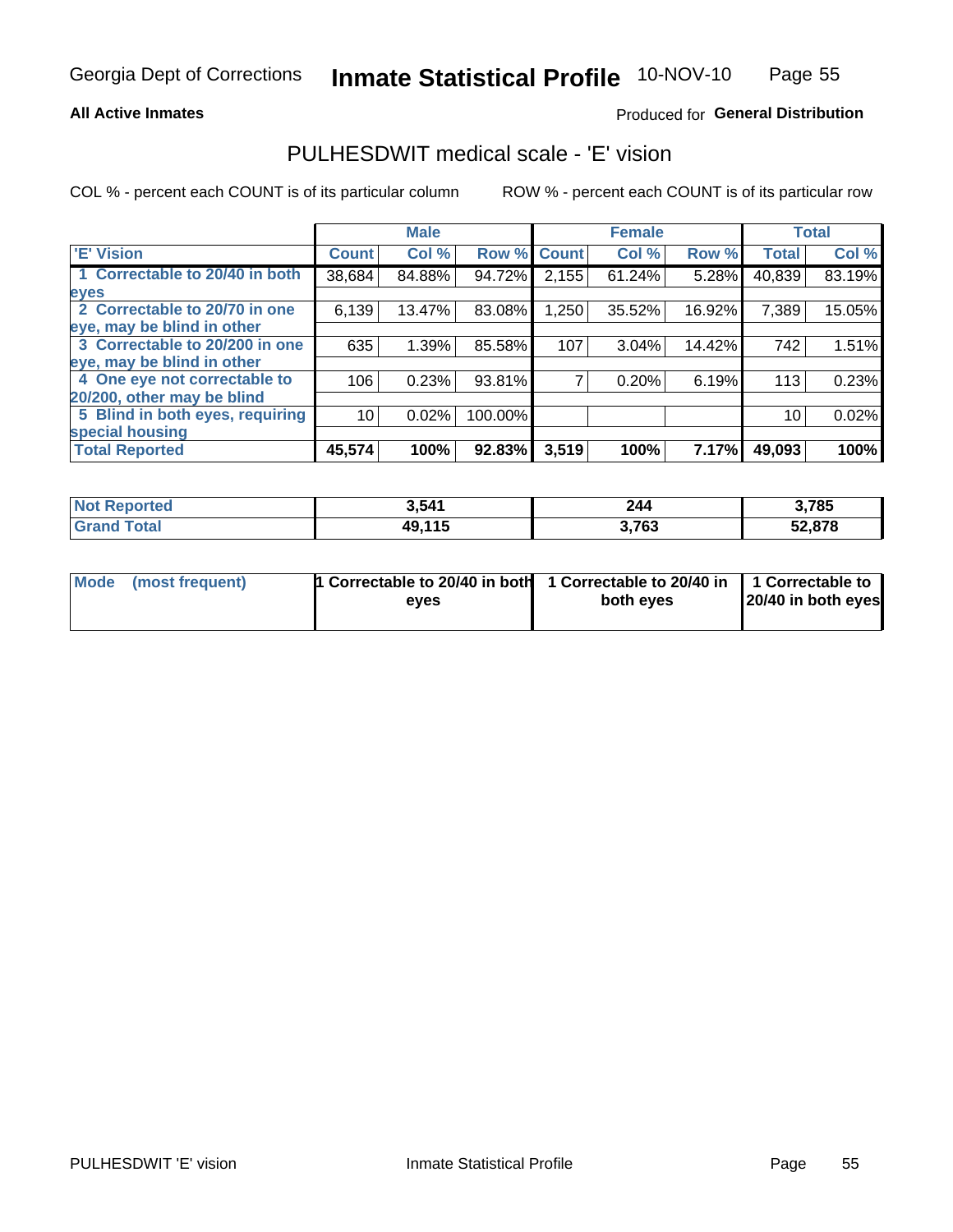### **All Active Inmates**

# Produced for General Distribution

# PULHESDWIT medical scale - 'S' pSychiatric

COL % - percent each COUNT is of its particular column

|                                        |              | <b>Male</b> |         |              | <b>Female</b> |        |              | <b>Total</b> |
|----------------------------------------|--------------|-------------|---------|--------------|---------------|--------|--------------|--------------|
| 'S' pSychiatric                        | <b>Count</b> | Col %       | Row %   | <b>Count</b> | Col %         | Row %  | <b>Total</b> | Col %        |
| 1 No impairment or disorders           | 39,450       | 86.57%      | 94.95%  | 2,098        | 60.88%        | 5.05%  | 41,548       | 84.76%       |
| 2 Stable, or in remission, or          | 4,692        | 10.30%      | 78.13%  | 1,313        | 38.10%        | 21.87% | 6,005        | 12.25%       |
| mild impairment or retardation         |              |             |         |              |               |        |              |              |
| 3 Requires moderate inpatient          | 1,194        | 2.62%       | 97.95%  | 25           | 0.73%         | 2.05%  | 1,219        | 2.49%        |
| treatment                              |              |             |         |              |               |        |              |              |
| 4 Requires intensive inpatient         | 208          | 0.46%       | 95.41%  | 10           | 0.29%         | 4.59%  | 218          | 0.44%        |
| treatment                              |              |             |         |              |               |        |              |              |
| <b>5 Requires Crisis Stabilization</b> | 28           | $0.06\%$    | 100.00% |              |               |        | 28           | 0.06%        |
| Unit (CSU) inpatient care              |              |             |         |              |               |        |              |              |
| <b>Total Reported</b>                  | 45,572       | 100%        | 92.97%  | 3,446        | 100%          | 7.03%  | 49,018       | 100%         |

| <b>Not Reported</b>     | 3,543  | 247<br>JI. | 3,860  |
|-------------------------|--------|------------|--------|
| <b>Total</b><br>' Grand | 49,115 | 3,763      | 52,878 |

| <b>Mode</b> | (most frequent) | <b>1 No impairment or disorders</b> | 1 No impairment or<br>disorders | 11 No impairment or<br>disorders |
|-------------|-----------------|-------------------------------------|---------------------------------|----------------------------------|
|-------------|-----------------|-------------------------------------|---------------------------------|----------------------------------|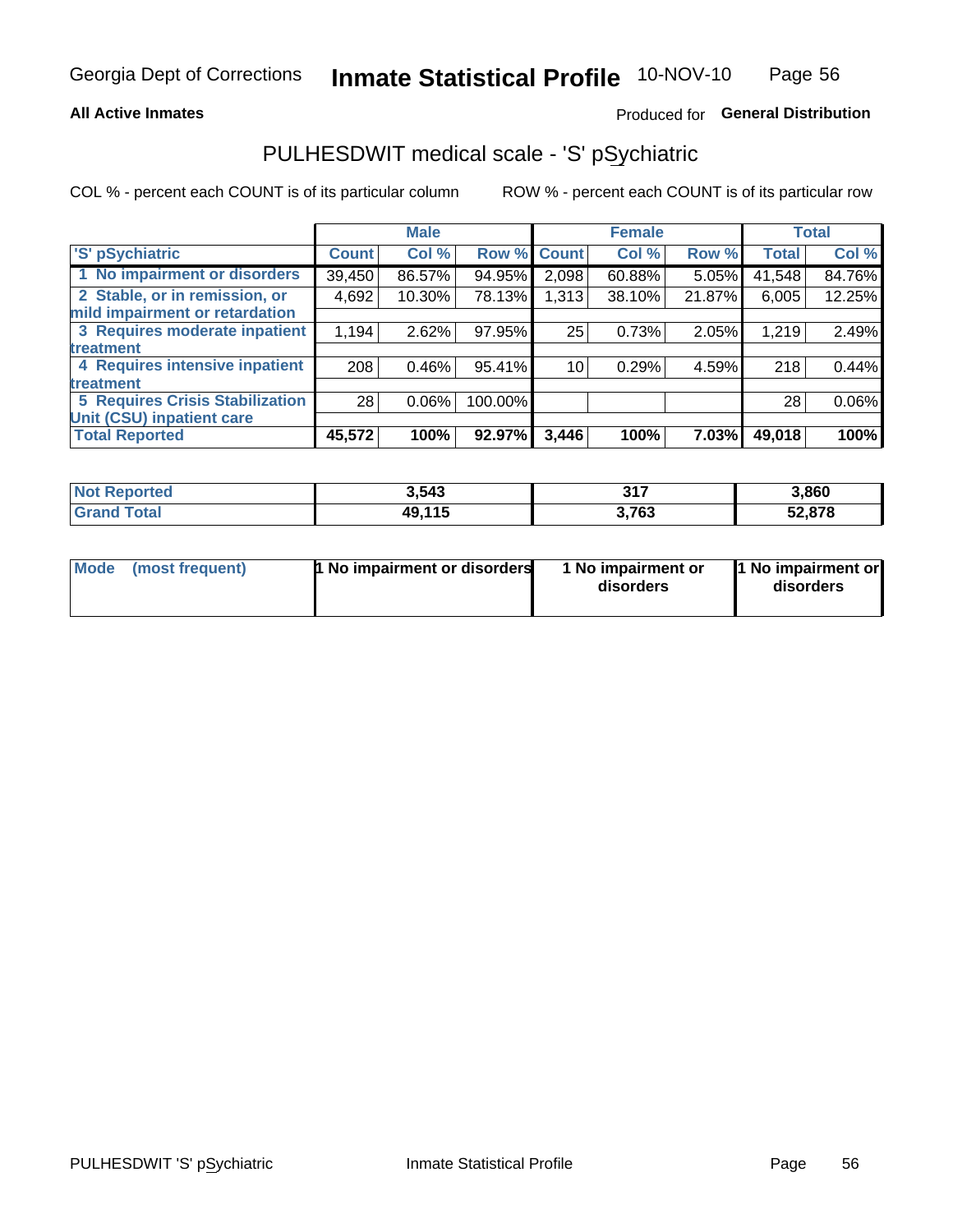### **All Active Inmates**

# Produced for General Distribution

# PULHESDWIT medical scale - 'D' dental

COL % - percent each COUNT is of its particular column

|                                 |              | <b>Male</b> |         |              | <b>Female</b> |       |              | <b>Total</b> |
|---------------------------------|--------------|-------------|---------|--------------|---------------|-------|--------------|--------------|
| <b>D'</b> Dental                | <b>Count</b> | Col %       | Row %   | <b>Count</b> | Col %         | Row % | <b>Total</b> | Col %        |
| 1 Minimal routine dental health | 19,078       | 43.41%      | 90.54%  | .993         | 57.94%        | 9.46% | 21,071       | 44.47%       |
| <b>needs</b>                    |              |             |         |              |               |       |              |              |
| 2 Moderate cavities and/or gum  | 16,320       | 37.14%      | 93.01%  | 1,226        | 35.64%        | 6.99% | 17,546       | 37.03%       |
| disease                         |              |             |         |              |               |       |              |              |
| 3 Extensive gum disease         | 8,520        | 19.39%      | 97.47%  | 221          | 6.42%         | 2.53% | 8,741        | 18.45%       |
| and/or widespread decay         |              |             |         |              |               |       |              |              |
| 4 Urgent need for dental        | 26           | $0.06\%$    | 100.00% |              |               |       | 26           | 0.05%        |
| <b>services</b>                 |              |             |         |              |               |       |              |              |
| 5 Life-threatening disease or   |              | 0.01%       | 100.00% |              |               |       |              | 0.01%        |
| extreme pain or infection       |              |             |         |              |               |       |              |              |
| <b>Total Reported</b>           | 43,945       | 100%        | 92.74%  | 3,440        | 100%          | 7.26% | 47,385       | 100.0%       |

| <b>Not Reported</b> | .170   | າາາ<br>د∠د | 5,493  |
|---------------------|--------|------------|--------|
| <b>Grand Total</b>  | 49,115 | 3,763      | 52,878 |

| 1 Minimal routine dental<br>Mode<br>(most frequent)<br>health needs | 1 Minimal routine dental 1 Minimal routine<br>health needs | dental health<br>needs |
|---------------------------------------------------------------------|------------------------------------------------------------|------------------------|
|---------------------------------------------------------------------|------------------------------------------------------------|------------------------|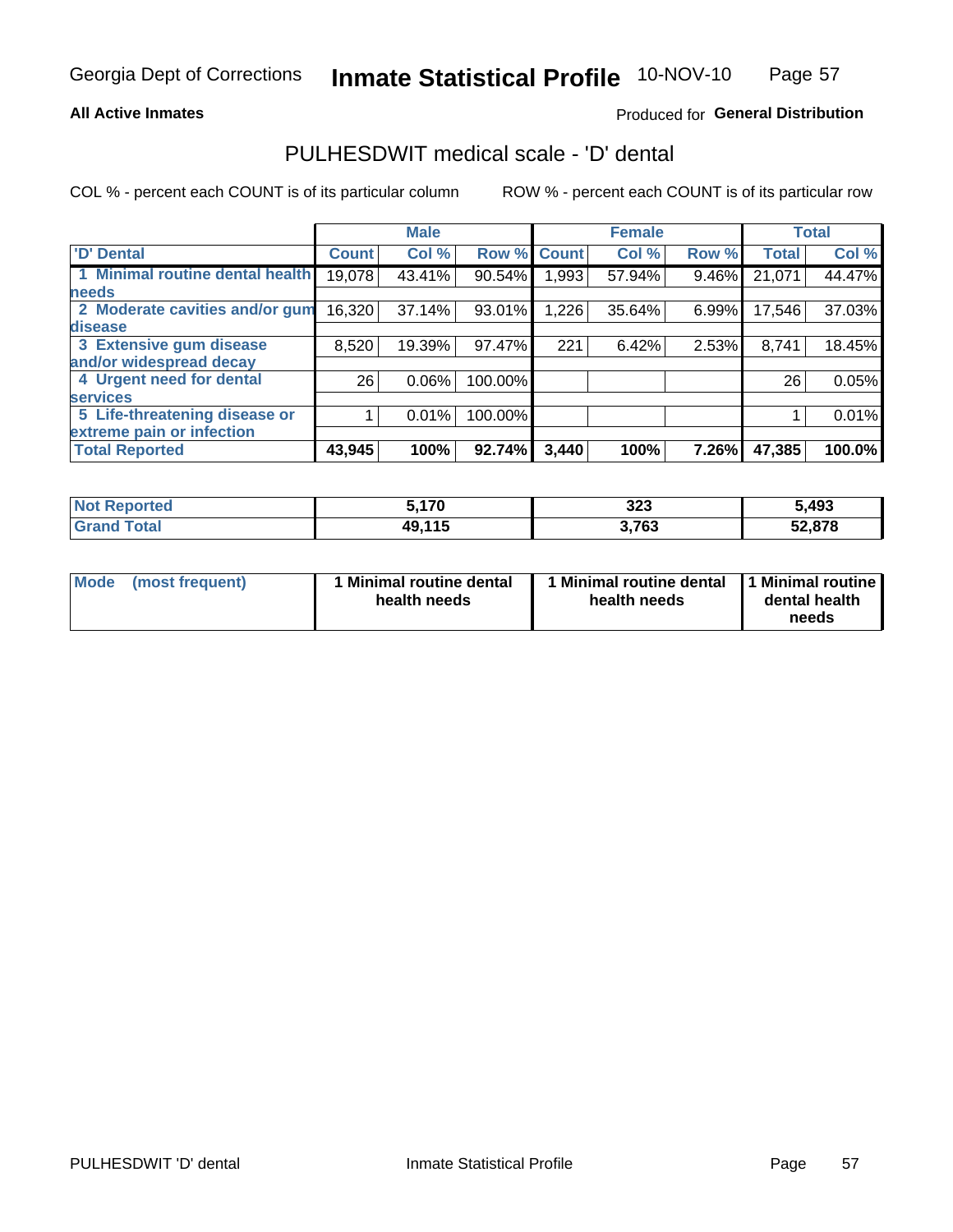### **All Active Inmates**

# Produced for General Distribution

# PULHESDWIT medical scale - 'W' work ability

COL % - percent each COUNT is of its particular column

|                                 |                    | <b>Male</b> |        |             | <b>Female</b> |        |              | <b>Total</b> |
|---------------------------------|--------------------|-------------|--------|-------------|---------------|--------|--------------|--------------|
| 'W' work ability                | Count <sup>1</sup> | Col %       |        | Row % Count | Col %         | Row %  | <b>Total</b> | Col %        |
| 1 Unrestricted work or activity | 38,592             | 83.30%      | 93.40% | 2,729       | 77.53%        | 6.60%  | 41,321       | 82.89%       |
| 2 Minor restrictions on type of | 6,097              | 13.16%      | 90.54% | 637         | 18.10%        | 9.46%  | 6,734        | 13.51%       |
| <b>work</b>                     |                    |             |        |             |               |        |              |              |
| 3 Moderate restrictions on type | 1,116              | 2.41%       | 92.61% | 89          | 2.53%         | 7.39%  | 1,205        | 2.42%        |
| of work                         |                    |             |        |             |               |        |              |              |
| 4 Major restrictions on type of | 410                | 0.88%       | 87.05% | 61          | 1.73%         | 12.95% | 471          | 0.94%        |
| <b>work</b>                     |                    |             |        |             |               |        |              |              |
| 5 Cannot work under any         | 116                | 0.25%       | 96.67% | 4           | 0.11%         | 3.33%  | 120          | 0.24%        |
| <b>circumstances</b>            |                    |             |        |             |               |        |              |              |
| <b>Total Reported</b>           | 46,331             | 100%        | 92.94% | 3,520       | 100%          | 7.06%  | 49,851       | 100%         |

| NotR           | 2,784  | 243    | 3,027  |
|----------------|--------|--------|--------|
| <b>Enorted</b> |        | $\sim$ | __     |
| <b>Total</b>   | 49,115 | 3,763  | 52,878 |

| Mode            | 1 Unrestricted work or | 1 Unrestricted work or | 1 Unrestricted   |
|-----------------|------------------------|------------------------|------------------|
| (most frequent) | activity               | activity               | work or activity |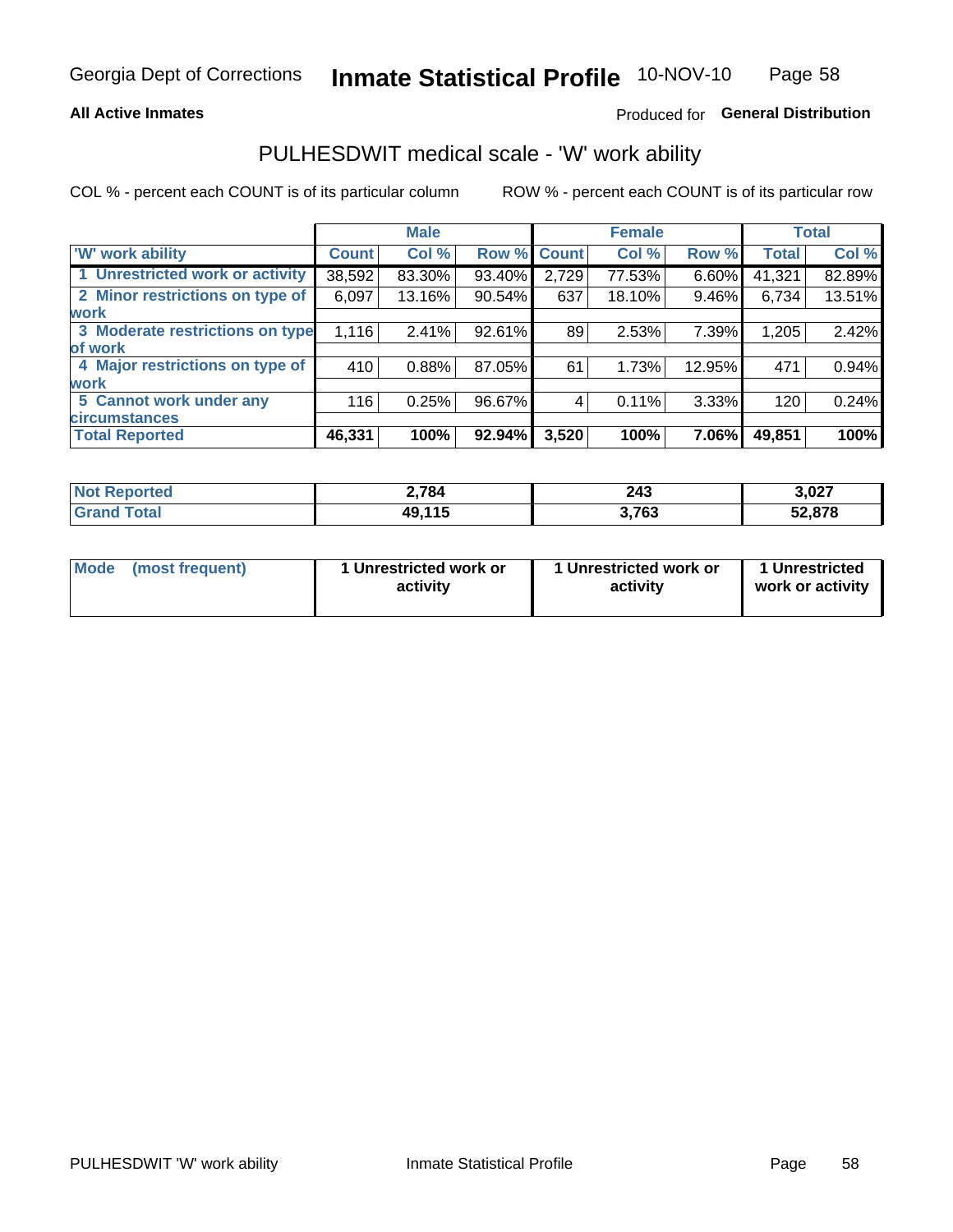#### **All Active Inmates**

## Produced for General Distribution

# PULHESDWIT medical scale - 'I' impairment

COL % - percent each COUNT is of its particular column

|                                                              |              | <b>Male</b> |         |             | <b>Female</b> |        |              | <b>Total</b> |
|--------------------------------------------------------------|--------------|-------------|---------|-------------|---------------|--------|--------------|--------------|
| <b>T' Impairment</b>                                         | <b>Count</b> | Col %       |         | Row % Count | Col %         | Row %  | <b>Total</b> | Col %        |
| 1 No impairments or<br>disabilities                          | 46,047       | 99.45%      | 92.92%  | 3,508       | 99.69%        | 7.08%  | 49,555       | 99.47%       |
| 2 Wheelchair-bound but<br>otherwise OK                       | 149          | 0.32%       | 96.75%  | 5           | 0.14%         | 3.25%  | 154          | 0.31%        |
| <b>3 Needs low-level Assisted</b><br>Living (level I)        | 34           | 0.07%       | 89.47%  | 4           | 0.11%         | 10.53% | 38           | 0.08%        |
| 4 Needs moderate Assisted<br><b>Living (level II)</b>        | 9            | 0.02%       | 100.00% |             |               |        | 9            | 0.02%        |
| <b>5 Needs maximal Assisted</b><br><b>Living (level III)</b> | 61           | 0.13%       | 96.83%  | 2           | 0.06%         | 3.17%  | 63           | 0.13%        |
| <b>Total Reported</b>                                        | 46,300       | 100%        | 92.94%  | 3,519       | 100%          | 7.06%  | 49,819       | 100.0%       |

| $^{\dagger}$ Not $\cdot$<br>Reported | 2,815  | 244         | 3,059  |
|--------------------------------------|--------|-------------|--------|
| <b>Total</b><br><b>Grand</b>         | 49,115 | 700<br>נט ו | 52,878 |

| Mode | (most frequent) | 1 No impairments or<br>disabilities | 1 No impairments or<br>disabilities | 1 No impairments<br>or disabilities |
|------|-----------------|-------------------------------------|-------------------------------------|-------------------------------------|
|------|-----------------|-------------------------------------|-------------------------------------|-------------------------------------|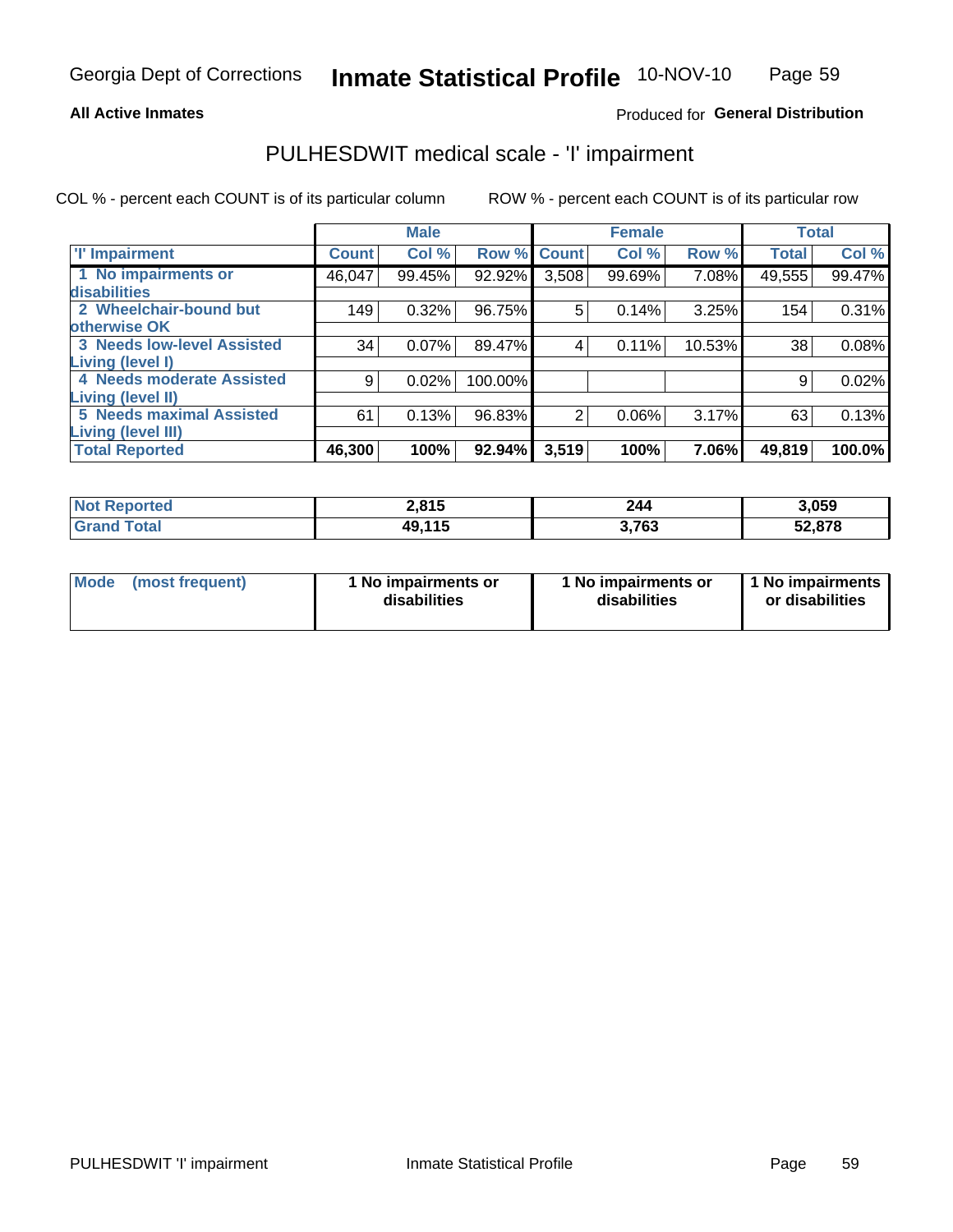### **All Active Inmates**

## Produced fo General Distribution

# PULHESDWIT medical scale - 'T' transportability

COL % - percent each COUNT is of its particular column

|                              |              | <b>Male</b> |         |              | <b>Female</b> |       | <b>Total</b> |        |
|------------------------------|--------------|-------------|---------|--------------|---------------|-------|--------------|--------|
| <b>T' Transportability</b>   | <b>Count</b> | Col %       | Row %   | <b>Count</b> | Col %         | Row % | <b>Total</b> | Col %  |
| 1 Can be transported in any  | 46,143       | 99.63%      | 92.96%  | 3,495        | 99.69%        | 7.04% | 49,638       | 99.63% |
| ordinary approved vehicle    |              |             |         |              |               |       |              |        |
| 2 Wheelchair-bound, not      | 66           | 0.14%       | 90.41%  | 7            | 0.20%         | 9.59% | 73           | 0.15%  |
| needing special vehicle      |              |             |         |              |               |       |              |        |
| 3 Wheelchair-bound, requires | 16           | 0.03%       | 100.00% |              |               |       | 16           | 0.03%  |
| special vehicle              |              |             |         |              |               |       |              |        |
| 4 Needs specially-equipped   | 5            | 0.01%       | 100.00% |              |               |       | 5            | 0.01%  |
| medical vehicle              |              |             |         |              |               |       |              |        |
| <b>5 Requires ambulance</b>  | 84           | 0.18%       | 95.45%  | 4            | 0.11%         | 4.55% | 88           | 0.18%  |
| transport                    |              |             |         |              |               |       |              |        |
| <b>Total Reported</b>        | 46,314       | 100%        | 92.96%  | 3,506        | 100%          | 7.04% | 49,820       | 100%   |

| eported:   | 2,801  | クロフ<br>וטב  | 3,058  |
|------------|--------|-------------|--------|
| <b>ota</b> | 49,115 | 762<br>נט ו | 52,878 |

|  | Mode (most frequent) | 1 Can be transported in any 1 Can be transported in any<br>ordinary approved vehicle   ordinary approved vehicle   transported in any |  | 1 Can be<br>  ordinary approved  <br>vehicle |
|--|----------------------|---------------------------------------------------------------------------------------------------------------------------------------|--|----------------------------------------------|
|--|----------------------|---------------------------------------------------------------------------------------------------------------------------------------|--|----------------------------------------------|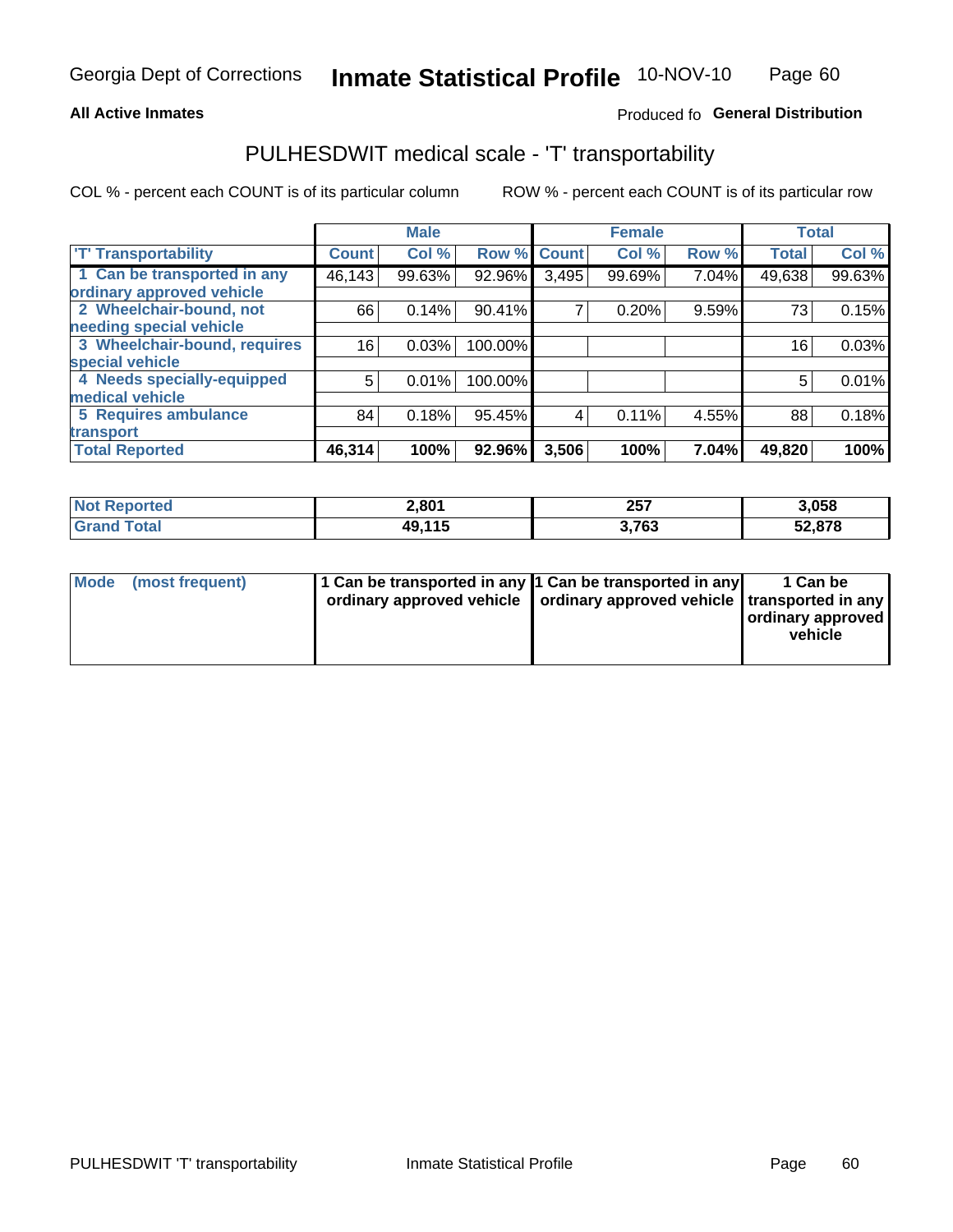### **All Active Inmates**

## Produced for General Distribution

# Criminality in family, self-reported

COL % - percent each COUNT is of its particular column

|                              |              | <b>Male</b> |           |              | <b>Female</b> |          |              | Total  |
|------------------------------|--------------|-------------|-----------|--------------|---------------|----------|--------------|--------|
| <b>Criminality In Family</b> | <b>Count</b> | Col%        | Row %     | <b>Count</b> | Col %         | Row %    | Total        | Col %  |
| Yes, criminality in family   | 7,980        | 21.99%      | $90.60\%$ | 828          | 43.04%        | $9.40\%$ | 8,808        | 23.05% |
| No criminality in family     | 28.312       | 78.01%      | 96.27%    | 1,096        | 56.96%        |          | 3.73% 29,408 | 76.95% |
| <b>Total Reported</b>        | 36,292       | 100%        | 94.97%    | 1,924        | 100%          |          | 5.03% 38,216 | 100%   |

| <b>Not Reported</b> | 12,823       | 839. ا | 14,662 |
|---------------------|--------------|--------|--------|
| Total               | .115<br>49,1 | ,763   | 52,878 |

|  | Mode (most frequent) | No criminality in family | No criminality in family | No criminality in<br>family |
|--|----------------------|--------------------------|--------------------------|-----------------------------|
|--|----------------------|--------------------------|--------------------------|-----------------------------|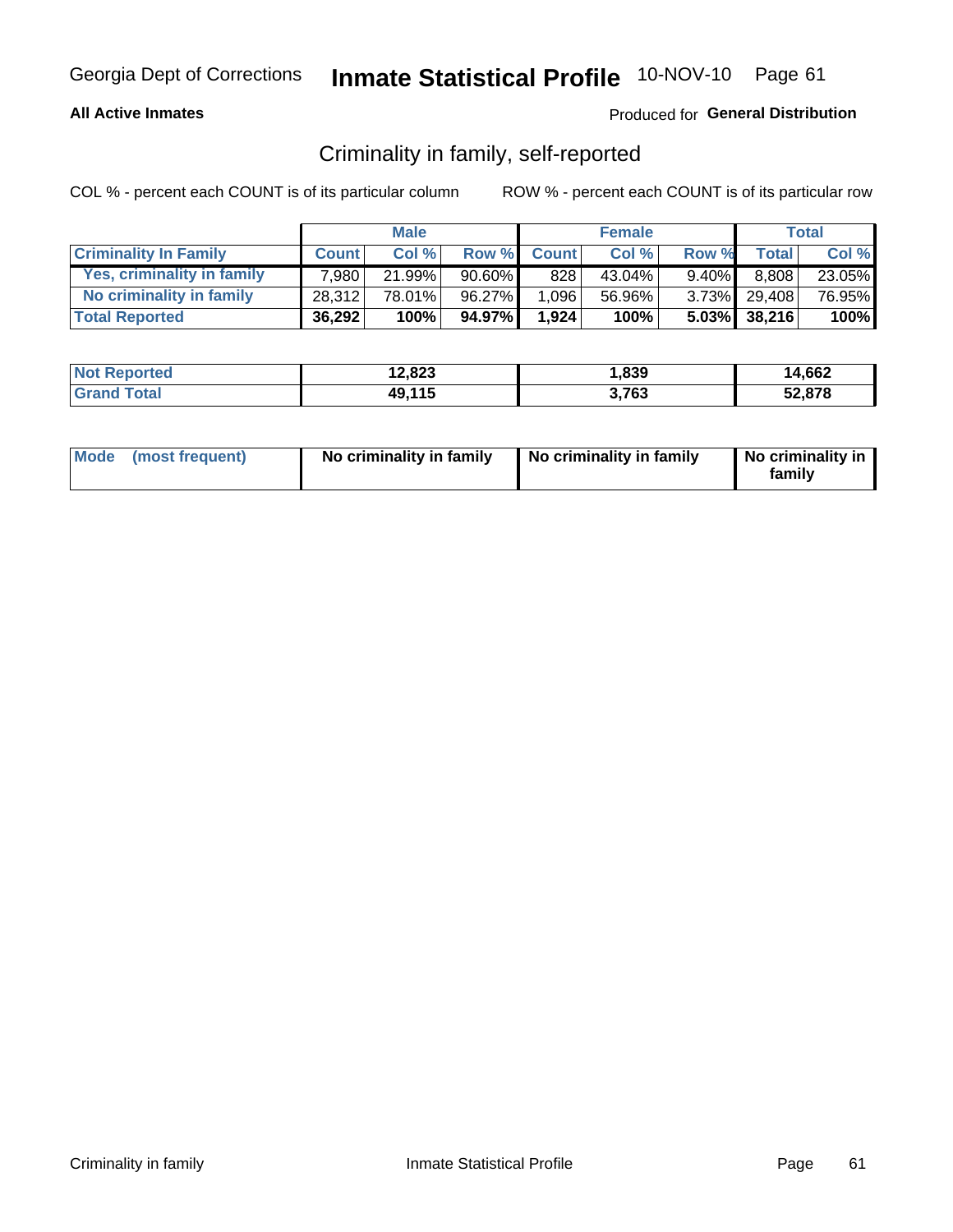### **All Active Inmates**

## Produced for General Distribution

# Alcoholism in family, self-reported

COL % - percent each COUNT is of its particular column

|                             |              | <b>Male</b> |        |              | <b>Female</b> |          |              | Total   |
|-----------------------------|--------------|-------------|--------|--------------|---------------|----------|--------------|---------|
| <b>Alcoholism In Family</b> | <b>Count</b> | Col %       | Row %  | <b>Count</b> | Col %         | Row %    | <b>Total</b> | Col %   |
| Yes, alcoholism in family   | 5,030        | 13.86%      | 90.73% | 514          | 26.72%        | $9.27\%$ | 5.544        | 14.51%  |
| No alcoholism in family     | 31.262       | 86.14%      | 95.68% | 1.410        | 73.28%        |          | 4.32% 32,672 | 85.49%  |
| <b>Total Reported</b>       | 36,292       | 100%        | 94.97% | 1,924        | 100%          |          | 5.03% 38,216 | $100\%$ |

| <b>Not Reported</b> | 12,823 | 1,839 | 14.662 |
|---------------------|--------|-------|--------|
| Total               | 49,115 | .763  | 52,878 |

|  | Mode (most frequent) | No alcoholism in family | No alcoholism in family | No alcoholism in<br>family |
|--|----------------------|-------------------------|-------------------------|----------------------------|
|--|----------------------|-------------------------|-------------------------|----------------------------|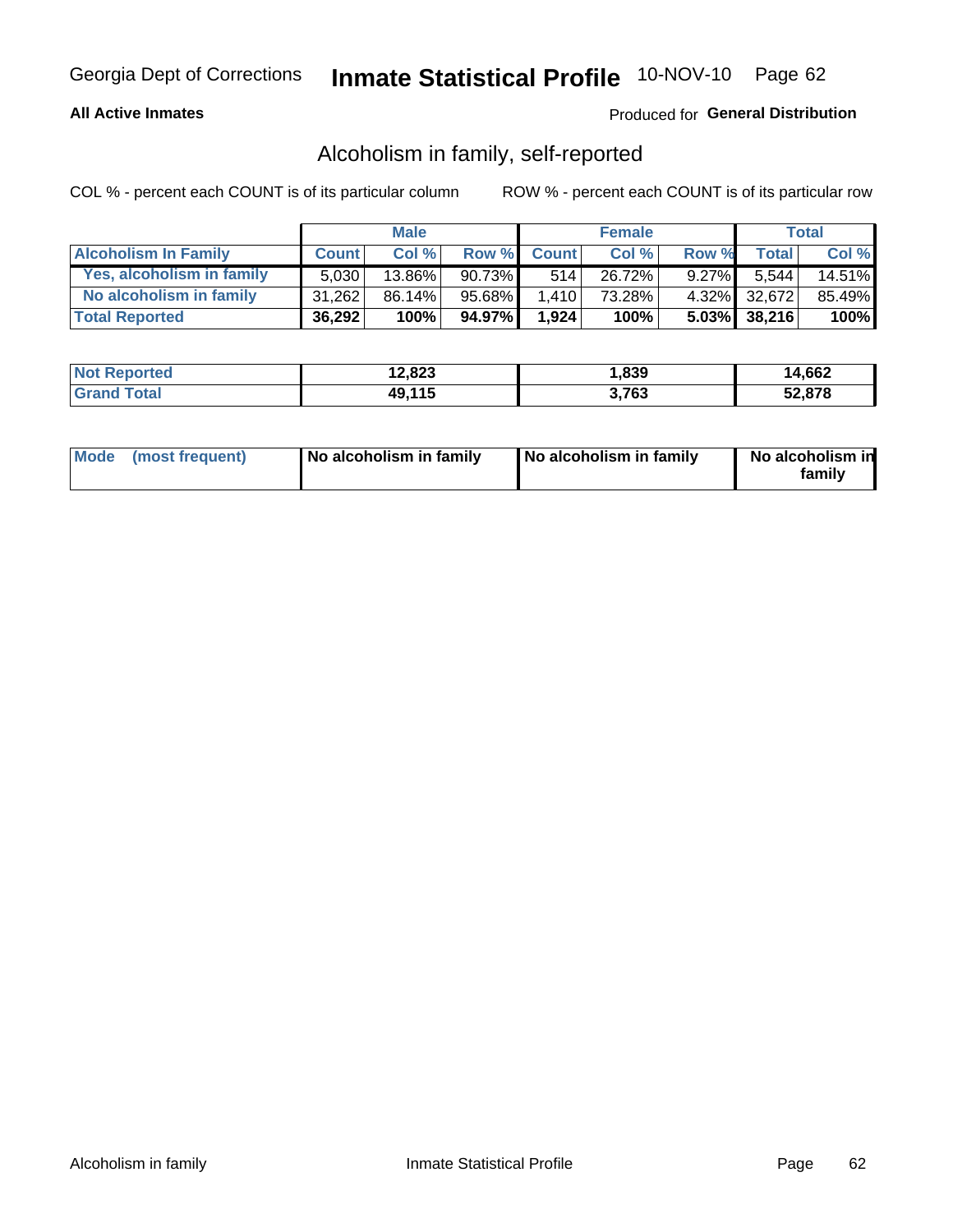## **All Active Inmates**

# Produced for General Distribution

# Drug abuse in family, self-reported

COL % - percent each COUNT is of its particular column

|                           |              | <b>Male</b> |        |                  | <b>Female</b> |           |                 | Total    |
|---------------------------|--------------|-------------|--------|------------------|---------------|-----------|-----------------|----------|
| Drug Abuse In Family      | <b>Count</b> | Col%        | Row %  | <b>Count</b>     | Col %         | Row %     | Total           | Col %    |
| Yes, drug abuse in family | 2,824        | 7.78%       | 86.79% | 430 <sup>1</sup> | 22.35%        | $13.21\%$ | 3.254           | $8.51\%$ |
| No drug abuse in family   | 33.468       | 92.22%      | 95.73% | 1.494            | 77.65%        |           | 4.27% 34,962    | 91.49%   |
| <b>Total Reported</b>     | 36,292       | 100%        | 94.97% | 1,924            | 100%          |           | $5.03\%$ 38,216 | $100\%$  |

| <b>Not Reported</b> | 12,823 | 1,839 | 14.662 |
|---------------------|--------|-------|--------|
| Total               | 49,115 | .763  | 52,878 |

|  | Mode (most frequent) | No drug abuse in family | No drug abuse in family | No drug abuse in<br>familv |
|--|----------------------|-------------------------|-------------------------|----------------------------|
|--|----------------------|-------------------------|-------------------------|----------------------------|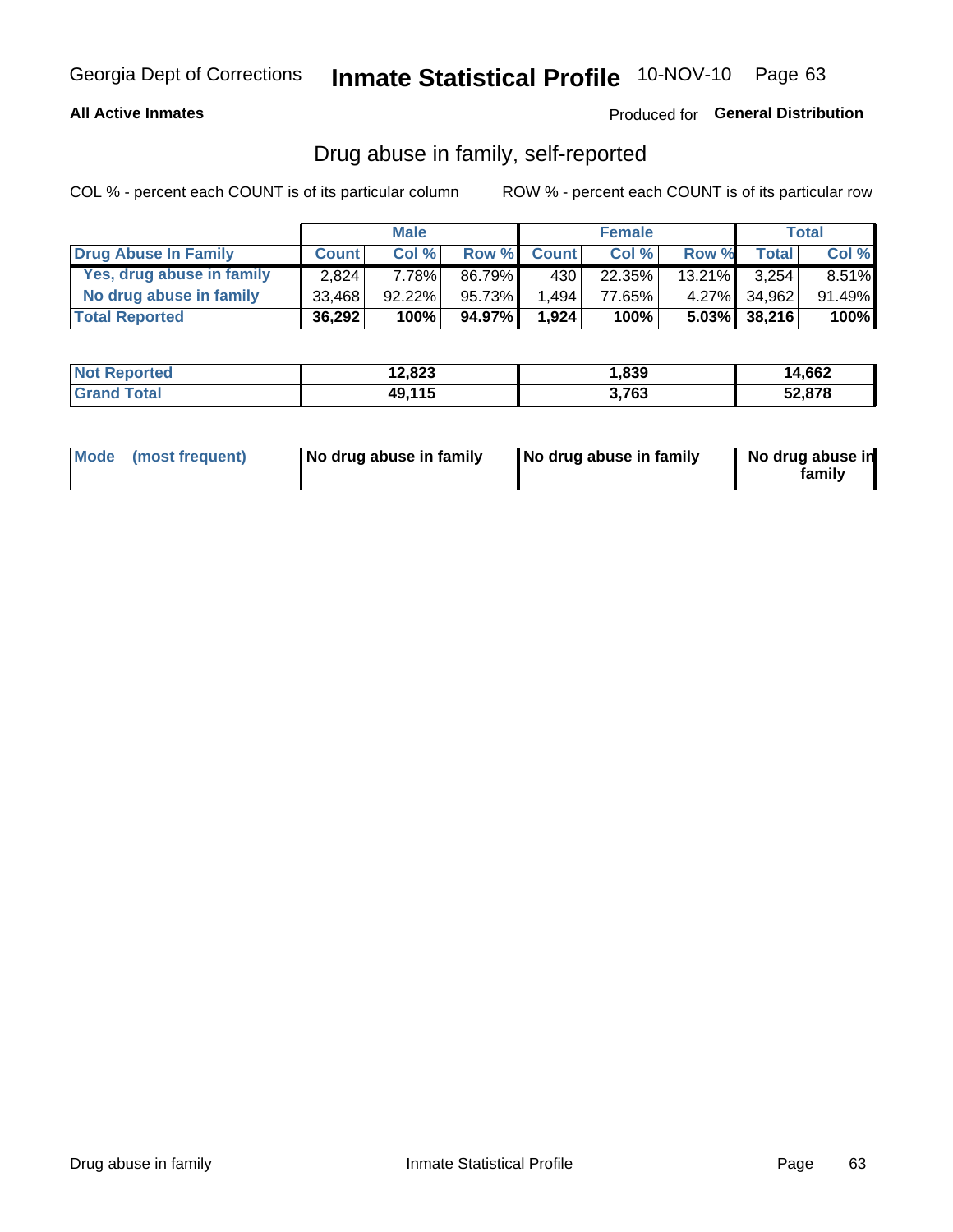### **All Active Inmates**

## Produced for General Distribution

# Subjected to frequent beatings, self-reported

COL % - percent each COUNT is of its particular column

|                            |              | <b>Male</b> |        |              | <b>Female</b> |          |        | Total  |
|----------------------------|--------------|-------------|--------|--------------|---------------|----------|--------|--------|
| <b>Frequent beatings</b>   | <b>Count</b> | Col %       | Row %  | <b>Count</b> | Col %         | Row %    | Total  | Col%   |
| Yes, subjected to frequent | 1,478        | 4.07%       | 83.50% | 292          | 15.18%        | 16.50%   | 1.770  | 4.63%  |
| <b>beatings</b>            |              |             |        |              |               |          |        |        |
| Not subjected to frequent  | 34.814       | 95.93%      | 95.52% | 1,632        | 84.82%        | $4.48\%$ | 36,446 | 95.37% |
| <b>beatings</b>            |              |             |        |              |               |          |        |        |
| <b>Total Reported</b>      | 36,292       | 100%        | 94.97% | 1,924        | 100%          | $5.03\%$ | 38,216 | 100%   |

| <b>Not Reported</b> | 12,823 | 1,839 | 14,662 |
|---------------------|--------|-------|--------|
| <b>Grand Total</b>  | 49,115 | 3,763 | 52,878 |

| Mode (most frequent) | Not subjected to frequent<br>beatings | Not subjected to frequent<br>beatings | Not subjected to<br><b>frequent beatings</b> |
|----------------------|---------------------------------------|---------------------------------------|----------------------------------------------|
|                      |                                       |                                       |                                              |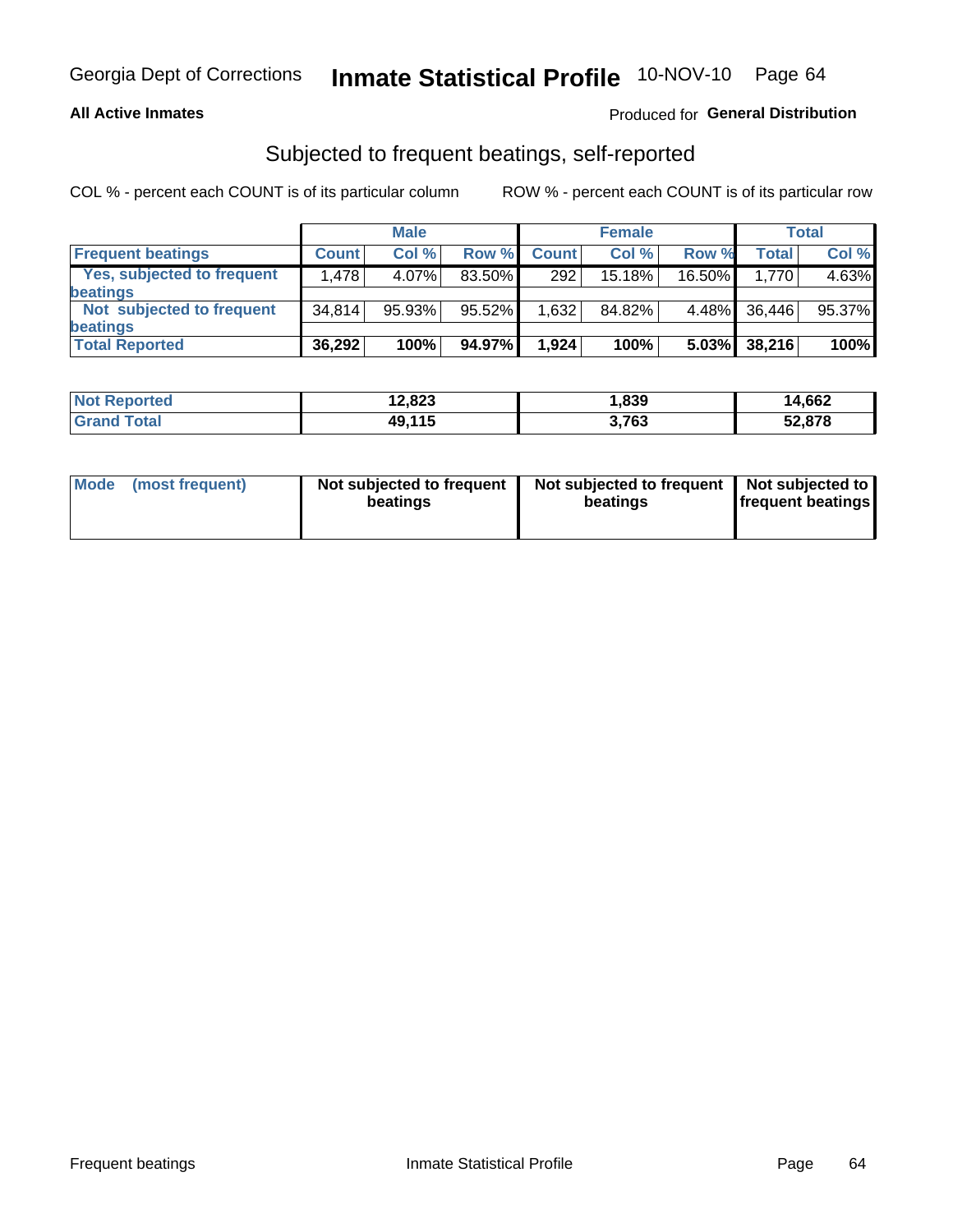### **All Active Inmates**

# **Produced for General Distribution**

# Father absent during inmate's childhood

COL % - percent each COUNT is of its particular column

|                           |              | <b>Male</b> |        |              | <b>Female</b> |          |              | Total  |
|---------------------------|--------------|-------------|--------|--------------|---------------|----------|--------------|--------|
| <b>Father Absent</b>      | <b>Count</b> | Col %       | Row %  | <b>Count</b> | Col %         | Row %    | <b>Total</b> | Col %  |
| Yes, father was absent    | 17.575       | 48.43%      | 96.13% | 707          | 36.75%        | $3.87\%$ | 18.282       | 47.84% |
| No, father was not absent | 18.717       | 51.57%      | 93.89% | 1.217        | 63.25%        | 6.11%    | 19.934       | 52.16% |
| <b>Total Reported</b>     | 36,292       | 100%        | 94.97% | 1.924        | 100%          |          | 5.03% 38,216 | 100%   |

| <b>Not Reported</b> | 12,823<br>A ^ | 839. ا | 14.662 |
|---------------------|---------------|--------|--------|
| <b>Srand Total</b>  | 49,115        | 3,763  | 52,878 |

|  | Mode (most frequent) | No, father was not absent No, father was not absent |  | No, father was not<br>absent |
|--|----------------------|-----------------------------------------------------|--|------------------------------|
|--|----------------------|-----------------------------------------------------|--|------------------------------|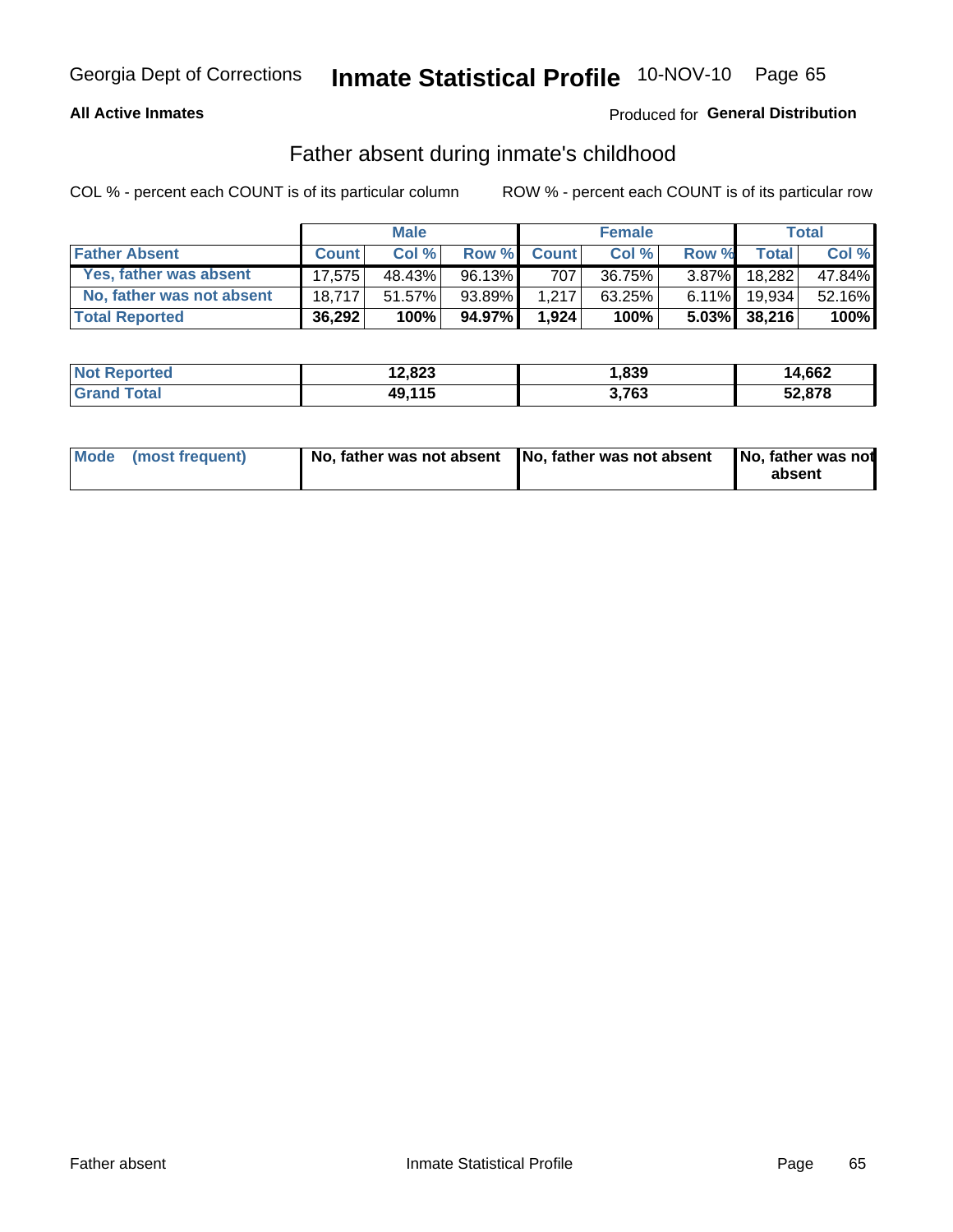### **All Active Inmates**

# **Produced for General Distribution**

# Mother absent during inmate's childhood

COL % - percent each COUNT is of its particular column

|                           |              | <b>Male</b> |           |              | <b>Female</b> |          |              | Total  |
|---------------------------|--------------|-------------|-----------|--------------|---------------|----------|--------------|--------|
| <b>Mother Absent</b>      | <b>Count</b> | Col%        | Row %     | <b>Count</b> | Col %         | Row %    | <b>Total</b> | Col %  |
| Yes, mother was absent    | 4.631        | 12.76%      | 94.68%    | 260          | $13.51\%$     | $5.32\%$ | 4.891        | 12.80% |
| No, mother was not absent | 31,661       | 87.24%      | $95.01\%$ | .664         | 86.49%        |          | 4.99% 33,325 | 87.20% |
| <b>Total Reported</b>     | 36,292       | 100%        | 94.97%    | 1.924        | 100%          |          | 5.03% 38,216 | 100%   |

| <b>Not Reported</b> | 12,823<br>A ^ | 839. ا | 14.662 |
|---------------------|---------------|--------|--------|
| <b>Srand Total</b>  | 49,115        | 3,763  | 52,878 |

| Mode (most frequent) | No, mother was not absent   No, mother was not absent   No, mother was | not absent |
|----------------------|------------------------------------------------------------------------|------------|
|----------------------|------------------------------------------------------------------------|------------|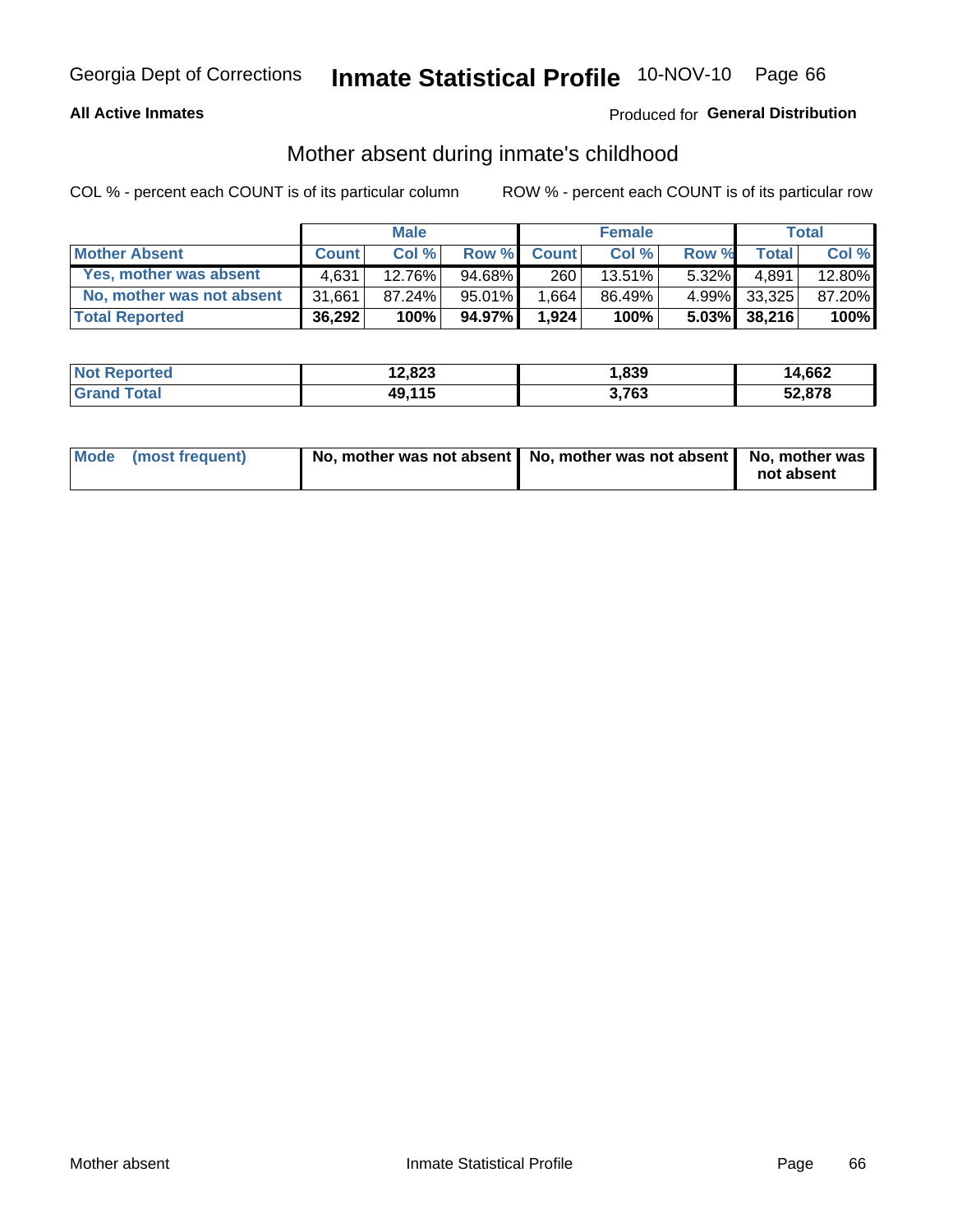### **All Active Inmates**

## Produced for General Distribution

# Inmate diagnosed as manipulative

COL % - percent each COUNT is of its particular column

|                       |              | <b>Male</b> |        |              | <b>Female</b> |          |              | Total  |
|-----------------------|--------------|-------------|--------|--------------|---------------|----------|--------------|--------|
| <b>Manipulative</b>   | <b>Count</b> | Col %       | Row %  | <b>Count</b> | Col %         | Row %    | <b>Total</b> | Col %  |
| Yes, manipulative     | 6.910        | 20.33%      | 99.58% | 29           | 1.52%         | $0.42\%$ | 6.939        | 19.33% |
| No, not manipulative  | 27,080       | 79.67%      | 93.49% | 1,885        | 98.48%        | $6.51\%$ | 28.965       | 80.67% |
| <b>Total Reported</b> | 33,990       | 100%        | 94.67% | 1,914        | 100%          | $5.33\%$ | 35,904       | 100%   |

| <b>Not Reported</b>       | 15,125 | 849. ا | 16,974 |
|---------------------------|--------|--------|--------|
| <b>Total</b><br>l Grand T | 49,115 | 3,763  | 52,878 |

|  | Mode (most frequent) | No, not manipulative | No, not manipulative | No. not<br><b>I</b> manipulative |
|--|----------------------|----------------------|----------------------|----------------------------------|
|--|----------------------|----------------------|----------------------|----------------------------------|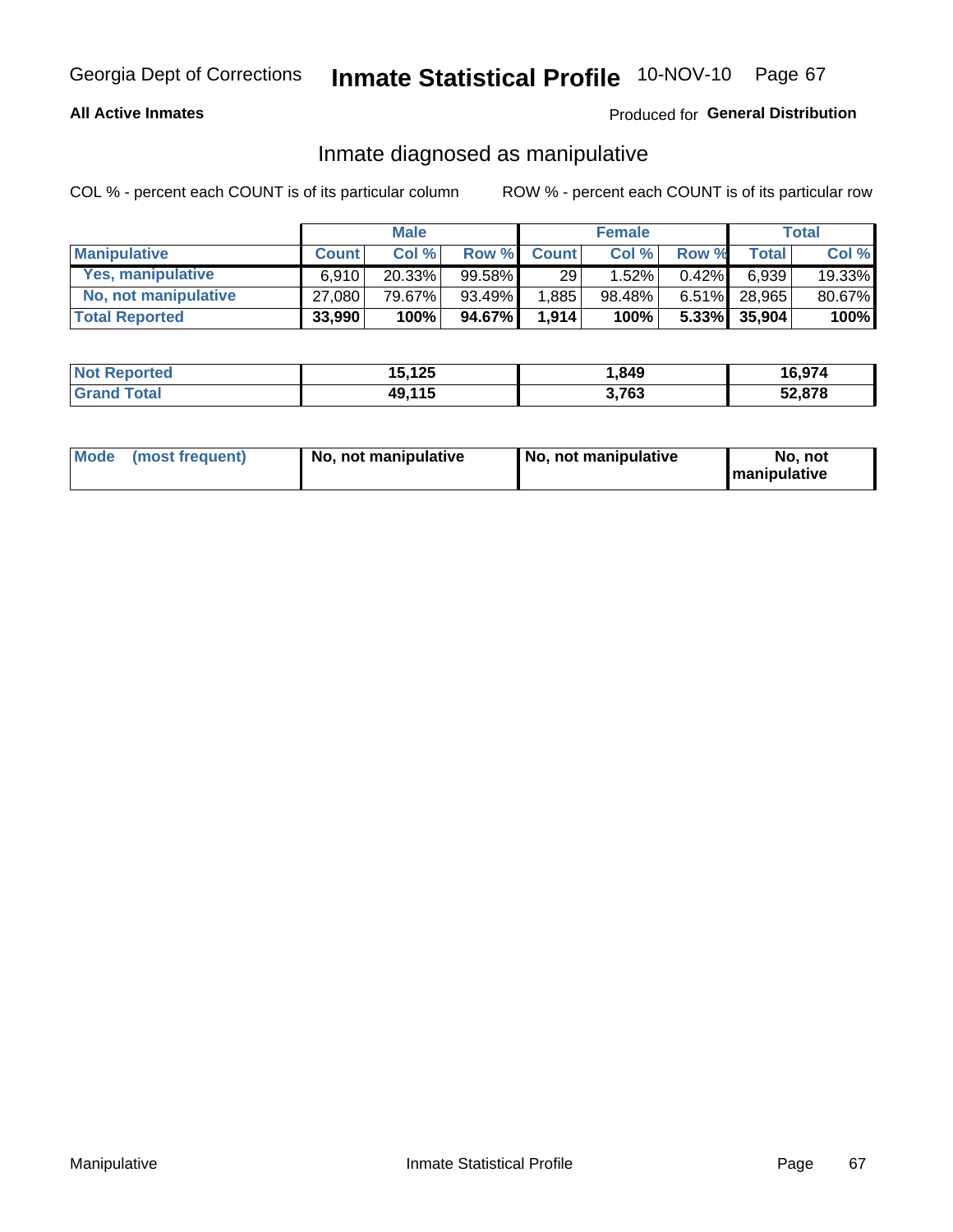### **All Active Inmates**

### Produced for General Distribution

# Inmate diagnosed as assaultive

COL % - percent each COUNT is of its particular column

|                       |              | <b>Male</b> |           |              | <b>Female</b> |          |              | Total  |
|-----------------------|--------------|-------------|-----------|--------------|---------------|----------|--------------|--------|
| <b>Assaultive</b>     | <b>Count</b> | Col%        | Row %     | <b>Count</b> | Col %         | Row %    | <b>Total</b> | Col %  |
| Yes, assaultive       | 16,877       | 49.65%      | $95.41\%$ | 812          | 42.42%        | $4.59\%$ | 17,689       | 49.27% |
| No, not assaultive    | 17.113       | $50.35\%$   | 93.95%    | 1,102        | 57.58%        | $6.05\%$ | 18,215       | 50.73% |
| <b>Total Reported</b> | 33,990       | 100%        | 94.67%    | 1,914        | 100%          |          | 5.33% 35,904 | 100%   |

| <b>Not Reported</b> | 15,125 | 849. ا | 16,974 |
|---------------------|--------|--------|--------|
| <b>Grand Total</b>  | 49,115 | 3,763  | 52,878 |

|  | Mode (most frequent) | No, not assaultive | No, not assaultive | No, not assaultive |
|--|----------------------|--------------------|--------------------|--------------------|
|--|----------------------|--------------------|--------------------|--------------------|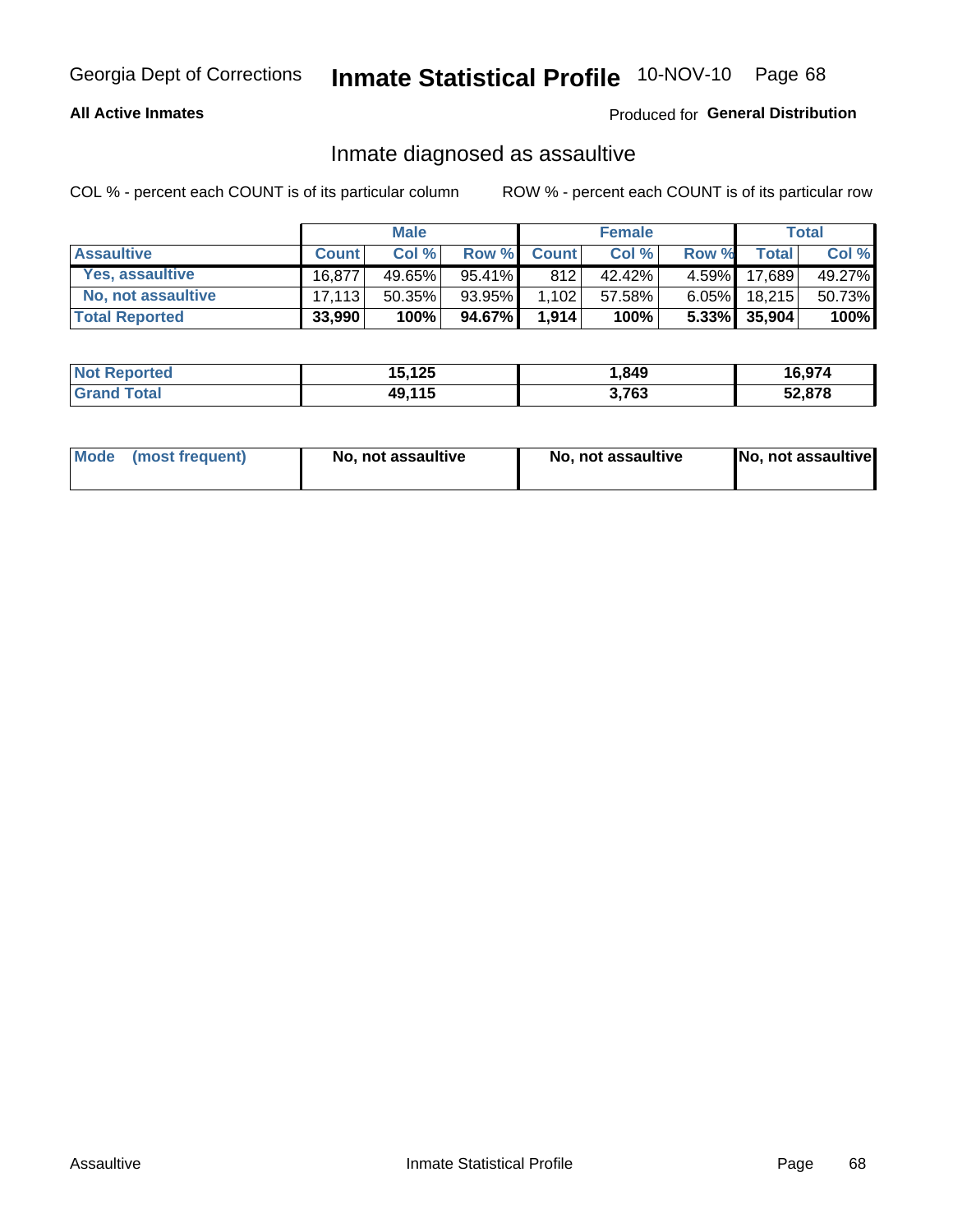# Inmate Statistical Profile 10-NOV-10 Page 69

**All Active Inmates** 

#### Produced for General Distribution

# Number of prior Georgia incarcerations

COL % - percent each COUNT is of its particular column

|                                       |              | <b>Male</b> |             |       | <b>Female</b> |       |        | <b>Total</b> |
|---------------------------------------|--------------|-------------|-------------|-------|---------------|-------|--------|--------------|
| <b>Num of Prior GA Incarcerations</b> | <b>Count</b> | Col %       | Row % Count |       | Col %         | Row % | Total  | Col %        |
|                                       | 28,523       | 58.07%      | 91.54%      | 2,636 | 70.05%        | 8.46% | 31,159 | 58.93%       |
|                                       | 8,557        | 17.42%      | 94.58%      | 490   | 13.02%        | 5.42% | 9,047  | 17.11%       |
| $\overline{2}$                        | 4,805        | 9.78%       | 94.20%      | 296   | 7.87%         | 5.80% | 5,101  | 9.65%        |
| 3                                     | 2,896        | 5.90%       | 95.33%      | 142   | 3.77%         | 4.67% | 3,038  | 5.75%        |
| $\boldsymbol{4}$                      | 1,789        | 3.64%       | 95.67%      | 81    | 2.15%         | 4.33% | 1,870  | 3.54%        |
| 5                                     | 1,093        | 2.23%       | 96.05%      | 45    | 1.20%         | 3.95% | 1,138  | 2.15%        |
| <b>More Than 5</b>                    | 1,452        | 2.96%       | $95.21\%$   | 731   | 1.94%         | 4.79% | 1,525  | 2.88%        |
| <b>Total Reported</b>                 | 49,115       | 100%        | 92.88%      | 3,763 | 100%          | 7.12% | 52,878 | 100.0%       |

| <b>Not</b><br>Reported       |               |       |        |
|------------------------------|---------------|-------|--------|
| <b>Total</b><br><b>Grand</b> | <b>40 115</b> | 3,763 | 52,878 |

| Mean (average)       | l.01 | .69 | .99 |
|----------------------|------|-----|-----|
| Median (middle)      |      |     |     |
| Mode (most frequent) |      |     |     |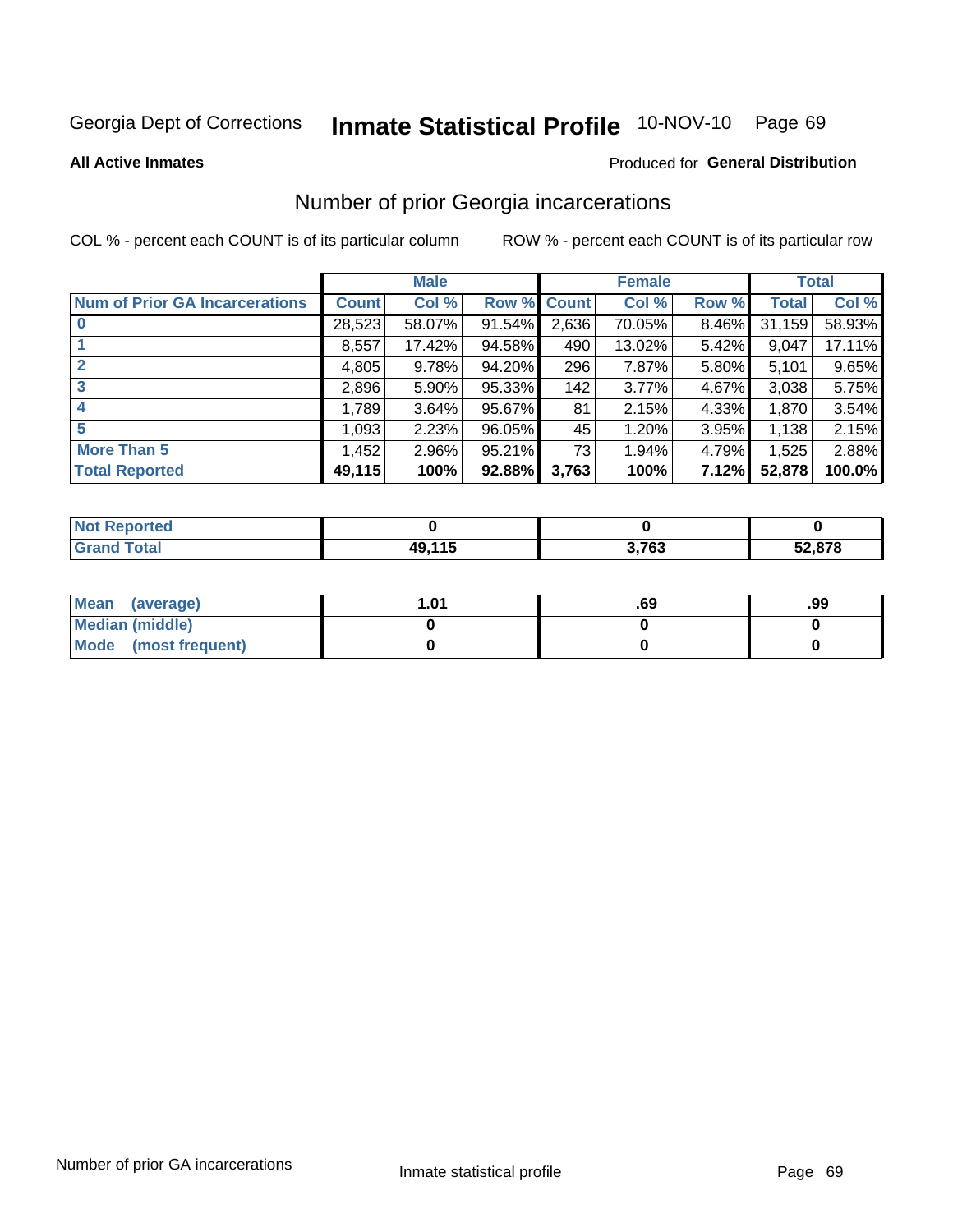#### Inmate Statistical Profile 10-NOV-10 Page 70

#### **All Active Inmates**

#### Produced for General Distribution

# Prison sentence in years

COL % - percent each COUNT is of its particular column

ROW % - percent each COUNT is of its particular row

|                                 |              | <b>Male</b> |         |              | <b>Female</b> |        |              | <b>Total</b> |
|---------------------------------|--------------|-------------|---------|--------------|---------------|--------|--------------|--------------|
| <b>Prison Sentence In Years</b> | <b>Count</b> | Col %       | Row %   | <b>Count</b> | Col %         | Row %  | <b>Total</b> | Col %        |
| $0 - 1$                         | 1,249        | 2.54%       | 84.16%  | 235          | 6.25%         | 15.84% | 1,484        | 2.81%        |
| $1.1 - 2$                       | 3,582        | 7.29%       | 88.77%  | 453          | 12.04%        | 11.23% | 4,035        | 7.63%        |
| $2.1 - 3$                       | 3,864        | 7.87%       | 86.60%  | 598          | 15.89%        | 13.40% | 4,462        | 8.44%        |
| $3.1 - 4$                       | 2,691        | 5.48%       | 90.55%  | 281          | 7.47%         | 9.45%  | 2,972        | 5.62%        |
| $4.1 - 5$                       | 5,215        | 10.62%      | 90.46%  | 550          | 14.62%        | 9.54%  | 5,765        | 10.90%       |
| $5.1 - 6$                       | 1,946        | 3.96%       | 92.31%  | 162          | 4.31%         | 7.69%  | 2,108        | 3.99%        |
| $6.1 - 7$                       | 1,909        | 3.89%       | 92.94%  | 145          | 3.85%         | 7.06%  | 2,054        | 3.88%        |
| $7.1 - 8$                       | 1,809        | 3.68%       | 93.54%  | 125          | 3.32%         | 6.46%  | 1,934        | 3.66%        |
| $8.1 - 9$                       | 793          | 1.61%       | 93.96%  | 51           | 1.36%         | 6.04%  | 844          | 1.60%        |
| $9.1 - 10$                      | 5,984        | 12.18%      | 94.64%  | 339          | 9.01%         | 5.36%  | 6,323        | 11.96%       |
| $10.1 - 12$                     | 2,368        | 4.82%       | 95.41%  | 114          | 3.03%         | 4.59%  | 2,482        | 4.69%        |
| $12.1 - 15$                     | 3,766        | 7.67%       | 96.02%  | 156          | 4.15%         | 3.98%  | 3,922        | 7.42%        |
| $15.1 - 20$                     | 3,688        | 7.51%       | 96.22%  | 145          | 3.85%         | 3.78%  | 3,833        | 7.25%        |
| 20.1 - Over                     | 3,006        | 6.12%       | 97.00%  | 93           | 2.47%         | 3.00%  | 3,099        | 5.86%        |
| Life                            | 6,541        | 13.32%      | 95.57%  | 303          | 8.05%         | 4.43%  | 6,844        | 12.94%       |
| <b>Life Without Parole</b>      | 602          | 1.23%       | 98.05%  | 12           | 0.32%         | 1.95%  | 614          | 1.16%        |
| <b>Death</b>                    | 99           | 0.20%       | 99.00%  |              | 0.03%         | 1.00%  | 100          | 0.19%        |
| <b>Youthful Offenders</b>       | 3            | 0.01%       | 100.00% |              |               |        | 3            | 0.01%        |
| <b>Total Reported</b>           | 49,115       | 100%        | 92.88%  | 3,763        | 100.0%        | 7.12%  | 52,878       | 100.0%       |

| Reported<br>I NOT |      |              |      |
|-------------------|------|--------------|------|
| $n+n$<br>. Cart   | 44 F | ר 70<br>フィリー | .878 |

#### **Determinate (numeric) sentences only**

| <b>Mean</b> | ממנ | <b>276</b> פ<br>. | 10.31 | $\ddot{\phantom{0}}$<br>. Z. 04 |
|-------------|-----|-------------------|-------|---------------------------------|
|             |     |                   |       |                                 |

All sentences (including determinate), with life, life without parole, and death sentences figured at 45 years

| .<br>Me:<br>$16.8^\circ$<br>10C<br>75<br>19.<br>ס.פ<br>____ |  |  |  |
|-------------------------------------------------------------|--|--|--|
|                                                             |  |  |  |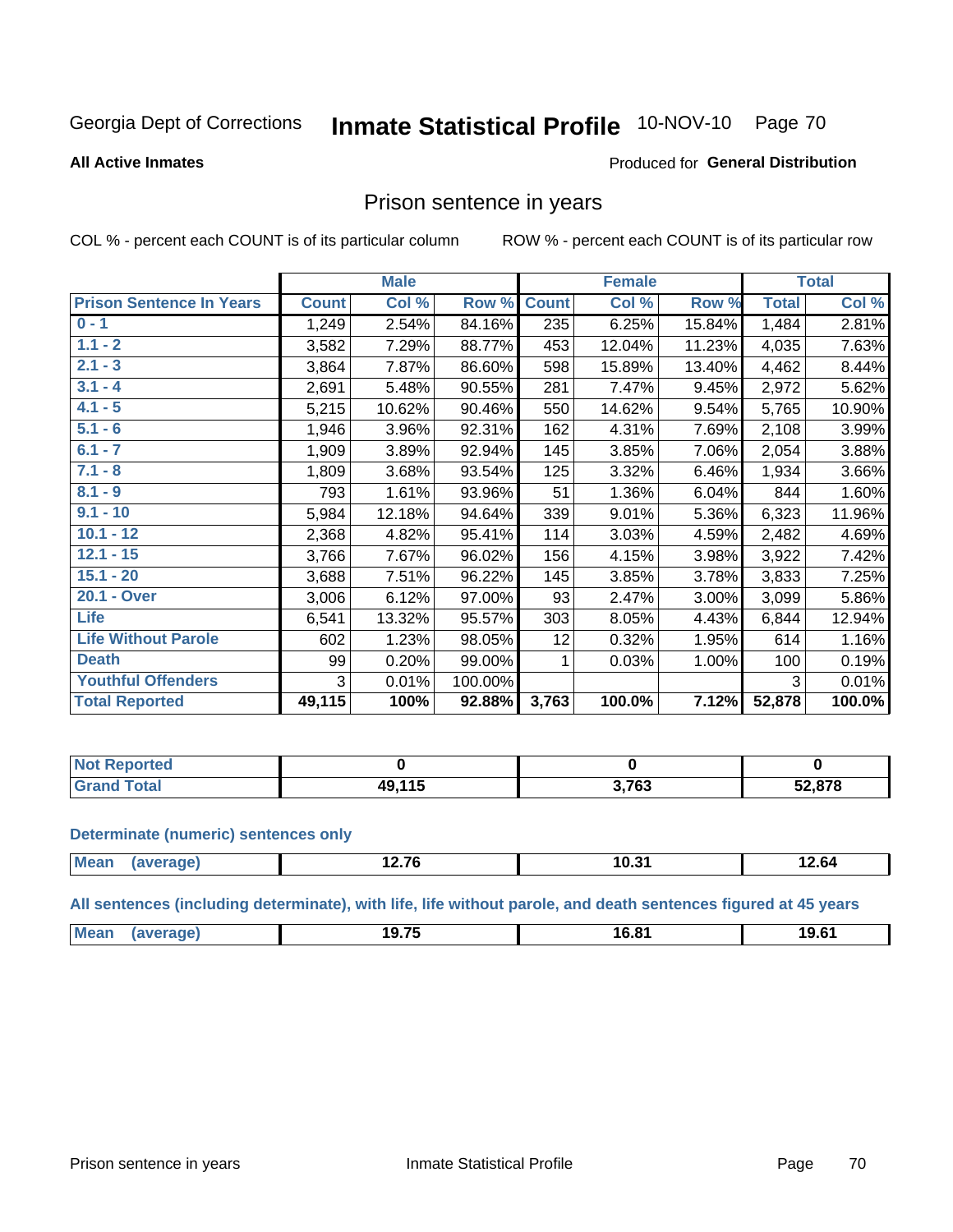#### Inmate Statistical Profile 10-NOV-10 Page 71 Georgia Dept of Corrections

#### **All Active Inmates**

#### Produced for General Distribution

# Primary offense, broken out into felonies vs misdemeanors

COL % - percent each COUNT is of its particular column

|                                  |              | <b>Male</b> |           |                    | <b>Female</b>      |          | Total  |         |
|----------------------------------|--------------|-------------|-----------|--------------------|--------------------|----------|--------|---------|
| <b>Felonies and Misdemeanors</b> | <b>Count</b> | Col%        |           | <b>Row % Count</b> | Col%               | Row %    | Total, | Col %   |
| <b>Felonies</b>                  | 48,803       | 99.98%      | $92.97\%$ | 3.693              | 99.95%             | $7.03\%$ | 52.496 | 99.98%  |
| <b>Misdemeanors</b>              | 9            | $.02\%$     | 81.82%    |                    | $.05\%$ $^{\circ}$ | 18.18%   | 11     | $.02\%$ |
| <b>Total Reported</b>            | 48,812       | 100%        | 92.96%    | 3,695              | 100%               | 7.04%    | 52,507 | 100%    |

| <b>Not</b>                        | つのつ        | 69     | ^74     |
|-----------------------------------|------------|--------|---------|
| eported                           | აυა        |        | . J I I |
| <b>Grand</b><br><sup>-</sup> otal | $AO$ $11F$ | 18.880 | 52,878  |

|  | Mo | . | a masa sa sa<br>. | onies<br>. |
|--|----|---|-------------------|------------|
|--|----|---|-------------------|------------|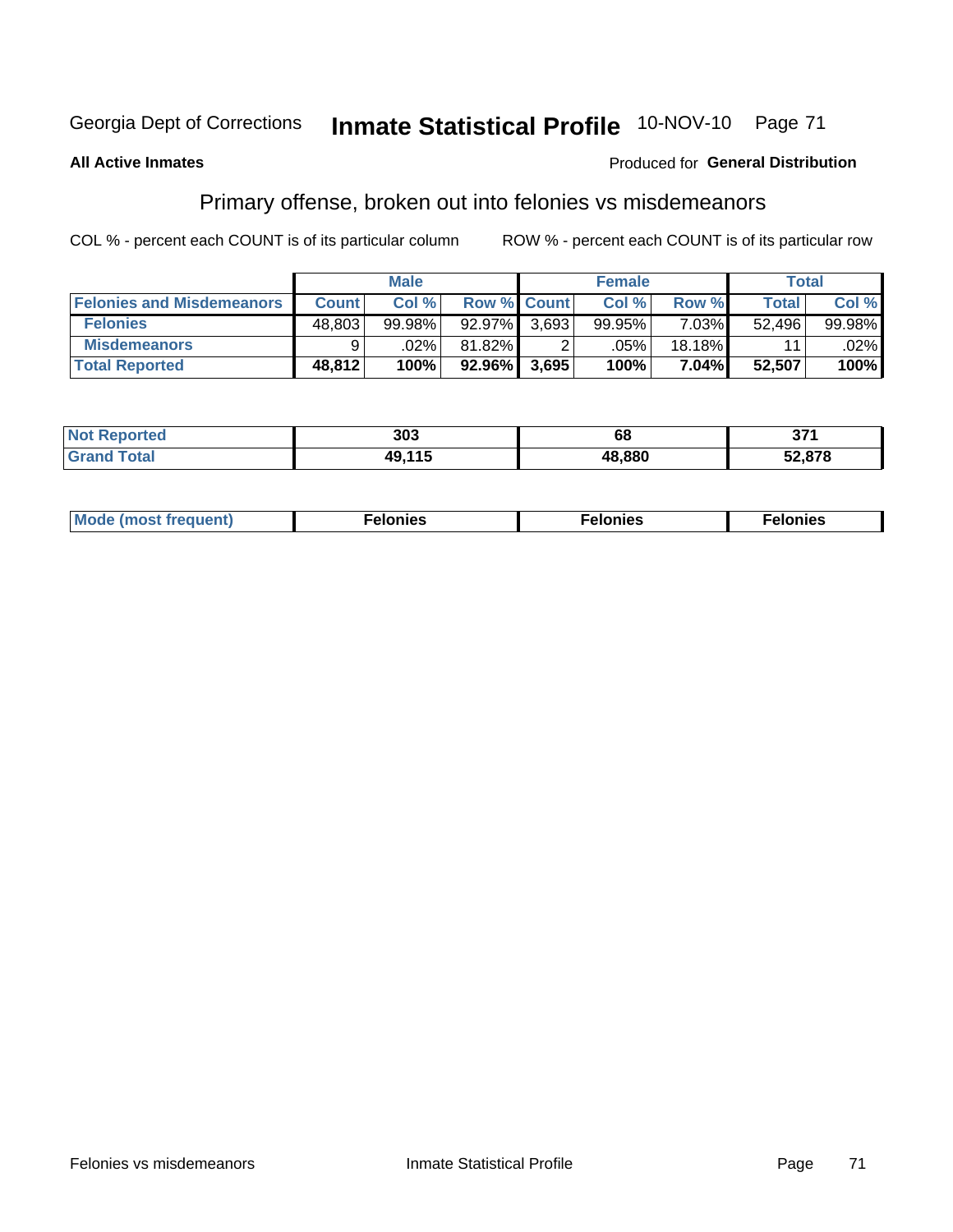# Inmate Statistical Profile 10-NOV-10 Page 72

#### **All Active Inmates**

### **Produced for General Distribution**

### Primary offense, broken out into six broad crime categories

COL % - percent each COUNT is of its particular column

|                                 |              | <b>Male</b> |        |             | <b>Female</b> |        |              | <b>Total</b> |
|---------------------------------|--------------|-------------|--------|-------------|---------------|--------|--------------|--------------|
| <b>Crime Categories</b>         | <b>Count</b> | Col %       |        | Row % Count | Col %         | Row %  | <b>Total</b> | Col %        |
| <b>Violent</b>                  | 22,576       | 46.25%      | 94.24% | 1,380       | 37.35%        | 5.76%  | 23,956       | 45.62%       |
| <b>Sex Crime</b><br>2           | 7,613        | 15.60%      | 98.50% | 116         | 3.14%         | 1.50%  | 7,729        | 14.72%       |
| $\mathbf{3}$<br><b>Property</b> | 9,101        | 18.65%      | 88.16% | 1,222       | 33.07%        | 11.84% | 10,323       | 19.66%       |
| <b>Drug</b><br>4                | 7,580        | 15.53%      | 89.94% | 848         | 22.95%        | 10.06% | 8,428        | 16.05%       |
| <b>Habit/DUI</b><br>5           | 94           | .19%        | 91.26% | 9           | .24%          | 8.74%  | 103          | .20%         |
| <b>Other</b><br>6               | 1,848        | 3.79%       | 93.90% | 120         | 3.25%         | 6.10%  | 1,968        | 3.75%        |
| <b>Total Reported</b>           | 48,812       | 100%        | 92.96% | 3,695       | 100%          | 7.04%  | 52,507       | 100%         |

| <u>າrteg</u>          | 303                 | ^^            | $\sim$ |
|-----------------------|---------------------|---------------|--------|
| NO.                   |                     | oo            | ווט    |
| $f \wedge f \wedge f$ | 115<br>49.1<br>- 19 | ר ד כ<br>. v. | 52,878 |

| Mo<br>uent)<br>nos | .<br>/iolent | <br>Violent | - --<br><b>Tiolent</b> |
|--------------------|--------------|-------------|------------------------|
|                    |              |             |                        |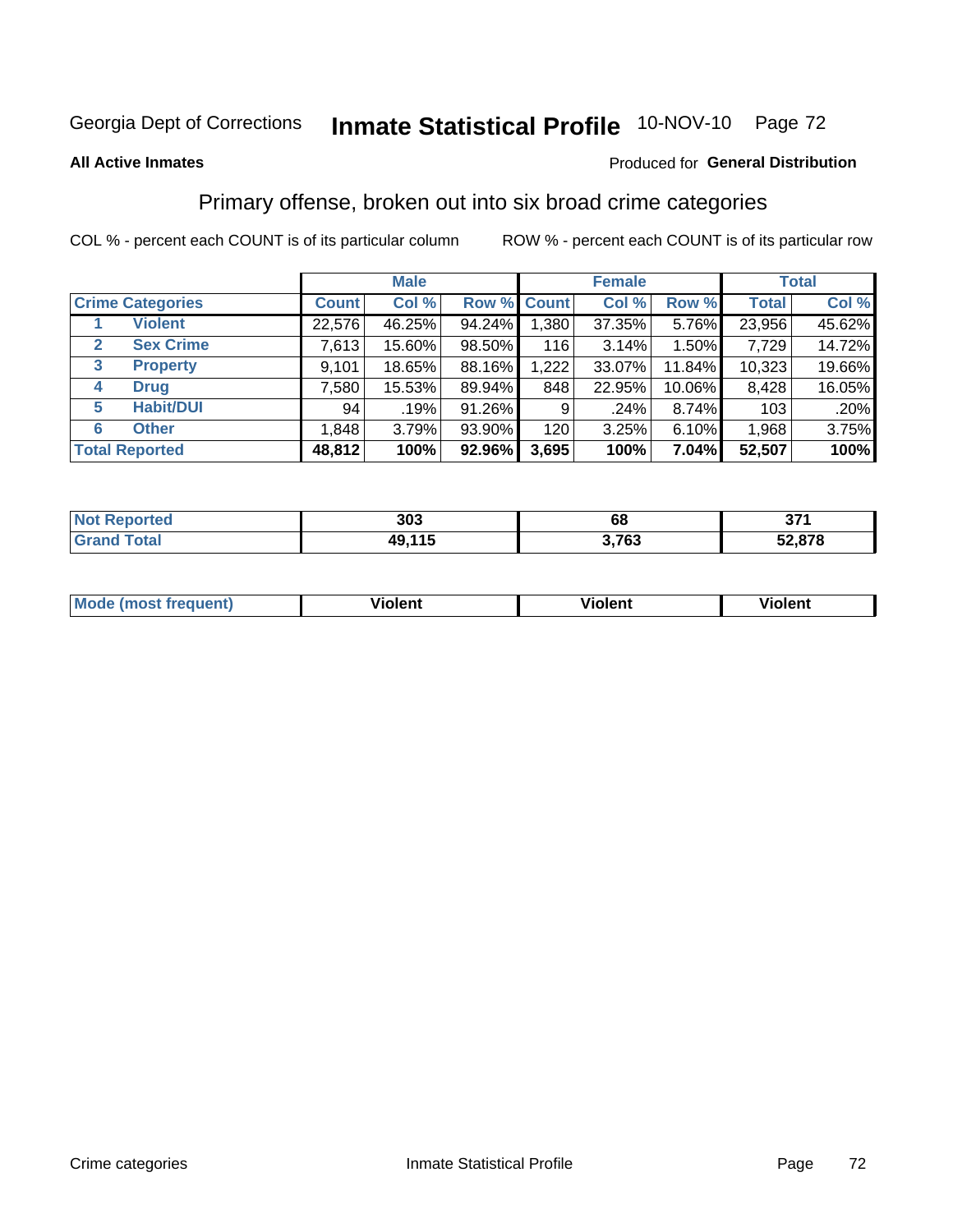# Inmate Statistical Profile 10-NOV-10 Page 73

#### **All Active Inmates**

#### **Produced for General Distribution**

## Primary offense, detailed offense code

COL % - percent each COUNT is of its particular column

|      |                                             |                 | <b>Male</b> |         |                | <b>Female</b> |         |                      | <b>Total</b> |
|------|---------------------------------------------|-----------------|-------------|---------|----------------|---------------|---------|----------------------|--------------|
|      | <b>Primary Offense</b>                      | <b>Count</b>    | Col %       | Row %   | <b>Count</b>   | Col %         | Row %   | <b>Total</b>         | Col %        |
| 25   | <b>Simple Battery</b>                       | $\overline{2}$  | .01%        | 100.00% |                |               |         | $\overline{2}$       | .01%         |
| 52   | <b>Bad Checks</b>                           | 1               | .01%        | 100.00% |                |               |         | $\mathbf{1}$         | .01%         |
| 70   | <b>Poss Of Marijuana</b>                    | 1               | .01%        | 100.00% |                |               |         | 1                    | .01%         |
| 73   | <b>Obstr Of Law Enf Officer</b>             | 3               | .01%        | 75.00%  | 1              | .03%          | 25.00%  | 4                    | .01%         |
| 75   | <b>Crmnl Trespassing</b>                    | 1               | .01%        | 100.00% |                |               |         | $\mathbf{1}$         | .01%         |
| 81   | <b>Prostitution</b>                         |                 |             |         | 1              | .03%          | 100.00% | 1                    | .01%         |
| 105  | <b>Family Violence Battery</b>              | 1               | .01%        | 100.00% |                |               |         | 1                    | .01%         |
| 1100 | <b>Misc Homicide Offense</b>                | 11              | .02%        | 84.62%  | $\overline{2}$ | .05%          | 15.38%  | 13                   | .02%         |
| 1101 | <b>Murder</b>                               | 4,877           | 9.99%       | 94.37%  | 291            | 7.88%         | 5.63%   | $\overline{5}$ , 168 | 9.84%        |
| 1102 | <b>Voluntary Manslaughter</b>               | 1,031           | 2.11%       | 88.50%  | 134            | 3.63%         | 11.50%  | 1,165                | 2.22%        |
| 1103 | <b>Involuntary Manslaughter</b>             | 119             | .24%        | 83.22%  | 24             | .65%          | 16.78%  | 143                  | .27%         |
| 1118 | <b>Feticide By Vehicle</b>                  | $\overline{2}$  | .01%        | 50.00%  | $\overline{2}$ | .05%          | 50.00%  | 4                    | .01%         |
| 1119 | <b>Vol Manslaughter Of</b><br><b>Fetus</b>  | $\mathbf{1}$    | .01%        | 100.00% |                |               |         | 1                    | .01%         |
| 1120 | <b>Reckless Abandonment</b>                 | $\mathbf{1}$    | .01%        | 100.00% |                |               |         | 1                    | .01%         |
| 1121 | <b>Feticide</b>                             | 4               | .01%        | 100.00% |                |               |         | $\overline{4}$       | .01%         |
| 1123 | <b>Vehicular Homicide</b>                   | 348             | .71%        | 89.46%  | 41             | 1.11%         | 10.54%  | 389                  | .74%         |
| 1124 | <b>Homicide By Vessel</b>                   | 17              | .03%        | 94.44%  | 1              | .03%          | 5.56%   | 18                   | .03%         |
| 1125 | <b>Conceal Death Of</b><br><b>Another</b>   | 18              | .04%        | 90.00%  | $\overline{2}$ | .05%          | 10.00%  | 20                   | .04%         |
| 1190 | <b>Atmpt Murder</b>                         | 19              | .04%        | 100.00% |                |               |         | 19                   | .04%         |
| 1191 | <b>Murder, Conspire To</b><br><b>Commit</b> | 3               | .01%        | 60.00%  | $\overline{2}$ | .05%          | 40.00%  | 5                    | .01%         |
| 1300 | <b>Misc Assault/Battery</b>                 | 13              | .03%        | 92.86%  | 1              | .03%          | 7.14%   | 14                   | .03%         |
| 1301 | <b>Family Violence Battery</b>              | 84              | .17%        | 98.82%  | $\mathbf{1}$   | .03%          | 1.18%   | 85                   | .16%         |
| 1302 | <b>Aggrav Assault</b>                       | 4,331           | 8.87%       | 94.19%  | 267            | 7.23%         | 5.81%   | 4,598                | 8.76%        |
| 1303 | <b>Atmpt Aggrav Assault</b>                 | 6               | .01%        | 85.71%  | 1              | .03%          | 14.29%  | $\overline{7}$       | .01%         |
| 1304 | <b>Aggravated Assault On</b><br>$65+$       | 3               | .01%        | 100.00% |                |               |         | 3                    | .01%         |
| 1305 | <b>Aggrav Battery</b>                       | 849             | 1.74%       | 93.40%  | 60             | 1.62%         | 6.60%   | 909                  | 1.73%        |
| 1306 | <b>Misc Family Violence</b>                 | $\overline{4}$  | .01%        | 100.00% |                |               |         | 4                    | .01%         |
| 1307 | <b>Terrorist Threats &amp; Acts</b>         | 360             | .74%        | 96.77%  | 12             | .32%          | 3.23%   | 372                  | .71%         |
| 1308 | <b>False Imprisonment</b>                   | 201             | .41%        | 96.63%  | $\overline{7}$ | .19%          | 3.37%   | 208                  | .40%         |
| 1309 | <b>False Impris Color Legal</b>             | 1               | .01%        | 100.00% |                |               |         |                      | .01%         |
| 1311 | <b>Kidnapping</b>                           | 1,544           | 3.16%       | 96.98%  | 48             | 1.30%         | 3.02%   | 1,592                | 3.03%        |
| 1312 | <b>Interference With</b><br><b>Custody</b>  | 10 <sup>1</sup> | .02%        | 90.91%  | 1              | .03%          | 9.09%   | 11                   | .02%         |
| 1314 | <b>Aggrav Assault Peace</b><br><b>Ofcr</b>  | 291             | .60%        | 95.72%  | 13             | .35%          | 4.28%   | 304                  | .58%         |
| 1315 | <b>Aggrav Battery Peace</b>                 | 17              | .03%        | 85.00%  | 3              | .08%          | 15.00%  | 20                   | .04%         |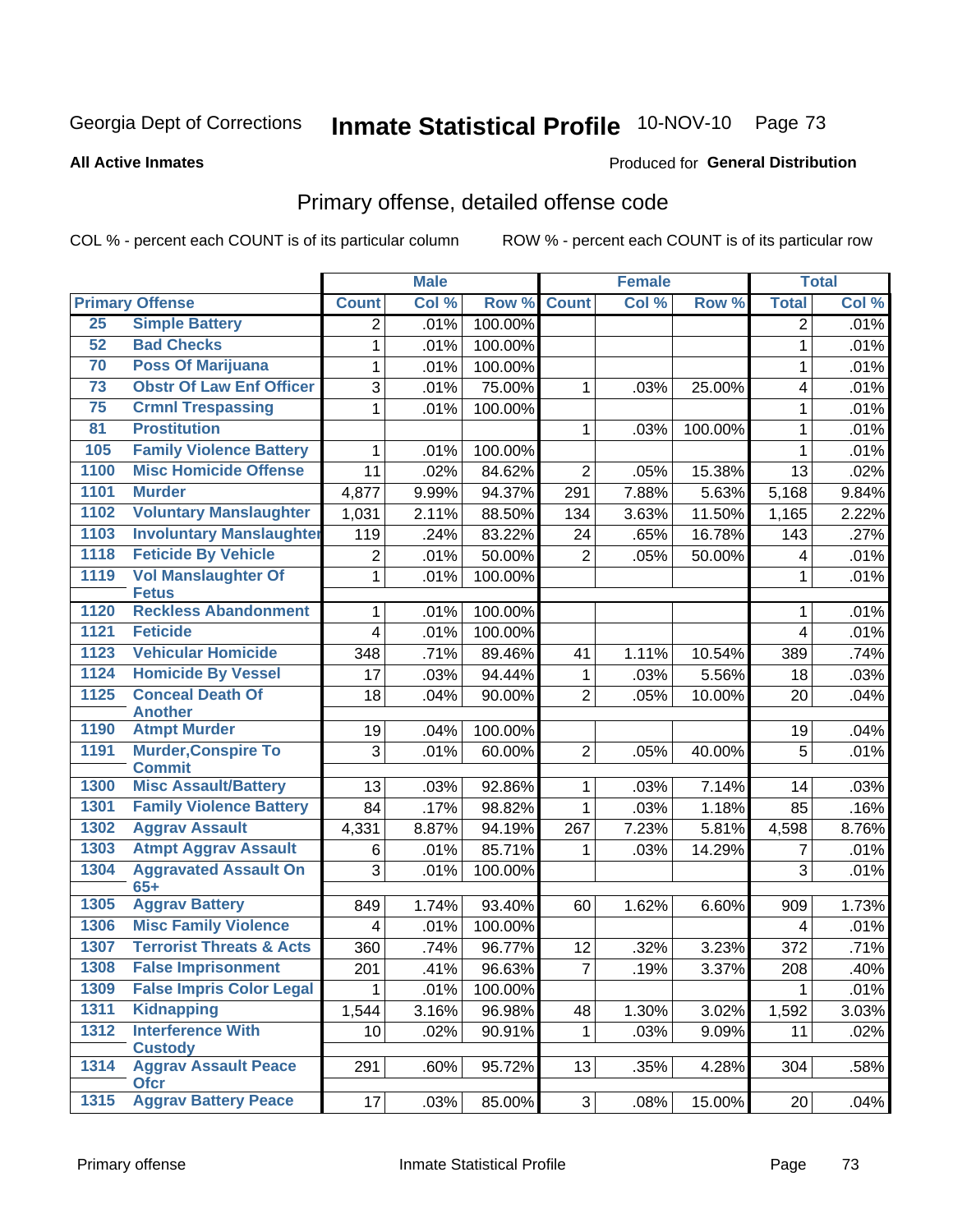# Inmate Statistical Profile 10-NOV-10 Page 74

#### **All Active Inmates**

#### **Produced for General Distribution**

## Primary offense, detailed offense code

COL % - percent each COUNT is of its particular column

|      |                                            |                | <b>Male</b> |         |                | <b>Female</b> |         |                  | <b>Total</b> |
|------|--------------------------------------------|----------------|-------------|---------|----------------|---------------|---------|------------------|--------------|
|      | <b>Primary Offense</b>                     | <b>Count</b>   | Col %       | Row %   | <b>Count</b>   | Col %         | Row %   | <b>Total</b>     | Col %        |
|      | <b>Ofcr</b>                                |                |             |         |                |               |         |                  |              |
| 1316 | <b>Simple Battery</b>                      | 14             | .03%        | 100.00% |                |               |         | 14               | .03%         |
| 1317 | <b>Reck Cond Infected</b><br><b>Person</b> | 12             | .02%        | 85.71%  | $\overline{2}$ | .05%          | 14.29%  | 14               | .03%         |
| 1318 | <b>Injury By Vehicle</b>                   | 94             | .19%        | 89.52%  | 11             | .30%          | 10.48%  | 105              | .20%         |
| 1320 | <b>Stalking</b>                            | $\overline{2}$ | .01%        | 100.00% |                |               |         | $\overline{2}$   | .01%         |
| 1321 | <b>Aggrav Stalking</b>                     | 254            | .52%        | 96.58%  | 9              | .24%          | 3.42%   | 263              | .50%         |
| 1390 | <b>Atmpt Kidnap</b>                        | 3              | .01%        | 100.00% |                |               |         | 3                | .01%         |
| 1400 | <b>Arson Misc</b>                          | 1              | .01%        | 100.00% |                |               |         | $\mathbf{1}$     | .01%         |
| 1401 | <b>Arson 1st Degree</b>                    | 106            | .22%        | 86.18%  | 17             | .46%          | 13.82%  | 123              | .23%         |
| 1402 | <b>Arson 2nd Degree</b>                    | 10             | .02%        | 90.91%  | $\mathbf{1}$   | .03%          | 9.09%   | 11               | .02%         |
| 1403 | <b>Arson 3rd Degree</b>                    | $\overline{c}$ | .01%        | 100.00% |                |               |         | $\overline{2}$   | .01%         |
| 1500 | <b>Misc Criminal Damage</b>                | 1              | .01%        | 100.00% |                |               |         | $\mathbf{1}$     | .01%         |
| 1501 | <b>Crmnl Damage 1st</b><br><b>Degree</b>   | 33             | .07%        | 94.29%  | $\overline{2}$ | .05%          | 5.71%   | 35               | .07%         |
| 1502 | <b>Crmnl Damage 2nd</b><br><b>Degree</b>   | 87             | .18%        | 92.55%  | $\overline{7}$ | .19%          | 7.45%   | 94               | .18%         |
| 1504 | <b>Damage, Destroy Secr</b><br><b>Prop</b> | 1              | .01%        | 100.00% |                |               |         | 1                | .01%         |
| 1506 | <b>Alter Id</b>                            | 3              | .01%        | 100.00% |                |               |         | 3                | .01%         |
| 1601 | <b>Burglary</b>                            | 5,010          | 10.26%      | 95.85%  | 217            | 5.87%         | 4.15%   | 5,227            | 9.95%        |
| 1602 | <b>Poss Tools Commit</b><br><b>Crime</b>   | 40             | .08%        | 97.56%  | 1              | .03%          | 2.44%   | 41               | .08%         |
| 1690 | <b>Atmpt Burglary</b>                      | 44             | .09%        | 97.78%  | 1              | .03%          | 2.22%   | 45               | .09%         |
| 1701 | <b>Forgery 1st Degree</b>                  | 1,036          | 2.12%       | 72.35%  | 396            | 10.72%        | 27.65%  | 1,432            | 2.73%        |
| 1702 | <b>Forgery 2nd Degree</b>                  | 21             | .04%        | 77.78%  | 6              | .16%          | 22.22%  | 27               | .05%         |
| 1704 | <b>Bad Checks</b>                          | 7              | .01%        | 77.78%  | $\overline{2}$ | .05%          | 22.22%  | 9                | .02%         |
| 1750 | <b>Fraudulent Checks</b>                   | $6\phantom{1}$ | .01%        | 75.00%  | $\overline{2}$ | .05%          | 25.00%  | 8                | .02%         |
| 1751 | <b>Theft Credit Card</b>                   | 20             | .04%        | 71.43%  | 8              | .22%          | 28.57%  | 28               | .05%         |
| 1752 | <b>Forgery Credit Card</b>                 | $\overline{2}$ | .01%        | 100.00% |                |               |         | $\overline{2}$   | .01%         |
| 1753 | <b>Fraudulent Credit Card</b>              | 61             | .12%        | 67.03%  | 30             | .81%          | 32.97%  | 91               | .17%         |
| 1756 | <b>Financial Identity Fraud</b>            | 53             | .11%        | 58.89%  | 37             | 1.00%         | 41.11%  | 90               | .17%         |
| 1759 | <b>Telecommunications</b><br><b>Fraud</b>  | 1              | .01%        | 100.00% |                |               |         | $\mathbf{1}$     | .01%         |
| 1760 | <b>Computer Pornography</b>                | 21             | .04%        | 100.00% |                |               |         | 21               | .04%         |
| 1761 | <b>Computer Theft</b>                      | 6              | .01%        | 37.50%  | 10             | .27%          | 62.50%  | 16               | .03%         |
| 1762 | <b>Computer Trespass</b>                   | 1              | .01%        | 50.00%  | 1              | .03%          | 50.00%  | $\boldsymbol{2}$ | .01%         |
| 1795 | <b>Failr Pay Natrl Prd/Chttl</b>           |                |             |         | 1              | .03%          | 100.00% | 1                | .01%         |
| 1799 | <b>Misc Fraud</b>                          | 12             | .02%        | 60.00%  | 8              | .22%          | 40.00%  | 20               | .04%         |
| 1802 | <b>Theft By Taking</b>                     | 870            | 1.78%       | 83.25%  | 175            | 4.74%         | 16.75%  | 1,045            | 1.99%        |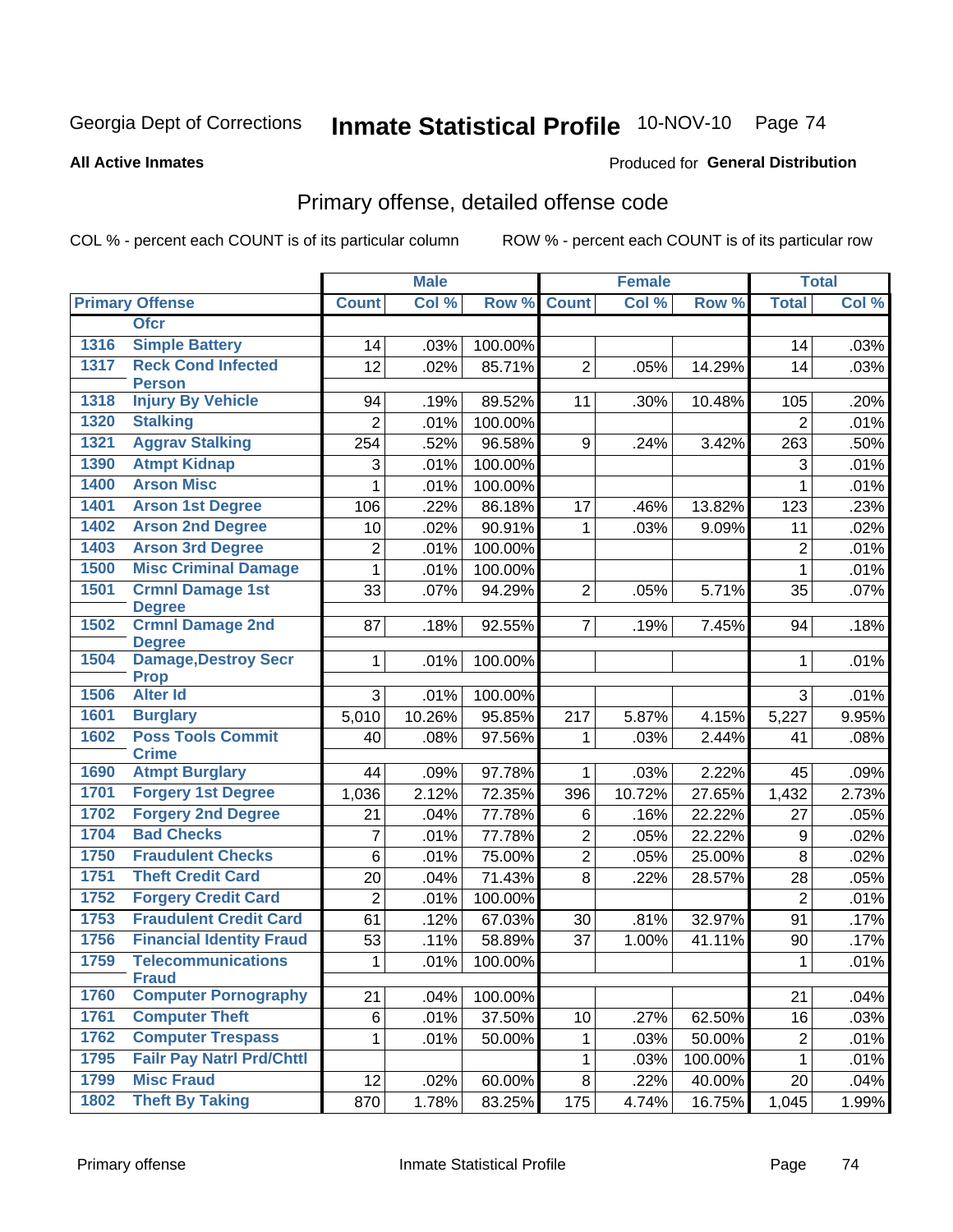# Inmate Statistical Profile 10-NOV-10 Page 75

#### **All Active Inmates**

#### **Produced for General Distribution**

## Primary offense, detailed offense code

COL % - percent each COUNT is of its particular column

|      |                                            |                | <b>Male</b> |         |                         | <b>Female</b> |         |                | <b>Total</b> |
|------|--------------------------------------------|----------------|-------------|---------|-------------------------|---------------|---------|----------------|--------------|
|      | <b>Primary Offense</b>                     | <b>Count</b>   | Col %       | Row %   | <b>Count</b>            | Col %         | Row %   | <b>Total</b>   | Col %        |
| 1803 | <b>Theft By Deception</b>                  | 47             | .10%        | 85.45%  | 8                       | .22%          | 14.55%  | 55             | .10%         |
| 1804 | <b>Theft By Extortion</b>                  | $\overline{c}$ | .01%        | 66.67%  | 1                       | .03%          | 33.33%  | 3              | .01%         |
| 1805 | <b>Theft Of Lost Property</b>              | 1              | .01%        | 100.00% |                         |               |         | 1              | .01%         |
| 1806 | <b>Theft By Rec Stolen Prop</b>            | 856            | 1.75%       | 93.76%  | 57                      | 1.54%         | 6.24%   | 913            | 1.74%        |
| 1807 | <b>Theft Of Services</b>                   | 5              | .01%        | 100.00% |                         |               |         | 5              | .01%         |
| 1808 | <b>Theft By Conversion</b>                 | 35             | .07%        | 74.47%  | 12                      | .32%          | 25.53%  | 47             | .09%         |
| 1812 | <b>Atmpt Theft By Taking</b>               | 5              | .01%        | 83.33%  | 1                       | .03%          | 16.67%  | 6              | .01%         |
| 1813 | <b>Theft Motorveh Or Part</b>              | 77             | .16%        | 89.53%  | 9                       | .24%          | 10.47%  | 86             | .16%         |
| 1815 | <b>Theft Bring Prop In State</b>           | 13             | .03%        | 100.00% |                         |               |         | 13             | .02%         |
| 1816 | <b>Theft Recv Prop Out</b><br><b>State</b> |                |             |         | $\overline{c}$          | .05%          | 100.00% | $\overline{2}$ | .01%         |
| 1821 | <b>Theft By Shoplifting</b>                | 434            | .89%        | 69.89%  | 187                     | 5.06%         | 30.11%  | 621            | 1.18%        |
| 1880 | <b>Entering Vehicle</b>                    | 144            | .30%        | 97.30%  | 4                       | .11%          | 2.70%   | 148            | .28%         |
| 1901 | <b>Robbery</b>                             | 1,633          | 3.35%       | 93.85%  | 107                     | 2.90%         | 6.15%   | 1,740          | 3.31%        |
| 1902 | <b>Armed Robbery</b>                       | 5,130          | 10.51%      | 96.77%  | 171                     | 4.63%         | 3.23%   | 5,301          | 10.10%       |
| 1903 | <b>Robbery By Force</b>                    | 214            | .44%        | 91.06%  | 21                      | .57%          | 8.94%   | 235            | .45%         |
| 1904 | <b>Robbery By Intimidation</b>             | 271            | .56%        | 91.86%  | 24                      | .65%          | 8.14%   | 295            | .56%         |
| 1905 | <b>Robbery By Sudden</b><br><b>Snatch</b>  | 130            | .27%        | 92.86%  | 10                      | .27%          | 7.14%   | 140            | .27%         |
| 1911 | <b>Hijacking Motor Vehicle</b>             | 47             | .10%        | 100.00% |                         |               |         | 47             | .09%         |
| 1991 | <b>Atmpt Robbery</b>                       | 37             | .08%        | 100.00% |                         |               |         | 37             | .07%         |
| 1992 | <b>Atmpt Armed Robbery</b>                 | 73             | .15%        | 97.33%  | $\overline{2}$          | .05%          | 2.67%   | 75             | .14%         |
| 2000 | <b>Misc Sexual Offense</b>                 | 22             | .05%        | 100.00% |                         |               |         | 22             | .04%         |
| 2001 | <b>Rape</b>                                | 1,767          | 3.62%       | 99.77%  | $\overline{\mathbf{4}}$ | .11%          | .23%    | 1,771          | 3.37%        |
| 2002 | <b>Sodomy</b>                              | 24             | .05%        | 96.00%  | 1                       | .03%          | 4.00%   | 25             | .05%         |
| 2003 | <b>Aggrav Sodomy</b>                       | 212            | .43%        | 99.53%  | $\mathbf 1$             | .03%          | .47%    | 213            | .41%         |
| 2004 | <b>Bestiality</b>                          | 3              | .01%        | 100.00% |                         |               |         | 3              | .01%         |
| 2006 | <b>Incest</b>                              | 162            | .33%        | 97.59%  | 4                       | .11%          | 2.41%   | 166            | .32%         |
| 2007 | <b>Bigamy</b>                              |                |             |         | 1                       | .03%          | 100.00% | 1              | .01%         |
| 2009 | <b>Aggrav Sexual Battery</b>               | 173            | .35%        | 100.00% |                         |               |         | 173            | .33%         |
| 2011 | <b>Sexual Battery</b>                      | 105            | .22%        | 99.06%  | 1                       | .03%          | .94%    | 106            | .20%         |
| 2016 | <b>Pimping A Minor Under</b><br>18         | $\overline{5}$ | .01%        | 83.33%  | $\mathbf{1}$            | .03%          | 16.67%  | 6              | .01%         |
| 2017 | <b>Pandering By</b><br><b>Compulsion</b>   | $\overline{3}$ | .01%        | 100.00% |                         |               |         | 3              | .01%         |
| 2018 | <b>Statutory Rape</b>                      | 773            | 1.58%       | 98.72%  | 10                      | .27%          | 1.28%   | 783            | 1.49%        |
| 2019 | <b>Child Molestation</b>                   | 2,462          | 5.04%       | 97.78%  | 56                      | 1.52%         | 2.22%   | 2,518          | 4.80%        |
| 2020 | <b>Enticing Child-Indec</b><br><b>Purp</b> | 94             | .19%        | 94.00%  | 6                       | .16%          | 6.00%   | 100            | .19%         |
| 2021 | <b>Aggrav Child Molestation</b>            | 1,257          | 2.58%       | 98.36%  | 21                      | .57%          | 1.64%   | 1,278          | 2.43%        |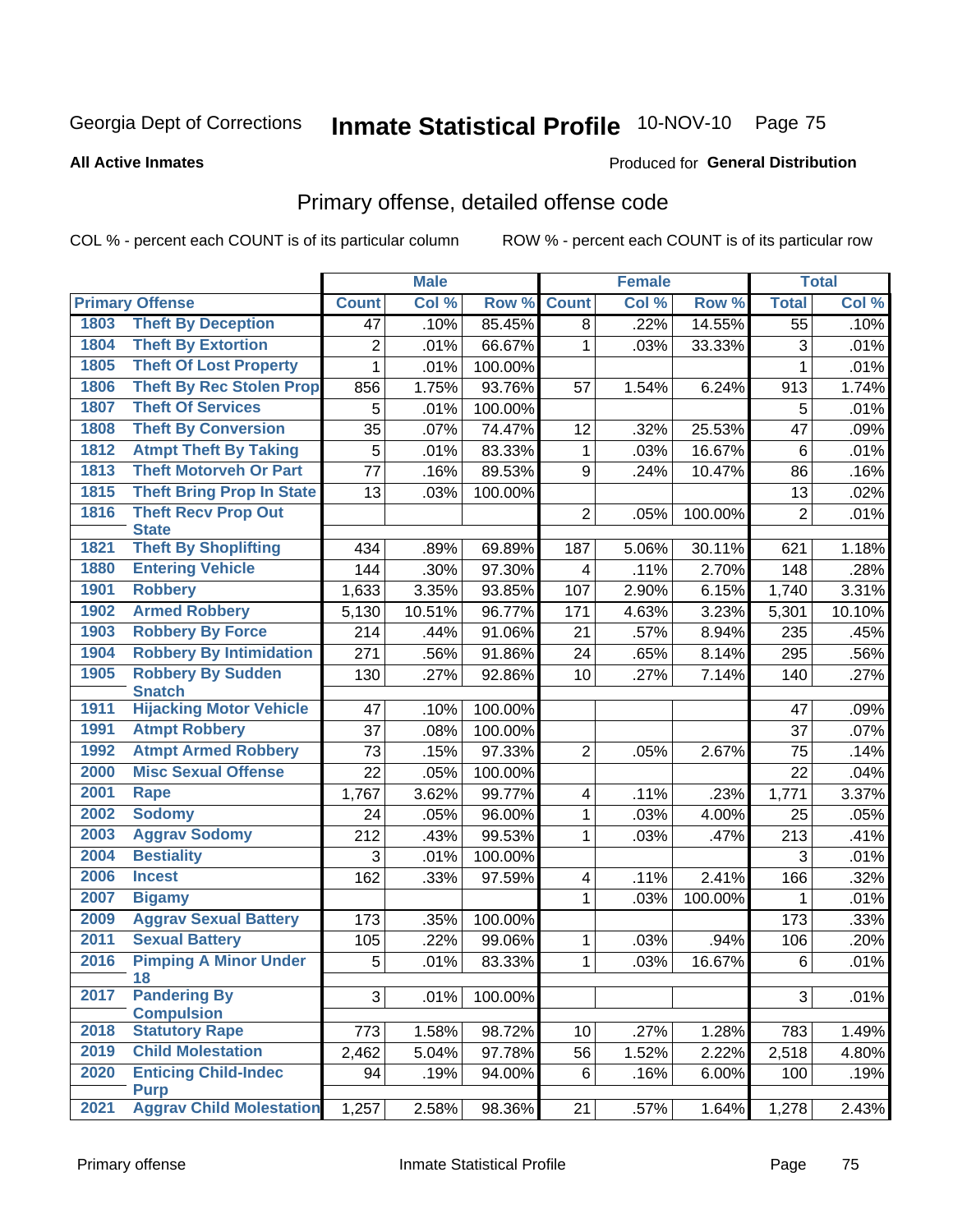# Inmate Statistical Profile 10-NOV-10 Page 76

#### **All Active Inmates**

#### **Produced for General Distribution**

## Primary offense, detailed offense code

COL % - percent each COUNT is of its particular column

|      |                                            |                         | <b>Male</b> |         |                | <b>Female</b> |        |                | <b>Total</b> |
|------|--------------------------------------------|-------------------------|-------------|---------|----------------|---------------|--------|----------------|--------------|
|      | <b>Primary Offense</b>                     | <b>Count</b>            | Col %       | Row %   | <b>Count</b>   | Col %         | Row %  | <b>Total</b>   | Col %        |
| 2023 | Sexl/Asslt/Agn/Pers/Cstdy                  | 6                       | .01%        | 100.00% |                |               |        | 6              | .01%         |
| 2025 | <b>Solicit Sodomy From</b><br><b>Minor</b> | 5                       | .01%        | 83.33%  | 1              | .03%          | 16.67% | 6              | .01%         |
| 2026 | <b>Sex Offender Fail Registr</b>           | 262                     | .54%        | 97.76%  | 6              | .16%          | 2.24%  | 268            | .51%         |
| 2028 | <b>Sex Offender Fail To</b><br><b>Move</b> | 5                       | .01%        | 100.00% |                |               |        | 5              | .01%         |
| 2090 | <b>Entice Child, Attempted</b>             | $\overline{\mathbf{4}}$ | .01%        | 100.00% |                |               |        | 4              | .01%         |
| 2091 | <b>Atmpt Rape</b>                          | 21                      | .04%        | 95.45%  | 1              | .03%          | 4.55%  | 22             | .04%         |
| 2092 | <b>Atmpt Sodomy</b>                        | $\overline{2}$          | .01%        | 100.00% |                |               |        | $\overline{2}$ | .01%         |
| 2093 | <b>Atmpt Aggrav Sodomy</b>                 | $\overline{3}$          | .01%        | 100.00% |                |               |        | 3              | .01%         |
| 2094 | <b>Atmpt Child Molestation</b>             | 25                      | .05%        | 100.00% |                |               |        | 25             | .05%         |
| 2095 | <b>Agg Aslt W Intnt To Rape</b>            | 53                      | .11%        | 100.00% |                |               |        | 53             | .10%         |
| 2096 | <b>Aggrav Ch Molest, Atmpt</b>             | 3                       | .01%        | 100.00% |                |               |        | 3              | .01%         |
| 2097 | <b>Statutory Rape, Atmpt</b>               | $\overline{3}$          | .01%        | 100.00% |                |               |        | 3              | .01%         |
| 2099 | <b>Agg Sex Battery Atmpt</b>               | $\overline{5}$          | .01%        | 100.00% |                |               |        | 5              | .01%         |
| 2100 | <b>Misc Obscenity</b>                      | $\overline{5}$          | .01%        | 100.00% |                |               |        | 5              | .01%         |
| 2101 | <b>Distributing Obscene Mat</b>            | $\mathbf{1}$            | .01%        | 100.00% |                |               |        | 1              | .01%         |
| 2205 | <b>False Swearng Writtn</b><br><b>Stmt</b> | 6                       | .01%        | 85.71%  | 1              | .03%          | 14.29% | $\overline{7}$ | .01%         |
| 2301 | <b>Bribery Govt Officer</b>                | 1                       | .01%        | 100.00% |                |               |        | 1              | .01%         |
| 2302 | <b>Viol Oath Public Offcr</b>              | $\overline{2}$          | .01%        | 100.00% |                |               |        | $\overline{2}$ | .01%         |
| 2305 | <b>Influence Govt Official</b>             | $\mathbf{1}$            | .01%        | 100.00% |                |               |        | $\mathbf{1}$   | .01%         |
| 2307 | <b>Defrauding State</b>                    | 1                       | .01%        | 50.00%  | 1              | .03%          | 50.00% | $\overline{2}$ | .01%         |
| 2311 | <b>False Certificates</b>                  | 1                       | .01%        | 100.00% |                |               |        | 1              | .01%         |
| 2313 | <b>Influencing Witness</b>                 | 7                       | .01%        | 87.50%  | 1              | .03%          | 12.50% | 8              | .02%         |
| 2314 | <b>Obstr Of Law Enf Officer</b>            | 504                     | 1.03%       | 93.68%  | 34             | .92%          | 6.32%  | 538            | 1.02%        |
| 2315 | <b>Tampering With</b><br><b>Evidence</b>   | 9                       | .02%        | 69.23%  | 4              | .11%          | 30.77% | 13             | .02%         |
| 2316 | <b>Fleeing/Eluding Police</b>              | 170                     | .35%        | 94.97%  | 9              | .24%          | 5.03%  | 179            | .34%         |
| 2400 | <b>Misc Judicial Proceeding</b>            | 1                       | .01%        | 100.00% |                |               |        | 1              | .01%         |
| 2401 | <b>Perjury</b>                             | 3                       | .01%        | 100.00% |                |               |        | 3              | .01%         |
| 2402 | <b>False Swearing</b>                      | 2                       | .01%        | 66.67%  | 1              | .03%          | 33.33% | 3              | .01%         |
| 2404 | <b>Impersonation</b>                       | $\overline{6}$          | .01%        | 85.71%  | $\overline{1}$ | .03%          | 14.29% | $\overline{7}$ | .01%         |
| 2405 | <b>Impersonating Officer</b>               | $\overline{2}$          | .01%        | 66.67%  | 1              | .03%          | 33.33% | 3              | .01%         |
| 2406 | <b>Barratry</b>                            | 1                       | .01%        | 100.00% |                |               |        | 1              | .01%         |
| 2408 | <b>False Statements Govt</b>               | 21                      | .04%        | 72.41%  | 8              | .22%          | 27.59% | 29             | .06%         |
| 2409 | <b>Unauth Represtn Peace</b>               | $\mathbf 1$             | .01%        | 100.00% |                |               |        | 1              | .01%         |
| 2411 | <b>Impersntng In Legal</b><br><b>Procd</b> | 1                       | .01%        | 100.00% |                |               |        | 1              | .01%         |
| 2501 | <b>Escape</b>                              | 54                      | .11%        | 90.00%  | 6 <sup>1</sup> | .16%          | 10.00% | 60             | .11%         |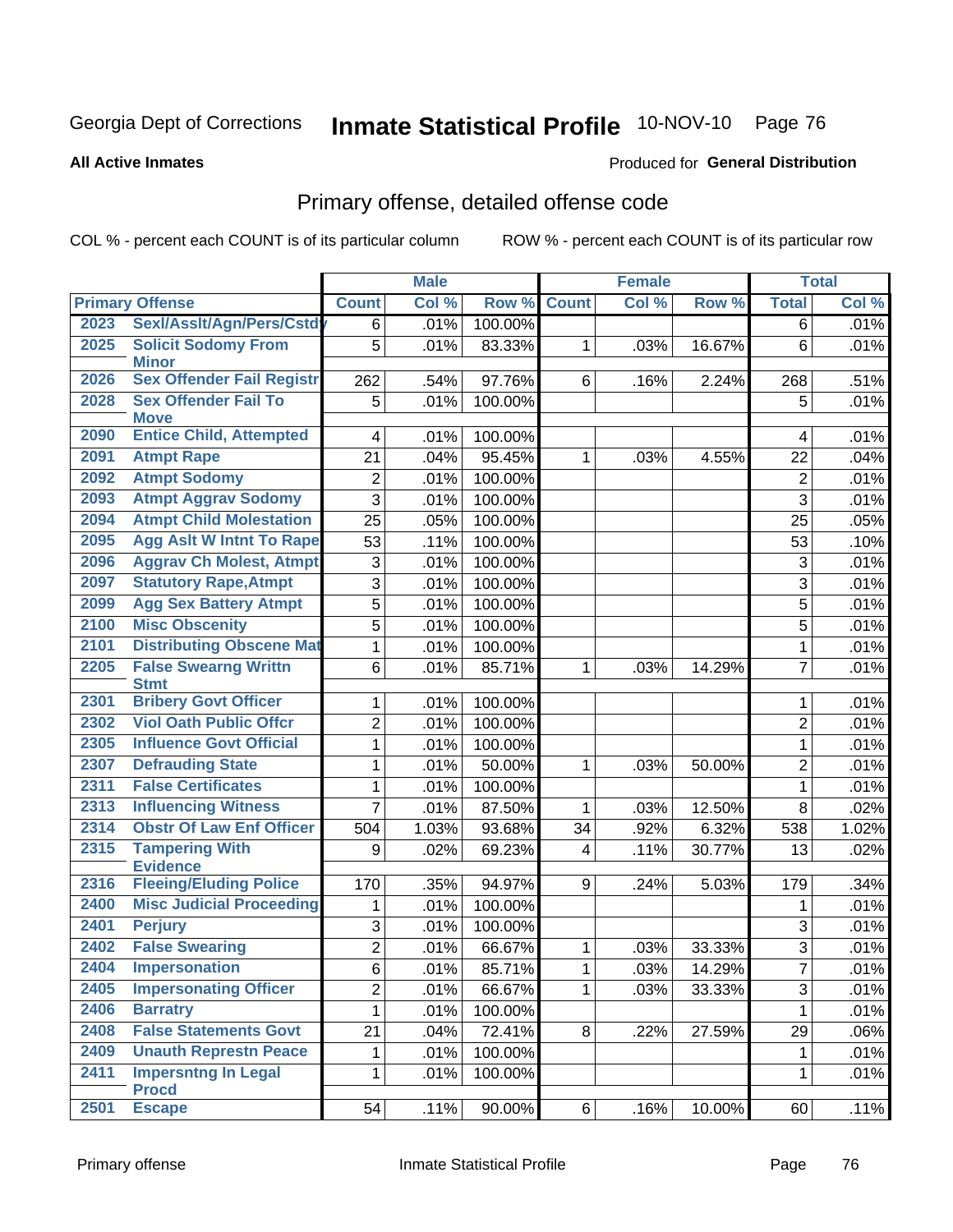# Inmate Statistical Profile 10-NOV-10 Page 77

**All Active Inmates** 

### **Produced for General Distribution**

## Primary offense, detailed offense code

COL % - percent each COUNT is of its particular column

|      |                                                    |                         | <b>Male</b> |                 |                 | Female |        |                | <b>Total</b> |
|------|----------------------------------------------------|-------------------------|-------------|-----------------|-----------------|--------|--------|----------------|--------------|
|      | <b>Primary Offense</b>                             | <b>Count</b>            | Col %       | Row %           | <b>Count</b>    | Col %  | Row %  | <b>Total</b>   | Col %        |
| 2503 | <b>Hindering Appreh Or Pun</b>                     | 4                       | .01%        | 80.00%          | $\mathbf{1}$    | .03%   | 20.00% | $\overline{5}$ | .01%         |
| 2507 | <b>Mutiny In Penal Inst</b>                        | $\overline{\mathbf{4}}$ | .01%        | 100.00%         |                 |        |        | 4              | .01%         |
| 2511 | <b>Bail Jumping</b>                                | 4                       | .01%        | 100.00%         |                 |        |        | 4              | .01%         |
| 2590 | <b>Atmpt Escape</b>                                | $\mathbf{1}$            | .01%        | 100.00%         |                 |        |        | 1              | .01%         |
| 2609 | <b>False Public Alarm</b>                          | $\mathbf{1}$            | .01%        | 100.00%         |                 |        |        | $\mathbf{1}$   | .01%         |
| 2613 | <b>Crmnl Interfere Govt</b>                        | 26                      | .05%        | 92.86%          | $\overline{2}$  | .05%   | 7.14%  | 28             | .05%         |
|      | <b>Prop</b>                                        |                         |             |                 |                 |        |        |                |              |
| 2718 | <b>Dogfighting</b>                                 | $\overline{2}$          | .01%        | 100.00%         |                 |        |        | $\overline{2}$ | .01%         |
| 2801 | <b>Cruelty To Children</b>                         | 224                     | .46%        | 71.34%          | 90              | 2.44%  | 28.66% | 314            | .60%         |
| 2802 | <b>Atmpt Cruelty To</b><br><b>Children</b>         | $\mathbf 1$             | .01%        | 100.00%         |                 |        |        | 1              | .01%         |
| 2803 | <b>Manufact Meth Near</b><br><b>Child</b>          | 15                      | .03%        | 88.24%          | $\overline{2}$  | .05%   | 11.76% | 17             | .03%         |
| 2811 | <b>Cruelty To Elder Person</b>                     | 16                      | .03%        | 61.54%          | 10 <sup>1</sup> | .27%   | 38.46% | 26             | .05%         |
| 2843 | <b>Sex Exploitation Child</b>                      | 107                     | .22%        | 98.17%          | $\overline{2}$  | .05%   | 1.83%  | 109            | .21%         |
| 2900 | <b>Misc Weapon/Explosive</b>                       | $\overline{\mathbf{4}}$ | .01%        | 100.00%         |                 |        |        | 4              | .01%         |
|      | <b>Off</b>                                         |                         |             |                 |                 |        |        |                |              |
| 2901 | <b>Carry Concealed Weapon</b>                      | $\overline{4}$          | .01%        | 100.00%         |                 |        |        | 4              | .01%         |
| 2903 | <b>Carry Pistl Without Licns</b>                   | $\mathbf{1}$            | .01%        | 100.00%         |                 |        |        | 1              | .01%         |
| 2906 | <b>Machine Gun Activities</b>                      | $\mathbf{1}$            | .01%        | 100.00%         |                 |        |        | 1              | .01%         |
| 2910 | <b>Poss Of Firearm Dur</b><br><b>Crime</b>         | 240                     | .49%        | 95.62%          | 11              | .30%   | 4.38%  | 251            | .48%         |
| 2911 | <b>Poss Knife During Crime</b>                     | $\overline{\mathbf{4}}$ | .01%        | 100.00%         |                 |        |        | 4              | .01%         |
| 2912 | <b>Poss Of Certain</b><br><b>Weapons</b>           | 32                      | .07%        | 96.97%          | $\mathbf{1}$    | .03%   | 3.03%  | 33             | .06%         |
| 2913 | <b>Poss Firearm 1st</b>                            | 62                      | .13%        | 96.88%          | $\overline{2}$  | .05%   | 3.13%  | 64             | .12%         |
|      | <b>Offender</b>                                    |                         |             |                 |                 |        |        |                |              |
| 2914 | <b>Poss Firearm Convct</b><br><b>Felon</b>         | 755                     | 1.55%       | 97.92%          | 16              | .43%   | 2.08%  | 771            | 1.47%        |
| 2915 | <b>Carry Weapon At School</b>                      | 3                       | .01%        | 100.00%         |                 |        |        | 3              | .01%         |
| 2963 | <b>Guard Line</b>                                  | $\overline{7}$          | .01%        | 53.85%          | 6               | .16%   | 46.15% | 13             | .02%         |
| 2965 | <b>W/Weapon/Drugs</b><br><b>Poss Wpn, Drugs By</b> | 30                      | .06%        | 90.91%          | 3               | .08%   | 9.09%  | 33             | .06%         |
|      | <b>Prisnr</b>                                      |                         |             |                 |                 |        |        |                |              |
|      | 2971 Cruelty To Animals                            | $\overline{3}$          |             | $.01\%$ 100.00% |                 |        |        | $\mathbf{3}$   | .01%         |
| 2972 | <b>Aggrav Cruelty To</b>                           | 13                      | .03%        | 100.00%         |                 |        |        | 13             | .02%         |
|      | <b>Animals</b>                                     |                         |             |                 |                 |        |        |                |              |
| 3000 | <b>Misc Invasion Of Privacy</b>                    | $\overline{2}$          | .01%        | 100.00%         |                 |        |        | $\overline{2}$ | .01%         |
| 3001 | Eavesdrop &                                        | $\overline{2}$          | .01%        | 100.00%         |                 |        |        | $\overline{2}$ | .01%         |
| 3002 | <b>Surveillance</b><br><b>Peeping Tom</b>          | 20                      | .04%        | 100.00%         |                 |        |        | 20             | .04%         |
| 3003 | <b>P/S/D Of Eavesdrop</b>                          | $\mathbf{1}$            | .01%        | 100.00%         |                 |        |        |                | .01%         |
|      |                                                    |                         |             |                 |                 |        |        | $\mathbf{1}$   |              |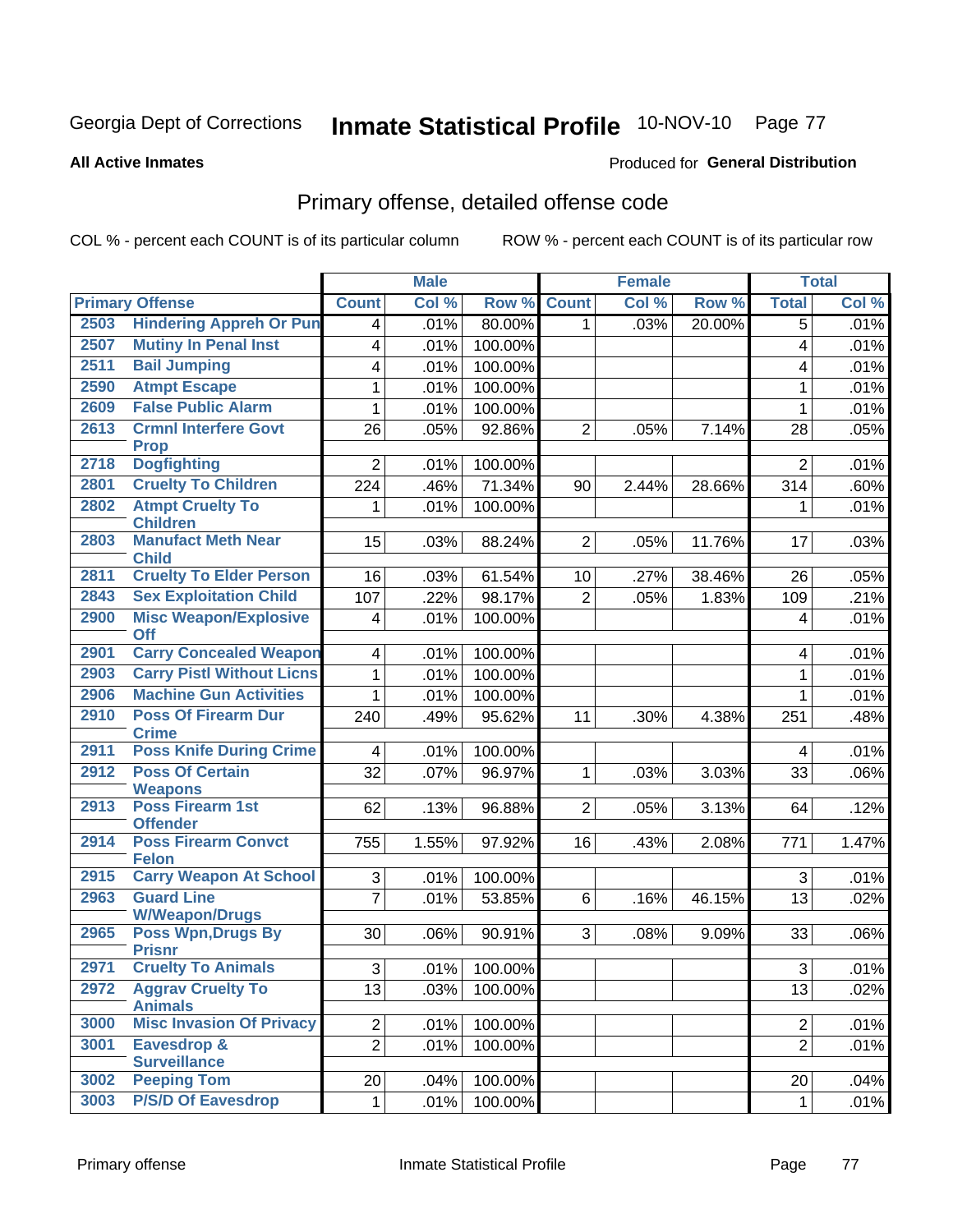# Inmate Statistical Profile 10-NOV-10 Page 78

#### **All Active Inmates**

#### **Produced for General Distribution**

## Primary offense, detailed offense code

COL % - percent each COUNT is of its particular column

|      |                                            |                | <b>Male</b> |         |                 | <b>Female</b> |        |              | <b>Total</b> |
|------|--------------------------------------------|----------------|-------------|---------|-----------------|---------------|--------|--------------|--------------|
|      | <b>Primary Offense</b>                     | <b>Count</b>   | Col %       | Row %   | <b>Count</b>    | Col %         | Row %  | <b>Total</b> | Col %        |
|      | <b>Devise</b>                              |                |             |         |                 |               |        |              |              |
| 3404 | <b>Racketeering</b>                        | 34             | .07%        | 66.67%  | 17              | .46%          | 33.33% | 51           | .10%         |
| 4001 | <b>S/D Narcotics Opiates</b>               | 31             | .06%        | 81.58%  | 7               | .19%          | 18.42% | 38           | .07%         |
| 4002 | <b>S/D Dep Stim Cntrf Drugs</b>            | 52             | .11%        | 69.33%  | 23              | .62%          | 30.67% | 75           | .14%         |
| 4003 | <b>S/D Of Lsd</b>                          | 1              | .01%        | 100.00% |                 |               |        | 1            | .01%         |
| 4004 | <b>S/D Of Marijuana</b>                    | 335            | .69%        | 94.90%  | 18              | .49%          | 5.10%  | 353          | .67%         |
| 4006 | <b>Poss Narcotics Opiates</b>              | 52             | .11%        | 73.24%  | 19              | .51%          | 26.76% | 71           | .14%         |
| 4007 | <b>Poss Dep Stim Cntrf</b><br><b>Drugs</b> | 84             | .17%        | 81.55%  | 19              | .51%          | 18.45% | 103          | .20%         |
| 4008 | <b>Poss Of Lsd</b>                         | 1              | .01%        | 100.00% |                 |               |        |              | .01%         |
| 4009 | <b>Poss Of Marijuana</b>                   | 105            | .22%        | 92.11%  | 9               | .24%          | 7.89%  | 114          | .22%         |
| 4011 | <b>Illegal Attm To Obt Drugs</b>           | $\overline{7}$ | .01%        | 58.33%  | 5               | .14%          | 41.67% | 12           | .02%         |
| 4012 | <b>Viol Ga Cntrl Sbst Act</b>              | 51             | .10%        | 85.00%  | 9               | .24%          | 15.00% | 60           | .11%         |
| 4013 | <b>Viol Dngrous Drgs Act</b>               | 55             | .11%        | 79.71%  | 14              | .38%          | 20.29% | 69           | .13%         |
| 4014 | <b>Uniwfl Mfg/Del/Dist N-C S</b>           | 16             | .03%        | 88.89%  | $\overline{2}$  | .05%          | 11.11% | 18           | .03%         |
| 4016 | <b>Poss Drug Related Matri</b>             | 9              | .02%        | 75.00%  | $\overline{3}$  | .08%          | 25.00% | 12           | .02%         |
| 4017 | <b>S/D Cont Sub Public</b>                 | 51             | .10%        | 92.73%  | 4               | .11%          | 7.27%  | 55           | .10%         |
| 4018 | <b>S/D Cont Sub School</b>                 | 41             | .08%        | 97.62%  | 1               | .03%          | 2.38%  | 42           | .08%         |
| 4021 | <b>S/D Cocaine</b>                         | 1,299          | 2.66%       | 93.79%  | 86              | 2.33%         | 6.21%  | 1,385        | 2.64%        |
| 4022 | <b>Poss Of Cocaine</b>                     | 1,237          | 2.53%       | 87.73%  | 173             | 4.68%         | 12.27% | 1,410        | 2.69%        |
| 4030 | <b>Poss Ephedrine</b>                      | 16             | .03%        | 84.21%  | 3               | .08%          | 15.79% | 19           | .04%         |
| 4031 | <b>Poss Methamphetamine</b>                | 438            | .90%        | 77.94%  | 124             | 3.36%         | 22.06% | 562          | 1.07%        |
| 4032 | <b>Sale Methamphetamine</b>                | 97             | .20%        | 74.05%  | 34              | .92%          | 25.95% | 131          | .25%         |
| 4033 | <b>Poss Mda/Extsy</b>                      | 11             | .02%        | 73.33%  | $\overline{4}$  | .11%          | 26.67% | 15           | .03%         |
| 4034 | <b>Sale Mda/Extsy</b>                      | 6              | .01%        | 100.00% |                 |               |        | 6            | .01%         |
| 4050 | <b>Poss W Int Dist Cocaine</b>             | 664            | 1.36%       | 94.59%  | 38              | 1.03%         | 5.41%  | 702          | 1.34%        |
| 4051 | <b>Poss W Int Dist</b><br><b>Marijuana</b> | 715            | 1.46%       | 96.75%  | 24              | .65%          | 3.25%  | 739          | 1.41%        |
| 4052 | <b>Poss W Int Dist Meth</b>                | 264            | .54%        | 85.71%  | 44              | 1.19%         | 14.29% | 308          | .59%         |
| 4053 | <b>Poss W Int Dis Other</b><br><b>Drug</b> | 91             | .19%        | 84.26%  | 17              | .46%          | 15.74% | 108          | .21%         |
| 4090 | <b>Atmpt Viol Substance</b><br>Act         | 30             | .06%        | 85.71%  | $5\phantom{.0}$ | .14%          | 14.29% | 35           | .07%         |
| 4100 | <b>Misc Drugs Trafficking</b>              | 40             | .08%        | 93.02%  | 3               | .08%          | 6.98%  | 43           | .08%         |
| 4101 | <b>Traf Cocaine Less 200</b>               | 532            | 1.09%       | 96.73%  | 18              | .49%          | 3.27%  | 550          | 1.05%        |
|      | Gm                                         |                |             |         |                 |               |        |              |              |
| 4102 | <b>Traf Cocaine 201-400</b>                | 202            | .41%        | 91.82%  | 18              | .49%          | 8.18%  | 220          | .42%         |
| 4103 | Gm<br><b>Traf Cocaine 401+ Gm</b>          | 151            | .31%        | 94.97%  | 8               | .22%          | 5.03%  | 159          | .30%         |
| 4111 | <b>Traf Narcotic Less 14 Gm</b>            | 13             | .03%        | 100.00% |                 |               |        | 13           | .02%         |
|      |                                            |                |             |         |                 |               |        |              |              |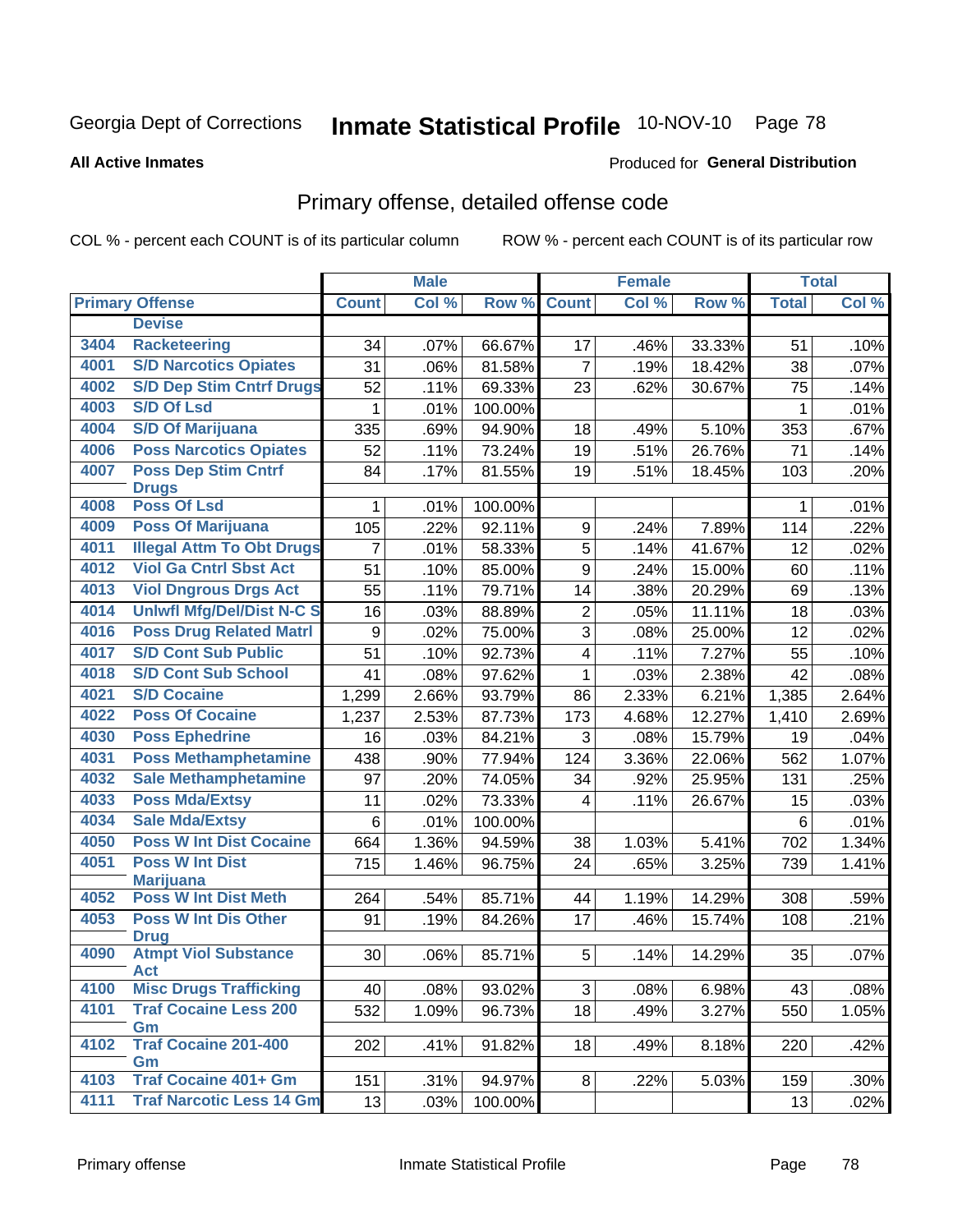# Inmate Statistical Profile 10-NOV-10 Page 79

**All Active Inmates** 

### **Produced for General Distribution**

## Primary offense, detailed offense code

COL % - percent each COUNT is of its particular column

|              |                                                              |                           | <b>Male</b> |         |                 | <b>Female</b> |         |                           | <b>Total</b> |
|--------------|--------------------------------------------------------------|---------------------------|-------------|---------|-----------------|---------------|---------|---------------------------|--------------|
|              | <b>Primary Offense</b>                                       | <b>Count</b>              | Col %       | Row %   | <b>Count</b>    | Col %         | Row %   | <b>Total</b>              | Col %        |
| 4112         | <b>Traf Narcotic 15-28 Gm</b>                                | $\overline{3}$            | .01%        | 100.00% |                 |               |         | 3                         | .01%         |
| 4113         | <b>Traf Narcotic 29+ Gm</b>                                  | $\overline{\mathbf{4}}$   | .01%        | 100.00% |                 |               |         | 4                         | .01%         |
| 4121         | Traf Marijna 10-2000 Lb                                      | 105                       | .22%        | 95.45%  | 5               | .14%          | 4.55%   | 110                       | .21%         |
| 4122         | <b>Traf Marijna 2001-10k Lb</b>                              | 2                         | .01%        | 100.00% |                 |               |         | 2                         | .01%         |
| 4123         | Traf Marijna 10001+ Lb                                       | $\overline{2}$            | .01%        | 100.00% |                 |               |         | $\overline{2}$            | .01%         |
| 4126         | <b>Traf Amphtmine 28-199</b>                                 | 8                         | .02%        | 80.00%  | $\overline{2}$  | .05%          | 20.00%  | 10                        | .02%         |
|              | Gm                                                           |                           |             |         |                 |               |         |                           |              |
| 4127         | <b>Traf Amphtmine 200-399</b><br>Gm                          | $\overline{2}$            | .01%        | 100.00% |                 |               |         | $\overline{2}$            | .01%         |
| 4128         | <b>Traf Amphtmine 400+ Gm</b>                                | 5                         | .01%        | 100.00% |                 |               |         | 5                         | .01%         |
| 4130         | <b>Cnspire Traffic Cntrl Sub</b>                             | 10                        | .02%        | 83.33%  | $\overline{2}$  | .05%          | 16.67%  | 12                        | .02%         |
| 4131         | <b>Transactions Drug</b>                                     |                           |             |         | $\mathbf 1$     | .03%          | 100.00% | 1                         | .01%         |
|              | <b>Objects</b>                                               |                           |             |         |                 |               |         |                           |              |
| 4133         | <b>Use Comm Facity Vio C</b>                                 | 3                         | .01%        | 75.00%  | $\mathbf{1}$    | .03%          | 25.00%  | $\overline{4}$            | .01%         |
| 4134         | <b>Sub</b><br><b>Att/Consprcy Commt</b>                      | 47                        |             |         |                 | .27%          |         |                           |              |
|              | C/S/Of                                                       |                           | .10%        | 82.46%  | 10 <sup>1</sup> |               | 17.54%  | 57                        | .11%         |
| 4135         | <b>Unauth Dist Contrild Sub</b>                              |                           |             |         | $\mathbf 1$     | .03%          | 100.00% | 1                         | .01%         |
| 4136         | <b>Illgl Dist Contrild Subst</b>                             | $\mathbf 1$               | .01%        | 100.00% |                 |               |         | $\mathbf{1}$              | .01%         |
| 4140         | <b>Traf Methamph 28-199</b>                                  | 237                       | .49%        | 83.75%  | 46              | 1.24%         | 16.25%  | 283                       | .54%         |
|              | Gm                                                           |                           |             |         |                 |               |         |                           |              |
| 4141         | <b>Traf Methamph 200-399</b><br>Gm                           | 76                        | .16%        | 91.57%  | $\overline{7}$  | .19%          | 8.43%   | 83                        | .16%         |
| 4142         | Traf Methamph 400+ Gm                                        | 63                        | .13%        | 95.45%  | 3               | .08%          | 4.55%   | 66                        | .13%         |
| 4143         | <b>Manf Methamph 28-199</b>                                  | 26                        | .05%        | 78.79%  | $\overline{7}$  | .19%          | 21.21%  | 33                        | .06%         |
|              | Gm                                                           |                           |             |         |                 |               |         |                           |              |
| 4144         | Manf Methamph 200-399                                        | $\overline{7}$            | .01%        | 100.00% |                 |               |         | $\overline{7}$            | .01%         |
|              | Gm                                                           |                           |             |         |                 |               |         |                           |              |
| 4145         | Manf Methamph 400+ Gm                                        | 1                         | .01%        | 100.00% |                 |               |         | $\mathbf 1$               | .01%         |
| 4146         | <b>Traf Methamph Unspec</b><br>Amt                           | 80                        | .16%        | 93.02%  | 6               | .16%          | 6.98%   | 86                        | .16%         |
| 4147         | <b>Manf Methamph Unspec</b>                                  | 153                       | .31%        | 89.47%  | 18              | .49%          | 10.53%  | 171                       | .33%         |
|              | Amt                                                          |                           |             |         |                 |               |         |                           |              |
| 4150         | <b>Traf Mda/Extsy 28-199gm</b>                               | 22                        | .05%        | 81.48%  | 5               | .14%          | 18.52%  | 27                        | .05%         |
| 4151         | <b>Traf Mda/Extsy 200-</b>                                   | $\overline{7}$            | .01%        | 100.00% |                 |               |         | $\overline{7}$            | .01%         |
|              | <b>399gm</b><br><b>Traf Mda/Extsy 400+Gm</b>                 |                           |             |         |                 |               |         |                           |              |
| 4152         |                                                              | 3                         | .01%        | 100.00% |                 |               |         | 3                         | .01%         |
| 5001<br>5003 | <b>Viol Motor Vehicle Laws</b><br><b>Chop Shop Violation</b> | $\overline{26}$           | .05%        | 86.67%  | 4               | .11%          | 13.33%  | 30                        | .06%         |
| 5004         | <b>Drvng Habtl Violator</b>                                  | $\ensuremath{\mathsf{3}}$ | .01%        | 100.00% |                 |               |         | $\ensuremath{\mathsf{3}}$ | .01%         |
| 5005         | <b>Habit Traf Viol/Impaired</b>                              | 9                         | .02%        | 100.00% |                 |               |         | 9                         | .02%         |
| 5006         | <b>Habit Traf Viol/Other</b>                                 | 23                        | .05%        | 92.00%  | $\overline{2}$  | .05%          | 8.00%   | 25                        | .05%         |
|              |                                                              | 29                        | .06%        | 96.67%  | $\mathbf{1}$    | .03%          | 3.33%   | 30                        | .06%         |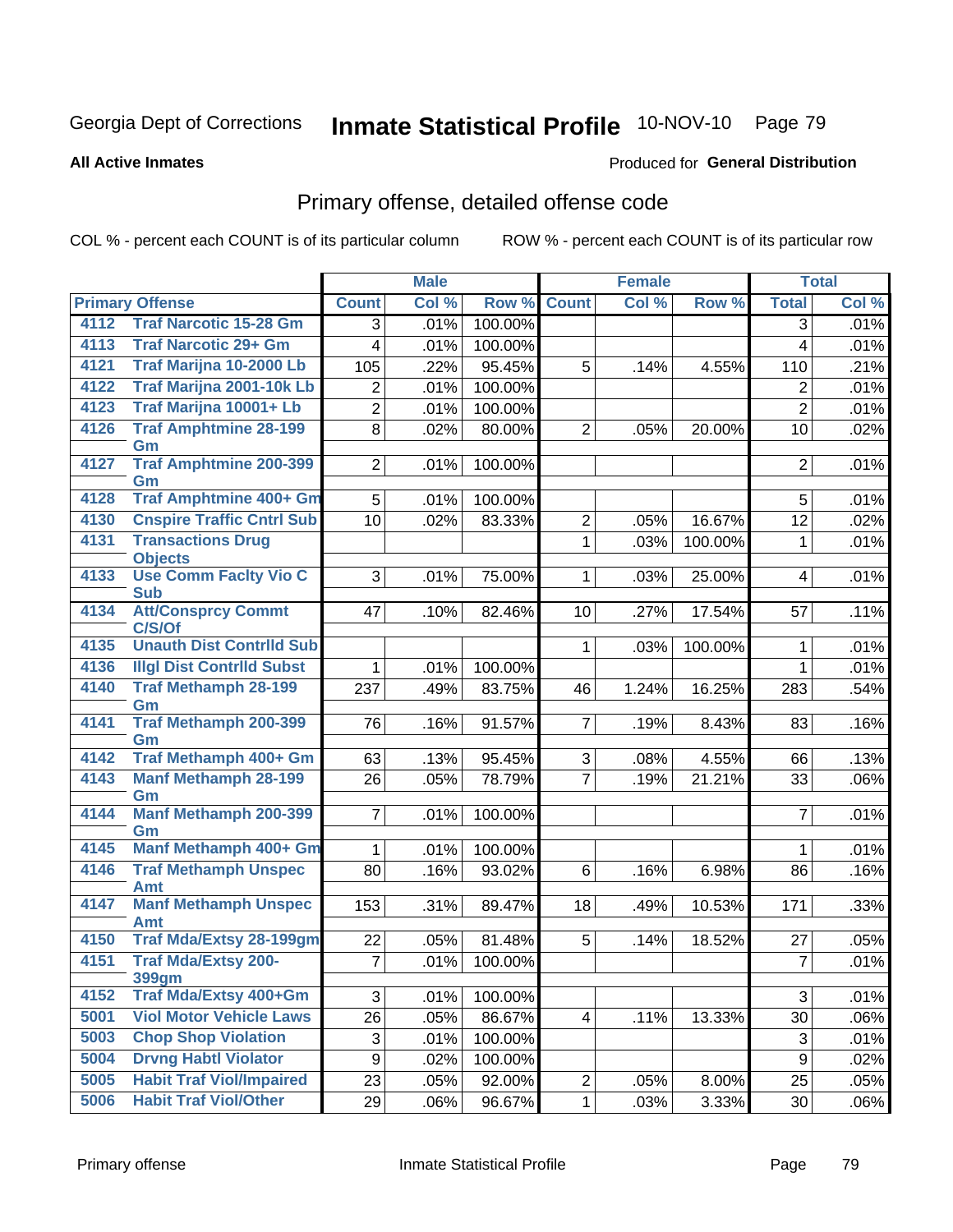# Inmate Statistical Profile 10-NOV-10 Page 80

**All Active Inmates** 

### **Produced for General Distribution**

## Primary offense, detailed offense code

COL % - percent each COUNT is of its particular column

|                      |                                  |                 | <b>Male</b> |         |              | <b>Female</b> |         |              | <b>Total</b> |
|----------------------|----------------------------------|-----------------|-------------|---------|--------------|---------------|---------|--------------|--------------|
|                      | <b>Primary Offense</b>           | <b>Count!</b>   | Col %       | Row %   | <b>Count</b> | Col %         | Row %   | <b>Total</b> | Col %        |
| 5007                 | <b>Hit-Run W/Injury/Fatality</b> | 7               | .01%        | 77.78%  | 2            | .05%          | 22.22%  | 9            | .02%         |
| 5173                 | <b>Conceal Contraband</b>        |                 |             |         |              | .03%          | 100.00% |              | .01%         |
| 6000                 | <b>Misc Mrals/Pblic H/Safty</b>  | 13              | .03%        | 86.67%  | 2            | .05%          | 13.33%  | 15           | .03%         |
| 6200                 | <b>Misc CorrectionI Inst Off</b> | 6               | .01%        | 85.71%  |              | .03%          | 14.29%  | 7            | .01%         |
| 8001                 | <b>Violatn Othr States Law</b>   | 2               | .01%        | 100.00% |              |               |         | 2            | .01%         |
| 9901                 | <b>Conspiracy</b>                | 46              | .09%        | 85.19%  | 8            | .22%          | 14.81%  | 54           | .10%         |
| 9905                 | <b>Crmnl Atmpt</b>               |                 | .01%        | 100.00% |              |               |         |              | .01%         |
| 9907                 | <b>Unauth Dist Recrd</b>         | 5               | $.01\%$     | 100.00% |              |               |         | 5            | .01%         |
|                      | <b>Devices</b>                   |                 |             |         |              |               |         |              |              |
| 9910                 | <b>Crmnl Solicitation</b>        | $\overline{2}$  | .01%        | 100.00% |              |               |         | 2            | .01%         |
| 9914                 | <b>Gang Participation</b>        | 22              | .05%        | 95.65%  |              | .03%          | 4.35%   | 23           | .04%         |
| 9999                 | <b>Unknown Offense</b>           | 10 <sup>1</sup> | $.02\%$     | 55.56%  | 8            | .22%          | 44.44%  | 18           | .03%         |
| <b>Total Rported</b> |                                  | 48,812          | 100%        | 92.96%  | 3,695        | 100%          | 7.04%   | 52,507       | 100%         |

| oorted<br>NO        | 303                     | 68    | ヘフィ<br>vı |
|---------------------|-------------------------|-------|-----------|
| <b>otal</b><br>. Gr | $AO$ 11 $F$<br>43.<br>. | 3,763 | 52,878    |

| Mode (most frequent) | 1902 Armed Robbery | 1701 Forgery 1st Degree | 1902 Armed<br>Robbery |
|----------------------|--------------------|-------------------------|-----------------------|
|----------------------|--------------------|-------------------------|-----------------------|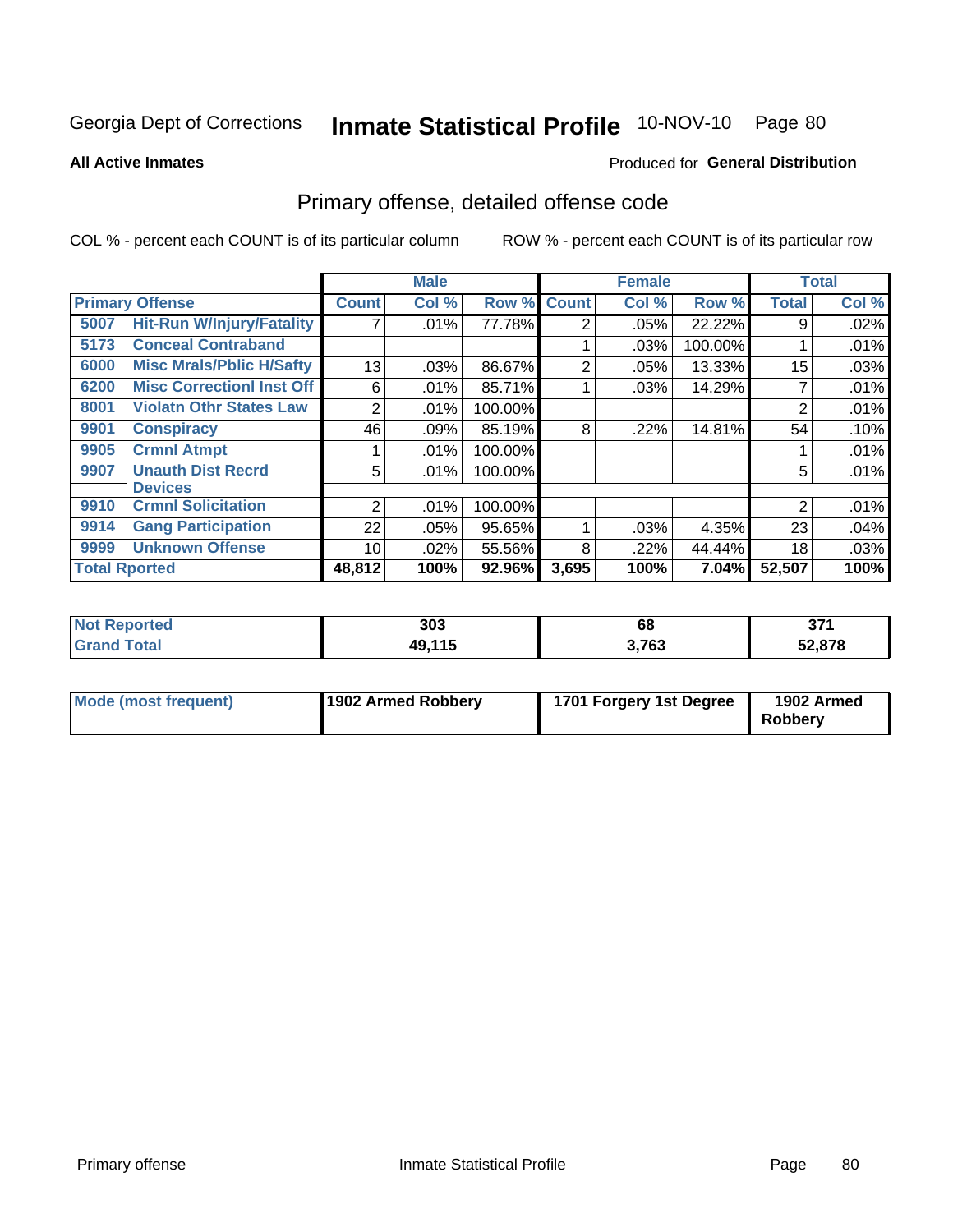# Inmate Statistical Profile 10-NOV-10 Page 81

**All Active Inmates** 

#### Produced for General Distribution

## County of conviction of primary offense

COL % - percent each COUNT is of its particular column

|                         |                             |              | <b>Male</b> |         |                | <b>Female</b> |        |              | <b>Total</b> |
|-------------------------|-----------------------------|--------------|-------------|---------|----------------|---------------|--------|--------------|--------------|
|                         | <b>County of Conviction</b> | <b>Count</b> | Col %       | Row %   | <b>Count</b>   | Col %         | Row %  | <b>Total</b> | Col %        |
| $\overline{1}$          | <b>Appling</b>              | 100          | .20%        | 93.46%  | $\overline{7}$ | .19%          | 6.54%  | 107          | .20%         |
| $\overline{2}$          | <b>Atkinson</b>             | 38           | .08%        | 90.48%  | 4              | .11%          | 9.52%  | 42           | .08%         |
| $\overline{\mathbf{3}}$ | <b>Bacon</b>                | 46           | .09%        | 97.87%  | 1              | .03%          | 2.13%  | 47           | .09%         |
| 4                       | <b>Baker</b>                | 13           | .03%        | 100.00% |                |               |        | 13           | .02%         |
| 5                       | <b>Baldwin</b>              | 276          | .57%        | 92.00%  | 24             | .65%          | 8.00%  | 300          | .57%         |
| $6\overline{6}$         | <b>Banks</b>                | 61           | .12%        | 93.85%  | 4              | .11%          | 6.15%  | 65           | .12%         |
| 7                       | <b>Barrow</b>               | 249          | .51%        | 92.91%  | 19             | .51%          | 7.09%  | 268          | .51%         |
| 8                       | <b>Bartow</b>               | 554          | 1.13%       | 88.22%  | 74             | 2.00%         | 11.78% | 628          | 1.20%        |
| $\overline{9}$          | <b>Ben Hill</b>             | 246          | .50%        | 93.89%  | 16             | .43%          | 6.11%  | 262          | .50%         |
| 10                      | <b>Berrien</b>              | 78           | .16%        | 95.12%  | 4              | .11%          | 4.88%  | 82           | .16%         |
| $\overline{11}$         | <b>Bibb</b>                 | 1,006        | 2.06%       | 95.09%  | 52             | 1.41%         | 4.91%  | 1,058        | 2.01%        |
| $\overline{12}$         | <b>Bleckley</b>             | 70           | .14%        | 94.59%  | 4              | .11%          | 5.41%  | 74           | .14%         |
| 13                      | <b>Brantley</b>             | 54           | .11%        | 93.10%  | 4              | .11%          | 6.90%  | 58           | .11%         |
| $\overline{14}$         | <b>Brooks</b>               | 52           | .11%        | 94.55%  | 3              | .08%          | 5.45%  | 55           | .10%         |
| $\overline{15}$         | <b>Bryan</b>                | 93           | .19%        | 96.88%  | $\overline{3}$ | .08%          | 3.13%  | 96           | .18%         |
| 16                      | <b>Bulloch</b>              | 472          | .97%        | 91.47%  | 44             | 1.19%         | 8.53%  | 516          | .98%         |
| $\overline{17}$         | <b>Burke</b>                | 202          | .41%        | 96.65%  | $\overline{7}$ | .19%          | 3.35%  | 209          | .40%         |
| 18                      | <b>Butts</b>                | 160          | .33%        | 96.97%  | 5              | .14%          | 3.03%  | 165          | .31%         |
| 19                      | <b>Calhoun</b>              | 43           | .09%        | 93.48%  | $\overline{3}$ | .08%          | 6.52%  | 46           | .09%         |
| 20                      | <b>Camden</b>               | 154          | .32%        | 93.33%  | 11             | .30%          | 6.67%  | 165          | .31%         |
| $\overline{21}$         | <b>Candler</b>              | 89           | .18%        | 87.25%  | 13             | .35%          | 12.75% | 102          | .19%         |
| $\overline{22}$         | <b>Carroll</b>              | 613          | 1.26%       | 89.49%  | 72             | 1.95%         | 10.51% | 685          | 1.30%        |
| 23                      | <b>Catoosa</b>              | 292          | .60%        | 91.25%  | 28             | .76%          | 8.75%  | 320          | .61%         |
| 24                      | <b>Charlton</b>             | 57           | .12%        | 90.48%  | $\,6$          | .16%          | 9.52%  | 63           | .12%         |
| 25                      | <b>Chatham</b>              | 2,408        | 4.93%       | 95.52%  | 113            | 3.06%         | 4.48%  | 2,521        | 4.80%        |
| 26                      | <b>Chattahoochee</b>        | 25           | .05%        | 96.15%  | 1              | .03%          | 3.85%  | 26           | .05%         |
| $\overline{27}$         | <b>Chattooga</b>            | 241          | .49%        | 90.60%  | 25             | .68%          | 9.40%  | 266          | .51%         |
| 28                      | <b>Cherokee</b>             | 630          | 1.29%       | 90.65%  | 65             | 1.76%         | 9.35%  | 695          | 1.32%        |
| 29                      | <b>Clarke</b>               | 439          | .90%        | 93.21%  | 32             | .87%          | 6.79%  | 471          | .90%         |
| 30                      | <b>Clay</b>                 | 29           | .06%        | 90.63%  | $\sqrt{3}$     | .08%          | 9.38%  | 32           | .06%         |
| $\overline{31}$         | <b>Clayton</b>              | 1,507        | 3.09%       | 93.08%  | 112            | 3.03%         | 6.92%  | 1,619        | 3.08%        |
| 32                      | <b>Clinch</b>               | 65           | .13%        | 94.20%  | 4              | .11%          | 5.80%  | 69           | .13%         |
| 33                      | Cobb                        | 2,623        | 5.37%       | 89.92%  | 294            | 7.96%         | 10.08% | 2,917        | 5.56%        |
| 34                      | <b>Coffee</b>               | 249          | .51%        | 93.26%  | 18             | .49%          | 6.74%  | 267          | .51%         |
| 35                      | <b>Colquitt</b>             | 289          | .59%        | 95.38%  | 14             | .38%          | 4.62%  | 303          | .58%         |
| 36                      | <b>Columbia</b>             | 274          | .56%        | 92.88%  | 21             | .57%          | 7.12%  | 295          | .56%         |
| 37                      | <b>Cook</b>                 | 128          | .26%        | 95.52%  | 6              | .16%          | 4.48%  | 134          | .26%         |
| 38                      | <b>Coweta</b>               | 486          | 1.00%       | 91.70%  | 44             | 1.19%         | 8.30%  | 530          | 1.01%        |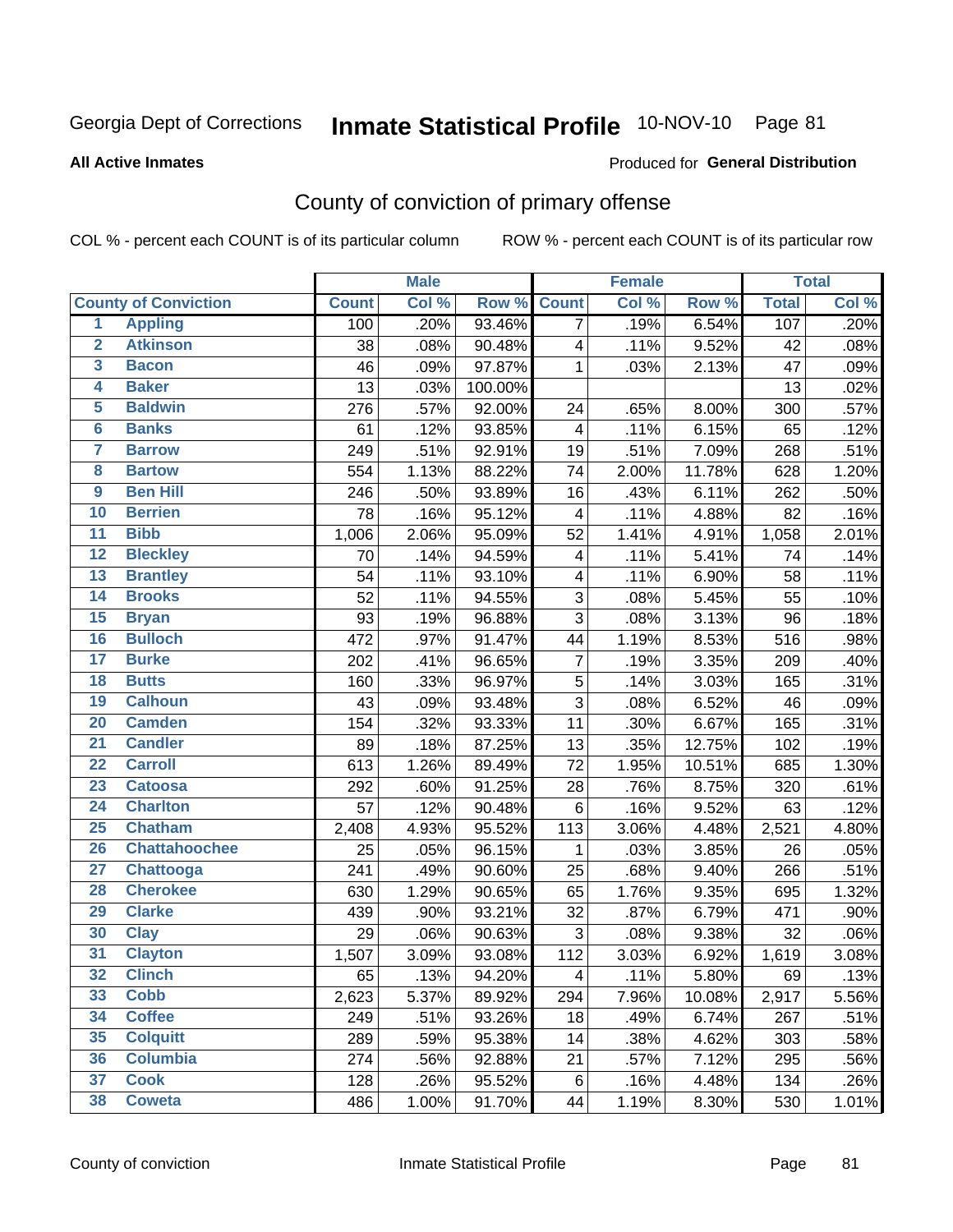# Inmate Statistical Profile 10-NOV-10 Page 82

#### **All Active Inmates**

#### Produced for General Distribution

## County of conviction of primary offense

COL % - percent each COUNT is of its particular column

|                 |                             |                 | <b>Male</b> |         |                | <b>Female</b> |        |                 | <b>Total</b> |
|-----------------|-----------------------------|-----------------|-------------|---------|----------------|---------------|--------|-----------------|--------------|
|                 | <b>County of Conviction</b> | <b>Count</b>    | Col %       | Row %   | <b>Count</b>   | Col %         | Row %  | <b>Total</b>    | Col %        |
| 39              | <b>Crawford</b>             | $\overline{20}$ | .04%        | 95.24%  | $\mathbf 1$    | .03%          | 4.76%  | $\overline{21}$ | .04%         |
| 40              | <b>Crisp</b>                | 285             | .58%        | 92.83%  | 22             | .60%          | 7.17%  | 307             | .58%         |
| 41              | <b>Dade</b>                 | 129             | .26%        | 96.27%  | 5              | .14%          | 3.73%  | 134             | .26%         |
| 42              | <b>Dawson</b>               | 104             | .21%        | 89.66%  | 12             | .32%          | 10.34% | 116             | .22%         |
| 43              | <b>Decatur</b>              | 334             | .68%        | 91.51%  | 31             | .84%          | 8.49%  | 365             | .70%         |
| 44              | <b>Dekalb</b>               | 2,928           | 6.00%       | 94.51%  | 170            | 4.60%         | 5.49%  | 3,098           | 5.90%        |
| 45              | <b>Dodge</b>                | 147             | .30%        | 92.45%  | 12             | .32%          | 7.55%  | 159             | .30%         |
| 46              | <b>Dooly</b>                | 91              | .19%        | 95.79%  | 4              | .11%          | 4.21%  | 95              | .18%         |
| 47              | <b>Dougherty</b>            | 946             | 1.94%       | 94.60%  | 54             | 1.46%         | 5.40%  | 1,000           | 1.90%        |
| 48              | <b>Douglas</b>              | 1,169           | 2.39%       | 89.24%  | 141            | 3.82%         | 10.76% | 1,310           | 2.49%        |
| 49              | <b>Early</b>                | 84              | .17%        | 95.45%  | 4              | .11%          | 4.55%  | 88              | .17%         |
| 50              | <b>Echols</b>               | 5               | .01%        | 100.00% |                |               |        | 5               | .01%         |
| $\overline{51}$ | <b>Effingham</b>            | 150             | .31%        | 91.46%  | 14             | .38%          | 8.54%  | 164             | .31%         |
| 52              | <b>Elbert</b>               | 136             | .28%        | 95.77%  | 6              | .16%          | 4.23%  | 142             | .27%         |
| 53              | <b>Emanuel</b>              | 178             | .36%        | 96.74%  | 6              | .16%          | 3.26%  | 184             | .35%         |
| 54              | <b>Evans</b>                | 104             | .21%        | 94.55%  | 6              | .16%          | 5.45%  | 110             | .21%         |
| 55              | <b>Fannin</b>               | 103             | .21%        | 93.64%  | $\overline{7}$ | .19%          | 6.36%  | 110             | .21%         |
| 56              | <b>Fayette</b>              | 340             | .70%        | 92.39%  | 28             | .76%          | 7.61%  | 368             | .70%         |
| $\overline{57}$ | <b>Floyd</b>                | 753             | 1.54%       | 89.32%  | 90             | 2.44%         | 10.68% | 843             | 1.61%        |
| 58              | <b>Forsyth</b>              | 279             | .57%        | 87.19%  | 41             | 1.11%         | 12.81% | 320             | .61%         |
| 59              | <b>Franklin</b>             | 116             | .24%        | 90.63%  | 12             | .32%          | 9.38%  | 128             | .24%         |
| 60              | <b>Fulton</b>               | 4,619           | 9.46%       | 96.21%  | 182            | 4.93%         | 3.79%  | 4,801           | 9.14%        |
| 61              | Gilmer                      | 132             | .27%        | 89.80%  | 15             | .41%          | 10.20% | 147             | .28%         |
| 62              | <b>Glascock</b>             | 7               | .01%        | 87.50%  | $\mathbf{1}$   | .03%          | 12.50% | 8               | .02%         |
| 63              | <b>Glynn</b>                | 413             | .85%        | 95.82%  | 18             | .49%          | 4.18%  | 431             | .82%         |
| 64              | <b>Gordon</b>               | 324             | .66%        | 90.50%  | 34             | .92%          | 9.50%  | 358             | .68%         |
| 65              | <b>Grady</b>                | 210             | .43%        | 95.02%  | 11             | .30%          | 4.98%  | 221             | .42%         |
| 66              | <b>Greene</b>               | 156             | .32%        | 94.55%  | 9              | .24%          | 5.45%  | 165             | .31%         |
| 67              | <b>Gwinnett</b>             | 2,110           | 4.32%       | 92.63%  | 168            | 4.55%         | 7.37%  | 2,278           | 4.34%        |
| 68              | <b>Habersham</b>            | 120             | .25%        | 93.02%  | 9              | .24%          | 6.98%  | 129             | .25%         |
| 69              | <b>Hall</b>                 | 713             | 1.46%       | 91.06%  | 70             | 1.89%         | 8.94%  | 783             | 1.49%        |
| 70              | <b>Hancock</b>              | 36              | .07%        | 97.30%  | 1              | .03%          | 2.70%  | 37              | .07%         |
| $\overline{71}$ | <b>Haralson</b>             | 95              | .19%        | 94.06%  | 6              | .16%          | 5.94%  | 101             | .19%         |
| 72              | <b>Harris</b>               | 111             | .23%        | 95.69%  | 5              | .14%          | 4.31%  | 116             | .22%         |
| 73              | <b>Hart</b>                 | 96              | .20%        | 94.12%  | 6              | .16%          | 5.88%  | 102             | .19%         |
| 74              | <b>Heard</b>                | 69              | .14%        | 97.18%  | $\overline{2}$ | .05%          | 2.82%  | 71              | .14%         |
| 75              | <b>Henry</b>                | 559             | 1.15%       | 89.44%  | 66             | 1.79%         | 10.56% | 625             | 1.19%        |
| 76              | <b>Houston</b>              | 609             | 1.25%       | 95.16%  | 31             | .84%          | 4.84%  | 640             | 1.22%        |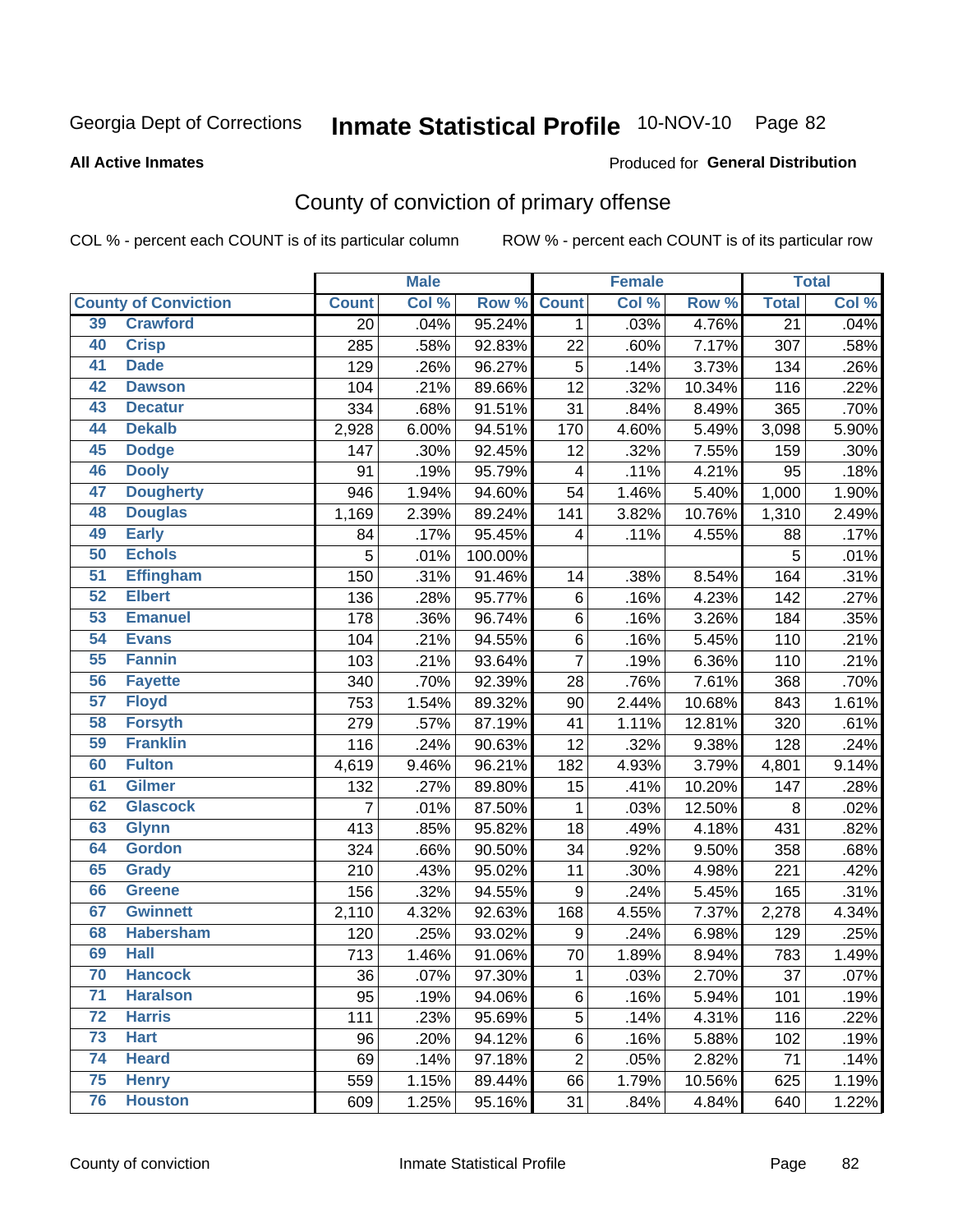# Inmate Statistical Profile 10-NOV-10 Page 83

#### **All Active Inmates**

#### Produced for General Distribution

## County of conviction of primary offense

COL % - percent each COUNT is of its particular column

|                 |                             |              | <b>Male</b> |         |                         | <b>Female</b> |        |                 | <b>Total</b> |
|-----------------|-----------------------------|--------------|-------------|---------|-------------------------|---------------|--------|-----------------|--------------|
|                 | <b>County of Conviction</b> | <b>Count</b> | Col %       | Row %   | <b>Count</b>            | Col %         | Row %  | <b>Total</b>    | Col %        |
| 77              | <b>Irwin</b>                | 69           | .14%        | 98.57%  | $\mathbf{1}$            | .03%          | 1.43%  | $\overline{70}$ | .13%         |
| 78              | <b>Jackson</b>              | 186          | .38%        | 93.00%  | 14                      | .38%          | 7.00%  | 200             | .38%         |
| 79              | <b>Jasper</b>               | 61           | .12%        | 100.00% |                         |               |        | 61              | .12%         |
| 80              | <b>Jeff Davis</b>           | 68           | .14%        | 87.18%  | 10                      | .27%          | 12.82% | 78              | .15%         |
| $\overline{81}$ | <b>Jefferson</b>            | 117          | .24%        | 95.90%  | 5                       | .14%          | 4.10%  | 122             | .23%         |
| 82              | <b>Jenkins</b>              | 59           | .12%        | 95.16%  | 3                       | .08%          | 4.84%  | 62              | .12%         |
| 83              | <b>Johnson</b>              | 54           | .11%        | 90.00%  | 6                       | .16%          | 10.00% | 60              | .11%         |
| 84              | <b>Jones</b>                | 166          | .34%        | 87.83%  | 23                      | .62%          | 12.17% | 189             | .36%         |
| 85              | <b>Lamar</b>                | 77           | .16%        | 92.77%  | 6                       | .16%          | 7.23%  | 83              | .16%         |
| 86              | <b>Lanier</b>               | 43           | .09%        | 100.00% |                         |               |        | 43              | .08%         |
| 87              | <b>Laurens</b>              | 309          | .63%        | 94.50%  | 18                      | .49%          | 5.50%  | 327             | .62%         |
| 88              | Lee                         | 71           | .15%        | 95.95%  | 3                       | .08%          | 4.05%  | 74              | .14%         |
| 89              | <b>Liberty</b>              | 283          | .58%        | 92.79%  | 22                      | .60%          | 7.21%  | 305             | .58%         |
| 90              | <b>Lincoln</b>              | 25           | .05%        | 96.15%  | $\mathbf{1}$            | .03%          | 3.85%  | 26              | .05%         |
| 91              | Long                        | 76           | .16%        | 93.83%  | 5                       | .14%          | 6.17%  | 81              | .15%         |
| 92              | <b>Lowndes</b>              | 536          | 1.10%       | 93.06%  | 40                      | 1.08%         | 6.94%  | 576             | 1.10%        |
| 93              | <b>Lumpkin</b>              | 97           | .20%        | 88.99%  | 12                      | .32%          | 11.01% | 109             | .21%         |
| 94              | <b>Macon</b>                | 63           | .13%        | 96.92%  | $\overline{2}$          | .05%          | 3.08%  | 65              | .12%         |
| 95              | <b>Madison</b>              | 108          | .22%        | 90.76%  | 11                      | .30%          | 9.24%  | 119             | .23%         |
| 96              | <b>Marion</b>               | 42           | .09%        | 91.30%  | $\overline{\mathbf{4}}$ | .11%          | 8.70%  | 46              | .09%         |
| 97              | <b>Mcduffie</b>             | 176          | .36%        | 95.14%  | $\boldsymbol{9}$        | .24%          | 4.86%  | 185             | .35%         |
| 98              | <b>Mcintosh</b>             | 66           | .14%        | 98.51%  | $\mathbf{1}$            | .03%          | 1.49%  | 67              | .13%         |
| 99              | <b>Meriwether</b>           | 241          | .49%        | 96.02%  | 10                      | .27%          | 3.98%  | 251             | .48%         |
| 100             | <b>Miller</b>               | 30           | .06%        | 96.77%  | $\mathbf{1}$            | .03%          | 3.23%  | 31              | .06%         |
| 101             | <b>Mitchell</b>             | 198          | .41%        | 92.96%  | 15                      | .41%          | 7.04%  | 213             | .41%         |
| 102             | <b>Monroe</b>               | 152          | .31%        | 87.86%  | 21                      | .57%          | 12.14% | 173             | .33%         |
| 103             | <b>Montgomery</b>           | 61           | .12%        | 91.04%  | 6                       | .16%          | 8.96%  | 67              | .13%         |
| 104             | <b>Morgan</b>               | 160          | .33%        | 93.57%  | 11                      | .30%          | 6.43%  | 171             | .33%         |
| 105             | <b>Murray</b>               | 172          | .35%        | 92.47%  | 14                      | .38%          | 7.53%  | 186             | .35%         |
| 106             | <b>Muscogee</b>             | 1,615        | 3.31%       | 95.17%  | 82                      | 2.22%         | 4.83%  | 1,697           | 3.23%        |
| 107             | <b>Newton</b>               | 617          | 1.26%       | 92.50%  | 50                      | 1.35%         | 7.50%  | 667             | 1.27%        |
| 108             | <b>Oconee</b>               | 55           | .11%        | 96.49%  | $\overline{c}$          | .05%          | 3.51%  | 57              | .11%         |
| 109             | <b>Oglethorpe</b>           | 45           | .09%        | 97.83%  | $\mathbf{1}$            | .03%          | 2.17%  | 46              | .09%         |
| 110             | <b>Paulding</b>             | 245          | .50%        | 93.16%  | 18                      | .49%          | 6.84%  | 263             | .50%         |
| 111             | <b>Peach</b>                | 85           | .17%        | 96.59%  | 3                       | .08%          | 3.41%  | 88              | .17%         |
| 112             | <b>Pickens</b>              | 72           | .15%        | 84.71%  | 13                      | .35%          | 15.29% | 85              | .16%         |
| 113             | <b>Pierce</b>               | 59           | .12%        | 92.19%  | 5                       | .14%          | 7.81%  | 64              | .12%         |
| 114             | <b>Pike</b>                 | 60           | .12%        | 92.31%  | 5                       | .14%          | 7.69%  | 65              | .12%         |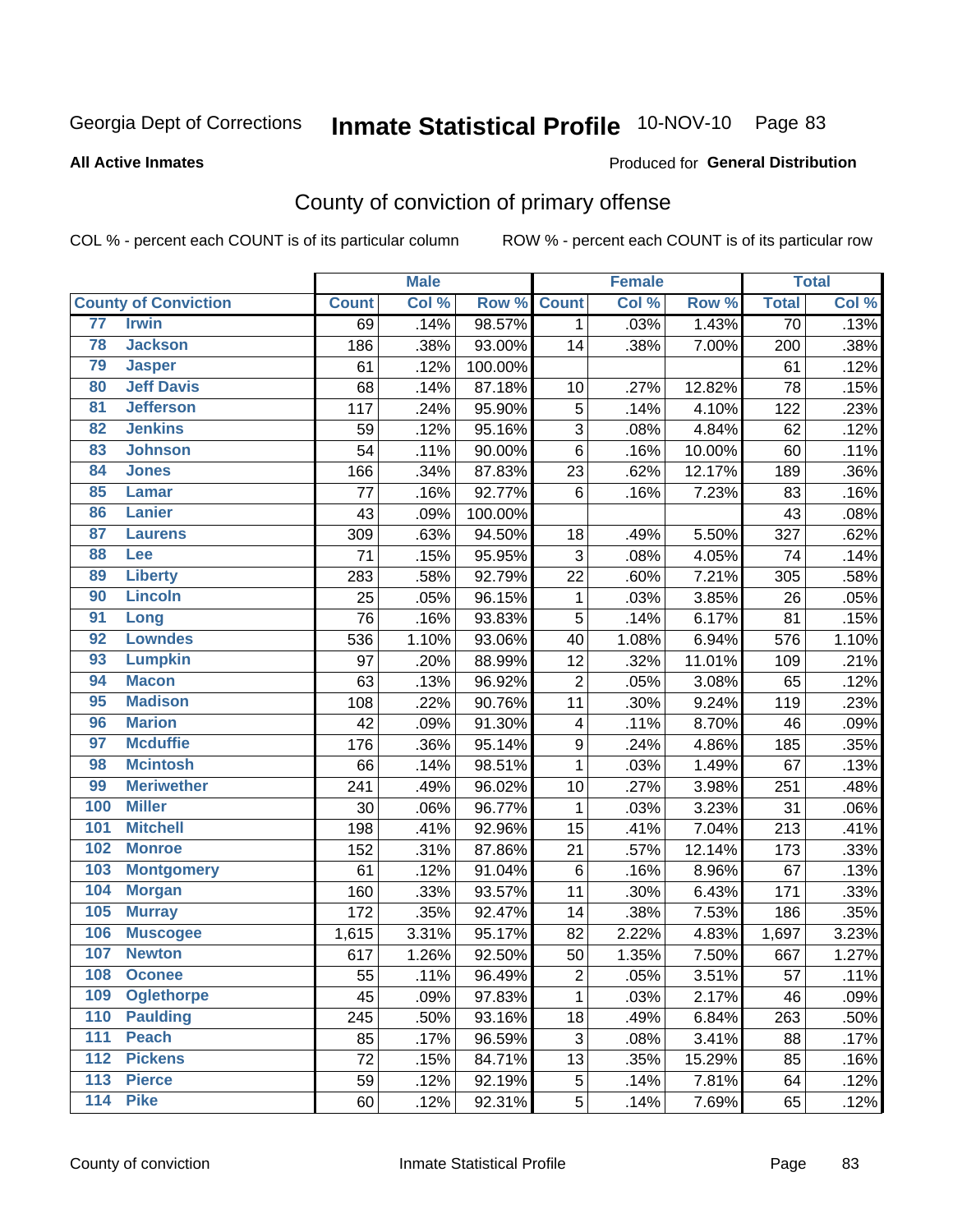# Inmate Statistical Profile 10-NOV-10 Page 84

Produced for General Distribution

#### **All Active Inmates**

## County of conviction of primary offense

COL % - percent each COUNT is of its particular column

|                                       |                  | <b>Male</b> |         |                          | <b>Female</b> |        |              | <b>Total</b> |
|---------------------------------------|------------------|-------------|---------|--------------------------|---------------|--------|--------------|--------------|
| <b>County of Conviction</b>           | <b>Count</b>     | Col %       | Row %   | <b>Count</b>             | Col %         | Row %  | <b>Total</b> | Col %        |
| 115 Polk                              | 145              | .30%        | 94.16%  | 9                        | .24%          | 5.84%  | 154          | .29%         |
| $\overline{116}$<br><b>Pulaski</b>    | 90               | .18%        | 95.74%  | 4                        | .11%          | 4.26%  | 94           | .18%         |
| 117<br><b>Putnam</b>                  | 141              | .29%        | 95.92%  | 6                        | .16%          | 4.08%  | 147          | .28%         |
| 118<br>Quitman                        | 18               | .04%        | 90.00%  | 2                        | .05%          | 10.00% | 20           | .04%         |
| 119<br><b>Rabun</b>                   | 47               | .10%        | 85.45%  | $\bf 8$                  | .22%          | 14.55% | 55           | .10%         |
| 120<br><b>Randolph</b>                | 63               | .13%        | 95.45%  | 3                        | .08%          | 4.55%  | 66           | .13%         |
| 121<br><b>Richmond</b>                | 1,698            | 3.48%       | 93.81%  | 112                      | 3.03%         | 6.19%  | 1,810        | 3.45%        |
| 122<br><b>Rockdale</b>                | 483              | .99%        | 90.79%  | 49                       | 1.33%         | 9.21%  | 532          | 1.01%        |
| 123<br><b>Schley</b>                  | 23               | .05%        | 95.83%  | 1                        | .03%          | 4.17%  | 24           | .05%         |
| 124<br><b>Screven</b>                 | 126              | .26%        | 93.33%  | $\boldsymbol{9}$         | .24%          | 6.67%  | 135          | .26%         |
| 125<br><b>Seminole</b>                | 55               | .11%        | 83.33%  | 11                       | .30%          | 16.67% | 66           | .13%         |
| 126<br><b>Spalding</b>                | 595              | 1.22%       | 90.43%  | 63                       | 1.71%         | 9.57%  | 658          | 1.25%        |
| 127<br><b>Stephens</b>                | 191              | .39%        | 91.83%  | 17                       | .46%          | 8.17%  | 208          | .40%         |
| 128<br><b>Stewart</b>                 | 27               | .06%        | 93.10%  | $\mathbf 2$              | .05%          | 6.90%  | 29           | .06%         |
| 129<br><b>Sumter</b>                  | 209              | .43%        | 95.00%  | 11                       | .30%          | 5.00%  | 220          | .42%         |
| <b>Talbot</b><br>130                  | 61               | .12%        | 96.83%  | $\overline{2}$           | .05%          | 3.17%  | 63           | .12%         |
| $\overline{131}$<br><b>Taliaferro</b> | 23               | .05%        | 88.46%  | $\mathsf 3$              | .08%          | 11.54% | 26           | .05%         |
| 132<br><b>Tattnall</b>                | 184              | .38%        | 92.46%  | 15                       | .41%          | 7.54%  | 199          | .38%         |
| 133<br><b>Taylor</b>                  | 92               | .19%        | 92.00%  | $\bf 8$                  | .22%          | 8.00%  | 100          | .19%         |
| <b>Telfair</b><br>134                 | 102              | .21%        | 92.73%  | $\bf 8$                  | .22%          | 7.27%  | 110          | .21%         |
| $\overline{135}$<br><b>Terrell</b>    | 76               | .16%        | 97.44%  | $\overline{2}$           | .05%          | 2.56%  | 78           | .15%         |
| 136<br><b>Thomas</b>                  | 248              | .51%        | 93.94%  | 16                       | .43%          | 6.06%  | 264          | .50%         |
| <b>Tift</b><br>137                    | 300              | .61%        | 95.54%  | 14                       | .38%          | 4.46%  | 314          | .60%         |
| <b>Toombs</b><br>138                  | 320              | .66%        | 92.22%  | 27                       | .73%          | 7.78%  | 347          | .66%         |
| 139<br><b>Towns</b>                   | 47               | .10%        | 81.03%  | 11                       | .30%          | 18.97% | 58           | .11%         |
| <b>Treutlen</b><br>140                | 70               | .14%        | 94.59%  | $\overline{\mathcal{A}}$ | .11%          | 5.41%  | 74           | .14%         |
| 141<br><b>Troup</b>                   | 668              | 1.37%       | 91.01%  | 66                       | 1.79%         | 8.99%  | 734          | 1.40%        |
| 142<br><b>Turner</b>                  | 72               | .15%        | 93.51%  | 5                        | .14%          | 6.49%  | 77           | .15%         |
| $\overline{143}$<br><b>Twiggs</b>     | 65               | .13%        | 94.20%  | 4                        | .11%          | 5.80%  | 69           | .13%         |
| 144<br><b>Union</b>                   | 85               | .17%        | 85.86%  | 14                       | .38%          | 14.14% | 99           | .19%         |
| 145<br><b>Upson</b>                   | 187              | .38%        | 89.47%  | 22                       | .60%          | 10.53% | 209          | .40%         |
| 146<br><b>Walker</b>                  | 408              | .84%        | 91.28%  | 39                       | 1.06%         | 8.72%  | 447          | .85%         |
| 147<br><b>Walton</b>                  | 426              | .87%        | 90.25%  | 46                       | 1.24%         | 9.75%  | 472          | .90%         |
| 148<br><b>Ware</b>                    | 313              | .64%        | 95.43%  | 15                       | .41%          | 4.57%  | 328          | .62%         |
| 149<br><b>Warren</b>                  | 43               | .09%        | 93.48%  | 3                        | .08%          | 6.52%  | 46           | .09%         |
| 150<br><b>Washington</b>              | 139              | .28%        | 90.85%  | 14                       | .38%          | 9.15%  | 153          | .29%         |
| 151<br><b>Wayne</b>                   | 153              | .31%        | 89.47%  | 18                       | .49%          | 10.53% | 171          | .33%         |
| 152<br><b>Webster</b>                 | $\boldsymbol{9}$ | .02%        | 100.00% |                          |               |        | 9            | .02%         |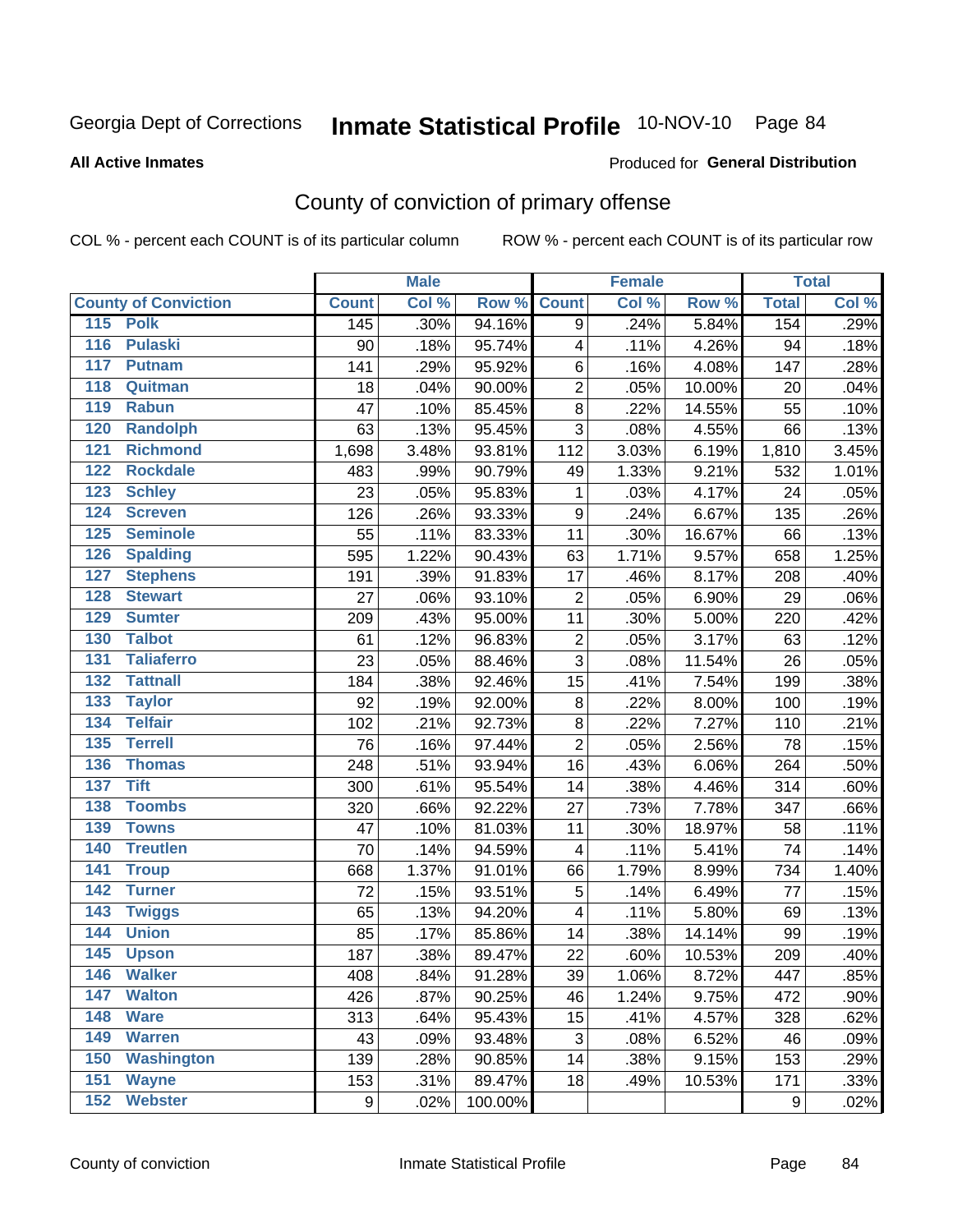# Inmate Statistical Profile 10-NOV-10 Page 85

**All Active Inmates** 

#### Produced for General Distribution

## County of conviction of primary offense

COL % - percent each COUNT is of its particular column

|                             |                 | <b>Male</b> |                    |       | <b>Female</b> |        |              | <b>Total</b> |
|-----------------------------|-----------------|-------------|--------------------|-------|---------------|--------|--------------|--------------|
| <b>County of Conviction</b> | <b>Count</b>    | Col %       | <b>Row % Count</b> |       | Col %         | Row %  | <b>Total</b> | Col %        |
| <b>Wheeler</b><br>153       | 30 <sup>1</sup> | $.06\%$     | 85.71%             | 5     | .14%          | 14.29% | 35           | $.07\%$      |
| <b>White</b><br>154         | 108             | .22%        | 92.31%             | 9     | .24%          | 7.69%  | 117          | .22%         |
| <b>Whitfield</b><br>155     | 567             | 1.16%       | 87.10%             | 84    | 2.27%         | 12.90% | 651          | 1.24%        |
| <b>Wilcox</b><br>156        | 60              | .12%        | 88.24%             | 8     | $.22\%$       | 11.76% | 68           | .13%         |
| <b>Wilkes</b><br>157        | 72              | .15%        | 97.30%             | 2     | .05%          | 2.70%  | 74           | .14%         |
| <b>Wilkinson</b><br>158     | 49              | .10%        | 90.74%             | 5     | .14%          | 9.26%  | 54           | .10%         |
| <b>Worth</b><br>159         | 114             | .23%        | 95.00%             | 6     | .16%          | 5.00%  | 120          | .23%         |
| <b>Total Rported</b>        | 48,812          | 100%        | 92.96%             | 3,695 | 100%          | 7.04%  | 52,507       | 100%         |

| prted<br><b>NOT</b> | 303    | 68    | ヘフィ<br>◡ |
|---------------------|--------|-------|----------|
| <b>Tota</b>         | 49,115 | 3,763 | .878     |

| <b>Mode</b><br>---<br>luent)<br>nost tren | ™ulton | copp; | Fulto |
|-------------------------------------------|--------|-------|-------|
|                                           |        |       |       |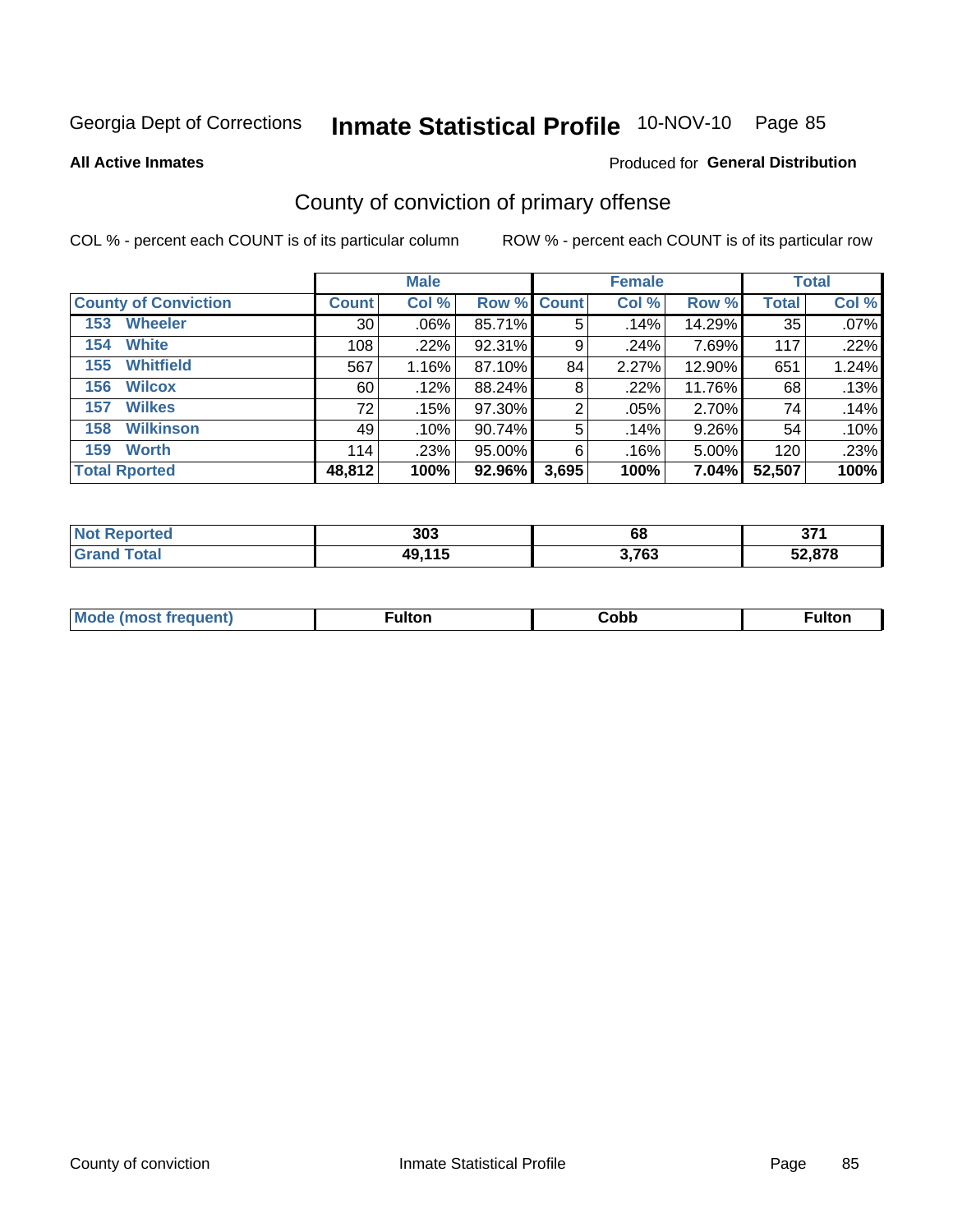# Inmate Statistical Profile 10-NOV-10 Page 86

**All Active Inmates** 

### Produced for General Distribution

## Circuit of conviction of primary offense

COL % - percent each COUNT is of its particular column

|                              | <b>Male</b>  |       |                    | <b>Female</b> |       |       | Total        |       |
|------------------------------|--------------|-------|--------------------|---------------|-------|-------|--------------|-------|
| <b>Circuit of Conviction</b> | <b>Count</b> | Col % | <b>Row % Count</b> |               | Col % | Row % | <b>Total</b> | Col % |
| <b>Total Rported</b>         |              |       |                    |               |       |       |              |       |

| <b>Not Reported</b>    | 49,115<br> | 3,763 | 52,878 |
|------------------------|------------|-------|--------|
| <b>Total</b><br>'Grand |            |       |        |

| <b>Mode</b><br>Most frequent) ( | <b>Null</b> | <b>Null</b> | Nul. |
|---------------------------------|-------------|-------------|------|
|---------------------------------|-------------|-------------|------|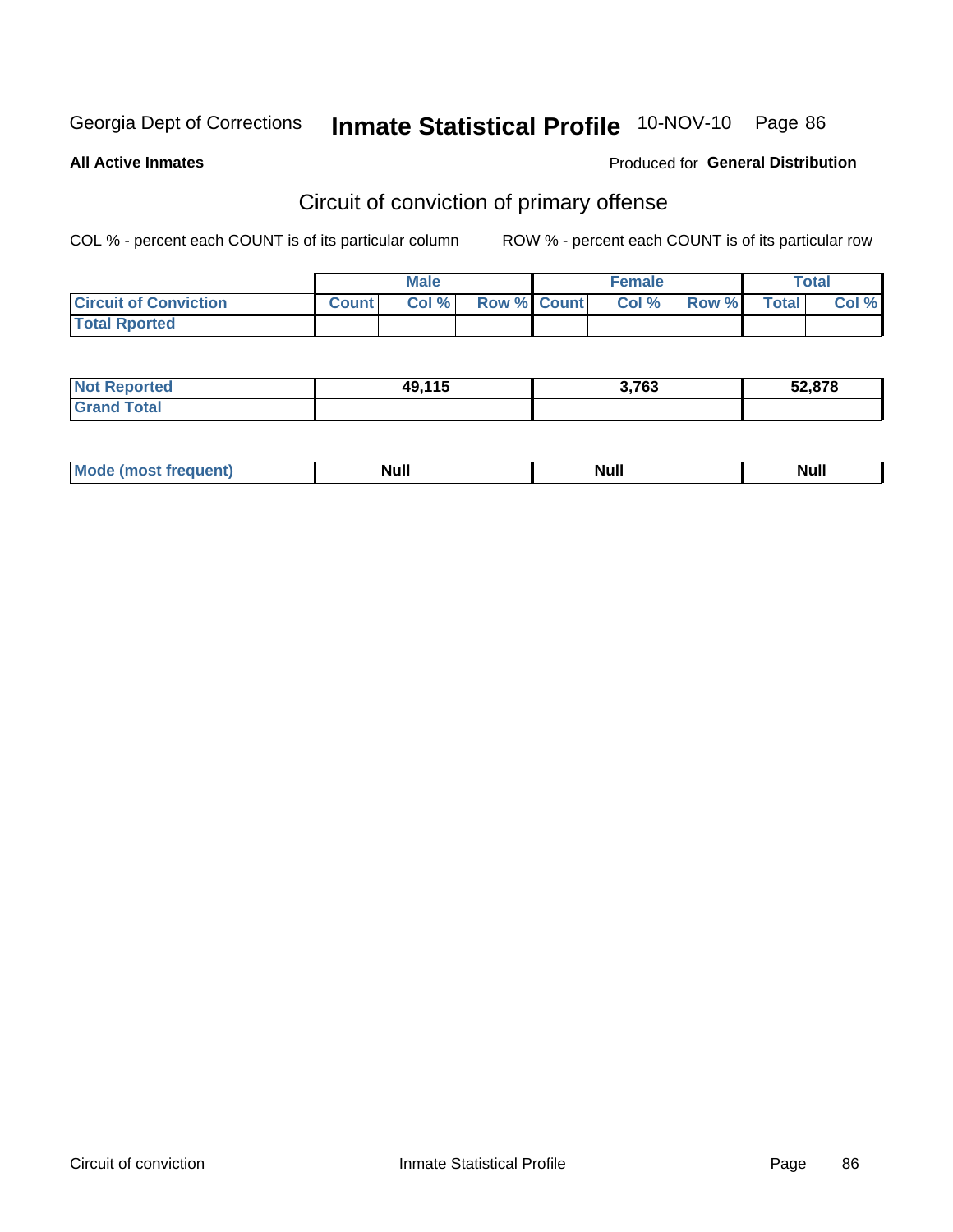# Inmate Statistical Profile 10-NOV-10 Page 87

### **All Active Inmates**

### Produced for General Distribution

## Years served (jail + prison) in this incarceration

COL % - percent each COUNT is of its particular column

|                       |              | <b>Male</b> |                  |                | <b>Female</b> |                  |              | <b>Total</b> |
|-----------------------|--------------|-------------|------------------|----------------|---------------|------------------|--------------|--------------|
| <b>Years Served</b>   | <b>Count</b> | Col %       | Row <sup>%</sup> | <b>Count</b>   | Col %         | Row <sup>%</sup> | <b>Total</b> | Col%         |
| Less than one year    | 7,746        | 15.80%      | 86.07%           | 1,254          | 33.36%        | 13.93%           | 9,000        | 17.05%       |
| 1 to 1.99 years       | 10,273       | 20.96%      | 91.06%           | 1,008          | 26.82%        | 8.94%            | 11,281       | 21.37%       |
| 2 to 2.99 years       | 6,848        | 13.97%      | 93.53%           | 474            | 12.61%        | 6.47%            | 7,322        | 13.87%       |
| $3$ to $3.99$ years   | 4,564        | 9.31%       | 94.51%           | 265            | 7.05%         | 5.49%            | 4,829        | 9.15%        |
| 4 to 4.99 years       | 3,074        | 6.27%       | 95.64%           | 140            | 3.72%         | 4.36%            | 3,214        | 6.09%        |
| 5 to 5.99 years       | 2,082        | 4.25%       | 95.90%           | 89             | 2.37%         | 4.10%            | 2,171        | 4.11%        |
| 6 to 6.99 years       | 1,722        | 3.51%       | 95.99%           | 72             | 1.92%         | 4.01%            | 1,794        | 3.40%        |
| 7 to 7.99 years       | 1,593        | 3.25%       | 95.96%           | 67             | 1.78%         | 4.04%            | 1,660        | 3.15%        |
| 8 to 8.99 years       | 1,429        | 2.92%       | 95.78%           | 63             | 1.68%         | 4.22%            | 1,492        | 2.83%        |
| 9 to 9.99 years       | 1,402        | 2.86%       | 96.29%           | 54             | 1.44%         | 3.71%            | 1,456        | 2.76%        |
| 10 to 10.99 years     | 962          | 1.96%       | 95.63%           | 44             | 1.17%         | 4.37%            | 1,006        | 1.91%        |
| 11 to 11.99 years     | 873          | 1.78%       | 96.15%           | 35             | 0.93%         | 3.85%            | 908          | 1.72%        |
| 12 to 12.99 years     | 856          | 1.75%       | 96.18%           | 34             | 0.90%         | 3.82%            | 890          | 1.69%        |
| 13 to 13.99 years     | 882          | 1.80%       | 97.03%           | 27             | 0.72%         | 2.97%            | 909          | 1.72%        |
| 14 to 14.99 years     | 738          | 1.51%       | 96.85%           | 24             | 0.64%         | 3.15%            | 762          | 1.44%        |
| 15 to 15.99 years     | 593          | 1.21%       | $97.21\%$        | 17             | 0.45%         | 2.79%            | 610          | 1.16%        |
| 16 to 16.99 years     | 523          | 1.07%       | 96.14%           | 21             | 0.56%         | 3.86%            | 544          | 1.03%        |
| 17 to 17.99 years     | 513          | 1.05%       | 97.90%           | 11             | 0.29%         | 2.10%            | 524          | 0.99%        |
| 18 to 18.99 years     | 375          | 0.76%       | 96.65%           | 13             | 0.35%         | 3.35%            | 388          | 0.74%        |
| 19 to 19.99 years     | 384          | 0.78%       | 96.97%           | 12             | 0.32%         | 3.03%            | 396          | 0.75%        |
| 20 to 20.99 years     | 251          | 0.51%       | 95.80%           | 11             | 0.29%         | 4.20%            | 262          | 0.50%        |
| 21 to 21.99 years     | 209          | 0.43%       | 98.12%           | 4              | 0.11%         | 1.88%            | 213          | 0.40%        |
| 22 to 22.99 years     | 202          | 0.41%       | 96.19%           | 8              | 0.21%         | 3.81%            | 210          | 0.40%        |
| 23 to 23.99 years     | 176          | 0.36%       | 98.32%           | 3              | 0.08%         | 1.68%            | 179          | 0.34%        |
| 24 to 24.99 years     | 138          | 0.28%       | 99.28%           | 1              | 0.03%         | 0.72%            | 139          | 0.26%        |
| 25 to 25.99 years     | 112          | 0.23%       | 98.25%           | $\overline{c}$ | 0.05%         | 1.75%            | 114          | 0.22%        |
| 26 to 26.99 years     | 100          | 0.20%       | 97.09%           | $\overline{3}$ | 0.08%         | 2.91%            | 103          | 0.20%        |
| 27 to 27.99 years     | 69           | 0.14%       | 98.57%           | 1              | 0.03%         | 1.43%            | 70           | 0.13%        |
| 28 to 28.99 years     | 53           | 0.11%       | 100.00%          |                |               |                  | 53           | 0.10%        |
| 29 to 29.99 years     | 51           | 0.10%       | 100.00%          |                |               |                  | 51           | 0.10%        |
| Thirty + years        | 228          | 0.47%       | 99.13%           | $\overline{2}$ | 0.05%         | 0.87%            | 230          | 0.44%        |
| <b>Total Reported</b> | 49,021       | 100%        | 92.88%           | 3,759          | 100%          | 7.12%            | 52,780       | 100.0%       |

| <b>Not Reported</b>      | 94     |       | 98     |  |
|--------------------------|--------|-------|--------|--|
| <b>Grand Total</b>       | 49,115 | 3,763 | 52,878 |  |
|                          |        |       |        |  |
| <b>Mean</b><br>(average) | 5.31   | 3.02  | 5.15   |  |
| Median (middle)          | 2.93   | 1.53  | 2.78   |  |

| <b>Median (middle)</b>         | 2.93               | 1.53               | 2.78                  |  |
|--------------------------------|--------------------|--------------------|-----------------------|--|
| <b>Mode</b><br>(most frequent) | Less than one year | Less than one year | Less than one<br>vear |  |
|                                |                    |                    |                       |  |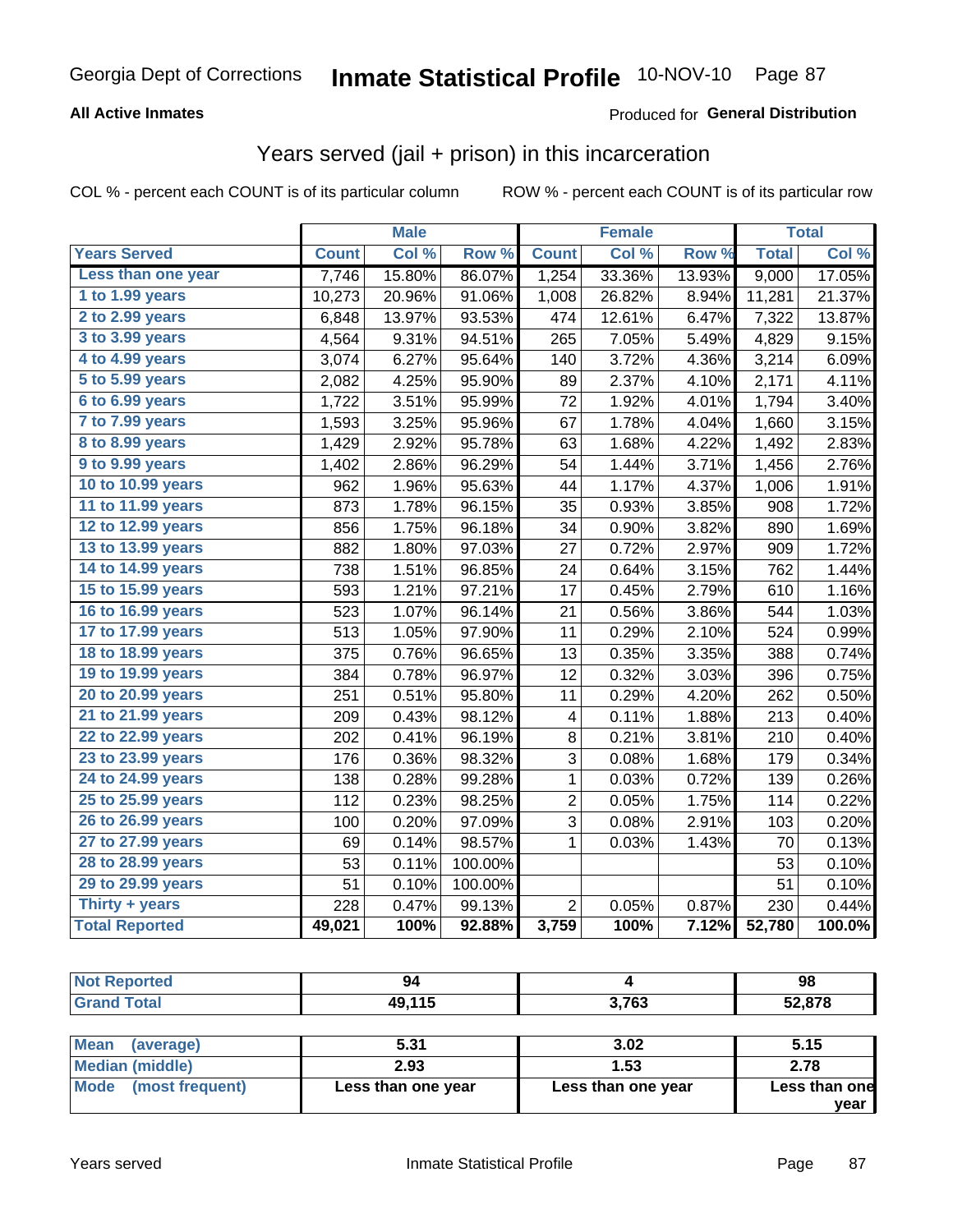# Inmate Statistical Profile 10-NOV-10 Page 88

### **All Active Inmates**

Produced for General Distribution

### Results of most recent HIV tests

COL % - percent each COUNT is of its particular column

|                         |              | <b>Male</b> |         |              | <b>Female</b> |          |              | <b>Total</b> |
|-------------------------|--------------|-------------|---------|--------------|---------------|----------|--------------|--------------|
| <b>HIV Test Results</b> | <b>Count</b> | Col %       | Row %I  | <b>Count</b> | Col %         | Row %    | <b>Total</b> | Col %        |
| <b>Positive</b>         | 807          | 1.70%       | 91.81%  | 72           | $2.06\%$      | $8.19\%$ | 879          | 1.73%        |
| <b>Negative</b>         | 46,639       | 98.28%      | 93.15%  | 3,428        | $97.94\%$     | $6.85\%$ | 50,067       | 98.26%       |
| <b>Indeterminate</b>    |              | 0.01%       | 100.00% |              |               |          |              | 0.01%        |
| <b>Refused</b>          |              | 0.01%       | 100.00% |              |               |          |              | 0.01%        |
| <b>Total Reported</b>   | 47,454       | 100%        | 93.13%  | 3,500        | 100%          | 6.87%    | 50,954       | 100.0%       |

| <b>Not Reported</b> | .661           | 263   | ,924   |
|---------------------|----------------|-------|--------|
| <b>Grand Total</b>  | 49 115<br>- 19 | 3,763 | 52,878 |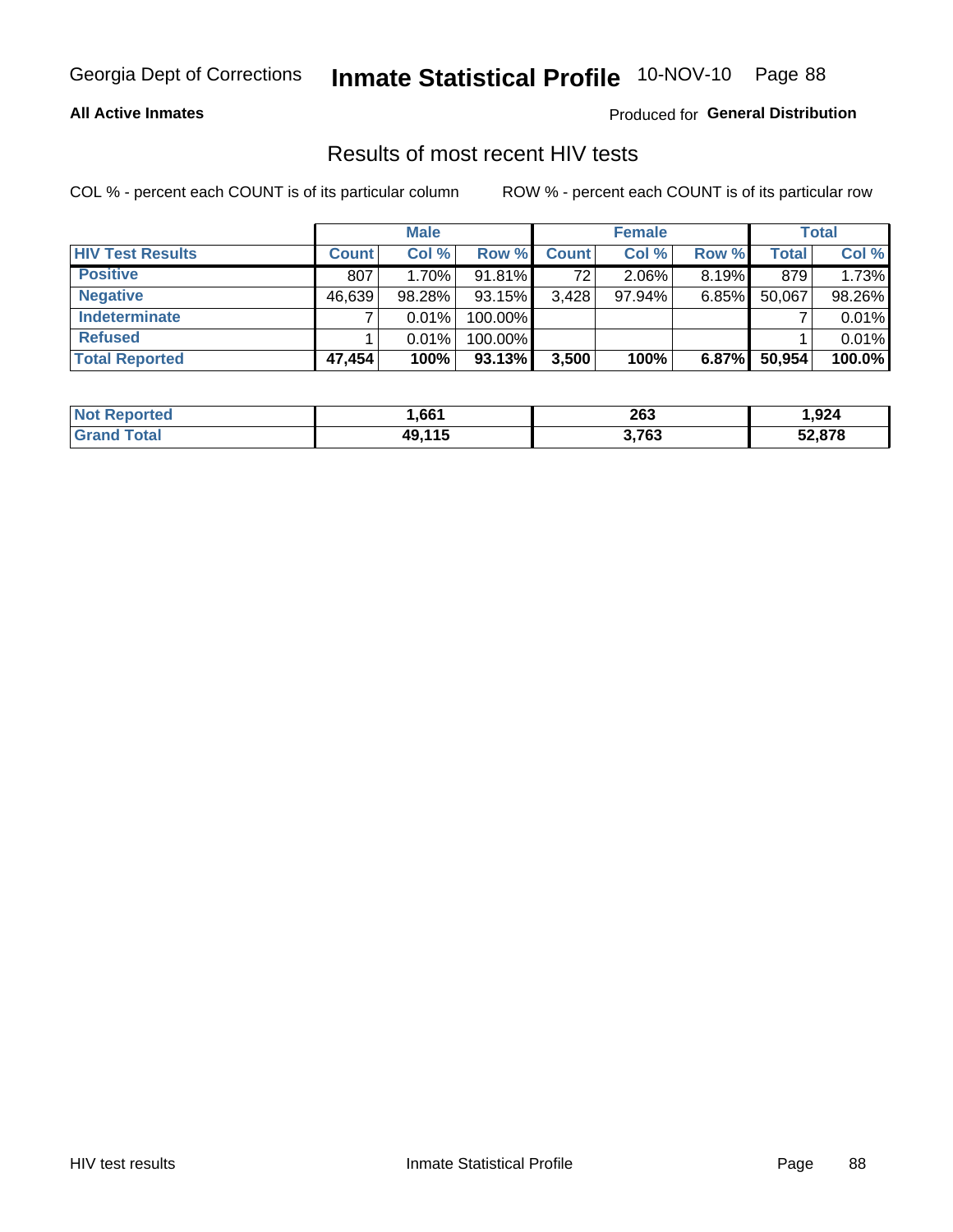# Inmate Statistical Profile 10-NOV-10 Page 89

### **All Active Inmates**

### Produced for General Distribution

### Results of most recent tuberculosis test

COL % - percent each COUNT is of its particular column

|                                  | <b>Male</b>  |        | <b>Female</b> |              |           | Total    |              |        |
|----------------------------------|--------------|--------|---------------|--------------|-----------|----------|--------------|--------|
| <b>Tuberculosis Test Results</b> | <b>Count</b> | Col%   | Row %         | <b>Count</b> | Col %     | Row %    | <b>Total</b> | Col %  |
| <b>Positive on current test</b>  | 9.597        | 19.84% | 97.58%        | 238          | 6.72%     | $2.42\%$ | 9,835        | 18.94% |
| <b>Positive on previous test</b> | 160          | 0.33%  | 100.00%       |              |           |          | 160          | 0.31%  |
| <b>Negative</b>                  | 38,620       | 79.83% | $92.12\%$     | 3,302        | $93.28\%$ | $7.88\%$ | 41,922       | 80.75% |
| <b>Total Reported</b>            | 48,377       | 100%   | $93.18\%$     | 3,540        | 100%      | $6.82\%$ | 51.917       | 100%   |

| <b>Not Reported</b> | 738    | 223   | 961    |
|---------------------|--------|-------|--------|
| Total               | 49,115 | 3,763 | 52,878 |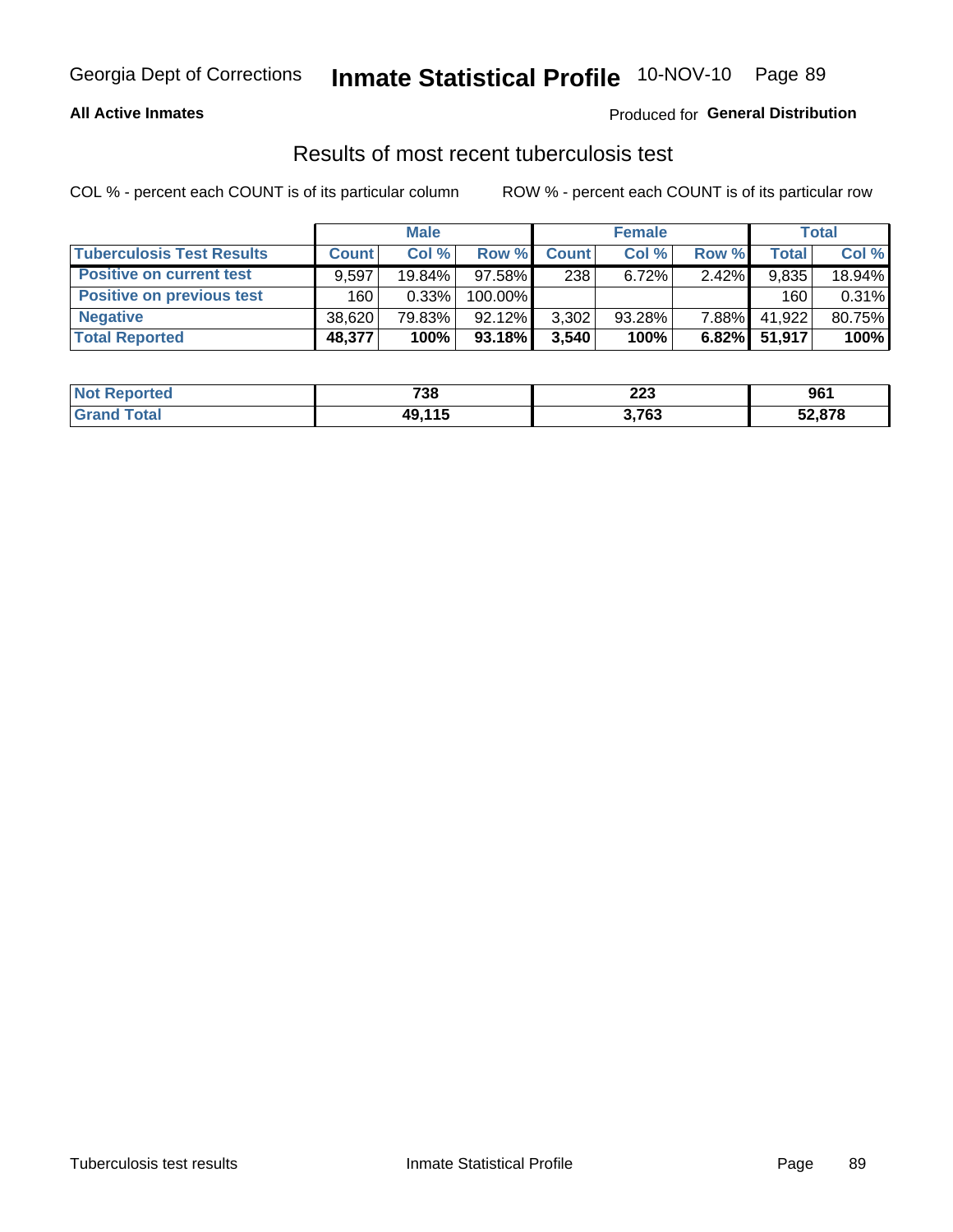## Georgia Dept of Corrections **Inmate Statistical Profile** 10-NOV-10 Page 90

### **All Active Inmates**

Produced for **General Distribution**

### Results of most recent syphilis test

COL % - percent each COUNT is of its particular column ROW % - percent each COUNT is of its particular row

|                                 |              | <b>Male</b> |           |                 | <b>Female</b> |           |        | Total  |
|---------------------------------|--------------|-------------|-----------|-----------------|---------------|-----------|--------|--------|
| <b>Syphilis Test Results</b>    | <b>Count</b> | Col%        |           | Row % Count     | Col %         | Row %     | Total  | Col %  |
| <b>Positive on current test</b> | 677          | 1.43%       | 89.67%    | 78 <sub>1</sub> | 2.23%         | $10.33\%$ | 755    | 1.48%  |
| <b>Negative</b>                 | 46.709       | $98.57\%$   | 93.19%    | 3.413           | $97.77\%$     | $6.81\%$  | 50,122 | 98.52% |
| <b>Total Reported</b>           | 47,386       | 100%        | $93.14\%$ | 3,491           | 100%          | $6.86\%$  | 50,877 | 100%   |

| <b>Not Reported</b> | 729،،  | 272<br><u>_</u> | 2,001  |
|---------------------|--------|-----------------|--------|
| <b>Grand Total</b>  | 49.115 | 3,763           | 52,878 |